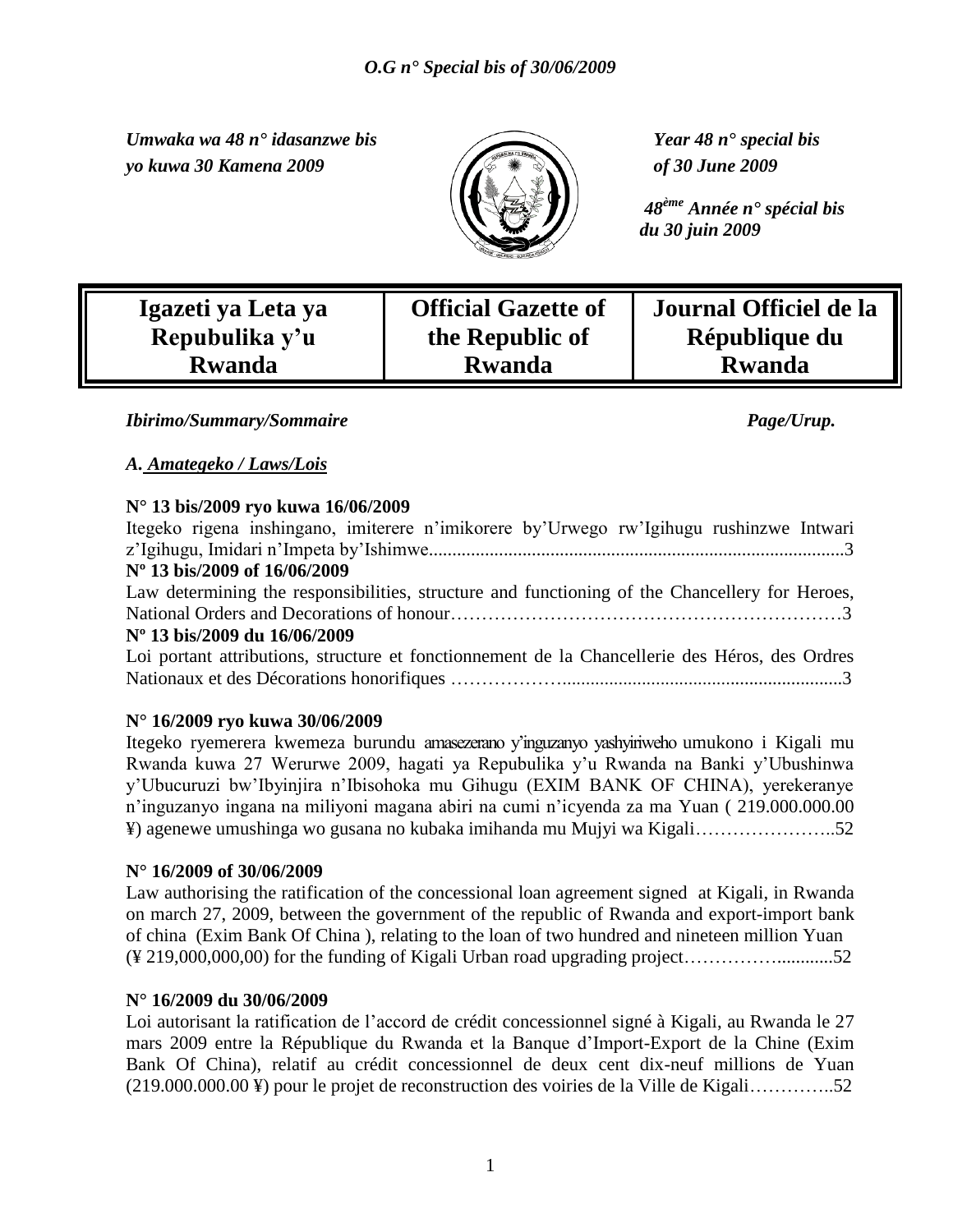#### **N° 19/2009 ryo kuwa 30/06/2009**

Itegeko rihindura kandi ryuzuza Itegeko n° 26/2006 ryo kuwa 27/05/2006 rigena kandi rishyiraho imitunganyirize y"umusoro ku byaguzwe wakwa ku bicuruzwa bimwe na bimwe bitumijwe mu mahanga n"ibikorerwa mu Rwanda………………………………………………49 **N° 19/2009 of 30/06/2009** Law modifying and completing the Law n° 26/2006 of 27/05/2006 determining and establishing consumption tax on some imported and locally manufactured products ………………………..49 **N° 19/2009 du 30/06/2009** Loi modifiant et complétant la Loi n° 26/2006 du 27/05/2006 portant organisation et instauration du droit d"accise sur certains produits importés et de fabrication locale ……………………......49

### *B. Amateka ya Perezida/Presidential Orders/Arrêtés Présidentiels*

| N° 22/01 ryo kuwa 30/06/2009    |  |
|---------------------------------|--|
|                                 |  |
| $N^{\circ}$ 22/01 of 30/06/2009 |  |
|                                 |  |
| $N^{\circ}$ 22/01 du 30/06/2009 |  |
|                                 |  |

#### **N° 23/01ryo kuwa 30/06/2009**

Iteka rya Perezida ryemeza burundu amasezerano y"inguzanyo yashyiriweho umukono i Kigali mu Rwanda kuwa 27 Werurwe 2009, hagati ya Repubulika y"u Rwanda na Banki y"Ubushinwa y"Ubucuruzi bw"Ibyinjira n"Ibisohoka mu Gihugu (EXIM BANK OF CHINA), yerekeranye n"inguzanyo ingana na miliyoni magana abiri na cumi n"icyenda z"ama Yuan (¥ 219.000.000) agenewe umushinga wo gusana no kubaka imihanda mu Mujyi wa Kigali.................................................65

## **N ° 23/01 of 30/06/2009**

Presidential Order ratifying the concessional loan agreement signed in Kigali, Rwanda, on 27 March, 2009, between the Republic of Rwanda and Export-Import Bank of China (EXIM BANK OF CHINA), relating to the loan of two hundred and nineteen million Yuan (¥ 219,000,000) for the funding of Kigali urban road upgranding project………………………65

## **N ° 23/01 du 30/06/2009**

Arrêté Présidentiel portant ratification de l"accord de crédit concessionnel signe à Kigali, au Rwanda, le 27 mars 2009 entre la République du Rwanda et la Banque d"Import-Export de la Chine (Exim Bank Of China), relatif au crédit concessionnel de deux cent dix-neuf millions de Yuan (219.000.000 ¥) pour le projet de reconstruction des voiries de la Ville de Kigali………..65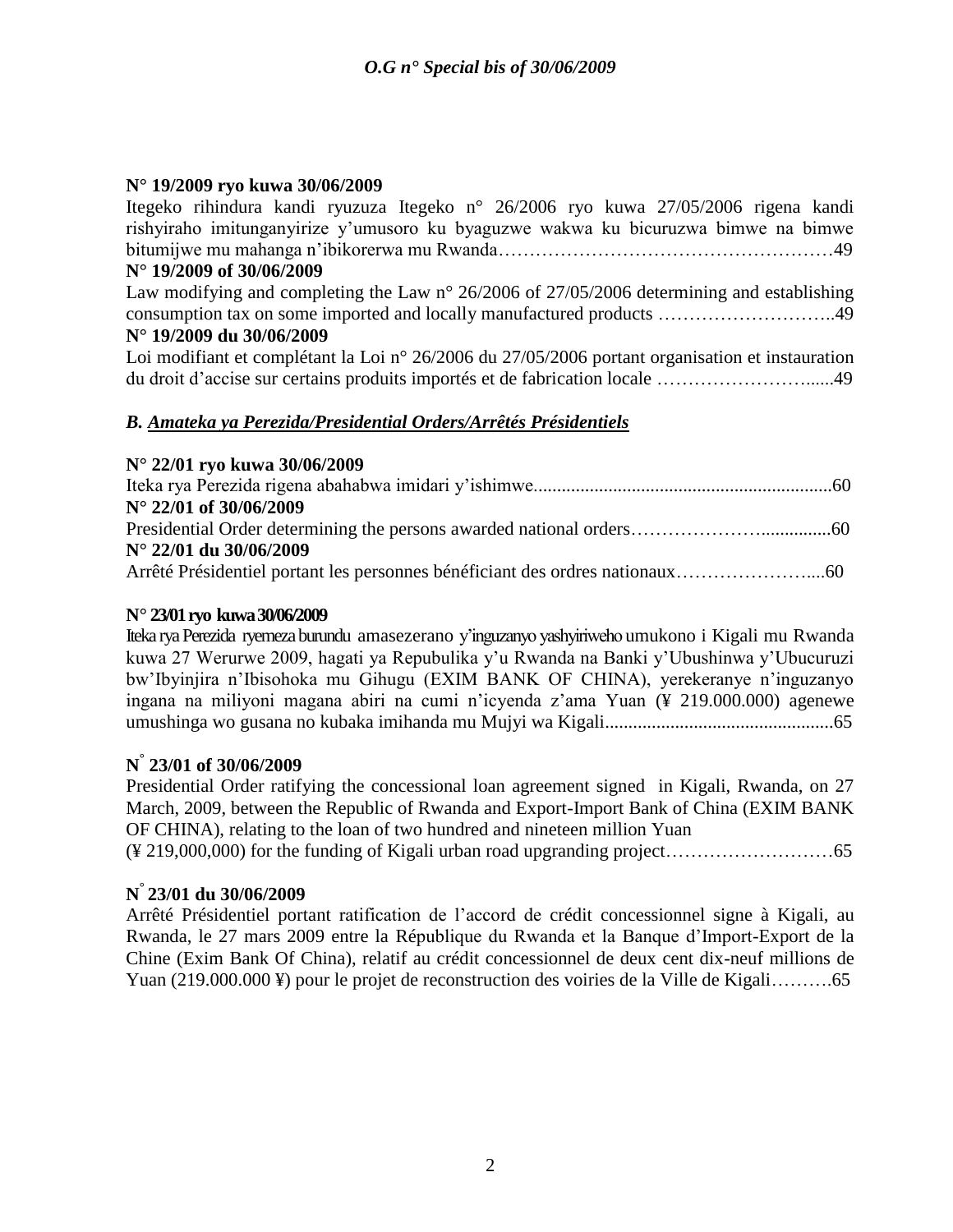| ITEGEKO $N^{\circ}$ 13 bis/2009<br><b>RYO KUWA 16/06/2009</b> | bis/2009<br><b>OF</b><br>$N^{\rm o}$<br>13<br><b>LAW</b><br>16/06/2009 | bis/2009<br>$LOI$ $No$<br>13<br>DU<br>16/06/2009<br><b>PORTANT</b> |
|---------------------------------------------------------------|------------------------------------------------------------------------|--------------------------------------------------------------------|
| RIGENA INSHINGANO, IMITERERE DETERMINING                      |                                                                        | THE ATTRIBUTIONS,                                                  |
| <b>N'IMIKORERE</b>                                            | BY'URWEGO RESPONSIBILITIES, STRUCTURE AND STRUCTURE                    | ET                                                                 |
| RW'IGIHUGU RUSHINZWE INTWARI FUNCTIONING                      | <b>OF</b>                                                              | THE FONCTIONNEMENT DE LA                                           |
| Z'IGIHUGU,<br><b>IMIDARI</b>                                  | N'IMPETA CHANCELLERY<br><b>FOR</b><br><b>HEROES</b>                    | , CHANCELLERIE<br><b>DES</b>                                       |
| <b>BY'ISHIMWE</b>                                             | <b>NATIONAL</b><br><b>ORDERS</b>                                       | AND HEROS, DES<br><b>ORDRES</b>                                    |
|                                                               | <b>DECORATIONS OF HONOUR</b>                                           | <b>NATIONAUX</b><br><b>DES</b><br>ET                               |
|                                                               |                                                                        | <b>DECORATIONS</b>                                                 |
|                                                               |                                                                        | <b>HONORIFIQUES</b>                                                |
|                                                               |                                                                        |                                                                    |
| UMUTWE WA MBERE: INGINGO                                      | <b>CHAPTER</b><br>ONE:                                                 | <b>GENERAL CHAPITRE</b><br><b>PREMIER:</b>                         |
| <b>RUSANGE</b>                                                | <b>PROVISIONS</b>                                                      | <b>DISPOSITIONS GENERALES</b>                                      |
| Ingingo ya mbere:<br><b>Icyo</b><br>itegeko                   | <b>Article One: Purpose of the Law</b>                                 | Article premier: Objet de la loi                                   |
| rigamije                                                      |                                                                        |                                                                    |
| Ingingo ya 2: Icyicaro                                        | <b>Article 2: Head Office</b>                                          | <b>Article 2 : Siège</b>                                           |
|                                                               |                                                                        |                                                                    |
| Ingingo ya 3: Kureberera                                      | <b>Article 3: Supervision of the Chancellery</b>                       | Article 3 : Tutelle de la Chancellerie                             |
| <b>Urwego</b>                                                 |                                                                        |                                                                    |
| <b>UMUTWE</b><br><b>WA</b><br>$\Pi$ :                         | RESPONSIBILITIES, CHAPITRE II :<br><b>CHAPTER</b> II:                  | <b>ATTRIBUTIONS,</b>                                               |
| <b>INSHINGANO, IMITERERE</b>                                  | STRUCTURE AND FUNCTIONING OF STRUCTURE ET FONCTIONNEMENT               |                                                                    |
| <b>N'IMIKORERE</b>                                            | THE CHANCELLERY                                                        | DE LA CHANCELLERIE                                                 |
| <b>BY'URWEGO</b>                                              |                                                                        |                                                                    |
| Icyiciro cya mbere: Inshingano                                | <b>Section One: Responsibilities</b>                                   | <b>Section première : Attributions</b>                             |
|                                                               |                                                                        |                                                                    |
| Ingingo ya 4: Inshingano z'Urwego                             | <b>Responsibilities</b><br><b>Article</b><br>4:<br>of                  | the Article 4 : Attributions de la Chancellerie                    |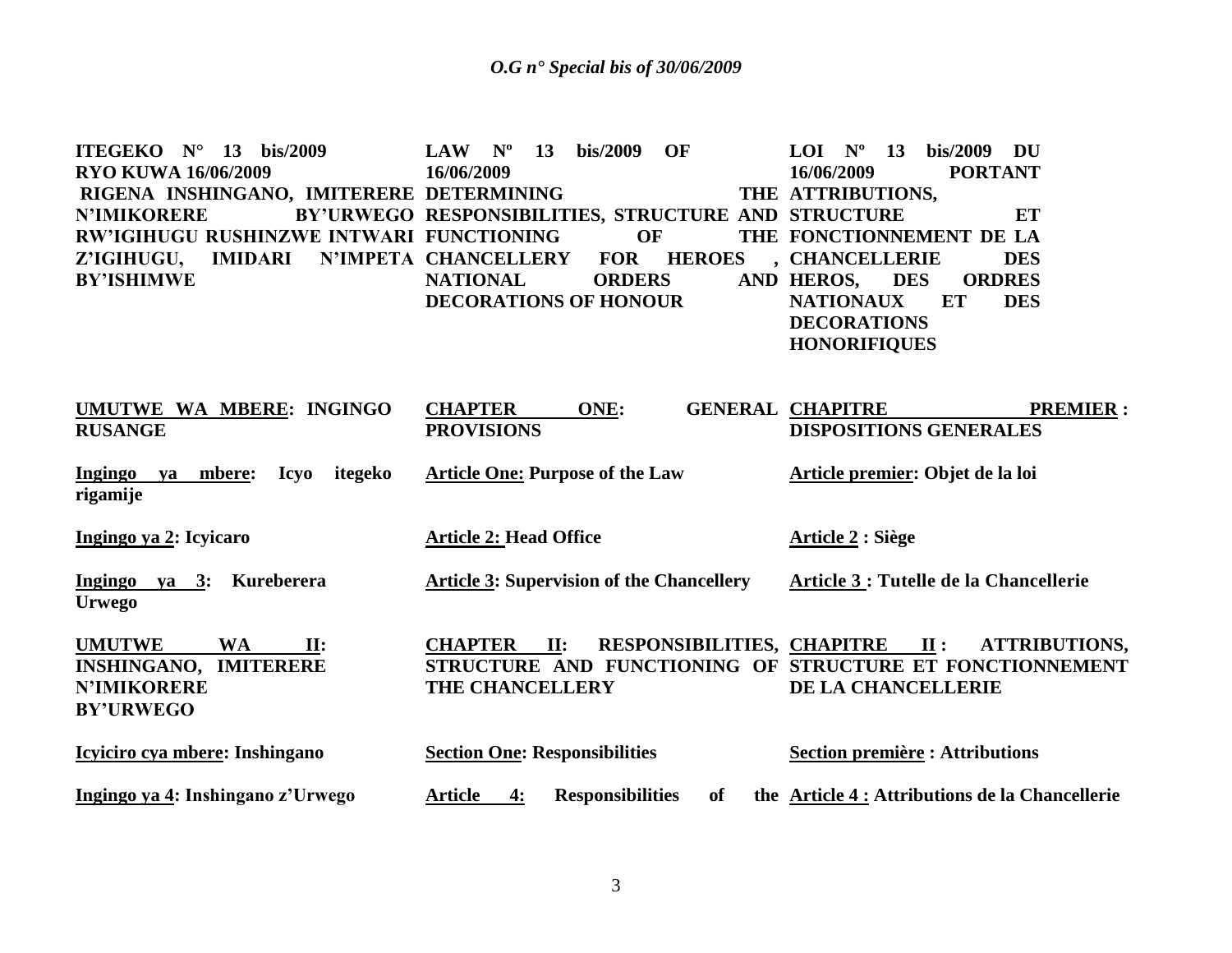## **Chancellery**

| Icyiciro cya 2: Imiterere<br>n'imikorere by'Urwego                        | Section 2: Structure and functioning of the Section 2: Structure et fonctionnement de<br><b>Chancellery</b>                                            | la Chancellerie                        |
|---------------------------------------------------------------------------|--------------------------------------------------------------------------------------------------------------------------------------------------------|----------------------------------------|
| Ingingo ya 5: Inzego zigize<br><b>Urwego</b>                              | <b>Article 5: Organs of the Chancellery</b>                                                                                                            | Article 5 : Organes de la Chancellerie |
| Ingingo ya 6: Abagize Inteko<br>y'Urwego                                  | Article 6: Members of the Council of the Article 6: Membres du Conseil de la<br><b>Chancellery</b>                                                     | <b>Chancellerie</b>                    |
| w'Urwego.                                                                 | Ingingo ya 7: Inshingano z'Umukuru Article 7: Responsibilities of the Chancellor Article 7: Attributions du Chancelier                                 |                                        |
| Inteko y'Urwego                                                           | Ingingo ya 8: Itoranywa ry'abagize Article 8: Selection of members of the Article 8: Choix des membres du Conseil<br><b>Council of the Chancellery</b> | de la Chancellerie                     |
| Ingingo ya 9: Manda y'abagize<br>Inteko y'Urwego                          | Article 9: Term of office of the members of Article 9: Mandat des membres du<br>the Council of the Chancellery                                         | <b>Conseil de la Chancellerie</b>      |
| Ingingo ya 10: Uwungirije Umukuru Article 10: Vice Chancellor<br>w'Urwego |                                                                                                                                                        | <b>Article 10 : Vice - Chancelier</b>  |
| y'Urwego                                                                  | Ingingo ya 11: Inshingano z'Inteko Article 11: Responsibilities of the Council of Article 11: Attributions du Conseil de la<br>the Chancellery         | <b>Chancellerie</b>                    |
| Ingingo ya 12: Inama z'Inteko y'Urwego                                    | Article 12: Meetings of the Council of the Article 12: Réunions du Conseil de la<br><b>Chancellery</b>                                                 | <b>Chancellerie</b>                    |
| Ingingo ya 13: Ifatwa ry'ibyemezo                                         | <b>Article 13: Decision making</b>                                                                                                                     | Article 13 : Prise de décisions        |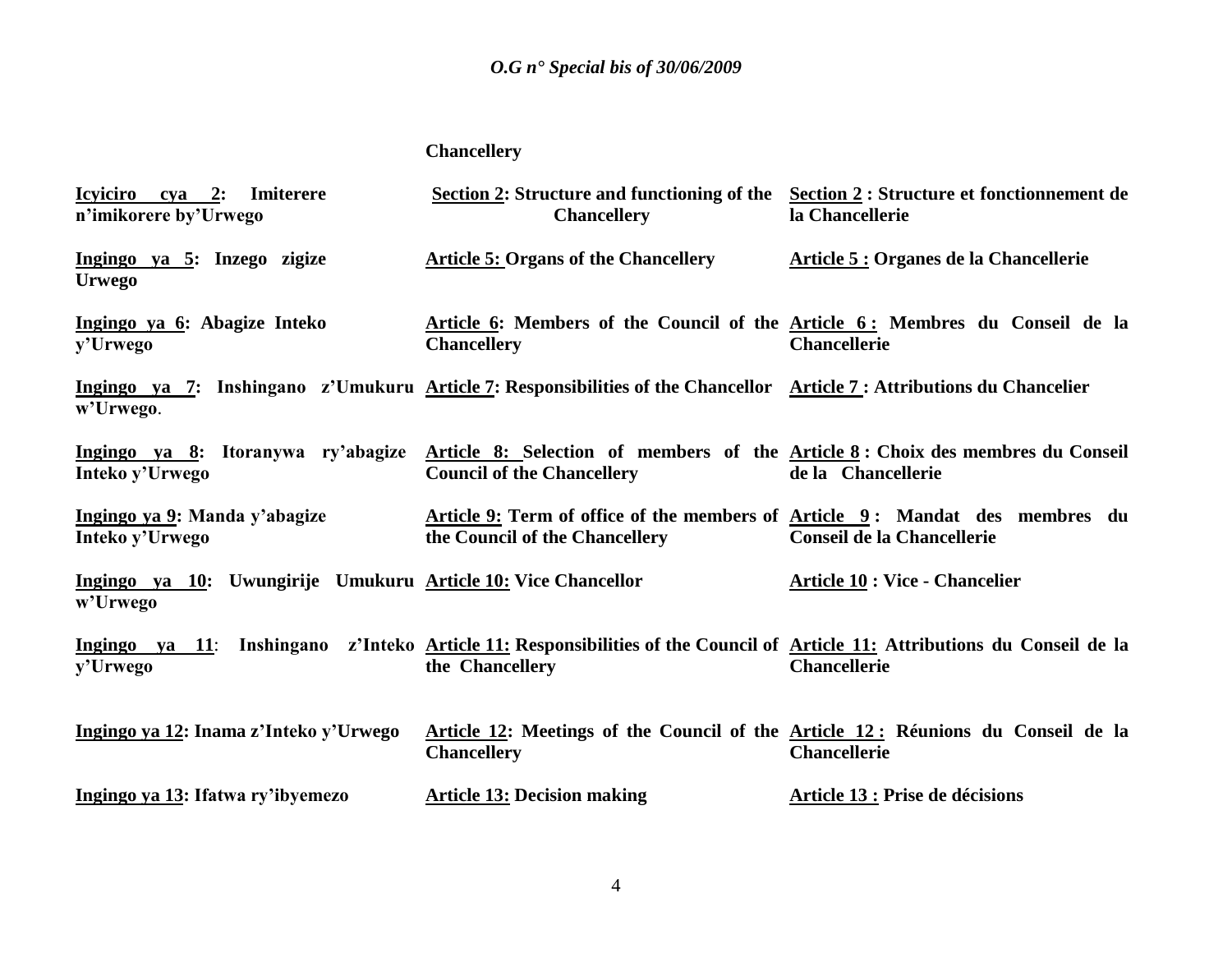| nama                                                                                               | Ingingo ya 14: Gutumira undi muntu mu Article 14: Invitation of a resourceful Article 14: Invitation d'une personne<br>person to the meeting                          | ressource à la réunion                                                  |
|----------------------------------------------------------------------------------------------------|-----------------------------------------------------------------------------------------------------------------------------------------------------------------------|-------------------------------------------------------------------------|
| by'inama y'Inteko y'Urwego                                                                         | Ingingo ya 15: Inyandiko y'ibyemezo Article 15: Document of the decisions of the Article 15: Document des résolutions de<br>meeting of the Council of the Chancellery | la réunion du Conseil de la Chancellerie                                |
| y'Inteko y'Urwego                                                                                  | Ingingo ya 16: Inyandikomvugo y'inama Article 16: Minutes of the meeting of the Article 16: Procès-verbal de la réunion du<br><b>Council of the Chancellery</b>       | <b>Conseil de la Chancellerie</b>                                       |
| Ingingo ya 17: Kuva mu mwanya k'umwe<br>mu bagize Inteko y'Urwego                                  | Article 17: Loss of membership to the Article 17: Perte de la qualité de membre<br><b>Council of the Chancellery</b>                                                  | du Conseil de la Chancellerie                                           |
| Ingingo ya 18 : Ibigenerwa abagize<br>Inteko y'Urwego bitabiriye inama                             | Article 18: Sitting allowances of the Article 18: Jetons de présence des<br>members of the Council of the Chancellery                                                 | membres du Conseil de la Chancellerie                                   |
| Ingingo ya 19 : Imirimo itabangikanywa                                                             | <b>Article 19: Incompatibilities</b>                                                                                                                                  | <b>Article 19 : Incompatibilités</b>                                    |
| Ingingo ya 20 : Imirimo y'Urwego ya<br>buri munsi                                                  | <b>Article</b><br>activities<br>20:<br><b>Daily</b><br>of<br><b>Chancellery</b>                                                                                       | the Article 20 : Activités quotidiennes de la<br><b>Chancellerie</b>    |
| 21:<br>Inshingano<br><b>Ingingo</b><br>va<br>z'Umunyamabanga<br><b>Nshingwabikorwa</b><br>w'Urwego | Article 21: Responsibilities of the Executive Article 21: Attributions du Secrétaire<br><b>Secretary of the Chancellery</b>                                           | <b>Exécutif de la Chancellerie</b>                                      |
| Ingingo ya 22: Abakozi b'Urwego                                                                    | <b>Article 22: Staff of the Chancellery</b>                                                                                                                           | Article 22 : Personnel de la Chancellerie                               |
| UMUTWE WA III: INGENGO Y'IMARI CHAPTER<br><b>N'UMUTUNGO</b>                                        | <b>BUDGET</b><br>III:<br><b>PROPERTY</b>                                                                                                                              | <b>AND CHAPITRE</b><br><b>BUDGET</b><br>III:<br>ET<br><b>PATRIMOINE</b> |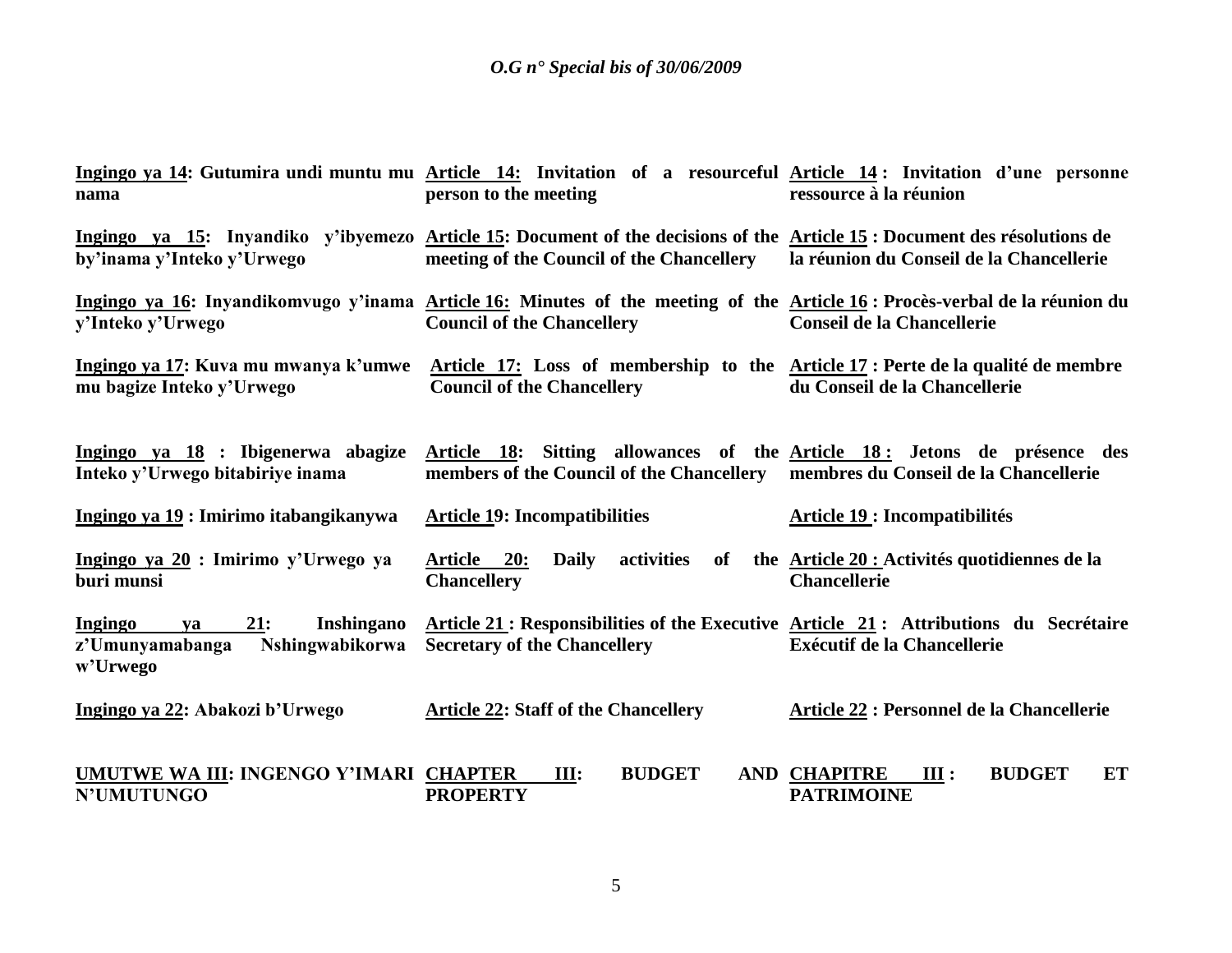| w'Urwego                                                                    | Ingingo ya 23: Inkomoko y'umutungo Article 23: Source of property of the Article 23: Source du patrimoine de la<br><b>Chancellery</b>               | <b>Chancellerie</b>                      |
|-----------------------------------------------------------------------------|-----------------------------------------------------------------------------------------------------------------------------------------------------|------------------------------------------|
| ry'ingengo y'imari y'Urwego                                                 | Ingingo ya 24: Iyemezwa n'icungwa Article 24: Approval and management of Article 24: Adoption et gestion du budget<br>the budget of the Chancellery | de la Chancellerie                       |
| 25:<br>Imikoreshereze<br>Ingingo<br>va<br>n'imicungire by'umutungo w'Urwego | Article 25: Use and management of the Article 25: Utilisation et gestion du<br>property of the Chancellery                                          | patrimoine de la Chancellerie            |
| <b>UMUTWE</b><br>WA IV:<br>Z'IGIHUGU                                        | INTWARI CHAPTER IV: NATIONAL HEROES                                                                                                                 | <b>CHAPITRE IV : HEROS NATIONAUX</b>     |
| z'Igihugu                                                                   | Icyiciro cya mbere: Ibiranga Intwari Section One: Characteristics of National Section première : Caractéristiques des<br><b>Heroes</b>              | héros nationaux                          |
| Ingingo ya 26: Igisobanuro cy'intwari                                       | <b>Article 26: Definition of a hero</b>                                                                                                             | Article 26 : Définition d'un héros       |
| Ingingo ya 27: Ibiranga intwari                                             | Article 27 : Characteristics of a hero                                                                                                              | Article 27 : Caractéristiques d'un héros |
| Icyiciro cya 2: Ibishingirwaho mu<br>igena ry'inzego z'Intwari z'Igihugu    | Section 2: Criteria for determining Section 2: Critères de détermination des<br>categories of National Heroes                                       | catégories de Héros Nationaux            |
| Ingingo ya 28: Isesengura ry'ibiranga<br>intwari                            | Article 28: Analysing characteristics of Article 28: Analyse des caractéristiques<br>heroes                                                         | des héros                                |
| Ingingo ya 29: Igena ry'inzego z'intwari                                    | Article 29: Determination of categories of Article 29: Détermination des catégories<br>heroes                                                       | des héros                                |
| Ingingo ya 30: Ubwitange buhebuje                                           | <b>Article 30: Supreme sacrifice</b>                                                                                                                | <b>Article 30 : Sacrifice suprême</b>    |
|                                                                             | Ingingo ya 31: Akamaro gahebuje, Article 31: Outstanding, high and great Article 31: Importance suprême, élevée et                                  |                                          |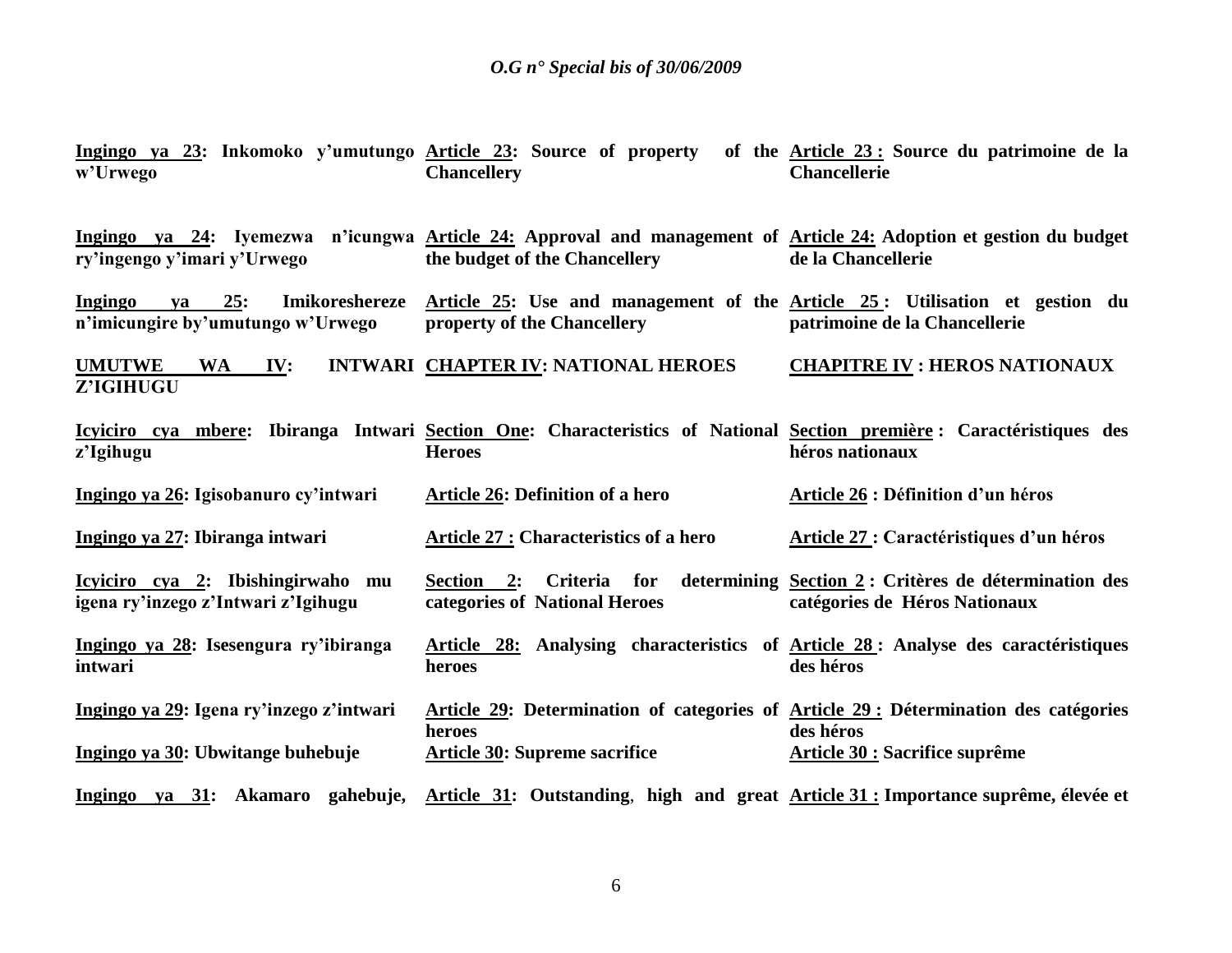| akamaro gahanitse n'akamaro gakomeye importance                                       |                                                                                                                                                   | grande                                                                       |
|---------------------------------------------------------------------------------------|---------------------------------------------------------------------------------------------------------------------------------------------------|------------------------------------------------------------------------------|
| n'urugero ruhanitse                                                                   | Ingingo ya 32: Urugero ruhebuje Article 32: Outstanding and high examples Article 32: Exemple suprême et élevé                                    |                                                                              |
| Icyliciro cya 3 : Inzego z'Intwari z'Igihugu Section 3: Categories of National Heroes |                                                                                                                                                   | <b>Héros</b><br><b>Catégories</b><br>des<br>Section $3:$<br><b>Nationaux</b> |
| z'Intwari z'Igihugu                                                                   | Ingingo ya 33: Ishyirwaho ry'Inzego Article 33: Establishment of categories of Article 33: Détermination des catégories<br><b>National Heroes</b> | des Héros Nationaux                                                          |
| Ingingo ya 34: IMANZI                                                                 | <b>Article 34: IMANZI</b>                                                                                                                         | <b>Article 34 : IMANZI</b>                                                   |
| Ingingo ya 35: IMENA                                                                  | <b>Article 35: IMENA</b>                                                                                                                          | <u>Article 35:</u> IMENA                                                     |
| Ingingo ya 36: INGENZI                                                                | <b>Article 36: INGENZI</b>                                                                                                                        | <b>Article 36 : INGENZI</b>                                                  |
| rwego                                                                                 | Ingingo ya 37: Abashyirwa muri buri Article 37: Persons classified in each Article 37: Personnes classées dans<br>category                        | chaque catégorie                                                             |
| Icyiciro cya 3: Ibigenerwa<br>z'Igihugu                                               | Intwari Section 3: Benefits granted to National Section 3: Avantages accordés aux Héros<br><b>Heroes</b>                                          | <b>Nationaux</b>                                                             |
| Ingingo ya 38: Uko ibigenerwa Intwari<br>z'Igihugu bitangwa                           | Article 38: Modalities to grant benefits to Article 38: Modalités d'octroi des<br><b>National Heroes</b>                                          | avantages aux Héros Nationaux                                                |
| Ingingo ya 39: Ibigenerwa Intwari<br>y'IMANZI                                         | <b>Article 39: Benefits granted to IMANZI</b>                                                                                                     | Avantages accordés à<br><u>Article 39:</u><br><b>IMANZI</b>                  |
| Ingingo ya 40: Ibigenerwa Intwari<br>y'IMENA                                          | <b>Article 40: Benefits granted to IMENA</b>                                                                                                      | Article 40 : Avantages accordés à IMENA                                      |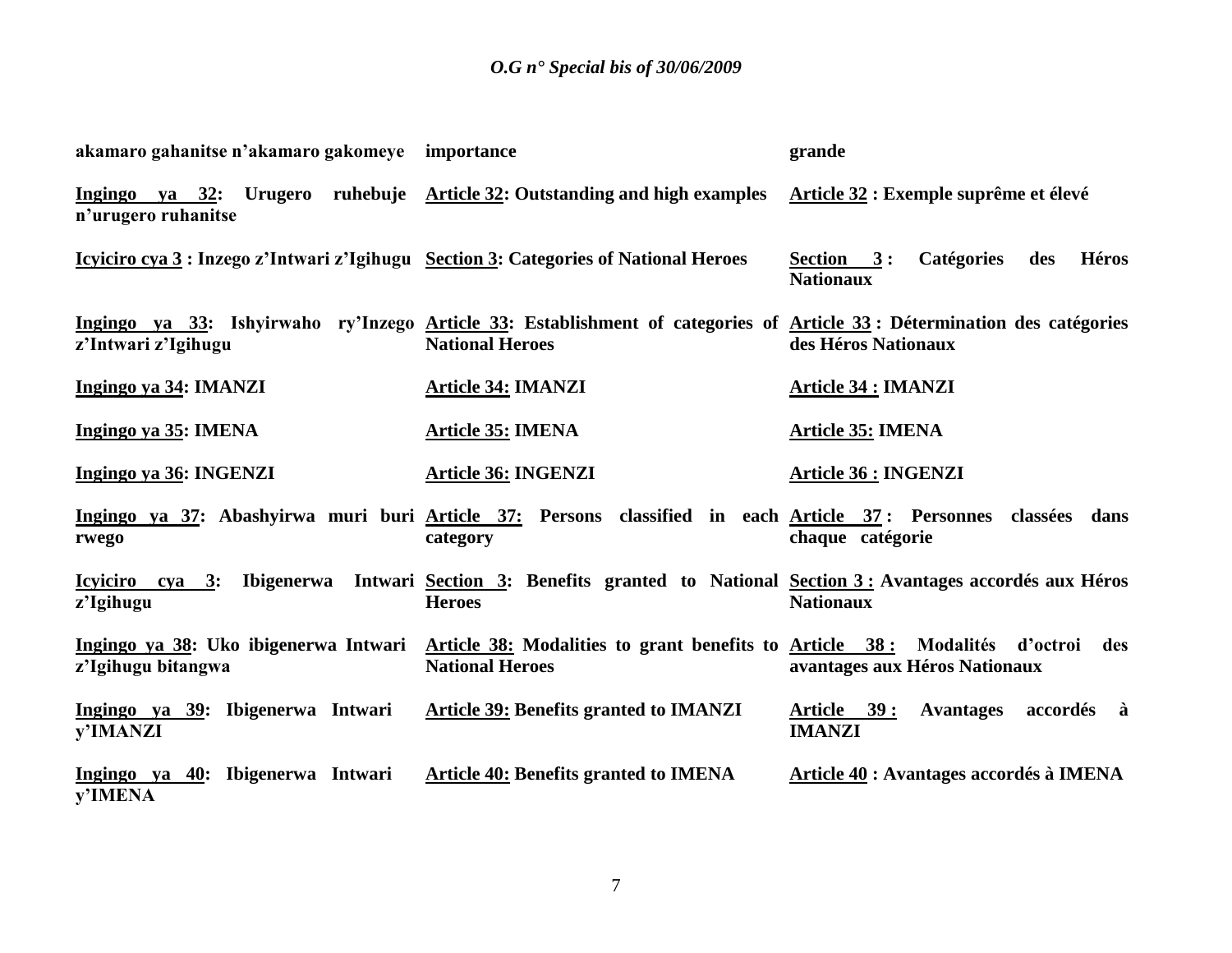| Ingingo ya 41: Ibigenerwa Intwari<br>v'INGENZI                                                         | <b>Article 41: Benefits granted to INGENZI</b>                                                                                                                                           | Article 41:<br><b>Avantages</b><br>accordés à<br><b>INGENZI</b>            |
|--------------------------------------------------------------------------------------------------------|------------------------------------------------------------------------------------------------------------------------------------------------------------------------------------------|----------------------------------------------------------------------------|
| Ingingo ya 42: Imiterere, imitangire,<br>imenyekanisha n'ingano by'ibigenerwa<br>buri Ntwari y'Igihugu | <b>Article 42: Structure, awarding, declaration Article 42:</b><br>and the amount of benefits to be granted to déclaration et montant des avantages<br>each National Hero                | Structure,<br>attribution,<br>accordés à chaque Héros National             |
| Icyiciro cya 4: Umunsi w'Intwari<br>z'Igihugu                                                          | <b>Section 4: National Heroes' Day</b>                                                                                                                                                   | Section 4: Journée des Héros Nationaux                                     |
| Ingingo ya 43:<br>Kwizihiza<br>umunsi<br>w'Intwari z'Igihugu                                           | Article 43: Celebration of the National Article 43: Célébration de la Journée des<br><b>Heroes' Day</b>                                                                                  | <b>Héros Nationaux</b>                                                     |
| Ingingo ya 44: Ibindi bikorwa byihariye<br>bijyanye no kwizihiza umunsi w'Intwari<br>z'Igihugu         | Article 44: Other specific activities related Article 44: Autres activités spécifiques<br>to the celebration of the National Heroes' relatives à la célébration de la Journée des<br>Day | <b>Héros Nationaux</b>                                                     |
| Icyiciro cya 5: Uburyo bwo kwemeza Section 5:Procedure<br>intwari z'Igihugu                            | for<br><b>National Heroes</b>                                                                                                                                                            | approving Section 5: Procédure d'approbation des<br><b>Héros Nationaux</b> |
| Ingingo ya 45: Gutangiza ubushakashatsi                                                                | <b>Article 45: Initiating investigations</b>                                                                                                                                             | <b>Article 45 : Engager des investigations</b>                             |
| Ingingo ya 46: Urutonde rw'abashyirwa<br>mu rwego rw'Intwari                                           | Article 46: List of persons to be classsified Article 46: Liste des personnes à élever au<br>in the category of heroes                                                                   | rang des héros                                                             |
| Ingingo ya 47: Iyemezwa ry'urutonde                                                                    | <b>Article 47: Approval of the list</b>                                                                                                                                                  | Article 47 : Approbation de la liste                                       |
| Ingingo ya 48: Guhindurirwa urwego                                                                     | <b>Article 48: Change of category</b>                                                                                                                                                    | Article 48 : Changement de catégorie                                       |
| Intwari abyamburwa                                                                                     | Icyiciro cya 6: Uburyo uwari waragizwe Section 6: Procedure for dispossession of a Section 6: Procédure de déchéance d'un<br>hero                                                        | héros                                                                      |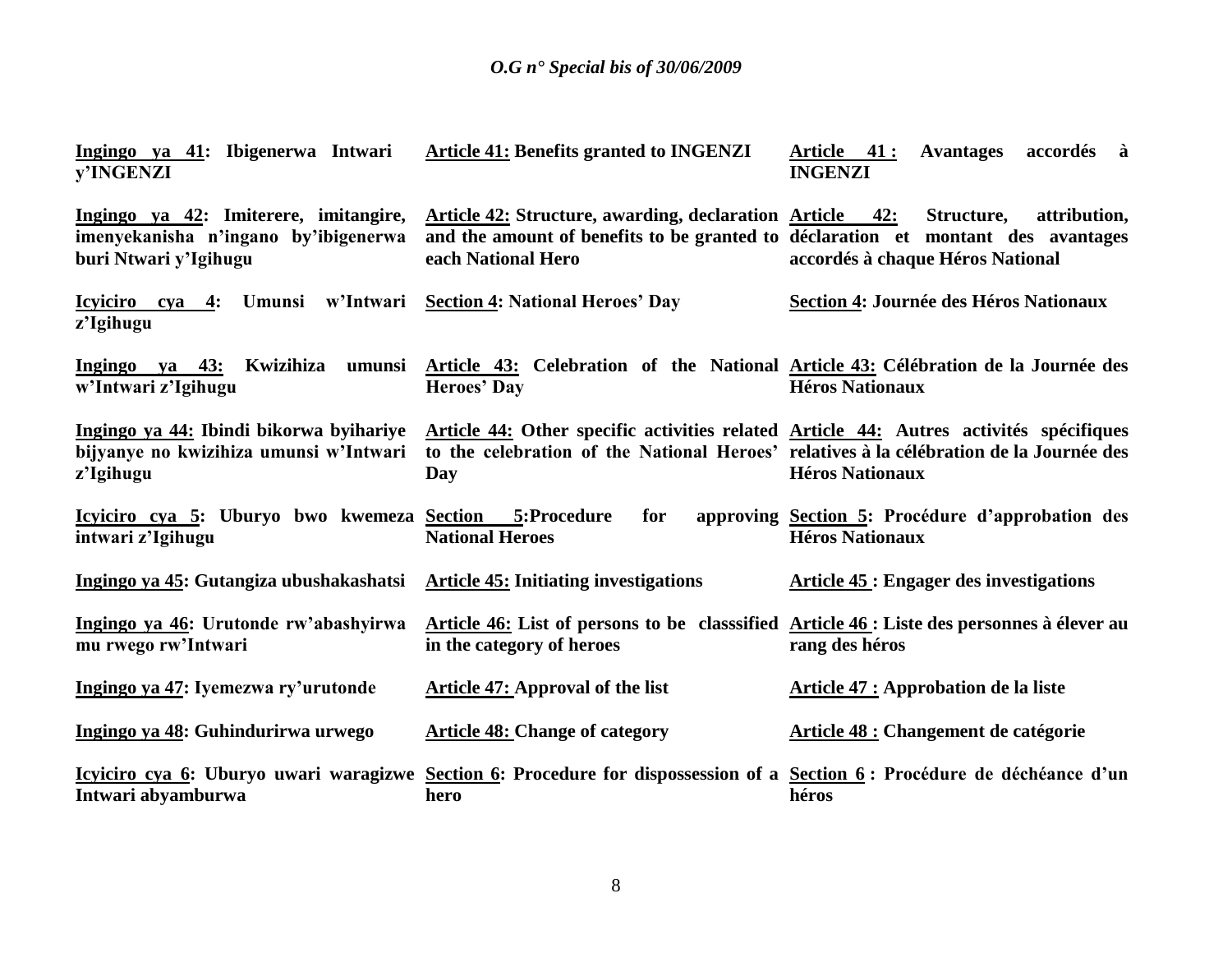| Ingingo<br>ry'intwari                                                                        | ya 49: Kwamburwa izina Article 49: Dispossession of being a hero                                                                                                           | Article 49: Déchéance d'un héros                                   |
|----------------------------------------------------------------------------------------------|----------------------------------------------------------------------------------------------------------------------------------------------------------------------------|--------------------------------------------------------------------|
| Ingingo ya 50: Itangazwa                                                                     | <b>Article 50: Announcement</b>                                                                                                                                            | <b>Article 50 : Annonce</b>                                        |
| <b>BY'ISHIMWE</b>                                                                            | UMUTWE WA V: IMIDARI N'IMPETA CHAPTER V: NATIONAL ORDERS AND<br><b>DECORATIONS OF HONOUR</b>                                                                               | <b>CHAPITRE V: ORDRES NATIONAUX</b><br>ET DECORATIONS HONORIFIQUES |
| Icyiciro cya mbere: Impeta<br>z'ishimwe                                                      | <b>Section One: Decorations of honour</b>                                                                                                                                  | <b>Décorations</b><br><b>Section</b><br>première :<br>honorifiques |
| Ingingo ya 51: Igisobanuro cy'Impeta Article 51: Definition of a Decoration of<br>y'Ishimwe  | <b>Honour</b>                                                                                                                                                              | Article 51: Définition de la Décoration<br>Honorifique             |
| z'ishimwe<br>ry'impeta<br>abazihawe                                                          | Ingingo ya 52: Igenwa n'itangwa Article 52: Determination and award of Article 52: Détermination et attribution<br>n'ibigenerwa decorations of honour and related benefits | des décorations honorifiques et avantages<br>y relatifs            |
| Icyiciro cya 2: Imidari y'Ishimwe                                                            | <b>Section 2: National Orders</b>                                                                                                                                          | <b>Section 2: Ordres Nationaux</b>                                 |
| Ingingo ya 53: Igisobanuro cy'umudari Article 53: Definition of national order<br>w'ishimwe  |                                                                                                                                                                            | Article 53 : Définition de l'ordre national                        |
| ry'Imidari y'ishimwe                                                                         | Ingingo ya 54: Ibishingirwaho mu itangwa Article 54: Criteria in awarding of national Article 54: Critères d'attribution des<br>orders                                     | ordres nationaux                                                   |
| Ingingo ya 55: Ishyirwaho ry'Imidari Article 55: Institution of national orders<br>v'Ishimwe |                                                                                                                                                                            | <b>Institution</b><br>Article 55:<br>des<br>ordres<br>nationaux    |
| Ingingo ya<br><b>56:</b><br>Itangwa<br>v'ishimwe                                             | ry'imidari Article 56: Award of national orders                                                                                                                            | Article 56 : Octroi des ordres nationaux                           |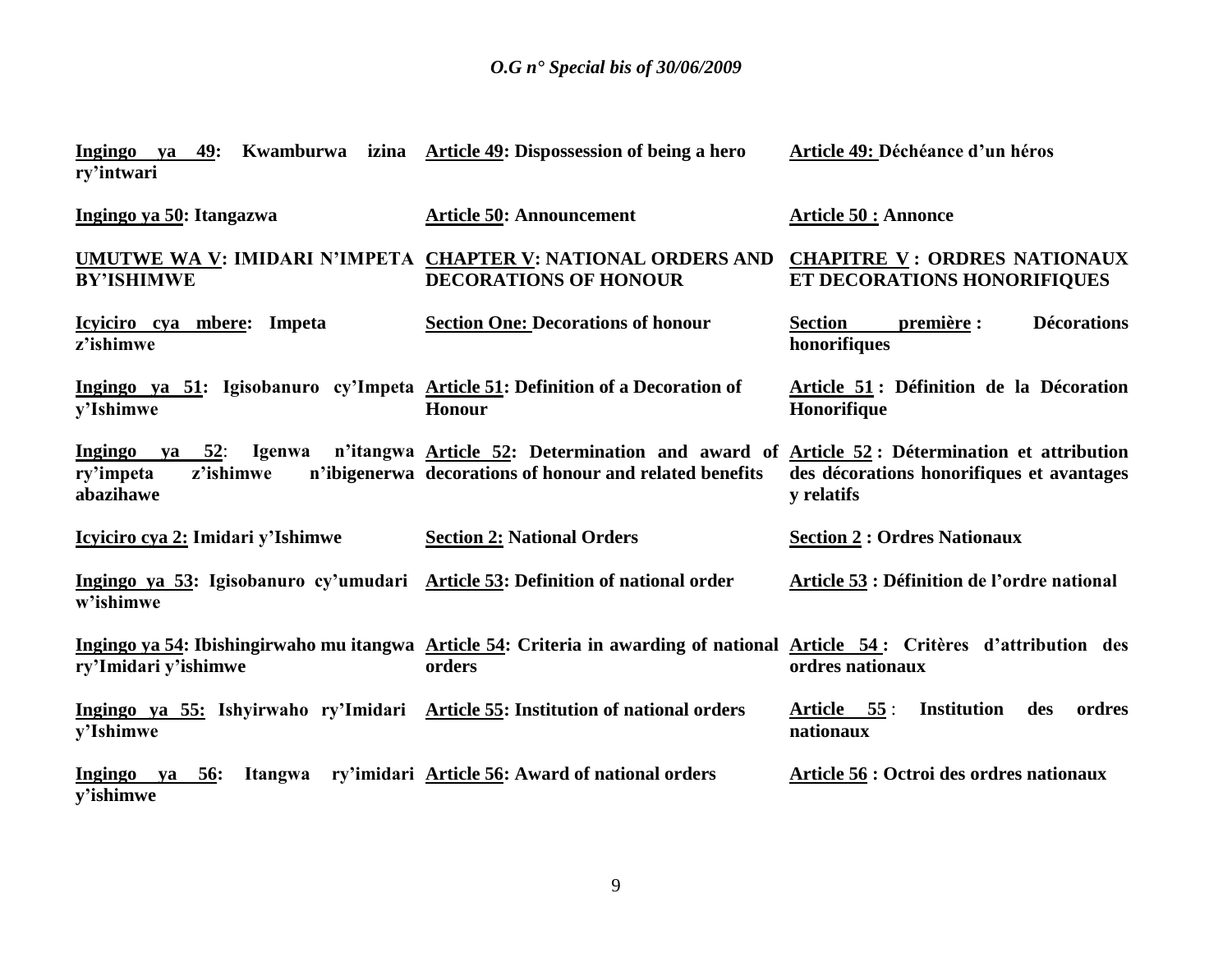| y'ishimwe, igihe n'itangazwa national<br>imidari<br>ryayo                               | Icyiciro cya 3: Ibigenerwa abahabwa Section 3: Benefits to beneficiaries of Section 3: Avantages accordés aux<br>orders,<br>and<br>time<br>announcement              | their récipiendaires des ordres nationaux, date<br>et leur annonce  |
|-----------------------------------------------------------------------------------------|----------------------------------------------------------------------------------------------------------------------------------------------------------------------|---------------------------------------------------------------------|
| Ingingo ya 57: Igihe n'itangazwa<br>ry'abahabwa imidari y'ishimwe                       | Article 57: Time and announcement of Article 57:<br>beneficiaries of national orders                                                                                 | Date<br>et<br>des<br>annonce<br>récipiendaires des ordres nationaux |
| Ingingo ya 58: Imikoreshereze y'imidari Article 58: Use of national orders<br>y'ishimwe |                                                                                                                                                                      | Article 58 : Usage des ordres nationaux                             |
| Ingingo ya 59: Ibigenerwa abahabwa<br>imidari y'ishimwe                                 | Article 59: Benefits granted to beneficiaries Article 59: Avantages accordés aux<br>of national orders                                                               | récipiendaires des ordres nationaux                                 |
| abahabwa imidari y'ishimwe                                                              | <u>Icyiciro cya 4</u> : Uburyo bwo kwemeza Section 4: Procedure for approval of Section 4: Procédure d'approbation des<br>beneficiaries of national orders           | récipiendaires des ordres nationaux                                 |
| Ingingo ya 60: Gutangiza ubushakashatsi                                                 | <b>Article 60: Initiating of investigations</b>                                                                                                                      | <b>Article 60 : Engager des investigations</b>                      |
| Ingingo ya 61: Urutonde rw'abahabwa<br>Imidari y'ishimwe                                | Article 61: List of beneficiaries of national Article 61: Liste des récipiendaires des<br>orders                                                                     | ordres nationaux                                                    |
| Ingingo ya 62: Iyemezwa ry'urutonde                                                     | Article 62: Approval of the list                                                                                                                                     | Article 62 : Approbation de la liste                                |
| Ingingo ya 63: Guhindurirwa<br>urwego                                                   | <b>Article 63: Change of category</b>                                                                                                                                | Article 63 : Changement de catégorie                                |
| umudari<br>w'ishimwe<br>kuwamburwa                                                      | Icyiciro cya 5: Uburyo uwari yarahawe Section 5: Procedure for dispossession of a Section 5: Procédure de déchéance d'un<br>ashobora beneficiary of a national order | récipiendaire de l'ordre national                                   |
| Ingingo ya 64: Kwamburwa umudari                                                        | <b>Article 64: Dispossession of a beneficiary</b>                                                                                                                    | Article 64 : Déchéance d'un récipiendaire                           |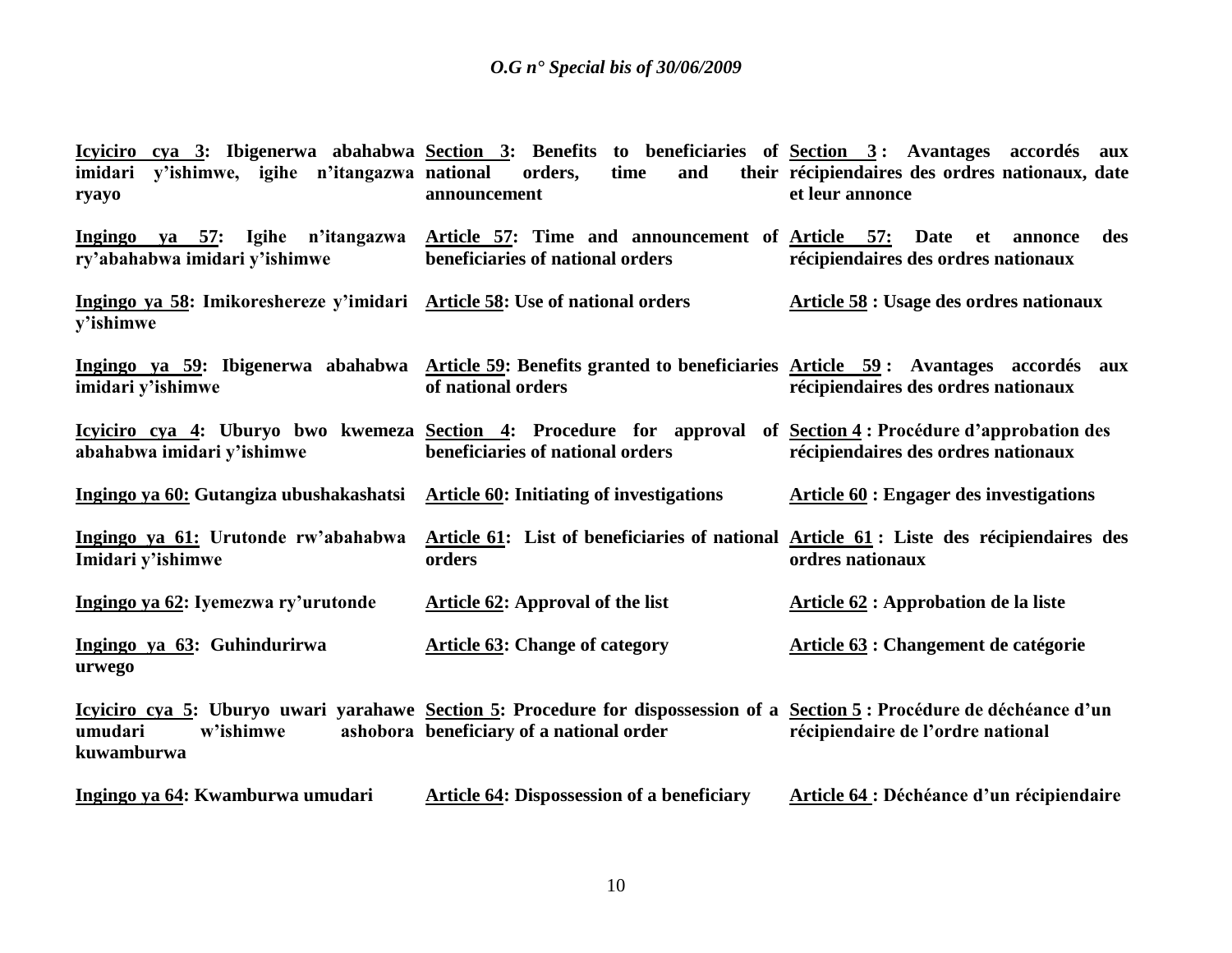| Ingingo ya 65: Itangazwa                                                       | <b>Article 65: Announcement</b>                                                                                                                                                                                    | <b>Article 65 : Annonce</b>                                  |
|--------------------------------------------------------------------------------|--------------------------------------------------------------------------------------------------------------------------------------------------------------------------------------------------------------------|--------------------------------------------------------------|
| <b>UMUTWE</b><br>VI:<br><b>WA</b><br>Z'INZIBACYUHO N'IZISOZA                   | INGINGO CHAPTER VI: TRANSITIONAL AND CHAPITRE<br><b>FINAL PROVISIONS</b>                                                                                                                                           | VI:<br><b>DISPOSITIONS</b><br><b>TRANSITOIRES ET FINALES</b> |
| y'uko iri tegeko ritangira gukurikizwa                                         | Ingingo ya 66: Abagizwe Intwari mbere Article 66: Persons who were approved as Article 66: Personnes déclarées héros<br>heroes before the commencement of this avant l'entrée en vigueur de la présente loi<br>Law |                                                              |
| ry'iri tegeko                                                                  | Ingingo ya 67: Itegurwa n'isuzumwa Article 67: Drafting and consideration of Article 67: Initiation et adoption de la<br>this Law                                                                                  | présente loi                                                 |
| Ingigo ya 68: Ivanwaho<br>zinyuranyije n'iri tegeko                            | ry'ingingo Article 68: Repealing of inconsistent Article 68: Disposition abrogatoire<br>provisions                                                                                                                 |                                                              |
| Ingingo ya 69: Igihe itegeko ritangira Article 69: Commencement<br>gukurikizwa |                                                                                                                                                                                                                    | Article 69: Entrée en vigueur                                |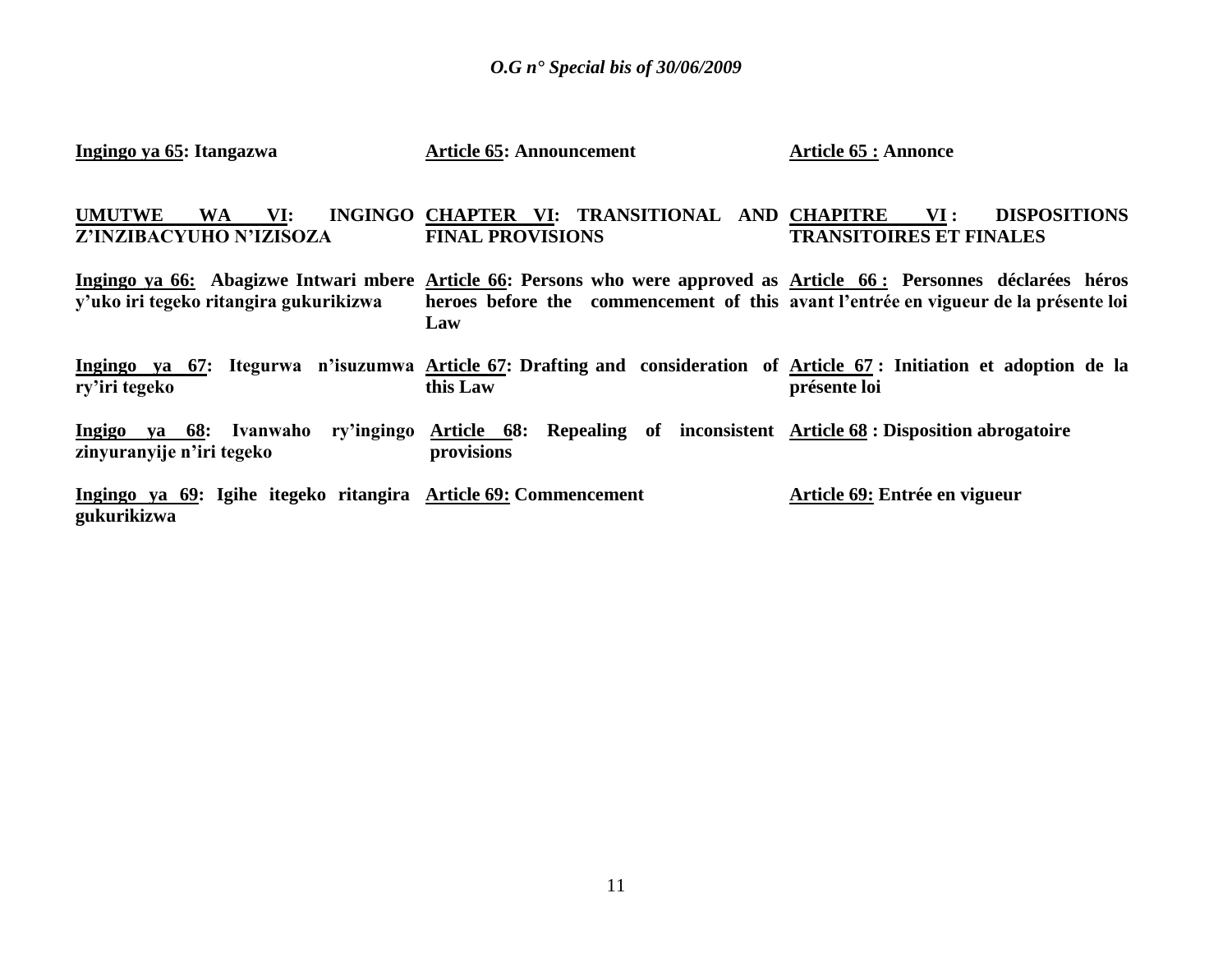**ITEGEKO N° 13 bis/2009 RYO KUWA LAW Nº 13 bis/2009 OF 16/06/2009 LOI Nº 13 bis/2009 DU 16/06/2009 16/06/2009 RIGENA INSHINGANO, DETERMINING THE IMITERERE N'IMIKORERE RESPONSIBILITIES, STRUCTURE AND STRUCTURE ET FONCTIONNEMENT** BY'URWEGO RW'IGIHUGU FUNCTIONING OF THE **RUSHINZWE INTWARI Z'IGIHUGU, CHANCELLERY FOR HEROES, IMIDARI N'IMPETA BY'ISHIMWE NATIONAL ORDERS DECORATIONS OF HONOUR**  THE PORTANT **ATTRIBUTIONS.** THE DE LA CHANCELLERIE DES HEROS, **HEROES, DES ORDRES NATIONAUX ET DES AND DECORATIONS HONORIFIQUES** 

**Twebwe, KAGAME Paul,** Perezida wa Repubulika; **We, KAGAME Paul,** President of the Republic;

**Nous, KAGAME Paul,** Président de la République;

**INTEKO** ISHINGA AMATEGEKO THE PARLIAMENT HAS ADOPTED LE PARLEMENT A ADOPTE ET NOUS YEMEJE, NONE NATWE DUHAMIJE, AND WE SANCTION, PROMULGATE SANCTIONNONS, PROMULGUONS **DUTANGAJE ITEGEKO RITYA KANDI DUTEGETSE KO IT BE PUBLISHED IN THE OFFICIAL ORDONNONS QU'ELLE SOIT RYANDIKWA MU IGAZETI YA LETA GAZETTE OF THE REPUBLIC OF PUBLIEE AU JOURNAL OFFICIEL DE YA REPUBULIKA Y'U RWANDA THE FOLLOWING LAW AND ORDER LA LOI DONT LA TENEUR SUIT ET RWANDA LA REPUBLIQUE DU RWANDA**

| <b>INTEKO</b><br><b>AMATEGEKO:</b>                            | <b>ISHINGA</b> | THE PARLIAMENT:                                                                                    | LE PARLEMENT :                         |
|---------------------------------------------------------------|----------------|----------------------------------------------------------------------------------------------------|----------------------------------------|
| Umutwe w'Abadepite, mu nama<br>yawo yo kuwa 20 Gicurasi 2009; |                | The Chamber of Deputies, in its session of 20 La Chambre des Députés, en sa séance du<br>May 2009; | 20 mai 2009:                           |
| Umutwe wa Sena, mu nama<br>yawo yo kuwa 22 Gicurasi 2009;     |                | The Senate, in its session of 22 May 2009;                                                         | Le Sénat, en sa séance du 22 mai 2009; |

Ishingiye ku Itegeko Nshinga rya Pursuant to the Constitution of the Republic of Vu la Constitution de la République du Repubulika y'u Rwanda ryo ku wa 04 Rwanda of 04 June 2003, as amended to date, Rwanda du 04 juin 2003, telle que révisée à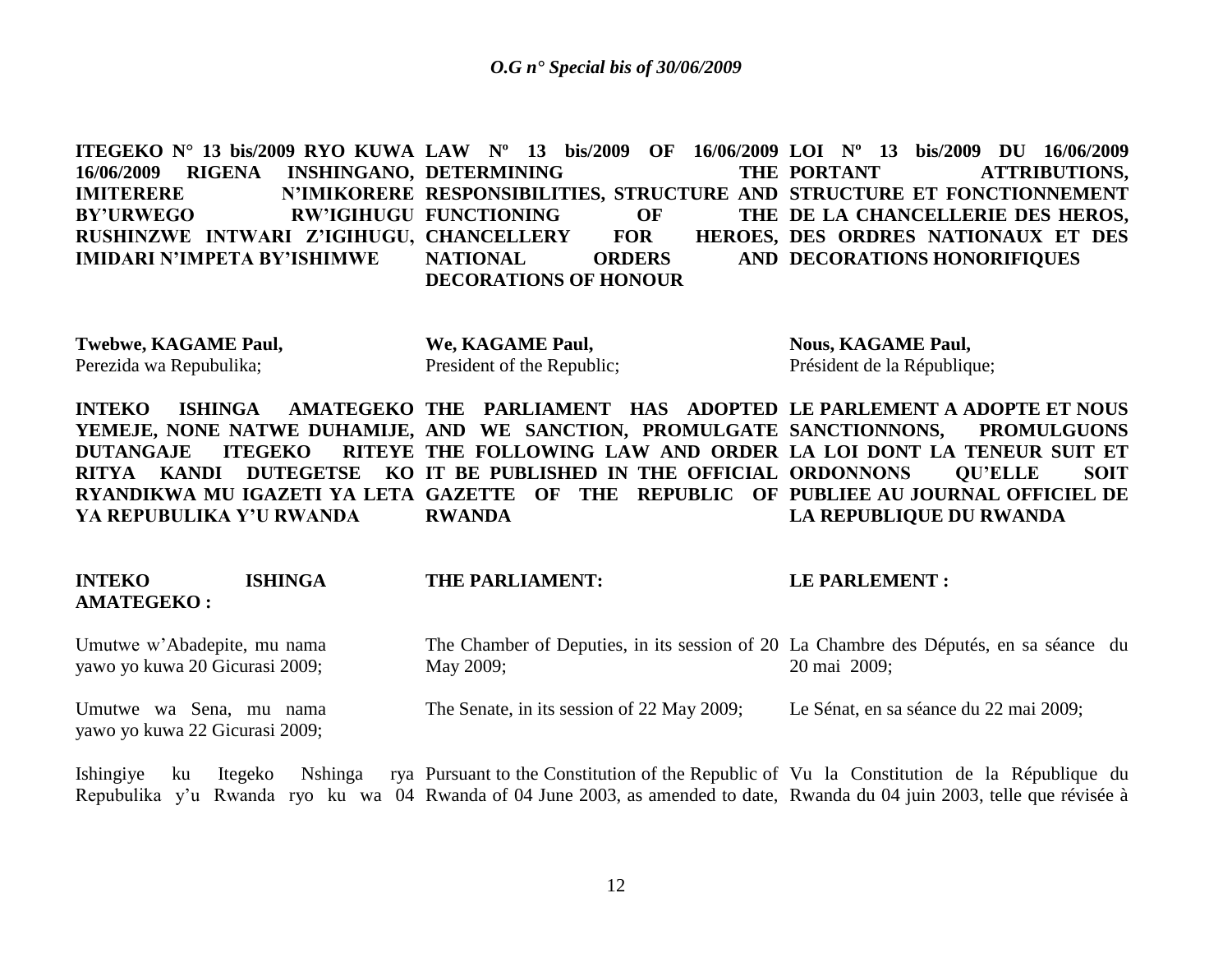Kamena 2003 nk'uko ryavuguruwe kugeza especially in Articles 62, 66, 67, 88, 89, 90, ce jour, spécialement en ses articles 62, 66, ubu, cyane cyane mu ngingo zaryo iya 62, 92, 93, 95, 108, 186 and 201; iya 66, iya 67, iya 88, iya 89, iya 90, iya 92, iya 93, iya 95, iya 108, iya 186 n"iya 201; 67, 88, 89, 90, 92, 93, 95, 108, 186 et 201;

| YEMEJE:                                                                                                                                                                                       | <b>ADOPTS:</b>                                                                                                                                                                                                                                                                                                                                                                                                                            | <b>ADOPTE:</b>                                                                                        |
|-----------------------------------------------------------------------------------------------------------------------------------------------------------------------------------------------|-------------------------------------------------------------------------------------------------------------------------------------------------------------------------------------------------------------------------------------------------------------------------------------------------------------------------------------------------------------------------------------------------------------------------------------------|-------------------------------------------------------------------------------------------------------|
| UMUTWE WA MBERE: INGINGO<br><b>RUSANGE</b>                                                                                                                                                    | <b>CHAPTER</b><br>ONE:<br><b>PROVISIONS</b>                                                                                                                                                                                                                                                                                                                                                                                               | <b>GENERAL CHAPITRE</b><br><b>PREMIER:</b><br><b>DISPOSITIONS GENERALES</b>                           |
| ya mbere:<br>Icyo<br>itegeko<br>Ingingo<br>rigamije                                                                                                                                           | <b>Article One: Purpose of the Law</b>                                                                                                                                                                                                                                                                                                                                                                                                    | Article premier: Objet de la loi                                                                      |
| Iri tegeko rigena inshingano, imiterere<br>by'Urwego<br>rw'Igihugu<br>n'imikorere<br>Imidari<br>z'Igihugu,<br>rushinzwe<br>Intwari<br>n'Impeta by'Ishimwe rwitwa "Urwego"<br>muri iri tegeko. | This Law shall determine the responsibilities, La présente loi a pour objet de déterminer les<br>structure and functioning of the Chancellery attributions, la structure et le fonctionnement<br>for Heroes, National Orders and Decorations de la Chancellerie des Héros, des Ordres<br>of honour referred to as "Chancellery" in this Nationaux et des Décorations honorifiques<br>Law.                                                 | dénommée « Chancellerie » dans la présente<br>loi.                                                    |
| kugaragaza, gushima, gushimira no kurata<br>Abanyarwanda cyangwa abanyamahanga<br>baranzwe n'ubutwari n'ibindi bikorwa<br>bihebuje byagiriye u Rwanda akamaro ku<br>buryo biba urugero rwiza. | Rigamije kandi gushyiraho uburyo bwo It shall also establish a system to identify, Elle a également pour but de mettre en place<br>thank, honor and celebrate the memory of un mécanisme visant à identifier, féliciter,<br>Rwandan<br>distinguished themselves by acts of heroism étrangers qui se sont illustrés par des actes<br>and other acts of bravery serving as good d'héroïsme et autres actions d'éclat en faveur<br>examples. | citizens or foreigners who remercier et honorer les Rwandais ou les<br>du Rwanda de façon exemplaire. |
| Ingingo ya 2: Icyicaro                                                                                                                                                                        | <b>Article 2: Head Office</b>                                                                                                                                                                                                                                                                                                                                                                                                             | Article 2 : Siège                                                                                     |

Icyicaro cy"Urwego kiri mu Mujyi wa The Head Office of the Chancellery is situated Le siège de la Chancellerie est établi dans la Kigali, Umurwa Mukuru wa Repubulika in the City of Kigali, the capital of the Ville de Kigali, Capitale de la République du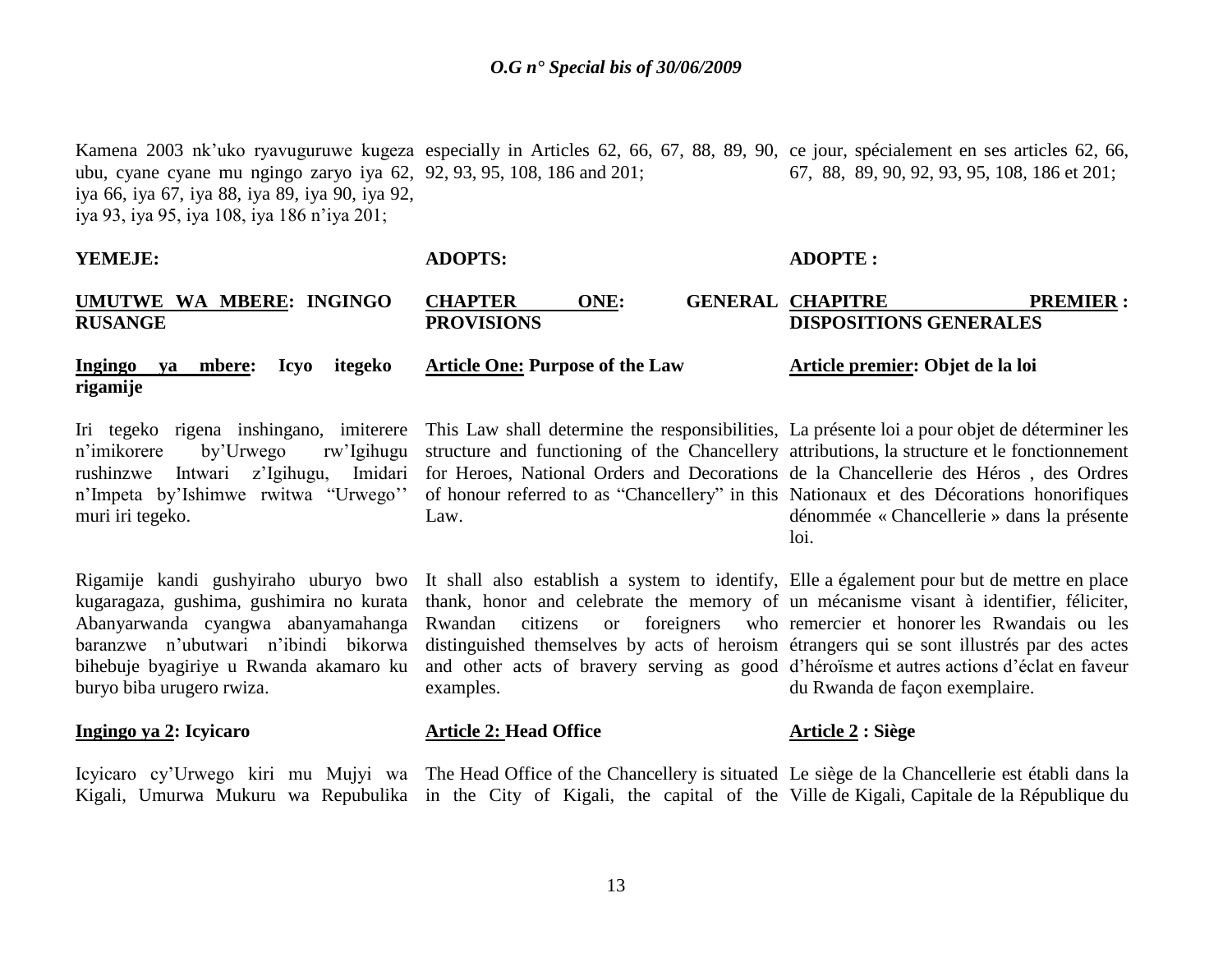| y'u Rwanda. Gishobora kwimurirwa ahandi<br>hose mu Gihugu igihe bibaye ngombwa.                                                                                                                                            | Republic of Rwanda. It may be transferred Rwanda. Il peut, en cas de nécessité, être<br>elsewhere in the country if deemed necessary. | transféré en tout autre lieu du territoire de<br>la République du Rwanda.                                                                   |  |
|----------------------------------------------------------------------------------------------------------------------------------------------------------------------------------------------------------------------------|---------------------------------------------------------------------------------------------------------------------------------------|---------------------------------------------------------------------------------------------------------------------------------------------|--|
| Ingingo ya 3: Kureberera<br><b>Urwego</b>                                                                                                                                                                                  | <b>Article 3: Supervision of the Chancellery</b>                                                                                      | Article 3 : Tutelle de la Chancellerie                                                                                                      |  |
| Urwego ni urwego rw'Igihugu ruhoraho, The Chancellery is a permanent<br>rwigenga rufite ubwisanzure mu mitegekere independent national<br>bwite no mu micungire y'imari n'umutungo. administrative and financial autonomy. | institution                                                                                                                           | and La Chancellerie est une institution nationale<br>with permanente et indépendante, dotée de<br>l'autonomie administrative et financière. |  |
|                                                                                                                                                                                                                            | I Luvre as unabspective as Dependence ve The Changelleux shall be averagined by the Le Changelleuis est placée sous tutelle de la     |                                                                                                                                             |  |

Urwego rurebererwa na Perezidansi ya The Chancellery shall be supervised by the La Chancellerie est placée sous tutelle de la Repubulika. Office of the President. Présidence de la République.

Urwego ku nshingano zarwo.

na Minisitiri ufite umuco mu nshingano ze.

Minisiteri ifite umuco mu nshingano zayo The Ministry in charge of Culture shall Le Ministère ayant la culture dans ses ikurikirana Urwego mu bijyanye n'ibikorwa supervise the Chancellery in administrative attributions assure le suivi des performances ku rwego rw'ubuyobozi na tekiniki. Hagati and technical matters. There shall be au niveau administratif et technique. Il est y"iyo Minisiteri n"Inteko y"Urwego hakorwa concluded a contract of performance between signé, entre ce Ministère et le Conseil de la amasezerano yerekeye gahunda y"ibikorwa the Ministry and the Chancellery Council Chancellerie, un contrat de performance agaragaza ububasha, uburenganzira indicating the powers, rights and n"inshingano za buri ruhande mu kugeza responsibilities of each party to enable the obligations de chaque partie en vue de la Chancellery to fulfill its mission.

déterminant les pouvoirs, les droits et les réalisation de la mission de la Chancellerie.

Ayo masezerano amara igihe gihwanye na Such a contract shall be valid for a period Ce contrat est valide pour une durée égale au manda y"abagize Inteko y"Urwego, equal to the term of office of the members of mandat des membres du Conseil de la ashyirwaho umukono n'Umukuru w'Urwego the Council of the Chancellery and it shall be Chancellerie et est conjointement signé par signed by the Chancellor and the Minister in le Chancelier et le Ministre ayant la culture charge of culture. .

dans ses attributions.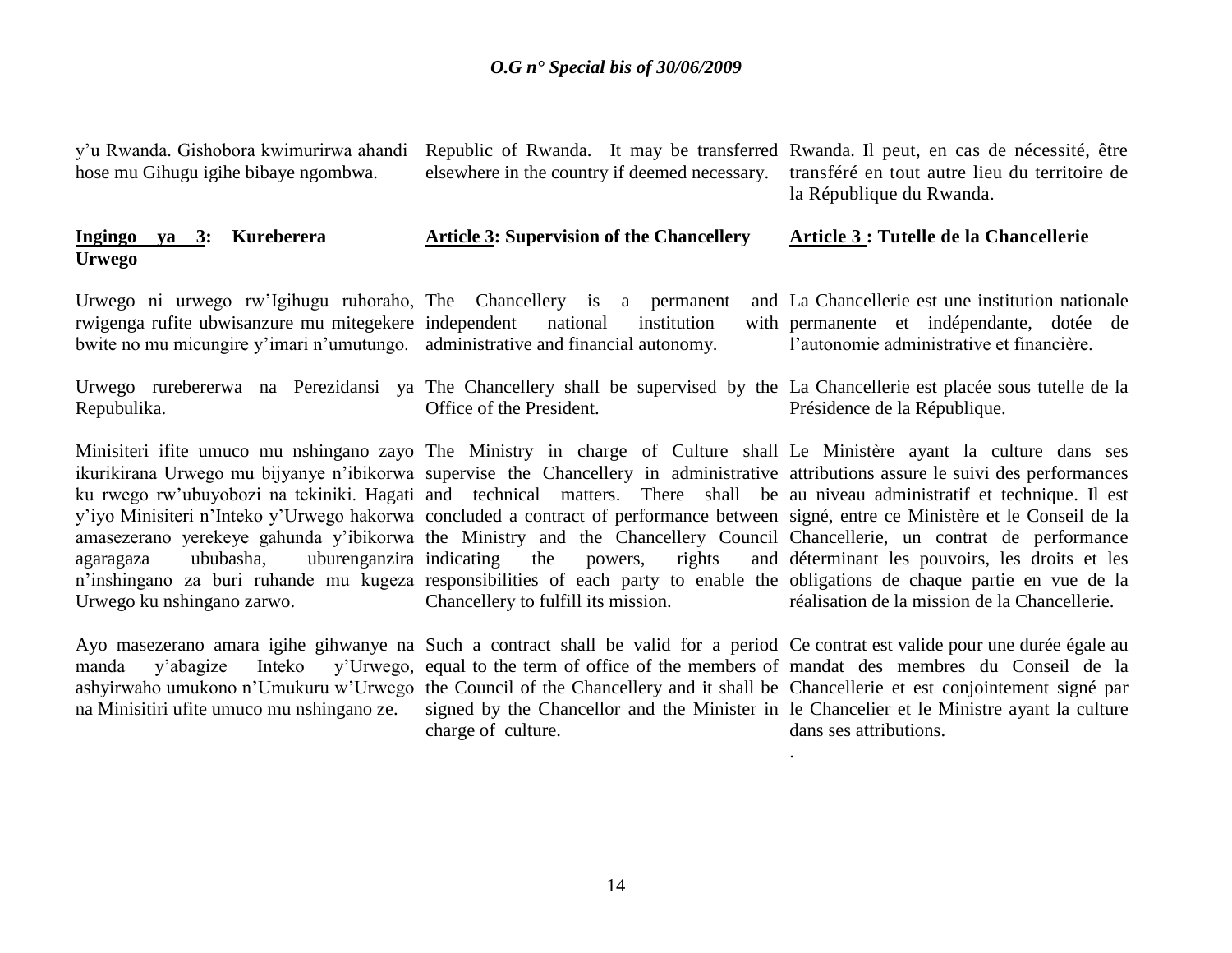**CHAPTER II: RESPONSIBILITIES,** 

**CHAPITRE II : ATTRIBUTIONS,** 

**UMUTWE WA II:** 

| <b>INSHINGANO, IMITERERE</b><br><b>N'IMIKORERE</b><br><b>BY'URWEGO</b> |                                                                                                                                                           |             | STRUCTURE AND FUNCTIONING OF STRUCTURE ET FONCTIONNEMENT<br>THE CHANCELLERY<br>DE LA CHANCELLERIE                                                                                                                                                                                                                                                                                                                                               |
|------------------------------------------------------------------------|-----------------------------------------------------------------------------------------------------------------------------------------------------------|-------------|-------------------------------------------------------------------------------------------------------------------------------------------------------------------------------------------------------------------------------------------------------------------------------------------------------------------------------------------------------------------------------------------------------------------------------------------------|
|                                                                        | Icyiciro cya mbere: Inshingano                                                                                                                            |             | <b>Section One: Responsibilities</b><br><b>Section première : Attributions</b>                                                                                                                                                                                                                                                                                                                                                                  |
|                                                                        | Ingingo ya 4: Inshingano z'Urwego                                                                                                                         |             | the <b>Article 4:</b> Attributions de la Chancellerie<br>Article 4:<br><b>Responsibilities</b><br>of<br><b>Chancellery</b>                                                                                                                                                                                                                                                                                                                      |
| Inshingano<br>zikurikira:                                              |                                                                                                                                                           |             | z'ingenzi z'Urwego ni izi The main responsibilities of the Chancellery Les<br>attributions<br>principales<br>de<br>la<br>are as follows:<br>Chancellerie sont les suivantes :                                                                                                                                                                                                                                                                   |
|                                                                        | 1° kugira uruhare mu igenwa rya politiki<br>yerekeye intwari z'Igihugu n'itangwa<br>ry'imidari y'ishimwe;                                                 |             | $1^{\circ}$ to participate in designing the policy $1^{\circ}$<br>contribuer à l'élaboration de la politique<br>relating to national heroes and the<br>aux héros nationaux<br>relative<br>et<br>awarding of national orders;<br>d'attribution des ordres nationaux ;                                                                                                                                                                            |
| $2^{\circ}$                                                            | gukora ubushakashatsi ku bikorwa<br>by'ubutwari n'abavugwaho ubutwari,<br>n'ibindi bikorwa by'ingirakamaro;                                               | $2^{\circ}$ | to carry out research on heroism 2°<br>faire des recherches sur les actes<br>activities and persons recognized for<br>d'héroïsme et sur<br>des<br>personnes<br>their acts of heroism and other useful<br>reconnues pour leurs actes d'héroïsme<br>ou leurs actions d'éclat ;<br>deeds;                                                                                                                                                          |
| $3^\circ$                                                              | kugaragaza no gushyira ku rutonde<br>abakwiye kugirwa intwari z'Igihugu<br>n'abakwiye guhabwa imidari y'ishimwe<br>hashingiwe ku biteganywa n'iri tegeko; | $3^\circ$   | to identify and make a list of persons 3°<br>identifier et inscrire sur la liste les<br>deserving to be promoted to the rank<br>personnes qui méritent d'être élevées au<br>of national heroes and those eligible<br>rang des héros nationaux et celles qui<br>for national order awarding in<br>sont éligibles aux ordres nationaux<br>accordance with the provisions of this<br>conformément aux dispositions de la<br>présente loi ;<br>Law; |
| $4^\circ$                                                              | gushima,<br>uburyo<br>bwo<br>gutegura<br>gushimira<br>no kurata Abanyarwanda<br>abanyamahanga baranzwe<br>cyangwa                                         | $4^\circ$   | procedures<br>for $4^\circ$<br>mettre en place un mécanisme visant à<br>to<br>set<br>up<br>acknowledging, thanking and praising<br>féliciter, remercier et honorer les<br>Rwandans or foreigners who were<br>rwandais ou les étrangers qui se sont                                                                                                                                                                                              |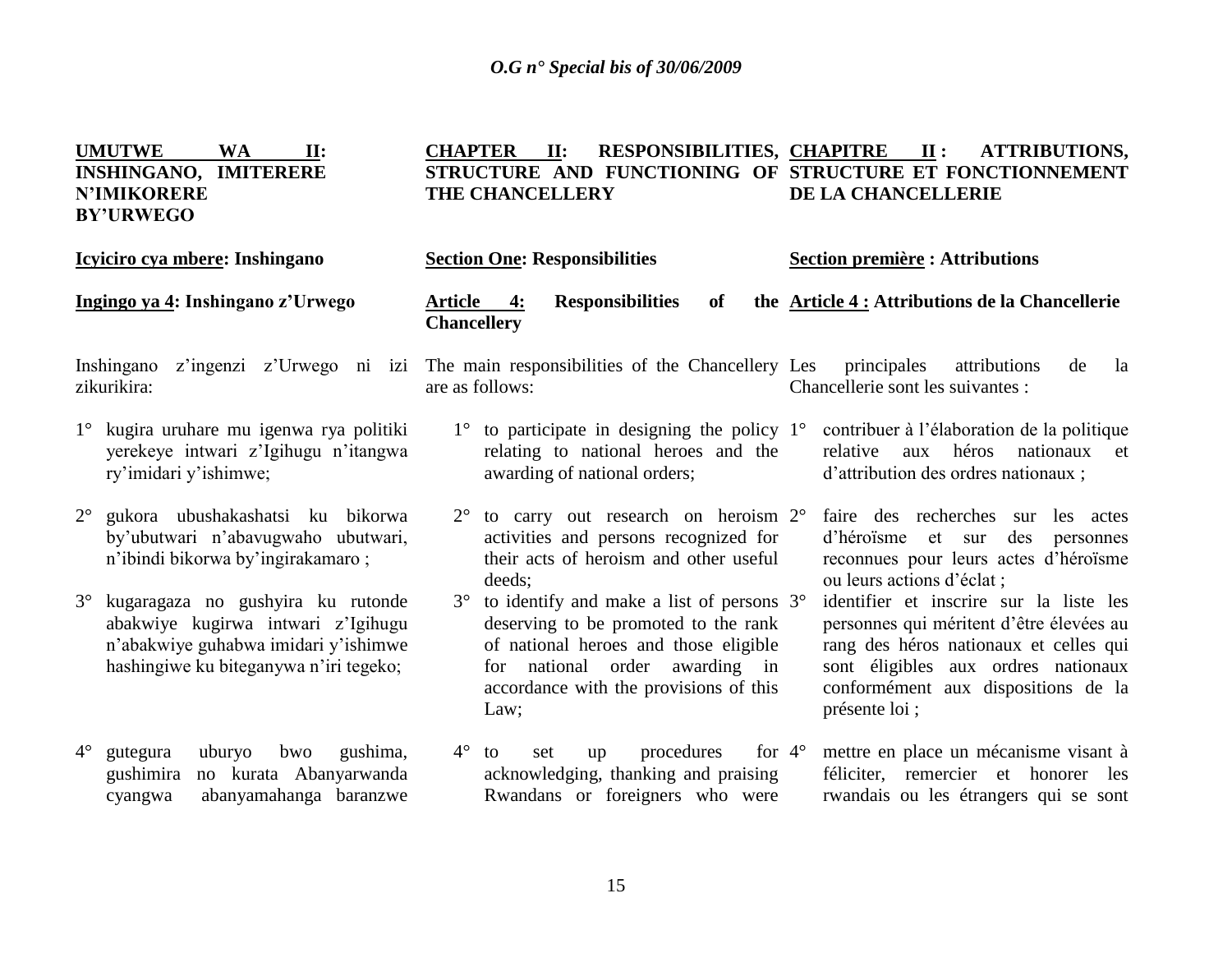|                            | n'ibindi<br>n'ibikorwa<br>by'ubutwari<br>by'ingirakamaro<br>bikorwa<br>kandi<br>bihebuje;                      |             | characterized by acts of heroism and<br>other brave and useful deeds;                                                                    |             | illustrés par des actes d'héroïsme et<br>d'autres actions de grande brayoure et<br>$d'$ éclat ;                                           |
|----------------------------|----------------------------------------------------------------------------------------------------------------|-------------|------------------------------------------------------------------------------------------------------------------------------------------|-------------|-------------------------------------------------------------------------------------------------------------------------------------------|
| $5^{\circ}$                | gufatanya n'izindi nzego kwigisha no<br>gukangurira Abanyarwanda, cyane<br>cyane urubyiruko, umuco w'ubutwari; | $5^{\circ}$ | to cooperate with other organs in $5^\circ$<br>training and sensitizing Rwandans,<br>especially the youth, on the culture of<br>heroism; |             | collaborer avec d'autres institutions<br>pour former et sensibiliser les Rwandais,<br>surtout les jeunes, à la culture de<br>l'héroïsme ; |
| $6^{\circ}$                | kwamamaza ibikorwa by'ubutwari;                                                                                | $6^{\circ}$ | to publicize acts of heroism;                                                                                                            | $6^{\circ}$ | propager les actes d'héroïsme;                                                                                                            |
| $7^{\circ}$                | indangagaciro<br>gutegura<br>z'umuco<br>w'ubutwari;                                                            |             | $7^{\circ}$ to set up values of the culture of $7^{\circ}$<br>heroism;                                                                   |             | développer les normes<br>culture<br>de<br>d'héroïsme;                                                                                     |
| $8^{\circ}$                | gukorana n'izindi nzego bihuje<br>inshingano ku rwego rw'Akarere<br>cyangwa ku rwego Mpuzamahanga.             | $8^{\circ}$ | to cooperate with other institutions of $8^\circ$<br>the same mission at the regional or<br>international level.                         |             | établir des relations<br>d'autres<br>avec<br>institutions<br>régionales<br>tant<br>qu'internationales ayant des missions<br>similaires.   |
|                            | <b>Icviciro</b><br>$cya$ 2:<br><b>Imiterere</b><br>n'imikorere by'Urwego                                       |             | <b>Section 2: Structure and functioning of the</b><br><b>Chancellery</b>                                                                 |             | Section 2 : Structure et fonctionnement de<br>la Chancellerie                                                                             |
|                            | Ingingo ya 5: Inzego zigize<br><b>Urwego</b>                                                                   |             | <b>Article 5: Organs of the Chancellery</b>                                                                                              |             | Article 5 : Organes de la Chancellerie                                                                                                    |
|                            | n'inzego<br>Urwego<br>rugizwe<br>zikurikira:                                                                   | organs:     |                                                                                                                                          |             | The Chancellery shall comprise the following La Chancellerie comprend les organes<br>suivants :                                           |
| $1^{\circ}$<br>$2^{\circ}$ | Inteko y'Urwego;<br>Ubunyamabanga<br>Nshingwabikorwa                                                           | $2^{\circ}$ | 1° the Council of the Chancellery;<br>the Executive Secretariat of the                                                                   |             | 1° le Conseil de la Chancellerie;<br>Secrétariat<br>$2^{\circ}$<br>Exécutif de<br>le<br>la<br>Chancellerie.                               |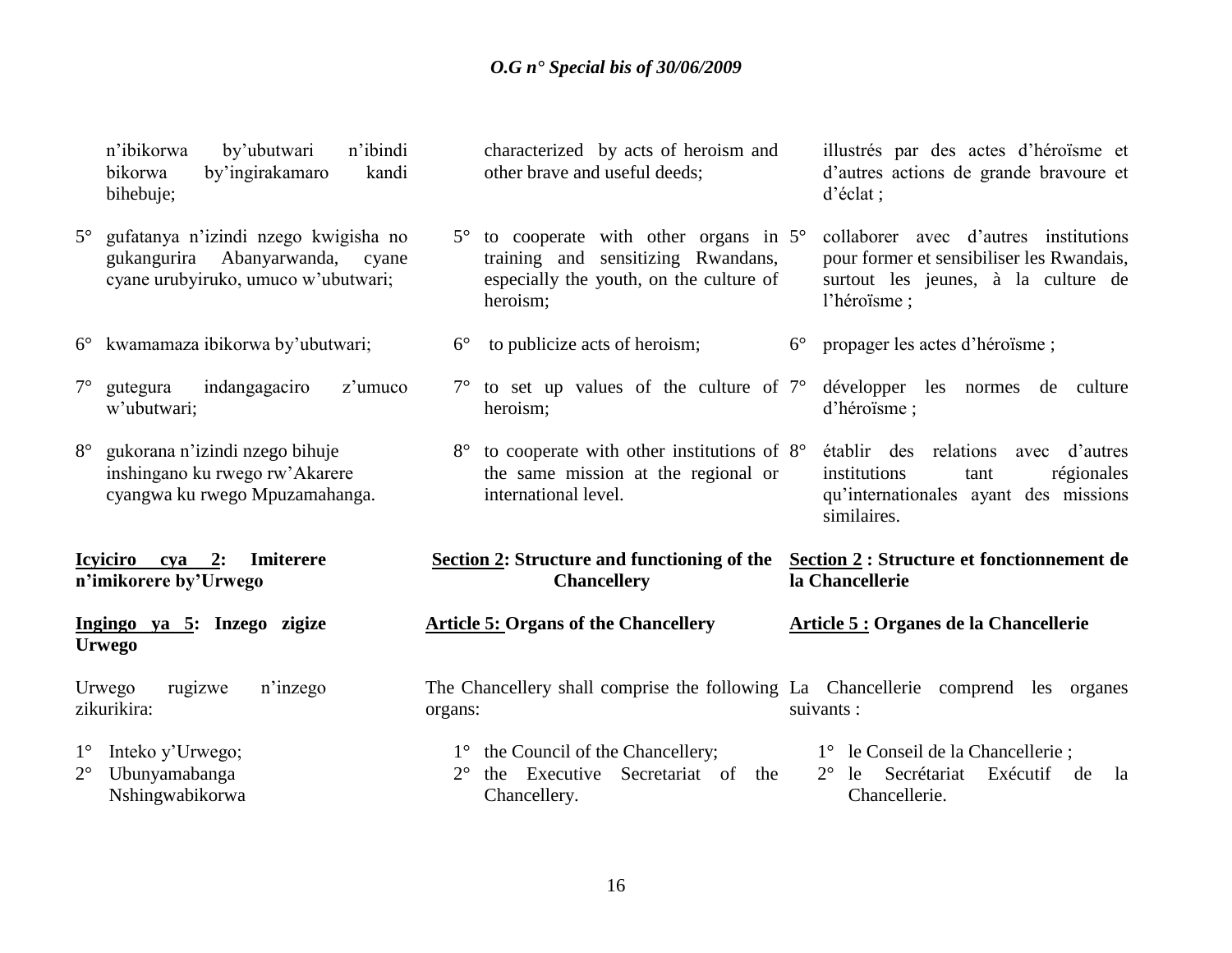bw"Urwego.

#### **Ingingo ya 6: Abagize Inteko y'Urwego**

Inteko y"Urwego ni rwo rwego rukuru rushinzwe kuyobora no gufata ibyemezo mu byerekeye imicungire y"umutungo w"Urwego no kugaragaza abakwiye kugirwa Intwari z"Igihugu n"abahabwa Imidari n"Impeta by"ishimwe.

(9) barimo Umukuru w"Urwego n"Umwungirije.

Abagize Inteko y"Urwego bashyirwaho n"Iteka rya Perezida abisabwe na Minisitiri ufite umuco mu nshingano ze.

Mu bagize Inteko y"Urwego nibura mirongo itatu ku ijana (30%) bagomba kuba ari of the Chancellery shall be women. abagore.

Abagize Inteko y"Urwego bakora ku buryo budahoraho.

#### **Article 6: Members of the Council of the Article 6 : Membres du Conseil de la Chancellery Chancellerie**

The Council of the Chancellery shall be the Le Conseil de la Chancellerie est l"organe supreme organ responsible for heading and suprême d"administration et de décision en taking decisions related to management of the matière de gestion du patrimoine de la property of the Chancellery and to identify Chancellerie persons deserving to be called national heroes personnes qui méritent le titre de héros and those to be awarded with national orders national et celles auxquelles peuvent être and decorations of honour. décernés des ordres nationaux et des

Inteko y"Urwego igizwe n"abantu icyenda The Council of the Chancellery shall be Le Conseil de la Chancellerie est composé composed of nine (9) members including the de neuf (9) membres dont le Chancelier et le Chancellor and the Vice Chancellor.

culture.

Members of the Council of the Chancellery Les membres du Conseil de la Chancellerie Vice-Chancelier.

et d'identification des

shall be appointed by a Presidential Order sont nommés par un Arrêté Présidentiel sur upon proposal by the Minister in charge of proposition du Ministre ayant la culture dans ses attributions.

décorations honorifiques.

At least thirty per cent **(**30%) of the members Trente pour cent (30%) au moins des membres du Conseil de la Chancellerie sont de sexe féminin.

Members of the Council of the Chancellery Les membres du Conseil de la Chancellerie shall work on a temporary basis. travaillent de façon non permanente.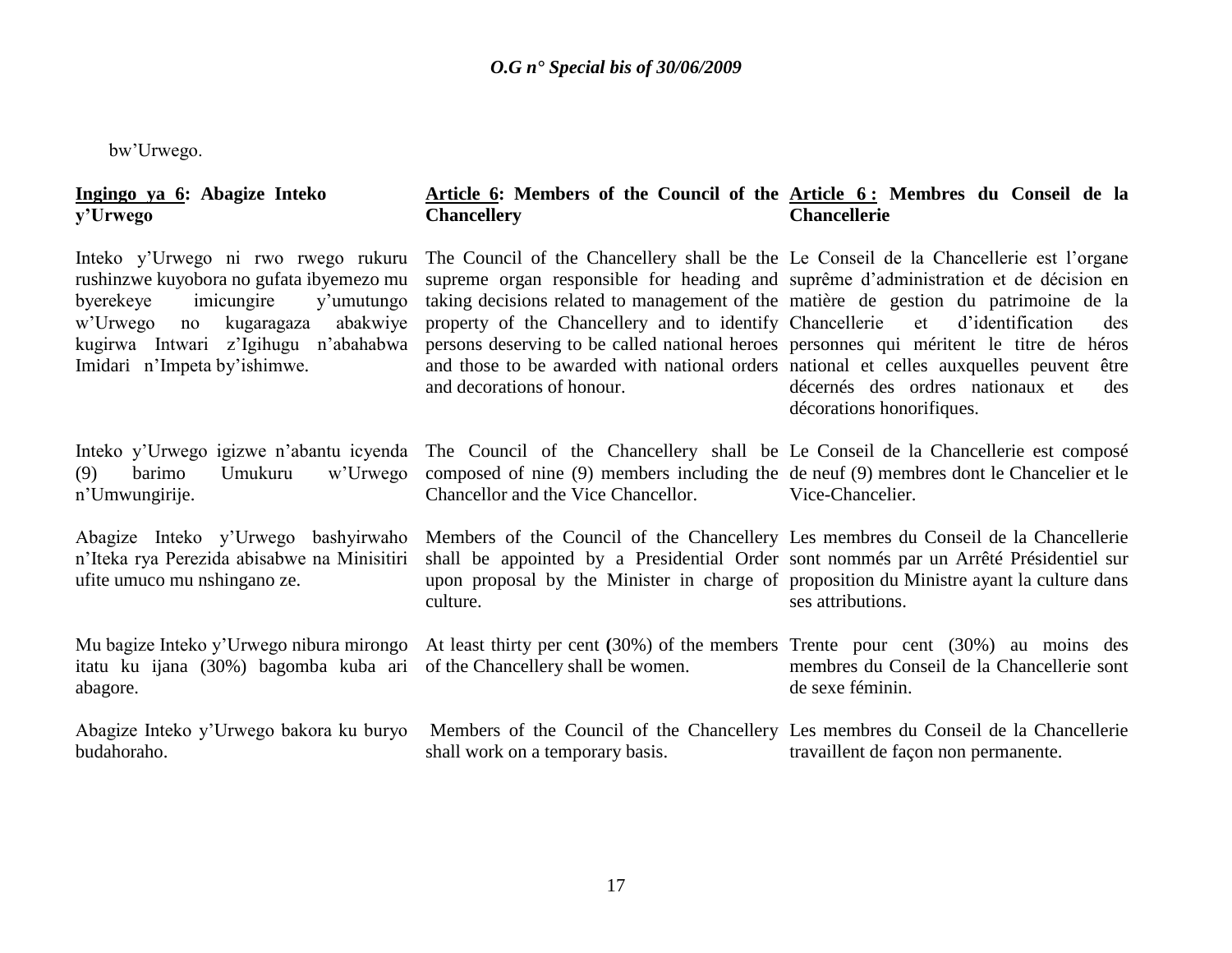|             | $ya$ 7:<br>Inshingano<br>Ingingo<br>z'Umukuru w'Urwego                                 |             | Article 7: Responsibilities of the Chancellor Article 7: Attributions du Chancelier                   |                                                                                                           |
|-------------|----------------------------------------------------------------------------------------|-------------|-------------------------------------------------------------------------------------------------------|-----------------------------------------------------------------------------------------------------------|
|             | Umukuru<br>w'Urwego<br>ashinzwe<br>1b1<br>bikurikira:                                  |             | The Chancellor shall be responsible for:                                                              | Le Chancelier a les attributions suivantes :                                                              |
| $1^{\circ}$ | guhagararira<br>imbere<br>Urwego<br>y'amategeko;                                       | $1^{\circ}$ | the law;                                                                                              | representing the Chancellery before 1° représenter la Chancellerie devant la<br>$10i$ ;                   |
| $2^{\circ}$ | kubika ibirango by'inzego z'Intwari<br>z'Igihugu n'Imidari y'Ishimwe;                  |             | $2^{\circ}$ keeping seals of various categories for $2^{\circ}$<br>Heroes and National Orders;        | les<br>conserver<br>sceaux<br>des<br>diverses<br>Héros<br>catégories<br>des<br>Ordres<br>et<br>Nationaux; |
| $3^\circ$   | gutumira no kuyobora imirimo y'inama<br>y'Inteko y'Urwego;                             |             | 3° convening and chairing meetings of 3°<br>the Council of the Chancellery;                           | convoquer et diriger les réunions du<br>Conseil de la Chancellerie;                                       |
| $4^{\circ}$ | ibikorwa<br>kuyobora<br>guhuza<br>no<br>by'Urwego;                                     |             | $4^{\circ}$ heading and coordinating activities of $4^{\circ}$<br>the Chancellery;                    | diriger et coordonner les activités de la<br>Chancellerie;                                                |
| $5^{\circ}$ | z'Urwego<br>gutanga<br>raporo<br>no<br>gusobanura ibizikubiyemo iyo bibaye<br>ngombwa; |             | 5° submiting reports of the Chancellery 5°<br>and, where need be, explaining the<br>contents therein; | soumettre les rapports de la Chancellerie<br>et, le cas échéant, expliquer leur<br>contenu;               |
| $6^{\circ}$ | guhuriza hamwe ibikorwa<br>byose by'abagize<br>Inteko<br>y'Urwego.                     |             | $6^{\circ}$ coordinating all activities of members $6^{\circ}$<br>of the Council of the Chancellery.  | coordonner toutes les activités des<br>membres du Conseil de la Chancellerie.                             |

Raporo zivugwa muri iyi ngingo Reports referred to in this Article shall be Les rapports visés au présent article sont zishyikirizwa Perezida wa Repubulika, submitted to the President of the Republic and transmis au Président de la République, avec Inteko Ishinga Amategeko na Minisiteri ifite a copy reserved to the Parliament and to the copie au Parlement et au Ministère ayant la umuco mu nshingano zayo bikagenerwa Minister in charge of culture. kopi. culture dans ses attributions.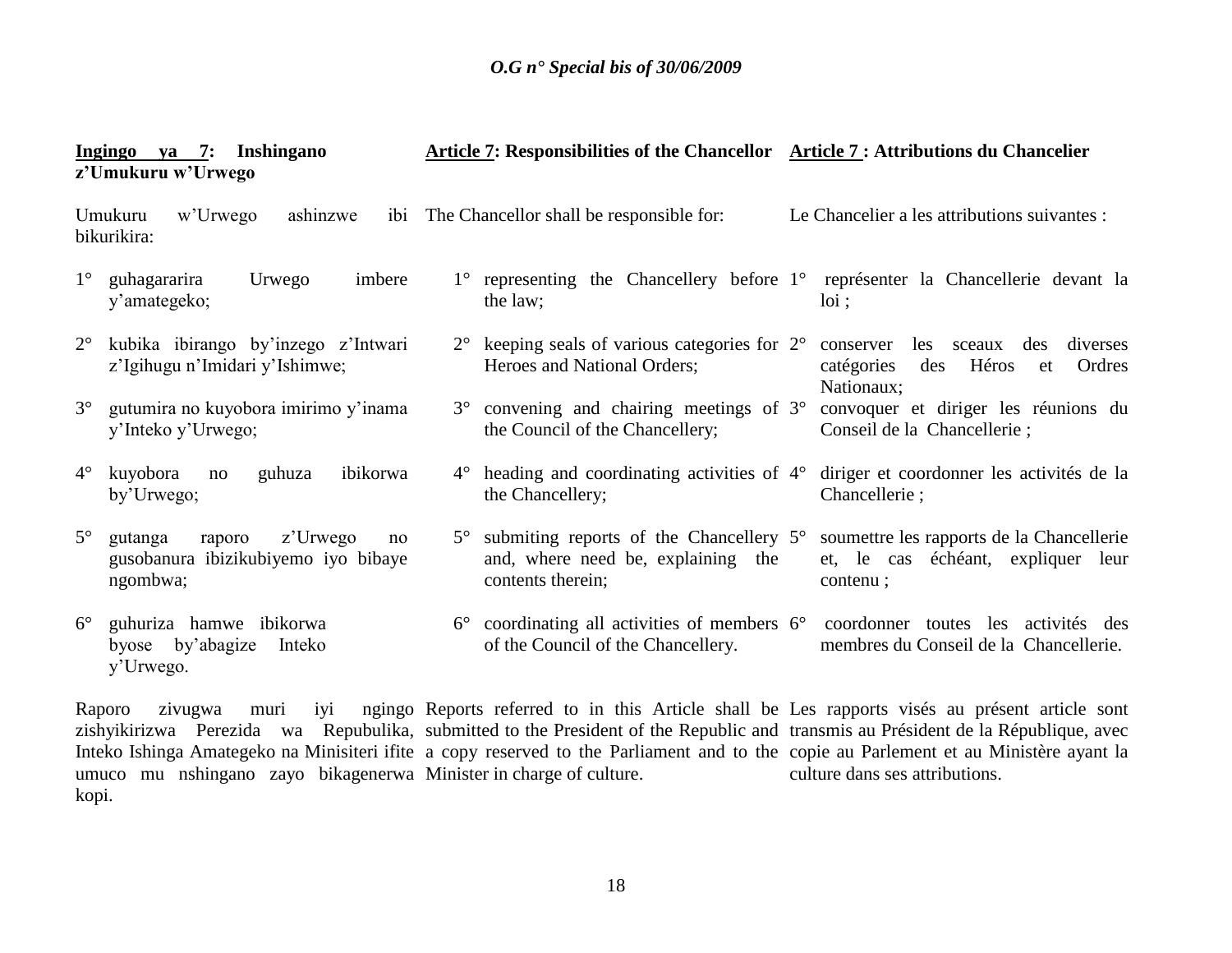#### **Ingingo ya 8: Itoranywa ry'abagize Article 8: Selection of members of the Article 8 : Choix des membres du Conseil Inteko y'Urwego Council of the Chancellery de la Chancellerie**

Abagize Inteko y"Urwego batoranywa mu Banyarwanda b"inyangamugayo kandi bafite ubumenyi n"ubushishozi buhagije byabafasha kurangiza neza inshingano zabo.

#### **Ingingo ya 9: Manda y'abagize Inteko y'Urwego**

Umukuru w"Inteko y"Urwego agira manda y"imyaka itanu (5) naho abandi bagize Inteko y"Urwego bagira manda y"imyaka (4). Izo manda zishobora kongerwa inshuro imwe gusa.

their responsibilities.

The members of the Council of the Les membres du Conseil de la Chancellerie Chancellery shall be selected among the sont choisis parmi les Rwandais intègres Rwandans of integrity and who are ayant suffisamment de compétence et de knowledgeable and analytical enough to fulfill discernement susceptibles de les aider à bien remplir leurs fonctions.

#### **Article 9: Term of office of the members of Article 9 : Mandat des membres du the Council of the Chancellery Conseil de la Chancellerie**

The Chancellor shall be appointed for a five Le Chancelier est nommé pour un mandat de (5) year term of office while other members of cinq (5) ans tandis que les autres membres the Council of the Chancellery shall serve a du Conseil de la Chancellerie sont nommés four year term of office. These terms of office pour un mandat de quatre (4) ans. Ces shall be renewable only once.

# mandats sont renouvelables une seule fois.

#### **Ingingo ya 10: Uwungirije Umukuru Article 10: Vice Chancellor w'Urwego Article 10 : Vice - Chancelier**

Inteko y"Urwego yitoramo uwungirije The Council of the Chancellery shall elect Le Conseil de la Chancellerie élit en son Umukuru w'Urwego mu nama yayo ya among its members, the Vice Chancellor sein un Vice – Chancelier au cours de sa mbere itumizwa mu nyandiko kandi during its first meeting which shall be première réunion convoquée par écrit et ikayoborwa n"Umukuru w"Urwego. convened in writing and presided over by its dirigée par le Chancelier. Il remplace le Asimbura Umukuru w"Urwego iyo adahari. Chancellor. He/she shall replace the Chancelier en cas d"absence. Chancellor in case of absence.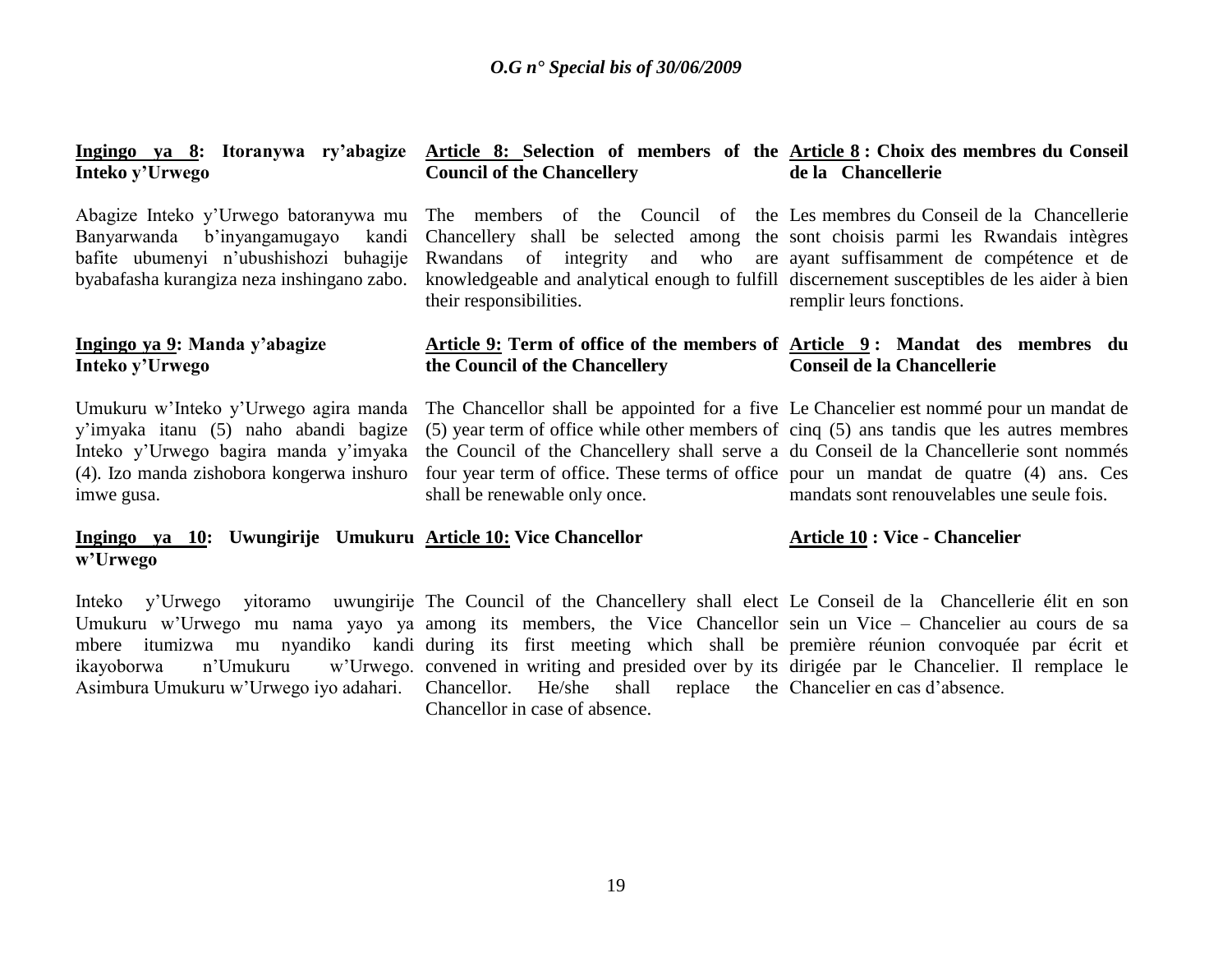|             | y'Urwego                                                                                                            | Ingingo ya 11: Inshingano z'Inteko Article 11: Responsibilities of the Council of Article 11: Attributions du Conseil de la<br>the Chancellery                     | <b>Chancellerie</b>                                                                                                      |
|-------------|---------------------------------------------------------------------------------------------------------------------|--------------------------------------------------------------------------------------------------------------------------------------------------------------------|--------------------------------------------------------------------------------------------------------------------------|
|             | Inteko y'Urwego ifite inshingano zikurikira:                                                                        | The Council of the Chancellery shall have the Les attributions du Conseil<br>following responsibilities:                                                           | de<br>la<br>Chancellerie sont les suivantes :                                                                            |
| $1^{\circ}$ | gahunda y'imikorere y'Urwego;                                                                                       | gutanga icyerekezo cy'ibikorwa na 1° providing strategic vision and plan of 1° déterminer la vision stratégique et le<br>action of the Chancellery;                | plan d'action de la Chancellerie;                                                                                        |
|             | ry'ibikorwa by'igihe gito, igiciriritse<br>n'ikirambye;                                                             | 2° kwemeza umushinga w'igenamigambi 2° approving short, medium and long term 2° adopter le projet de planification à court,<br>planning;                           | à moyen et à long terme;                                                                                                 |
| $3^\circ$   | gutegura<br>ngengamikorere y'Urwego yemezwa<br>n'iteka rya Perezida;                                                | umushinga w'amategeko 3° preparing draft internal rules<br>and $3^\circ$<br>regulations of the Chancellery to be<br>approved by a Presidential Order;              | élaborer le projet de règlement d'ordre<br>intérieur de la Chancellerie devant être<br>approuvé par Arrêté Présidentiel; |
| $4^{\circ}$ | imbanzirizamushinga 4°<br>kwemeza<br>y'ingengo y'imari ya buri mwaka mbere<br>yo kuwushyikiriza inzego zibishinzwe; | approving the draft annual budget before it $4^{\circ}$<br>is submitted to the relevant authorities;                                                               | approuver l'avant-projet de budget<br>annuel avant de le soumettre aux organes<br>compétents;                            |
| $5^{\circ}$ | imikorere<br>gusuzuma<br>hakurikijwe<br>y'ibikorwa<br>gahunda<br>n'ingengo y'imari;                                 | y'Urwego $5^{\circ}$ examining the performance of the $5^{\circ}$ évaluer les performances<br>Chancellery in accordance with the plan of<br>action and the budget; | de<br>la<br>Chancellerie sur base du plan d'action<br>et du budget;                                                      |
|             | y'imikoreshereze<br>y'umutungo<br>y'umwaka urangiye;                                                                | kwemeza raporo y'ibikorwa na raporo $6^{\circ}$ approving the activity and financial $6^{\circ}$<br>reports of the previous year;                                  | approuver le rapport d'activités et le<br>rapport d'utilisation du patrimoine pour<br>l'exercice précédent ;             |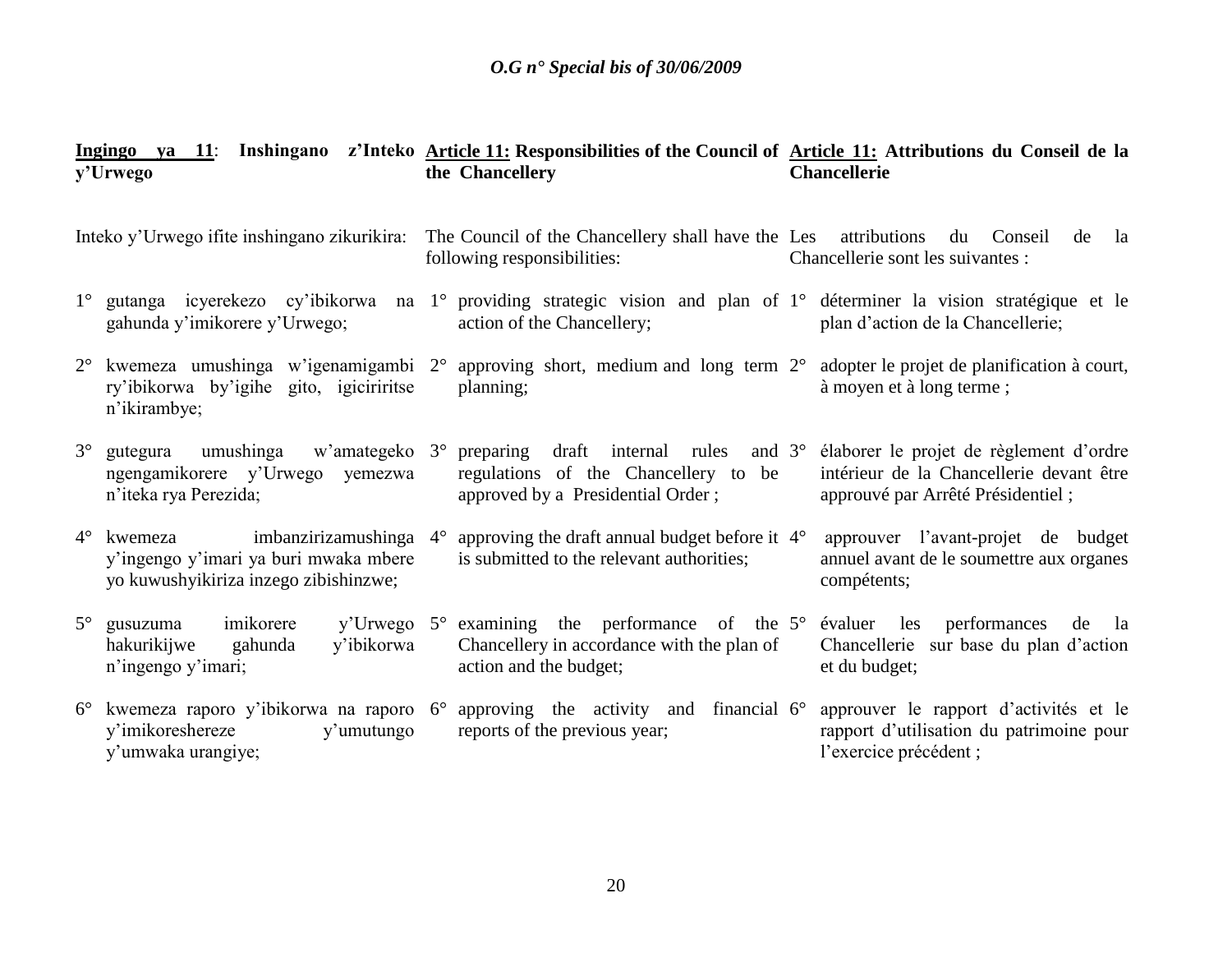7° kwemeza impano, inkunga n"indagano 7° approving grants, subsidies and bequests zihabwa Urwego;

8° gukurikirana imikorere y"Ubunyamabanga Nshingwabikorwa bw"Urwego.

#### **Ingingo ya 12: Inama z'Inteko y'Urwego**

**Chancellery** 

mu nyandiko nibura na batandatu (6) mu Chancellery. bagize Inteko y"Urwego.

w"abayitabiriye.

- donated to the Chancellery;
- 8° monitoring the performance of the Executive Secretariat of the Chancellery. 8° faire le suivi de la performance du

# **Article 12: Meetings of the Council of the**

The Council of the Chancellery shall meet

Inteko y"Urwego iterana rimwe mu once quarterly in the presence of at least six Le Conseil de la Chancellerie se réunit une gihembwe hari nibura batandatu (6) mu (6) of its members. It shall be convened in fois par trimestre lorsqu"au moins six (6) de bayigize. Itumizwa mu nyandiko kandi writing and presided over by the Chancellor or ses membres sont présents. Il est convoqué ikayoborwa n'Umukuru w'Urwego cyangwa the Vice Chancellor when the Chancellor is par écrit et dirigé par le Chancelier ou par le umwungirije iyo Umukuru w"Urwego absent. It may also hold an extraordinary Vice- Chancelier en cas d"absence du adahari. Ishobora guterana ku buryo meeting, if need be, at the invitation of the Chancelier. Il peut tenir une réunion budasanzwe bibaye ngombwa ku butumire Chancellor or upon a written request by at extraordinaire, en cas de besoin, sur bw"Umukuru w"Urwego cyangwa bisabwe least six (6) members of the Council of the convocation du Chancelier ou sur demande

#### Where the quorum required for the meeting of

Iyo umubare wa ngombwa kugira ngo inama the Council of the Chancellery to take place is Lorsque le quorum n'est pas atteint, la iterane utuzuye inama irasubikwa, not obtained, the meeting is adjourned and it réunion est ajournée et est convoquée une igatumizwa kandi igaterana mu gihe shall be reconvened and held within a period nouvelle fois et tenue endéans quinze (15) kitarenze iminsi cumi n"itanu (15). Icyo gihe not exceeding fifteen (15) days. In that case, jours. Dans ce cas, le Conseil de la Inama iterana batitaye ku mubare the Council shall meet regardless of the Chancellerie se réunit quel que soit le number of members present.

- 7° approuver les dons, les subventions et legs accordés à la Chancellerie ;
- Secrétariat Exécutif de la Chancellerie.

#### **Article 12 : Réunions du Conseil de la Chancellerie**

écrite d"au moins six (6) de ses membres.

nombre des membres présents.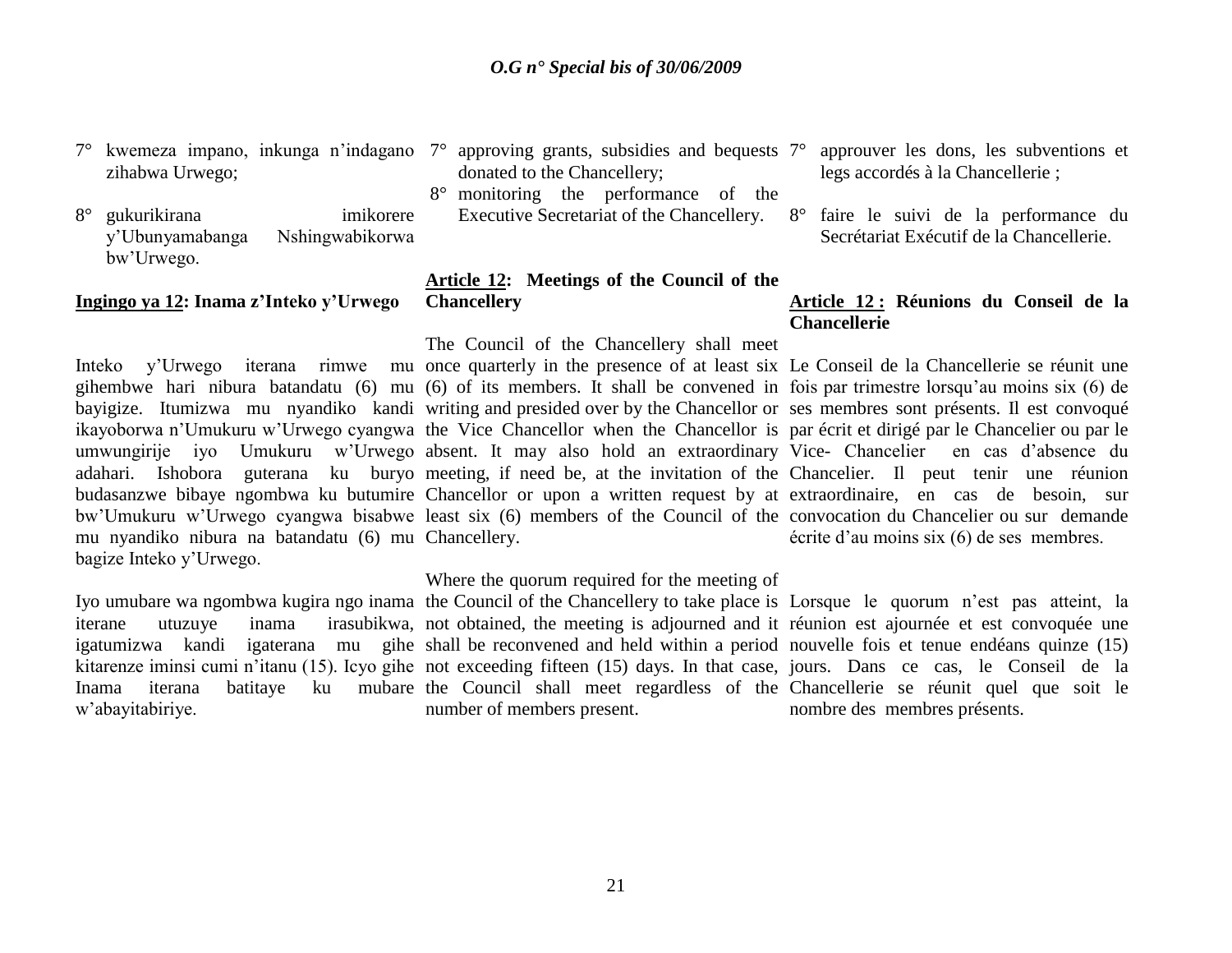#### **Ingingo ya 13: Ifatwa ry'ibyemezo**

rikemura impaka.

# **nama**

ntiyemerewe gutora no gukurikira iyigwa debates of other issues on the agenda. ry"izindi ngingo ziri ku murongo w"ibyigwa.

# **by'inama y'Inteko y'Urwego**

Inyandiko y"ibyemezo by"Inama y"Inteko y"Urwego ishyirwaho umukono n'abayigize bitabiriye inama ikirangira. Kopi yayo ikohere**re**zwa Minisitiri ufite umuco mu nshingano ze mu gihe kitarenze iminsi itanu (5) kugira ngo agire icyo abivugaho mu gihe kitarenze iminsi cumi n"itanu (15)

#### **Article 13: Decision making**

**person to the meeting** 

Inteko y"Urwego ifata ibyemezo ku The Council of the Chancellery shall take Le Conseil de la Chancellerie prend ses bwumvikane busesuye. Iyo bidashobotse decisions by consensus. Where it is décisions par consensus. Lorsque le ibyemezo bifatwa ku bwiganze burunduye impossible, decisions are taken by the absolute consensus ne peut être atteint, les décisions bw'amajwi y'abari mu nama. Iyo amajwi majority of its members present at the meeting. sont prises à la majorité absolue des angana, iry"Umukuru w"Urwego ni ryo In case of a tie, the Chancellor shall have a membres présents à la réunion. En cas de casting vote.

#### **Article 13 : Prise de décisions**

parité des voix, la voix du Chancelier est prépondérante.

#### **Ingingo ya 14: Gutumira undi muntu mu Article 14: Invitation of a resourceful Article 14 : Invitation d'une personne ressource à la réunion**

Inteko y'Urwego ishobora gutumira mu The Council of the Chancellery may invite any Le Conseil de la Chancellerie peut, inviter à nama yayo umuntu wese ibona ko ashobora person to its meeting from whom it may seek ses réunions, toute personne susceptible de kuyungura inama ku ngingo runaka ifite ku advice on a certain issue on the agenda. The l'éclairer sur un point inscrit à l'ordre du murongo w'ibyigwa. Uwatumiwe invitee is not allowed to vote and to follow the jour. La personne invitée n'a pas de voix délibérative et participe uniquement aux débats concernant le point sur lequel elle est consultée.

#### **Ingingo ya 15: Inyandiko y'ibyemezo Article 15: Document of the decisions of the Article 15 : Document des résolutions de meeting of the Council of the Chancellery la réunion du Conseil de la Chancellerie**

The document containing decisions of the Le document contenant les résolutions du meeting of the Council of the Chancellery Conseil shall be signed by its members present. Its immédiatement signé par les membres copy shall be submitted to the Minister in présents après la séance. Sa copie est charge of culture in a period not exceeding transmise au Ministre ayant la culture dans five (5) days in order to provide his/her ses attributions dans un délai ne dépassant comments in a period not exceeding fifteen pas cinq (5) jours pour avis et considérations de la Chancellerie est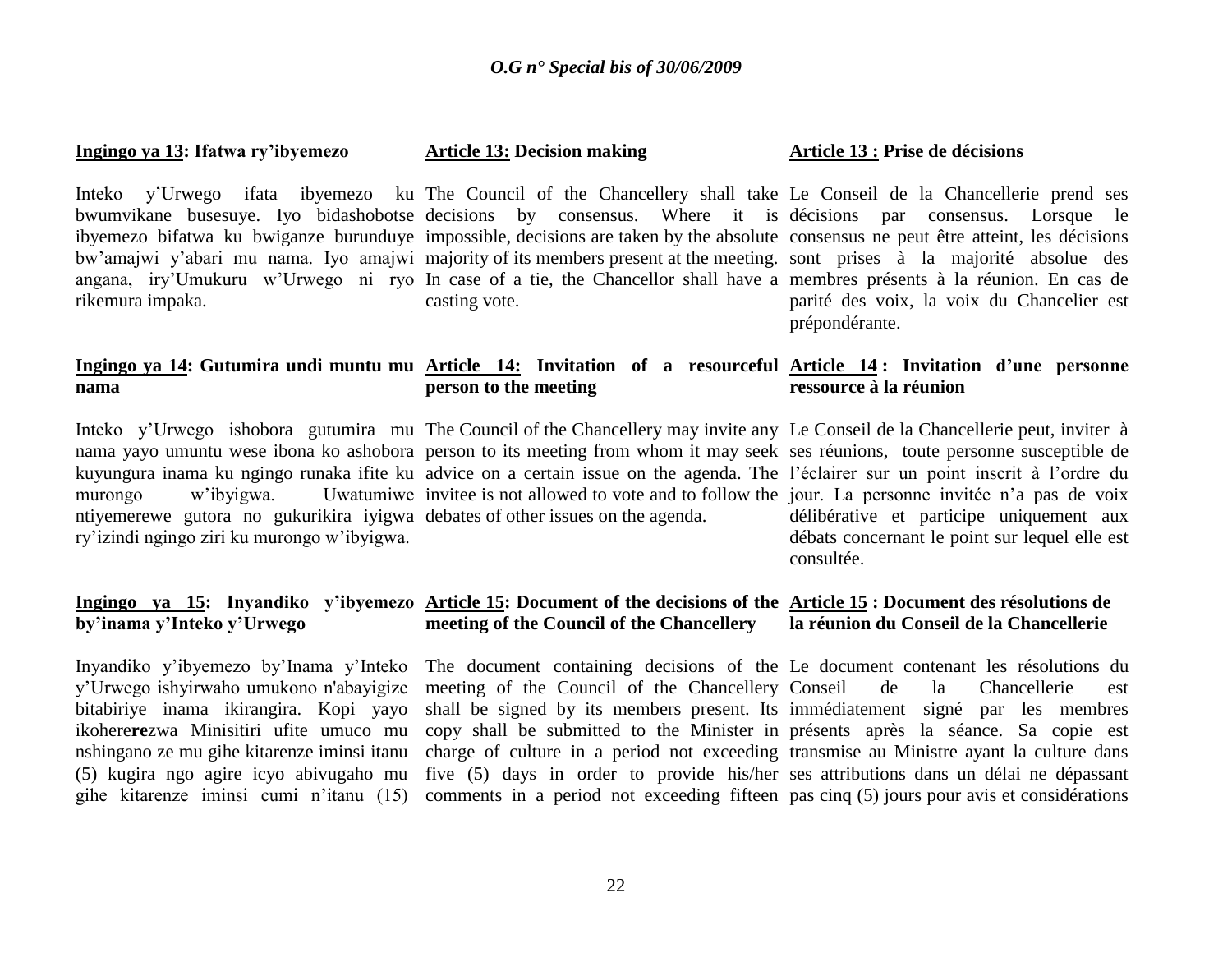kuva ayishyikirijwe. Iyo icyo gihe kirenze ntacyo arabivugaho, ibyemezo by"inama biba byemejwe burundu.

# **y'Inteko y'Urwego**

Inyandikomvugo y'inama umunsi yemerejweho.

# **mu bagize Inteko y'Urwego**

muri uwo mwanya bitewe n"imwe mu mpamvu zikurikira:

- 1° manda ye irangiye;
- 2° yeguye akoresheje inyandiko;
- 3° atagishoboye gukora imirimo ye kubera uburwayi cyangwa ubumuga byemejwe na muganga wemewe na Leta;
- 4° akatiwe burundu n"urukiko igihano

(15) days from the day of receipt. In case that endéans quinze (15) jours à dater de la period expires before the Minister provides réception. Passé ce délai sans réaction du his/her comments, the decisions of the meeting Ministre, les résolutions du Conseil de la shall be considered to be final. Chancellerie sont réputées définitives.

#### **Ingingo ya 16: Inyandikomvugo y'inama Article 16: Minutes of the meeting of the Article 16 : Procès-verbal de la réunion du Council of the Chancellery Conseil de la Chancellerie**

y'Urwego ishyirwaho umukono na Perezida the Chancellery shall be signed by the la Chancellerie est signé conjointement par n"Umwanditsi bayo, ikemezwa mu nama Chairperson and the rapporteur and adopted in son Président et son rapporteur et soumis à la ikurikira. Kopi yayo yohere**re**zwa Minisitiri the following meeting. Its copy shall be séance suivante pour approbation. Sa copie ufite umuco mu nshingano ze mu gihe submitted to the Minister in charge of culture est envoyée au Ministre ayant la culture dans kitarenze iminsi cumi n'itanu (15) guhera in a period not exceeding fifteen (15) days ses attributions dans un délai ne dépassant The minutes of the meeting of the Council of Le procès-verbal de la réunion du Conseil de from the day of their approval.

# pas quinze (15) jours à compter du jour de son approbation.

**du Conseil de la Chancellerie** 

1° expiration du mandat;

2° démission par notification écrite;

constatée par un médecin agréé ;

incapacité physique ou mentale

#### **Ingingo ya 17: Kuva mu mwanya k'umwe Article 17: Loss of membership to the Article 17 : Perte de la qualité de membre Council of the Chancellery**

Umwe mu bagize Inteko y'Urwego ava A member of the Council of the Chancellery Un membre du Conseil de la Chancellerie shall lose his / her membership due to one of perd la qualité de membre dans les cas the following reasons:

- 1° expiry of the term of office;
- 2° resignation through writing;
- 3° can no longer perform his/her duties due to physical or mental incapacity certified by an authorized medical doctor;
- 4° is definitively condemned to serve a 4° condamnation définitive à une peine

suivants: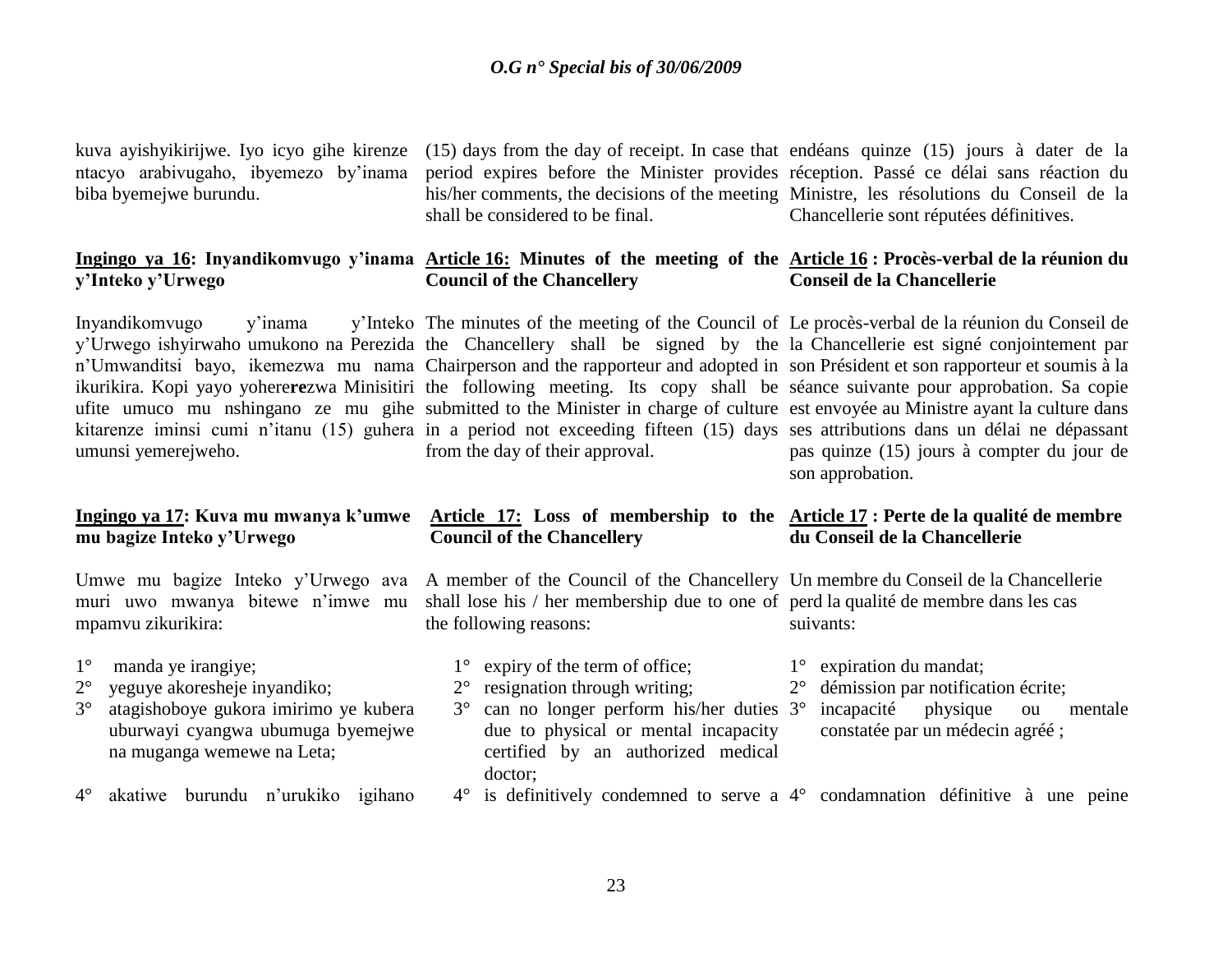prison sentence equal or exceeding six

consecutive meetings in one year without giving any sound reason;

fulfils the conditions considered at the time of appointment to the Council of

(6) months without suspension;

the Chancellery;

Chancellery;

11° death.

her responsibilities;

crime of genocide;

genocide ideology;

cy"igifungo kigejeje cyangwa kirenze amezi atandatu (6) nta subikagihano;

- 5° asibye inama inshuro eshatu (3) zikurikirana mu mwaka umwe nta mpamvu zifite ishingiro;
- 6° bigaragaye ko atacyujuje ibyashingiweho ashyirwa mu Nteko y"Urwego;
- 7° agaragaje imyitwarire itajyanye n"inshingano ze;
- 8° abangamira inyungu z"Urwego;
- 9° yireze akemera icyaha cya jenoside;
- 10° agaragayeho ibimenyetso by"ingengabitekerezo ya jenoside;

11° apfuye.

ibiteganywa mu ngingo ya 6 y"iri tegeko.

Inama y"Inteko y"Urwego ni yo igaragaza ko The Council of the Chancellery shall indicate Le Conseil de la Chancellerie constate que umwe mu bayigize atakiri mu mwanya we that one of the members is no longer in his/her l'un de ses membres n'a plus la qualité de ishingiye ku mpamvu zivugwa mu gika cya position basing on the reasons mentioned in membre sur la base des raisons visées à mbere cy'iyi ngingo, bikemezwa n'urwego paragraph one of this Article and approved by l'alinéa premier du présent article et cela est rwamushyizeho. Asimburwa hakurikijwe the authority that appointed him/ her. He/she approuvé par l'organe de nomination. Le shall be replaced in accordance with Article 6 remplacement se fait conformément aux of this Law.

dispositions de l"article 6 de la présente loi.

#### **Ingingo ya 18 : Ibigenerwa abagize Inteko y'Urwego bitabiriye inama Article 18: Sitting allowances of the Article 18 : Jetons de présence des members of the Council of the Chancellery membres du Conseil de la Chancellerie**

Abagize Inteko y"Urwego bitabiriye inama A Presidential Order shall determine the sitting Les membres du Conseil de la Chancellerie

d"emprisonnement supérieure ou égale à six (6) mois sans sursis;

 $5^\circ$  abstains from attending three  $5^\circ$ trois (3) absences consécutives dans une année aux réunions sans raisons valables ;

 $6^\circ$  when it is clear that he / she no longer  $6^\circ$ 6° constat qu"il ne remplit plus les conditions pour lesquelles il avait été nommé au Conseil de la Chancellerie;

 $7^{\circ}$  demonstrates behavior contrary to his /  $7^{\circ}$  comportement incompatible avec ses fonctions ;

8° compromises the interests of the 8° agissement contre les intérêts de la Chancellerie ;

9° confesses and pleads guilty of the 9° aveu et plaidoyer de culpabilité pour crime de génocide ;

 $10^{\circ}$  when he/she is characterised of the  $10^{\circ}$  s'il fait montre d'indices d'idéologie du génocide;

11° décès.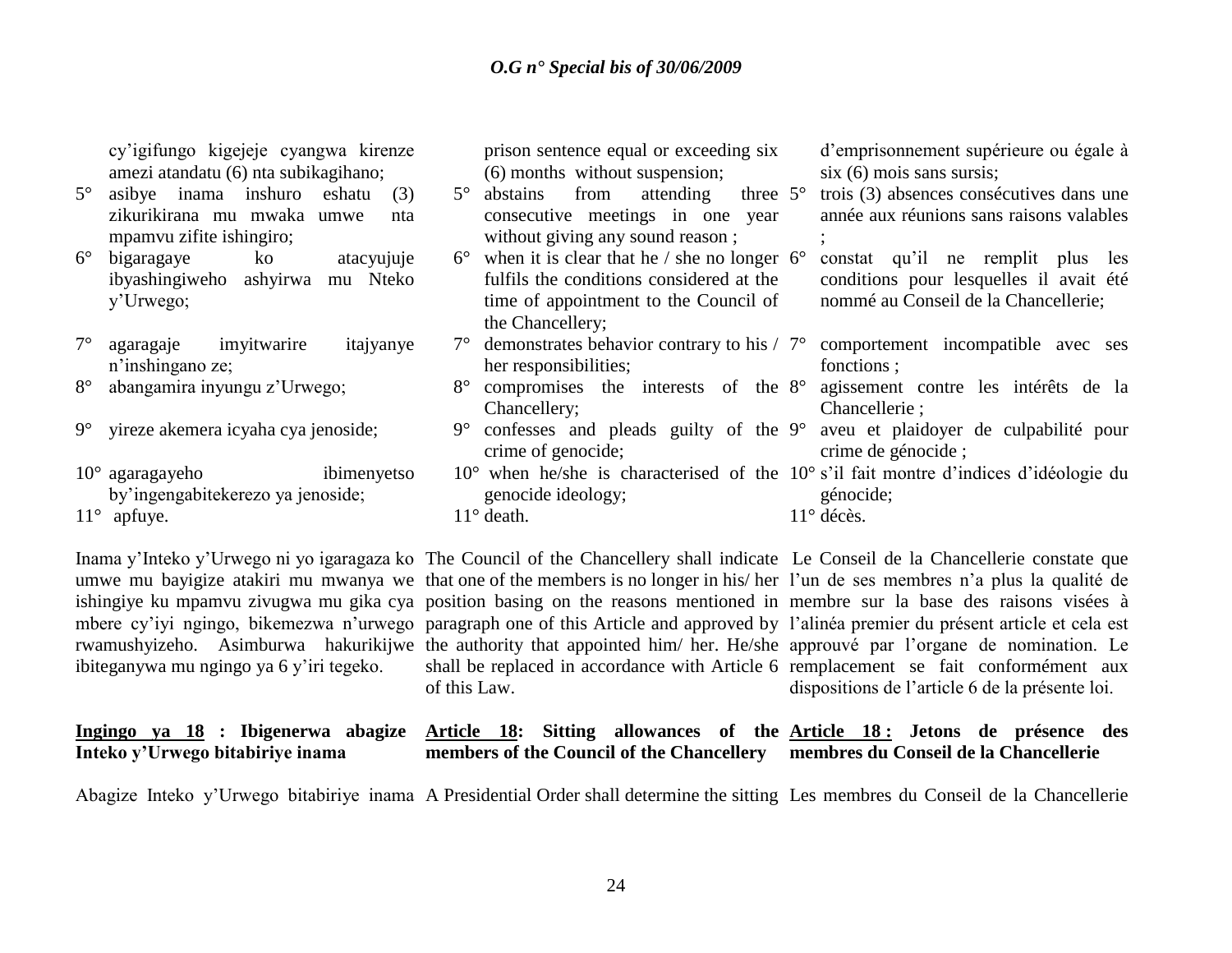| n'Iteka rya Perezida.<br>Ingingo ya 19 : Imirimo itabangikanywa                                                                                    | z'Urwego bahabwa amafaranga agenwa allowances to be granted to members of the présents dans la réunion bénéficient de jetons<br>Council of the Chancellery present in the de présence dont le montant est déterminé<br>meeting of the Chancellery.<br><b>Article 19: Incompatibilities</b>                                                                                                                                                                                                                                  | par Arrêté Présidentiel.<br><b>Article 19: Incompatibilités</b>                                                           |  |
|----------------------------------------------------------------------------------------------------------------------------------------------------|-----------------------------------------------------------------------------------------------------------------------------------------------------------------------------------------------------------------------------------------------------------------------------------------------------------------------------------------------------------------------------------------------------------------------------------------------------------------------------------------------------------------------------|---------------------------------------------------------------------------------------------------------------------------|--|
| amasoko atangwa n'Urwego.                                                                                                                          | Abagize Inteko y'Urwego, haba ku giti The members of the Council of the Il est interdit aux membres du Conseil de la<br>cyabo cyangwa ibigo bafitemo imigabane, Chancellery or companies in which they have Chancellerie ou aux sociétés dont ils sont<br>ntibemerewe gukora umurimo ugenerwa shares are not allowed to carry out associés d'exercer des fonctions rémunérées<br>igihembo n'Urwego cyangwa gupiganira remunerated activities within the Chancellery au sein de<br>or to bid for tenders of the Chancellery. | la Chancellerie<br>de<br>ou<br>soumissionner<br>marchés<br>de<br>la<br>aux<br>Chancellerie.                               |  |
| Ingingo ya 20 : Imirimo y'Urwego ya<br>buri munsi                                                                                                  | <b>Daily</b><br>activities<br><u>Article 20:</u><br>of<br><b>Chancellery</b>                                                                                                                                                                                                                                                                                                                                                                                                                                                | the Article 20 : Activités quotidiennes de la<br><b>Chancellerie</b>                                                      |  |
| Gukurikirana imirimo y'Urwego ya buri<br>bikorwa<br>n'Umunyamabanga<br>munsi<br>Nshingwabikorwa w'Urwego.                                          | The Executive Secretary of the Chancellery Le Secrétaire Exécutif de la Chancellerie<br>shall monitor<br>Chancellery.                                                                                                                                                                                                                                                                                                                                                                                                       | daily activities of the assure le suivi des activitiés quotidiennes de<br>la Chancellerie.                                |  |
| Ingingo<br>21:<br><b>Inshingano</b><br>ya<br><b>Nshingwabikorwa</b><br>z'Umunyamabanga<br>w'Urwego                                                 | Article 21: Responsibilities of the Executive Article 21: Attributions du Secrétaire<br><b>Secretary of the Chancellery</b>                                                                                                                                                                                                                                                                                                                                                                                                 | <b>Exécutif de la Chancellerie</b>                                                                                        |  |
| Umunyamabanga<br>w'Urwego ashinzwe ibi bikurikira:                                                                                                 | Nshingwabikorwa The Executive Secretary of the Chancellery Les attributions du Secrétaire Exécutif de la<br>shall have the following responsibilities:                                                                                                                                                                                                                                                                                                                                                                      | Chancellerie sont les suivantes:                                                                                          |  |
| gutegura no gushyikiriza Inteko<br>$1^{\circ}$<br>umushinga<br>y'Urwego<br>w'igenamigambi<br>ry'ibikorwa<br>ry'igihe gito, igiciritse n'ikirekire; | $1^{\circ}$ to prepare and submit to the Council of $1^{\circ}$<br>the Chancellery a short, mid and long<br>draft<br>planning<br>the<br>for<br>term<br>Chancellery;                                                                                                                                                                                                                                                                                                                                                         | élaborer le projet de planification à<br>court, à moyen et à long terme et le<br>soumettre au Conseil de la Chancellerie; |  |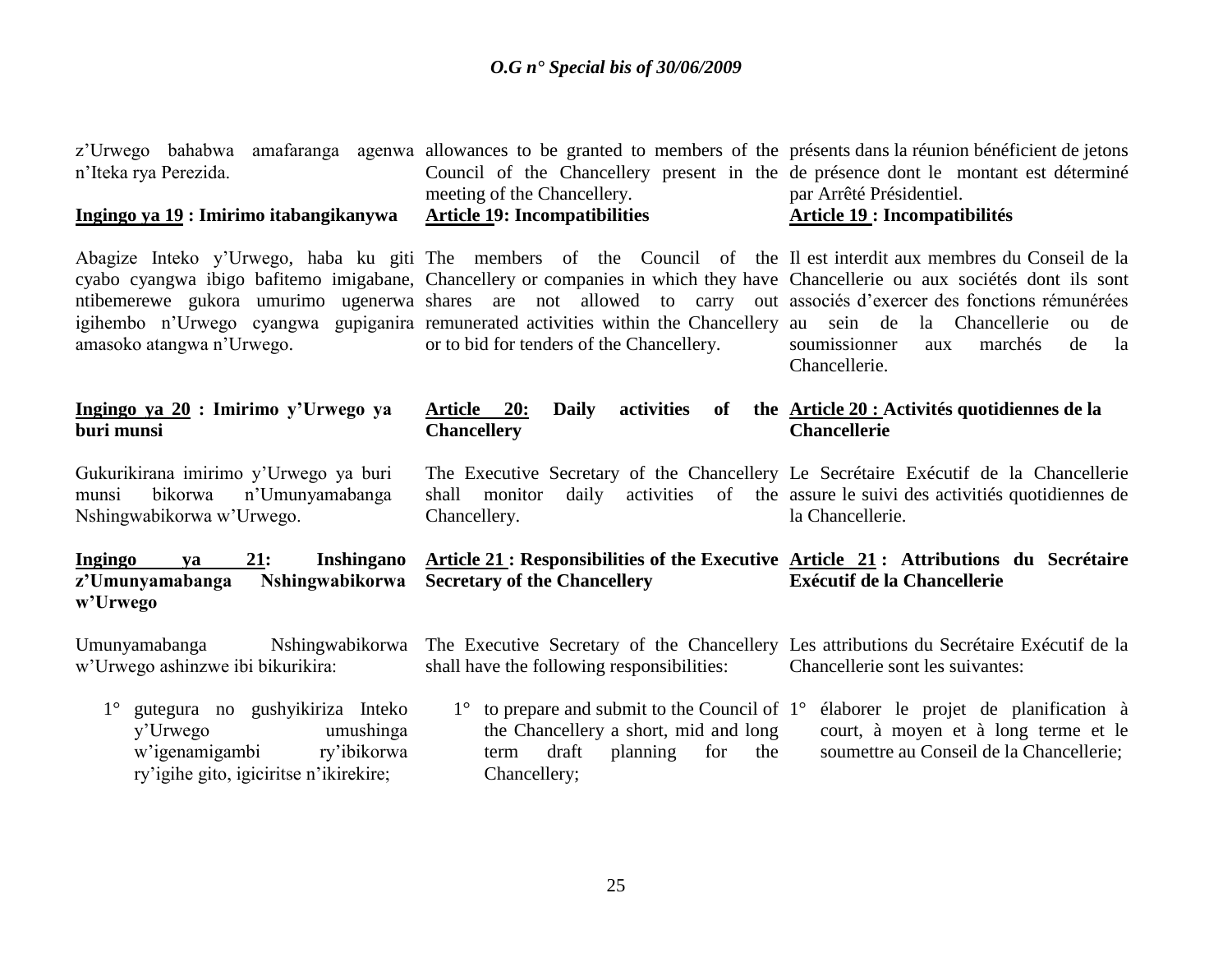- 2° gutegura no gushyikiriza Inteko y"Urwego iteganyabikorwa rya buri mwaka;
- 3° guteza imbere ubufatanye n"izindi nzego zo mu mahanga bihuje inshingano;
- 4° kwita ku mikoreshereze, imicungire y'imari n'umutungo by"Urwego;
- 5° gukora buri mwaka raporo rusange y"ibikorwa n"iy"imikoreshereze y"imari no kuzishyikiriza Inteko y"Urwego;
- 6° guhuza imirimo yose y"Urwego;
- 7° gushyira mu bikorwa ibyemezo by"abagize Inteko y"Urwego;
- 8° guhuza imirimo yo kwegeranya amakuru n"iy"ubushakashatsi ku mibereho y"abavugwaho ubutwari cyangwa ibikorwa by"ingirakamaro;
- 9° kwegeranya no kubika inyandiko z"ingeri zose zerekeranye n"imirimo
- $2^{\circ}$  to prepare and submit to the Council of  $2^{\circ}$ the Chancellery an annual plan of action;
- 3° to promote cooperation with other 3° international organs with the same mission;
- $4^{\circ}$  to ensure the use and management of  $4^{\circ}$ finance and property of the Chancellery;
- $5^\circ$  to draft the overall annual activity and  $5^\circ$ financial reports and submit them to the Council of the Chancellery;
- $6^{\circ}$  to coordinate all the activities of the  $6^{\circ}$ Chancellery;
- $7^\circ$  to implement the decisions approved  $7^\circ$ by the members of the Council of the Chancellery;
- 8° to coordinate the activities of 8° collecting information and conducting research on the lives of persons recognized for their heroic acts or outstanding achievements;
- 9° to gather and keep documents of all categories relating to activities and rassembler et conserver les documents de toutes les catégories relatifs aux

2° élaborer le plan d"action annuel et le soumettre au Conseil de la Chancellerie ;

3° promouvoir la collaboration avec d"autres institutions étrangères ayant des missions similaires ;

4° veiller à l"utilisation et à la gestion des finances et du patrimoine de la Chancellerie ;

5° élaborer le rapport annuel général d"activités et le rapport d"utilisation des finances et les soumettre au Conseil de la Chancellerie ;

- 6° assurer la coordination de toutes les activités de la Chancellerie;
- 7° mettre en application les décisions des membres du Conseil de la Chancellerie ;
- 8° coordonner les travaux de collecte des informations et de recherche sur la vie des personnes réputées pour leur héroïsme ou leurs exploits de grande importance ;

26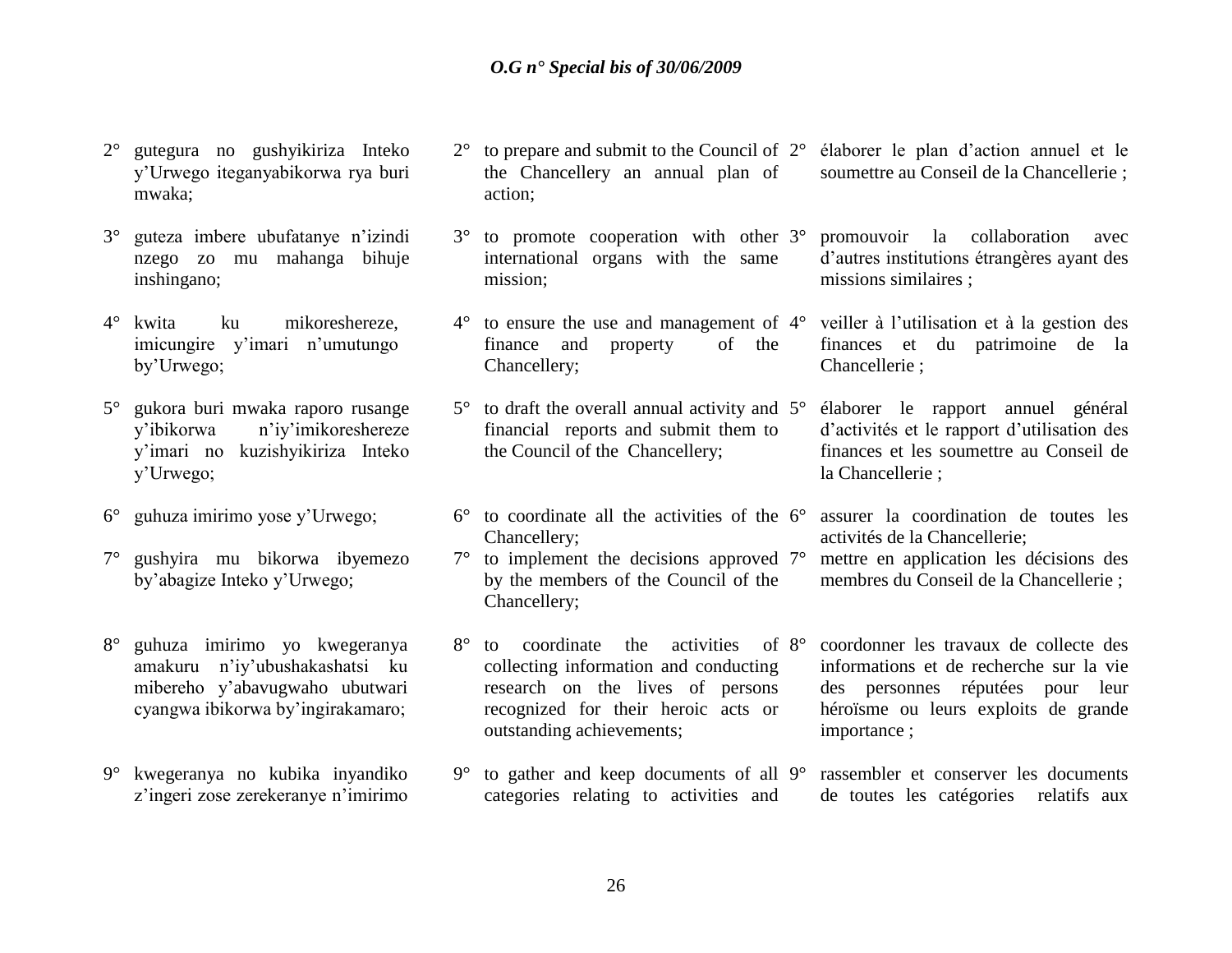| n'inshingano by'Urwego;                                                                           | mandate of the Chancellery;                                                                                                                                                                    | activités et aux attributions de la<br>Chancellerie;                                                                                                                            |
|---------------------------------------------------------------------------------------------------|------------------------------------------------------------------------------------------------------------------------------------------------------------------------------------------------|---------------------------------------------------------------------------------------------------------------------------------------------------------------------------------|
| $10^{\circ}$ gutegura no gushyikiriza Inteko<br>y'Urwego umushinga w'Ingengo<br>y'imari y'Urwego; | the Chancellery the draft budget of the<br>Chancellery;                                                                                                                                        | $10^{\circ}$ to prepare and submit to the Council of $10^{\circ}$ préparer et soumettre au Conseil de la<br>Chancellerie le projet de budget de la<br>Chancellerie;             |
| 11° kuba umwanditsi w'Inama y'Inteko<br>y'Urwego;                                                 | the Council of the Chancellery;                                                                                                                                                                | $11^{\circ}$ to act as rapporteur for the meetings of $11^{\circ}$ être le rapporteur des réunions du<br>Conseil de la Chancellerie;                                            |
| 12° kuyobora abakozi b'Urwego no<br>kubakorera isuzumamikorere;                                   | and to carry out their evaluation;                                                                                                                                                             | $12^{\circ}$ to manage the staff of the Chancellery $12^{\circ}$ diriger le personnel de la Chancellerie et<br>évaluer leurs performances;                                      |
| $13^{\circ}$ gukora undi murimo<br>yahabwa<br>y'Urwego<br>n'Inteko<br>ijyanye<br>n'inshingano ze. | assigned by the Council of the<br>Chancellery in relation to his/her<br>responsibilities.                                                                                                      | 13° to carry out any other duties as may be 13° s'acquitter de toute autre tâche relevant<br>de ses attributions pouvant lui être<br>confiée par le Conseil de la Chancellerie. |
| Ingingo ya 22: Abakozi b'Urwego                                                                   | <b>Article 22: Staff of the Chancellery</b>                                                                                                                                                    | Article 22 : Personnel de la Chancellerie                                                                                                                                       |
|                                                                                                   |                                                                                                                                                                                                |                                                                                                                                                                                 |
| Abakozi b'Urwego bagengwa n'amategeko<br>rusange agenga abakozi ba Leta.                          | The staff of the Chancellery shall be governed Le personnel de la Chancellerie est régi par<br>by the General Statutes for Rwanda Public le Statut Général de la Fonction Publique<br>Service. | Rwandaise.                                                                                                                                                                      |
| UMUTWE WA III: INGENGO Y'IMARI CHAPTER<br>N'UMUTUNGO                                              | <b>BUDGET</b><br>III:<br><b>PROPERTY</b>                                                                                                                                                       | <b>AND CHAPITRE</b><br><b>BUDGET</b><br>ET<br>III:<br><b>PATRIMOINE</b>                                                                                                         |
| Ingingo ya 23: Inkomoko y'umutungo Article 23: Source of property<br>w'Urwego                     | <b>Chancellery</b>                                                                                                                                                                             | of the <b>Article 23:</b> Source du patrimoine de la<br><b>Chancellerie</b>                                                                                                     |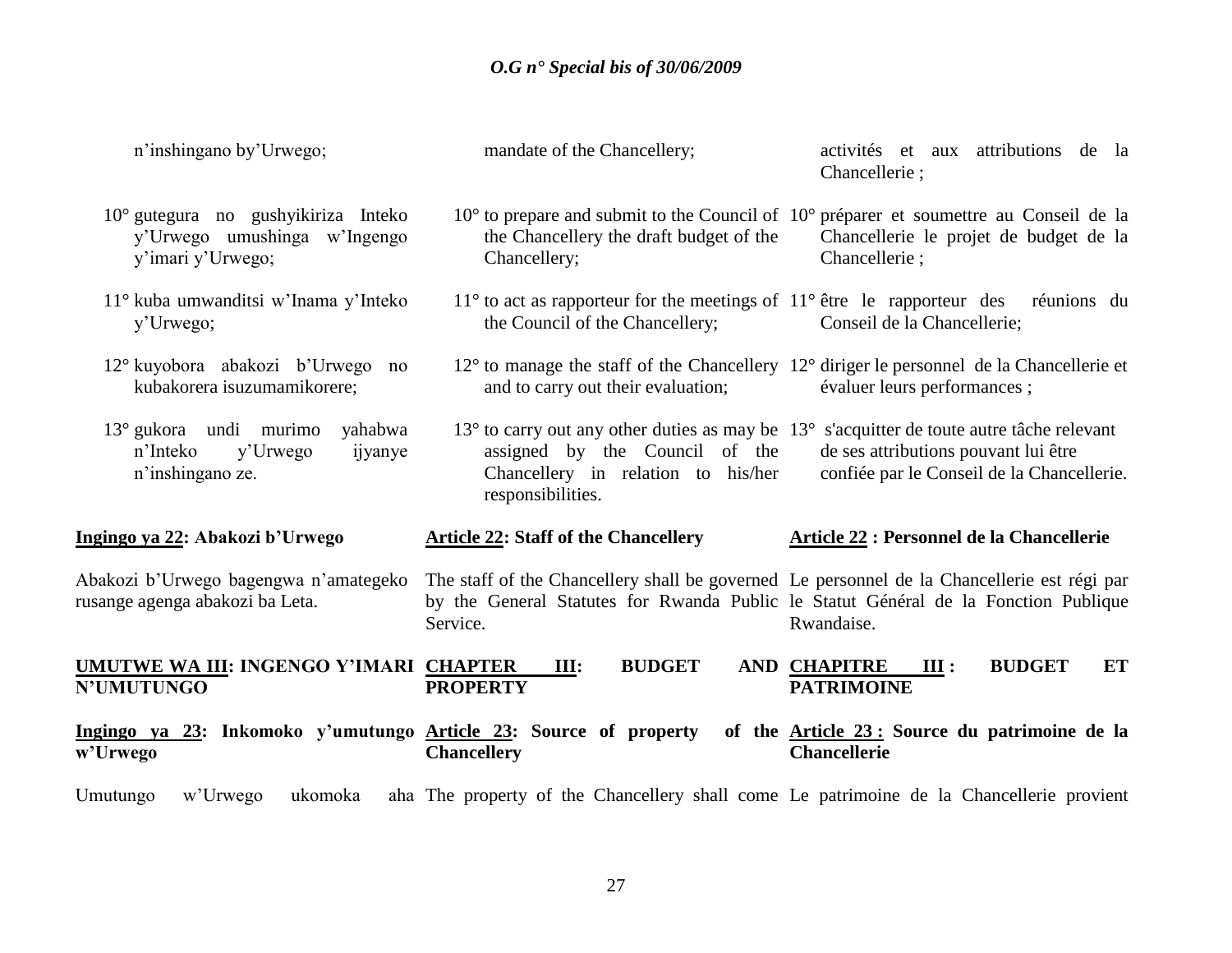| hakurikira:                                                                                                                                                                    | from the following sources:                                                                                                                                                                                                                                        | des sources suivantes:                                                                                                                                                                                            |  |
|--------------------------------------------------------------------------------------------------------------------------------------------------------------------------------|--------------------------------------------------------------------------------------------------------------------------------------------------------------------------------------------------------------------------------------------------------------------|-------------------------------------------------------------------------------------------------------------------------------------------------------------------------------------------------------------------|--|
| ingengo y'imari ya Leta;<br>$1^{\circ}$<br>amafaranga akomoka ku<br>$2^{\circ}$<br>bikorwa 2 <sup>o</sup><br>binyuranye by'Urwego;<br>inkunga, impano n'indagano.<br>$3^\circ$ | State budget;<br>$1^{\circ}$<br>money from<br>Chancellery;<br>$3^\circ$<br>grants, donation and bequests.                                                                                                                                                          | les dotations budgétaires de l'Etat;<br>$1^{\circ}$<br>various services of the $2^{\circ}$ le produit de différents services prestés<br>par la Chancellerie;<br>les subventions, les dons et legs.<br>$3^{\circ}$ |  |
| ry'ingengo y'imari y'Urwego                                                                                                                                                    | Ingingo ya 24: Iyemezwa n'icungwa Article 24: Approval and management of Article 24: Adoption et gestion du budget<br>the budget of the Chancellery                                                                                                                | de la Chancellerie                                                                                                                                                                                                |  |
|                                                                                                                                                                                | Ingengo y'imari y'Urwego yemezwa kandi The Chancellery's budget shall be approved Le budget de la Chancellerie est adopté et<br>igacungwa hakurikijwe amategeko abigenga. and managed in accordance with relevant laws. géré conformément aux dispositions légales | en la matière.                                                                                                                                                                                                    |  |

#### **Ingingo ya 25: Imikoreshereze n'imicungire by'umutungo w'Urwego Article 25: Use and management of the Article 25 : Utilisation et gestion du property of the Chancellery patrimoine de la Chancellerie**

Imikoreshereze, imicungire n"imigenzurire by"umutungo w"Urwego bikorwa hakurikijwe amategeko abigenga. Ubugenzuzi bushinzwe igenzura rya buri munsi ry"imikoreshereze y"umutungo w"Urwego buha raporo Inteko y"Urwego bukagenera kopi Umunyamabanga Nshingwabikorwa w"Urwego.

the Chancellery.

The use, management and audit of the property L"utilisation, la gestion et l"audit du of the Chancellery shall be carried out patrimoine de la Chancellerie sont effectués according to relevant laws. The internal audit conformément aux dispositions légales en la unit responsible for daily auditing of the use of matière. Le service d"audit interne chargé de the property of the Chancellery shall submit a l"audit de l"utilisation du patrimoine de la report to the Council of the Chancellery and Chancellerie soumet son rapport au Conseil reserve a copy to the Executive Secretary of de Chancellerie et réserve copie au Secrétaire Exécutif de la Chancellerie.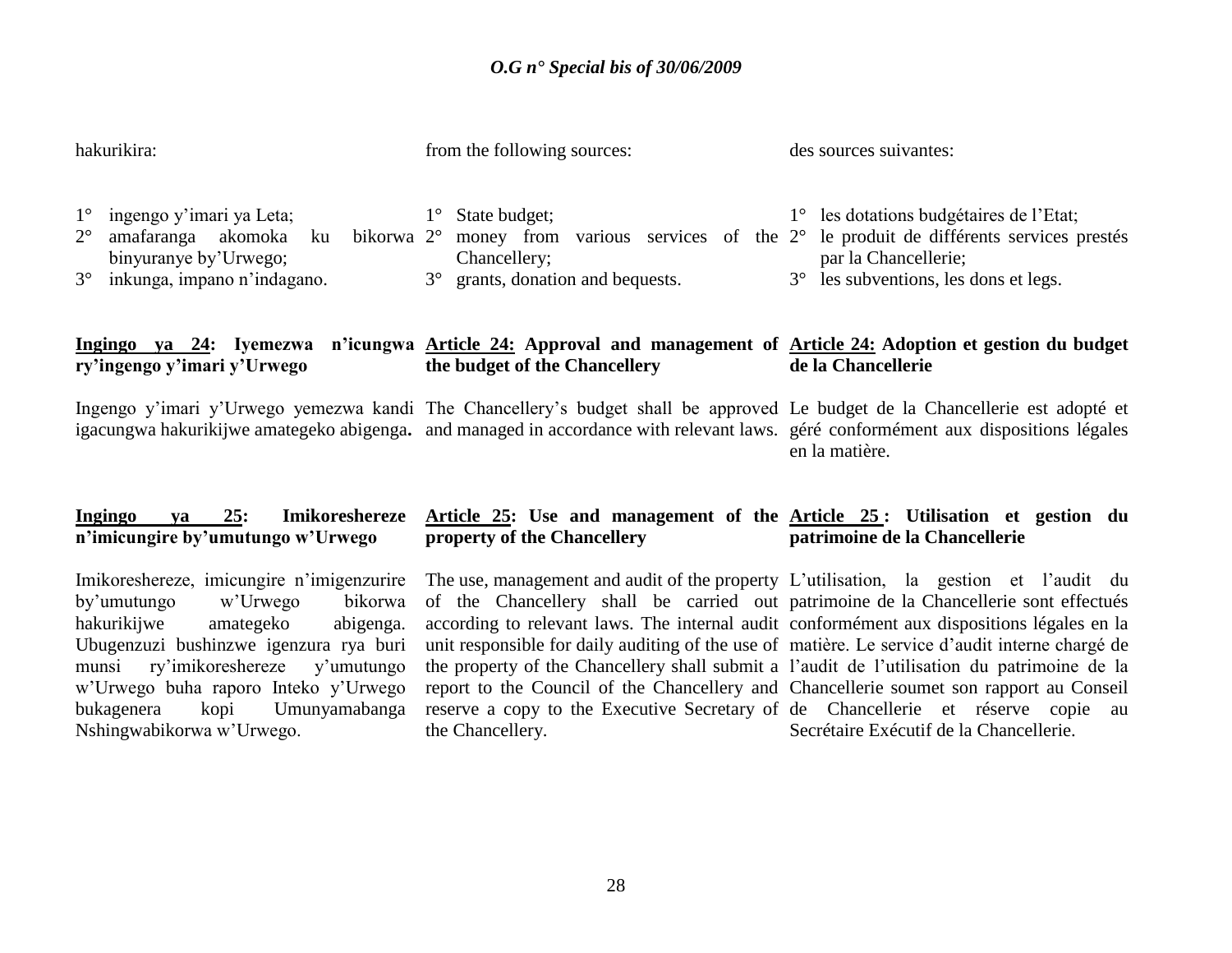#### **UMUTWE WA IV: INTWARI CHAPTER IV: NATIONAL HEROES Z'IGIHUGU CHAPITRE IV : HEROS NATIONAUX**

**Icyiciro cya mbere: Ibiranga Intwari Section One: Characteristics of National Section première : Caractéristiques des z'Igihugu Heroes héros nationaux**

**Ingingo ya 26: Igisobanuro cy'intwari** 

cy"ikirenga gifitiye abandi akamaro, akabikora mu bupfura, mu kwihangana no mu bwitange buhebuje kandi akirinda ubugwari mu migirire ye, ntagamburuzwe n"amananiza.

#### **Ingingo ya 27: Ibiranga intwari**

Ushyirwa mu rwego rw'intwari uwaranzwe n"ibi bikurikira:

- 1° **kugira umutima ukomeye kandi ukeye**: kugira umutima udatinya, gushyigikira icyiza, kugaragaza ikibi no guhangara kukirwanya kandi uzi neza ingaruka;
- 2° **gukunda igihugu**: gushyira imbere no guharanira ubusugire, iterambere, ishema by"igihugu n"ubumwe bw"abagituye;

**Article 26: Definition of a hero**

Intwari ni umuntu ukurikirana ibyo A hero is any person who pursues objectives Est héros toute personne qui poursuit yiyemeje kugeraho bikavamo igikorwa he / she undertakes to obtain a special l"objectif qu"elle s"est engagée à réaliser et achievement for the public interest and with dont la détermination aboutit à un exploit high proven integrity, sacrifice and noble suprême et utile au public et ce, dans courage in his / her acts and who avoids being l"intégrité, la persévérance et le sacrifice, a coward in his / her actions in very trying sans lâcheté dans ses actes et sans reculer situations.

#### **Article 27 : Characteristics of a hero**

To be classified as a hero, a person shall meet Est classée dans la catégorie des héros toute the following criteria:

- 1° **proven integrity :** to show a sense of courage, to support positive action, to point out negative actions and dare to fight it with full knowledge of its likely risks;
- 2° **patriotism :** to promote the country's 2° sovereignty, development, national pride as well as unity among its inhabitants;

**Article 26 : Définition d'un héros** 

face aux épreuves.

#### **Article 27 : Caractéristiques d'un héros**

personne remplissant les critères suivants :

- 1° **avoir un cœur inébranlable et pur**: avoir un esprit de courage, soutenir tout acte positif, fustiger tout acte négatif et oser le combattre tout en sachant les risques;
- **patriotisme : promouvoir** la souveraineté et le développement, l'honneur de la patrie ainsi que l'unité de ses habitants ;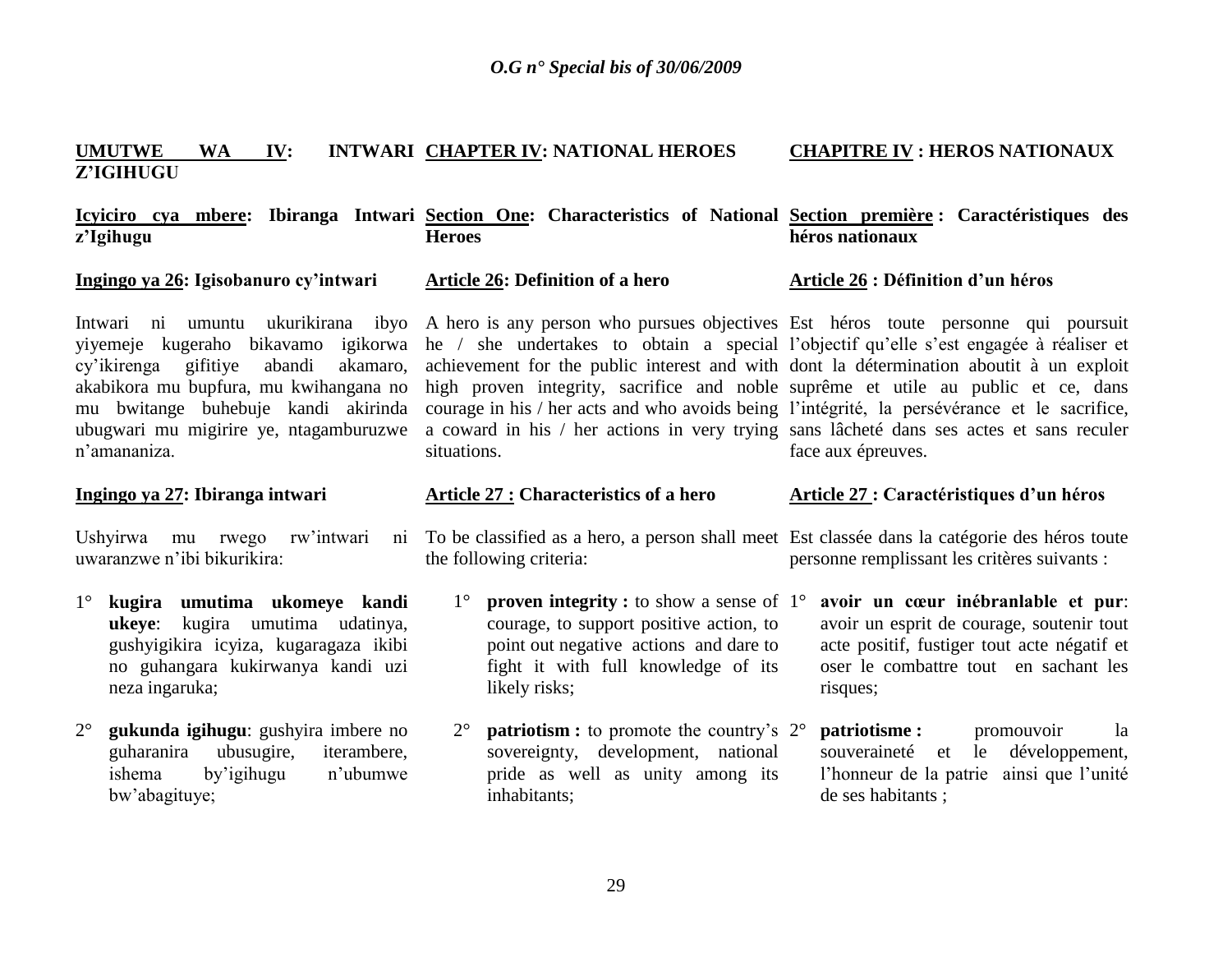- 3° **kwitanga**: kwigomwa inyungu zawe bwite, guharanira inyungu rusange byaba ngombwa ugahara ubuzima;
- 4° **kugira ubushishozi**: kureba kure no kumenya ukuri kutagaragarira buri wese;
- 5° **kugira ubwamamare mu butwari**: kurangwa n"ibikorwa by"ubutwari bizwi kandi bishimwa na benshi;
- 6° **kuba intangarugero**: kurangwa n"ibikorwa bihebuje, bibera abandi urugero rwiza;
- 7° **kuba umunyakuri**: kurangwa n"ukuri kandi ukaguharanira ntutinye no kuba wakuzira;
- 8° **kugira ubupfura**: umuco ugaragarira mu matwara meza, imibereho, imyifatire n"imibanire n"abandi;
- 9° **kugira ubumuntu**: kurangwa n"umutima ukunda abantu ku buryo buhebuje aho kubarutisha ibintu.
- 3° **sacrifice :** denial of personal interests, defence of public interests and, where necessary, sacrifice of one"s life;
- 4° **vision:** to be visionary and to understand truth that is not open for all;
- 5° **proven courage or bravery :** to be famous for one"s acts of bravery known to and appreciated by many people;
- $6^\circ$  **to serve as an example:** to be famous  $6^\circ$ for one"s outstanding achievements which serve as a good example for others ;
- 7° **truthfulness :** to be characterized by truth and to defend it without fear of suffering because of it;
- 8° **magnanimity :** to demonstrate good manners in one"s behavior, relations and interactions ;
- 9° **humanity:** to be characterized by love for others instead of being materialistic.
- sacrifice : déni des intérêts personnels, défendre les intérêts publics et, le cas échéant, sacrifier sa vie ;
- 4° **vision et perspicacité :** être visionnaire et voir des vérités cachées ;
- 5° **célébrité pour sa bravoure :** s"illustrer par des actes de bravoure connus et appréciés de tous ;
- être exemplaire : s'illustrer par des exploits servant de bon exemple pour les autres ;
- 7° **défendre la vérité :** s"illustrer par la vérité et défendre la vérité sans la moindre crainte d"en être victime ;
- 8° **noblesse de cœur:** vertu caractérisée par les bonnes mœurs, le mode de vie, le comportement, les relations et les interactions ;
- faire preuve d'humanité : s'illustrer par l"altruisme exemplaire à la place du matérialisme.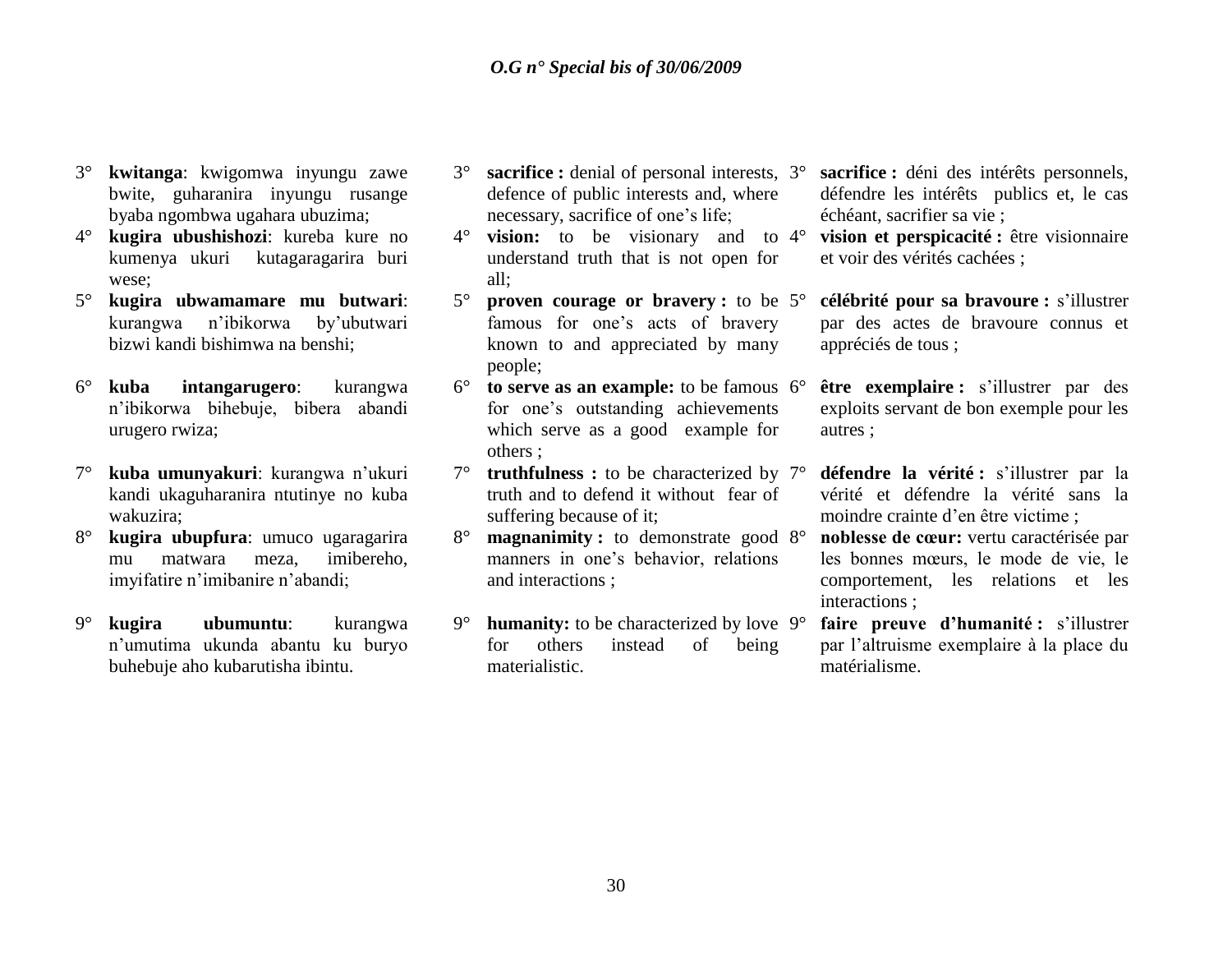| Icyiciro cya 2: Ibishingirwaho mu<br>igena ry'inzego z'Intwari z'Igihugu                                                                                                                          | Section 2:<br>categories of National Heroes                                                                                                                                                                                                                                                                                                                                                           | Criteria for determining Section 2: Critères de détermination des<br>catégories de Héros Nationaux |
|---------------------------------------------------------------------------------------------------------------------------------------------------------------------------------------------------|-------------------------------------------------------------------------------------------------------------------------------------------------------------------------------------------------------------------------------------------------------------------------------------------------------------------------------------------------------------------------------------------------------|----------------------------------------------------------------------------------------------------|
| Ingingo ya 28: Isesengura ry'ibiranga<br>intwari                                                                                                                                                  | Article 28: Analysing characteristics of Article 28: Analyse des caractéristiques<br>heroes                                                                                                                                                                                                                                                                                                           | des héros                                                                                          |
| Mu isesengura ry'ibiranga<br>intwari<br>ibikorwa<br>by'ubutwari<br>hakurikizwa<br>mibereho ye.<br>byaranze<br>umuntu<br>mu<br>Ibikorwa<br>bisoza<br>ubuzima<br>bwayo<br>byitabwaho by'umwihariko. | Acts that have characterized the life of a L'analyse des caractéristiques des héros se<br>person are considered when analysing base sur des actes héroïques dont la personne<br>characteristics of heroes. Particular emphasis a fait montre au cours de sa vie. Un accent<br>shall be placed on those acts that have marked tout particulier est mis sur des actes ayant<br>the end of his/her life. | marqué ses derniers jours.                                                                         |
| Ingingo ya 29: Igena ry'inzego z'intwari                                                                                                                                                          | Article 29: Determination of categories of Article 29: Détermination des catégories<br>heroes                                                                                                                                                                                                                                                                                                         | des héros                                                                                          |
| Igena ry'inzego z'intwari rishingira ku<br>bimenyetso bikurikira:                                                                                                                                 | Determination of categories of heroes shall La détermination des catégories de héros se<br>base on the following criteria:                                                                                                                                                                                                                                                                            | base sur les critères suivants :                                                                   |
| 1 <sup>°</sup> ubwitange buhebuje intwari yagize;                                                                                                                                                 | $1^{\circ}$ supreme sacrifice;                                                                                                                                                                                                                                                                                                                                                                        | 1° le sacrifice suprême manifesté par le<br>héros:                                                 |
| 2° akamaro intwari yagize;<br>3° urugero intwari yatanze.                                                                                                                                         | importance demonstrated by the hero;<br>$2^{\circ}$<br>$3^\circ$<br>example demonstrated by the hero.                                                                                                                                                                                                                                                                                                 | 2° le rôle important joué par le héros;<br>3° l'exemple donné par le héros.                        |
| Buri kimenyetso gifite uburyo bwihariye<br>nk'uko<br>biteganywa<br>gisesengurwamo<br>n'ingingo ya 30, iya 31 n'iya 32 z'iri<br>tegeko.                                                            | Every feature shall have a special procedure in La procédure spécifique pour définir chaque<br>which it is analysed as provided for by Articles critère est prévue aux articles 30, 31 et 32 de<br>30, 31 and 32of this Law.                                                                                                                                                                          | la présente loi.                                                                                   |
| Ingingo ya 30: Ubwitange buhebuje                                                                                                                                                                 | <b>Article 30: Supreme sacrifice</b>                                                                                                                                                                                                                                                                                                                                                                  | <b>Article 30 : Sacrifice suprême</b>                                                              |
| Ubwitange<br>buhebuje<br>bugaragarira<br>mu                                                                                                                                                       | Supreme sacrifice is demonstrated by devoting Le sacrifice suprême se caractérise par le fait                                                                                                                                                                                                                                                                                                         |                                                                                                    |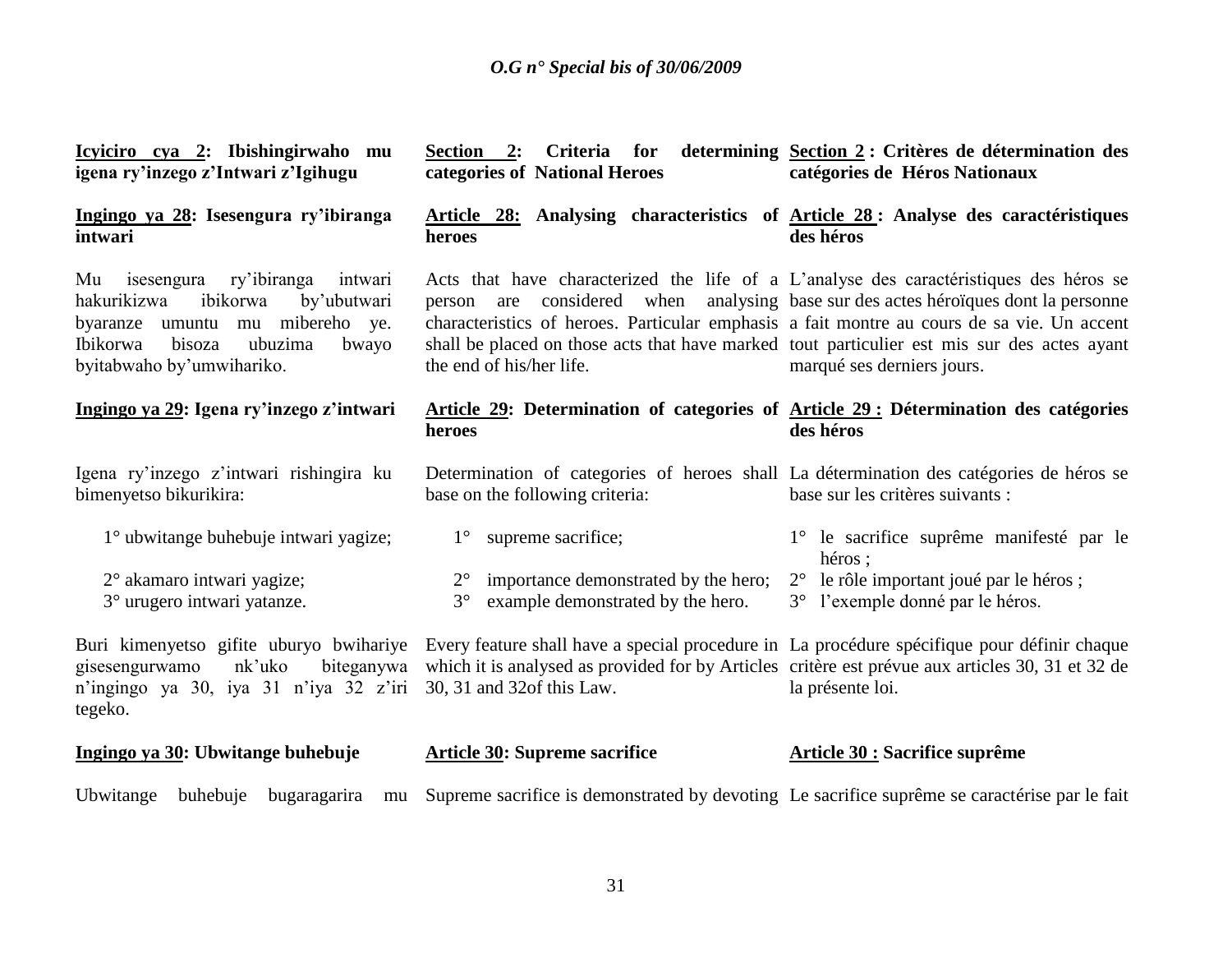bwite ushyira imbere inyungu rusange n'iz'igihugu ndetse ugahara ubuzima.

#### **Ingingo ya 31: Akamaro gahebuje, akamaro gahanitse n'akamaro gakomeye**

Akamaro gahebuje kagaragarira mu gikorwa cyo guhanga igihugu cyangwa kugikura mu kaga n"ibindi bikorwa bihindura cyane mu buryo bwiza imibereho rusange y"Abanyarwanda bose mu buryo burambye.

gikorwa giteza imbere cyane imibereho n"ubumenyi kandi gihindura mu buryo bwiza imyumvire rusange y"Abanyarwanda bose.

Akamaro gakomeye kagaragarira mu gikorwa gihindura cyane mu buryo bwiza imibereho rusange y"Abanyarwanda benshi.

by a hymphomorepole arises, sacrificing his / her own life.

#### **Article 31: Outstanding**, **high and great Article 31 : Importance suprême, élevée et importance**

in an action to create the nation or to save it action qui consiste en l"édification de la from exhaustion and other acts that positively nation ou à la sauver de l"anéantissement et improve the welfare of all Rwandans in a durable manner.

vision of all Rwandan citizens.

gukora utizigama ukigomwa inyungu zawe oneself and forgeting his / her own interests to de se donner corps et âme en oubliant ses defend public and national interests and, if propres intérêts au profit de l'intérêt public et national et, le cas échéant, de sacrifier sa vie.

# **grande**

Outstanding importance shall be demonstrated L"importance suprême se manifeste en autre action qui améliore considérablement le bien-être de tous les citoyens rwandais de façon durable.

Akamaro gahanitse kagaragarira mu High importance shall be demonstrated in an L"importance élevée consiste en toute action action that promotes the social welfare and visant la promotion considérable du bien-être knowledge and changes positively the global social et des connaissances et contribuant au changement positif de la vision globale de tous les Rwandais.

> Great importance shall be demonstrated in an La grande importance réside dans toute action that brings significant improvements in action qui introduit des améliorations the welfare of a large number of Rwandan considérables au niveau du bien-être social citizens. d"un grand nombre de Rwandais.

#### **Ingingo ya 32: Urugero ruhebuje Article 32: Outstanding and high examples Article 32 : Exemple suprême et élevé n'urugero ruhanitse**

Urugero ruhebuje ni igikorwa An outstanding example is an act that all L'exemple suprême est l'action que tous les Abanyarwanda bose kandi b"ibihe byose Rwandans of all generations shall consider to Rwandais, toutes générations confondues,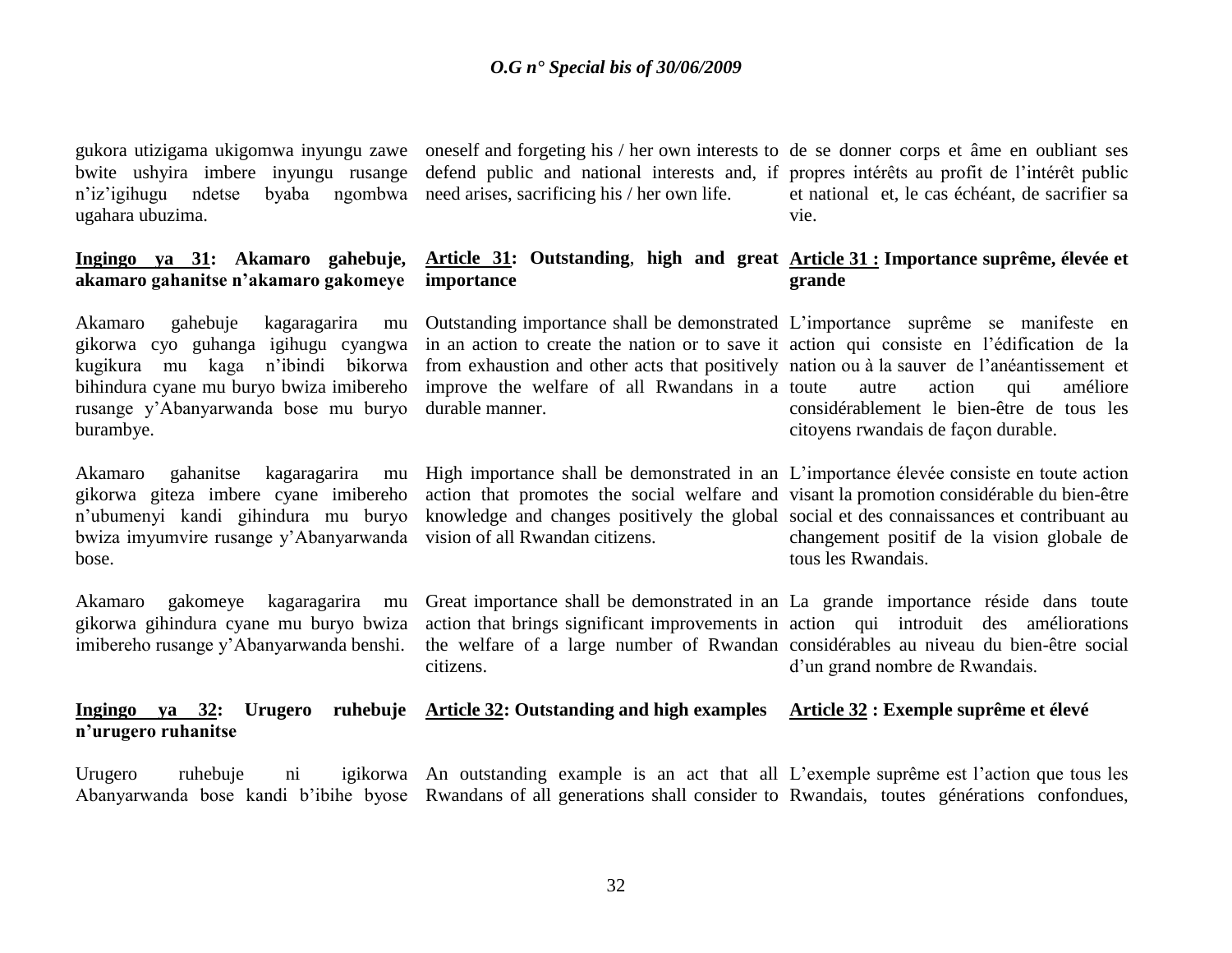| bareberaho kugira ngo kibabere urugero be their best example.<br>rwiza.                                                               |                                                                                                                                                                                                                                 | considèrent comme leur servant de bon<br>exemple.                            |
|---------------------------------------------------------------------------------------------------------------------------------------|---------------------------------------------------------------------------------------------------------------------------------------------------------------------------------------------------------------------------------|------------------------------------------------------------------------------|
| Urugero<br>igikorwa<br>ruhanitse<br>$\overline{\text{ni}}$<br>bareberaho kugira ngo kibabere urugero be their best example.<br>rwiza. | A high example is an act that the majority of L'exemple élevé est l'action que la majorité<br>Abanyarwanda benshi kandi b'ibihe byose Rwandans of all generations shall consider to de Rwandais, toutes générations confondues, | considèrent comme leur servant de bon<br>exemple.                            |
| <u> Icyiciro cya 3</u> : Inzego z'Intwari z'Igihugu Section 3: Categories of National Heroes                                          |                                                                                                                                                                                                                                 | <b>Héros</b><br><b>Catégories</b><br>Section $3:$<br>des<br><b>Nationaux</b> |
| z'Intwari z'Igihugu                                                                                                                   | Ingingo ya 33: Ishyirwaho ry'Inzego Article 33: Establishment of categories of Article 33: Détermination des catégories<br><b>National Heroes</b>                                                                               | des Héros Nationaux                                                          |
| Hashyizweho inzego z'intwari z'Igihugu<br>zikurikira:                                                                                 | There is hereby established the following II est créé les catégories suivantes de<br>categories of National Heroes:                                                                                                             | Héros Nationaux :                                                            |
| Urwego rw'IMANZI ari<br>$1^{\circ}$<br>narwo rw'ikirenga;                                                                             | $1^\circ$ IMANZI,<br>category;                                                                                                                                                                                                  | which is the supreme $1^{\circ}$ Catégorie IMANZI, catégorie suprême;        |
| Urwego rw'IMENA;<br>$2^{\circ}$                                                                                                       | $2^{\circ}$ IMENA;                                                                                                                                                                                                              | Catégorie IMENA ;                                                            |
| $3^\circ$<br>Urwego rw'INGENZI.                                                                                                       | <b>INGENZI.</b><br>$3^\circ$                                                                                                                                                                                                    | Catégorie INGENZI.<br>$3^\circ$                                              |
| Ingingo ya 34: IMANZI                                                                                                                 | <b>Article 34: IMANZI</b>                                                                                                                                                                                                       | <b>Article 34 : IMANZI</b>                                                   |

IMANZI ni Intwari y"ikirenga yagaragaje ibikorwa by"akataraboneka birangwa n"ubwitange, akamaro n"urugero bihebuje.

characterized by supreme outstanding importance and example.

IMANZI is the supreme Hero who IMANZI est le Héros suprême qui s'est demonstrated outstanding achievements illustré par des exploits extraordinaires sacrifice, caractérisés par le sacrifice, l'importance et l'exemple suprêmes.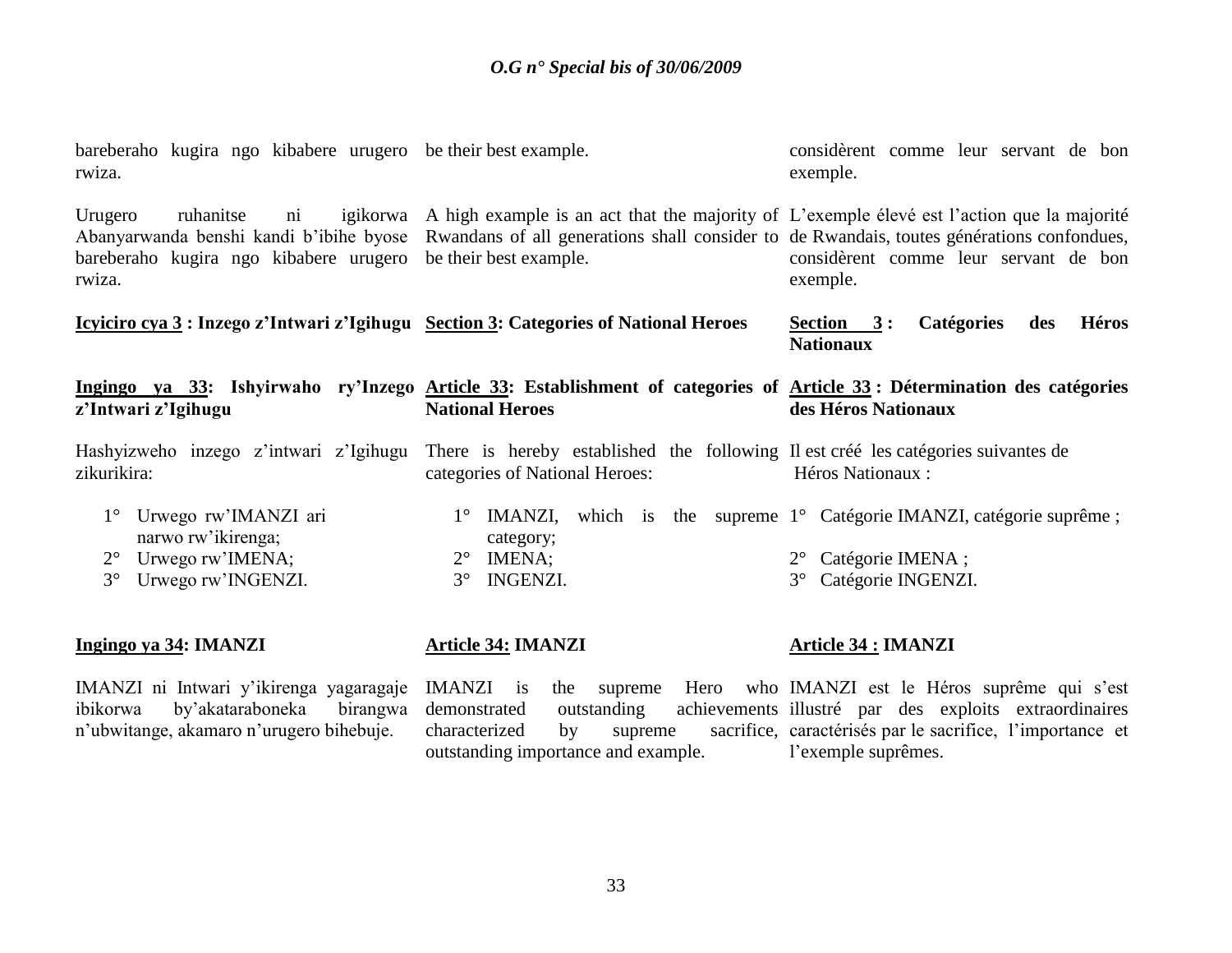#### **Ingingo ya 35: IMENA**

inkwakuzi mu kugaragaza ibikorwa byiza bidasanzwe mu gihugu birangwa n"ubwitange buhebuje, akamaro n"urugero bihanitse.

#### **Ingingo ya 36: INGENZI**

INGENZI ni Intwari iyinga IMENA, ikaba inkwakuzi mu kugaragaza ibitekerezo cyangwa ibikorwa by"ingirakamaro birangwa n"ubwitange buhebuje, akamaro gakomeye n"urugero ruhanitse.

**rwego** 

Mu rwego rw"IMANZI hashyirwa Intwari zitakiriho, naho mu rwego rw"IMENA n"INGENZI hashyirwamo Intwari zitakiriho cyangwa iziriho.

#### **Article 35: IMENA**

#### **Article 35: IMENA**

IMENA ni Intwari iyinga IMANZI, ikaba IMENA is the Hero who seconds IMANZI and IMENA est le Héros qui seconde IMANZI et who is reputed for his/ her extraordinary acts brille par ses nobles actes extraordinaires for the country which are characterized by dans le pays caractérisés par le sacrifice supreme sacrifice, high importance and suprême, l'importance et l'exemple élevés. example.

#### **Article 36: INGENZI**

#### **Article 36 : INGENZI**

INGENZI is the Hero who seconds IMENA INGENZI est le Héros qui seconde IMENA and who is notorious for his/her good ideas or et brille par ses idées ou ses actes his/her outstanding achievements extraordinaires caractérisés par le sacrifice characterized by supreme sacrifice, great suprême, la grande importance et l"exemple importance and high example. élévé.

#### **Ingingo ya 37: Abashyirwa muri buri Article 37: Persons classified in each Article 37 : Personnes classées dans category chaque catégorie**

In the category of IMANZI there shall be Sont classés dans la catégorie IMANZI les classified Heroes who are no longer alive Héros déjà morts, tandis que dans les while in the categories of IMENA and catégories IMENA et INGENZI sont classés INGENZI there shall be classified Heroes les Héros, soit morts soit encore en vie.either dead or alive.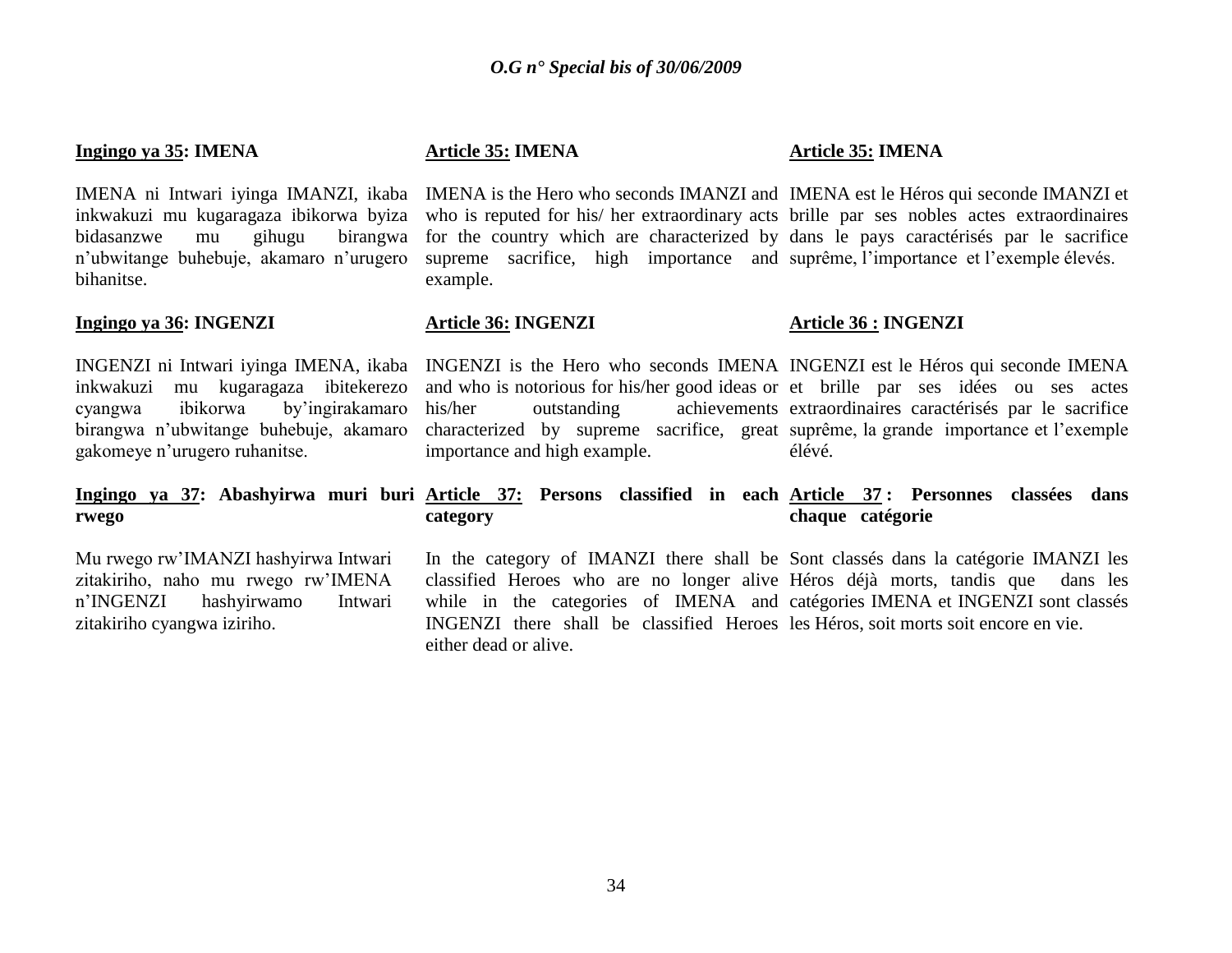| z'Igihugu                                                                                                                                                                          | Icyiciro cya 3: Ibigenerwa Intwari Section 3: Benefits granted to National Section 3: Avantages accordés aux Héros<br><b>Heroes</b>                                                                                                                                                                                                                                          | <b>Nationaux</b>                                                                                                                                                                     |
|------------------------------------------------------------------------------------------------------------------------------------------------------------------------------------|------------------------------------------------------------------------------------------------------------------------------------------------------------------------------------------------------------------------------------------------------------------------------------------------------------------------------------------------------------------------------|--------------------------------------------------------------------------------------------------------------------------------------------------------------------------------------|
| Ingingo ya 38: Uko ibigenerwa Intwari<br>z'Igihugu bitangwa                                                                                                                        | Article 38: Modalities to grant benefits to Article 38: Modalités d'octroi<br><b>National Heroes</b>                                                                                                                                                                                                                                                                         | des<br>avantages aux Héros Nationaux                                                                                                                                                 |
| Ibigenerwa Intwari z'Igihugu biyugwa muri<br>iri tegeko bitangwa ku mugaragaro ku<br>munsi mukuru w'Intwari z'Igihugu na<br>Perezida wa Repubulika cyangwa undi<br>yagena.         | Benefits to National Heroes provided for by Les avantages alloués aux héros nationaux<br>this Law shall officially be granted on the prévus par la présente loi sont accordés<br>National Heroes' Day by the President of the officiellement à l'occasion de la Journée des<br>Republic or any other authority he/she may Héros Nationaux par le Président de la<br>appoint. | République ou par toute autre autorité qu'il<br>peut désigner.                                                                                                                       |
| Ibigenerwa buri Ntwari ubwayo cyangwa<br>itsinda ry'Intwari bishyikirizwa Intwari<br>ubwayo iyo zikiriho cyangwa abazungura<br>bazo iyo zitakiriho.                                | Benefits to each Hero or a group of Heroes Les avantages à chaque Héros ou à un<br>shall be given to the Hero him/ herself if groupe de Héros sont remis au Héros lui-<br>he/she is still alive or to his/her heirs if the même, s'il est encore vivant, ou à ses<br>Hero is dead.                                                                                           | héritiers, s'il n'est plus en vie.                                                                                                                                                   |
| Ingingo ya 39: Ibigenerwa<br>Intwari y'IMANZI                                                                                                                                      | <b>Article 39: Benefits granted to IMANZI</b>                                                                                                                                                                                                                                                                                                                                | <u>Article 39:</u><br><b>Avantages</b><br>accordés à<br><b>IMANZI</b>                                                                                                                |
| Mu rwego rw'IMANZI, Intwari<br>igenerwa ibi bikurikira:                                                                                                                            | In the category of IMANZI, a hero shall be Dans la categorie IMANZI, il est accordé, au<br>granted the following benefits:                                                                                                                                                                                                                                                   | Héros, les avantages suivants :                                                                                                                                                      |
| 1° ingororano igizwe n'ibi<br>bikurikira:<br>a) umudende w'IMANZI;<br>b) impano y'Ubumanzi;<br>gufasha uwo bashakanye<br>$\mathcal{C}$<br>n'abana b'Intwari bemewe<br>n'amategeko. | an award composed of :<br>$1^{\circ}$<br>a) IMANZI Medal;<br>a gift as a symbol of bravery;<br>b)<br>to support the spouse and his/her<br>$\mathcal{C}$ )<br>legally recognized children.                                                                                                                                                                                    | 1° une récompense composée de :<br>a) la Médaille IMANZI ;<br>b) un cadeau de reconnaissance de<br>niveau imanzi;<br>c) soutien au conjoint et à ses<br>enfants légalement reconnus; |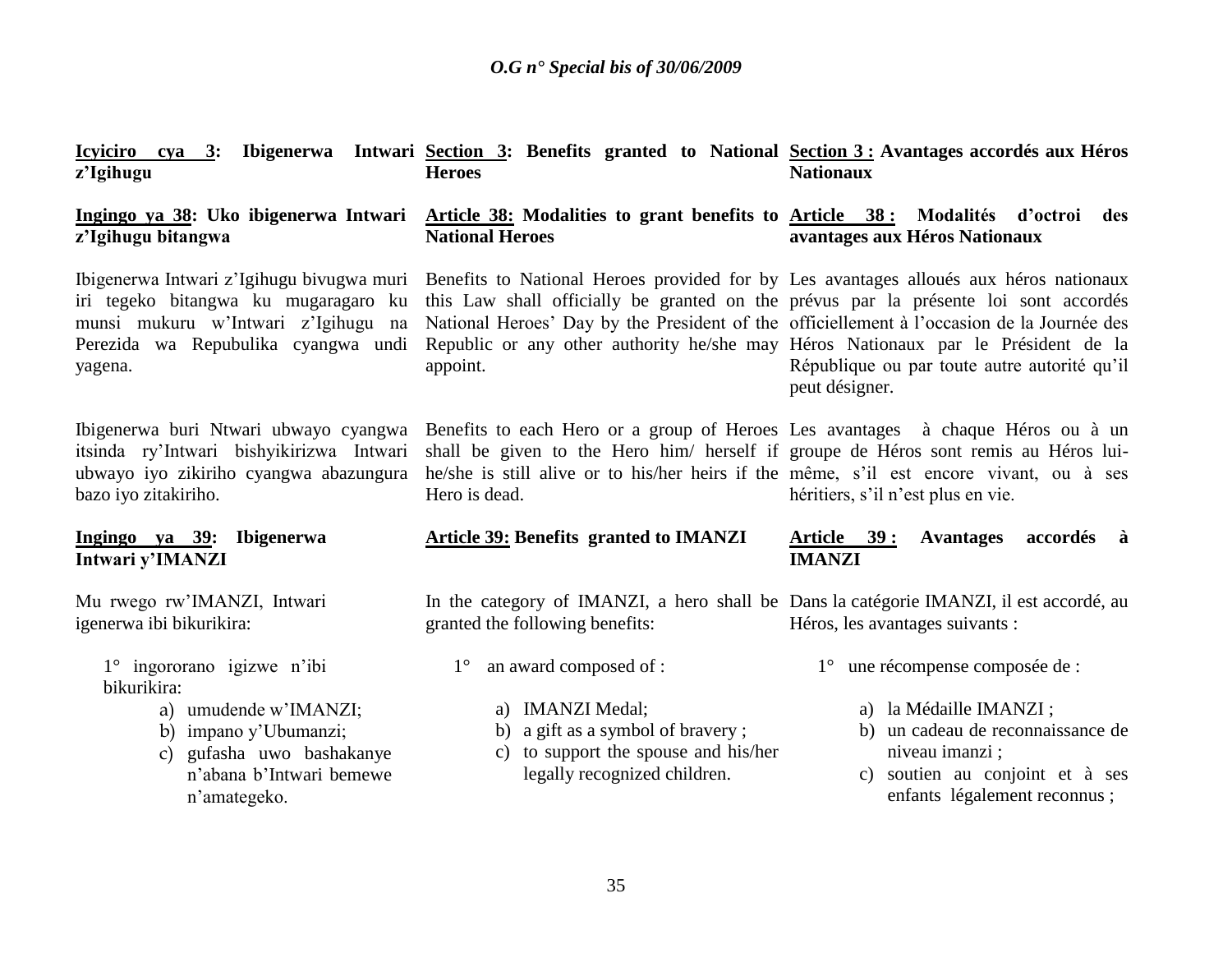2° urwibutso rugizwe n"ibi bikurikira:

- a) kwandikwa ku rutonde rw"Intwari z"IMANZI;
- b) kwandika amateka yayo mu gitabo cy"Intwari z"IMANZI;
- c) gushyingurwa ku gicumbi cy"Intwari;
- d) kuba yakwitirirwa bimwe mu bikorwa birimo ibigo, imbuga, amazu n"imihanda;
- e) kubaka ishusho yayo ku rubuga ruyitirirwa.

#### **Ingingo ya 40: Ibigenerwa Intwari y'IMENA**

Mu rwego rw"IMENA Intwari igenerwa ibi bikurikira:

1°. ingororano igizwe n"ibi bikurikira:

- a) umudende w"IMENA;
- b) impano
	- y"IMENA;

2°. urwibutso rugizwe n"ibi bikurikira:

- 2° a memorial consisting of **:**
	- a) registration on the list of IMANZI Heroes;
	- b) recording his/her history in the register of IMANZI Heroes;
	- c) to be buried in the cemetery reserved for Heroes;
	- d) to give to certain works including institutes, parks, houses, streets/avenues/boulevards his/he r name;
	- e) to erect his/her statue on a place that bears his/her name.
- 2° un mémorial composé de :
	- a) inscription sur la liste des Héros IMANZI;
	- b) inscription de ses exploits au registre des Héros IMANZI;
	- c) être enterré au cimetière réservé aux Héros ;
	- d) donner son nom à certaines œuvres dont des instituts, des parcs, des maisons et des rues/avenues /boulevards ;
	- e) ériger sa statue sur la place qui porte son nom.
- **Article 40: Benefits granted to IMENA** In the category of IMENA, a hero shall be Dans la catégorie IMENA, il est accordé, au granted the following benefits: 1° an award composed of : a) IMENA Medal; b) a gift as a symbol of IMENA. **Article 40 : Avantages accordés à IMENA** Héros, les avantages suivants : 1° une récompense composée de : a) la Médaille IMENA; b) un cadeau de reconnaissance de niveau IMENA.
	- 2° un mémorial composé de :

2° a memorial consisting of: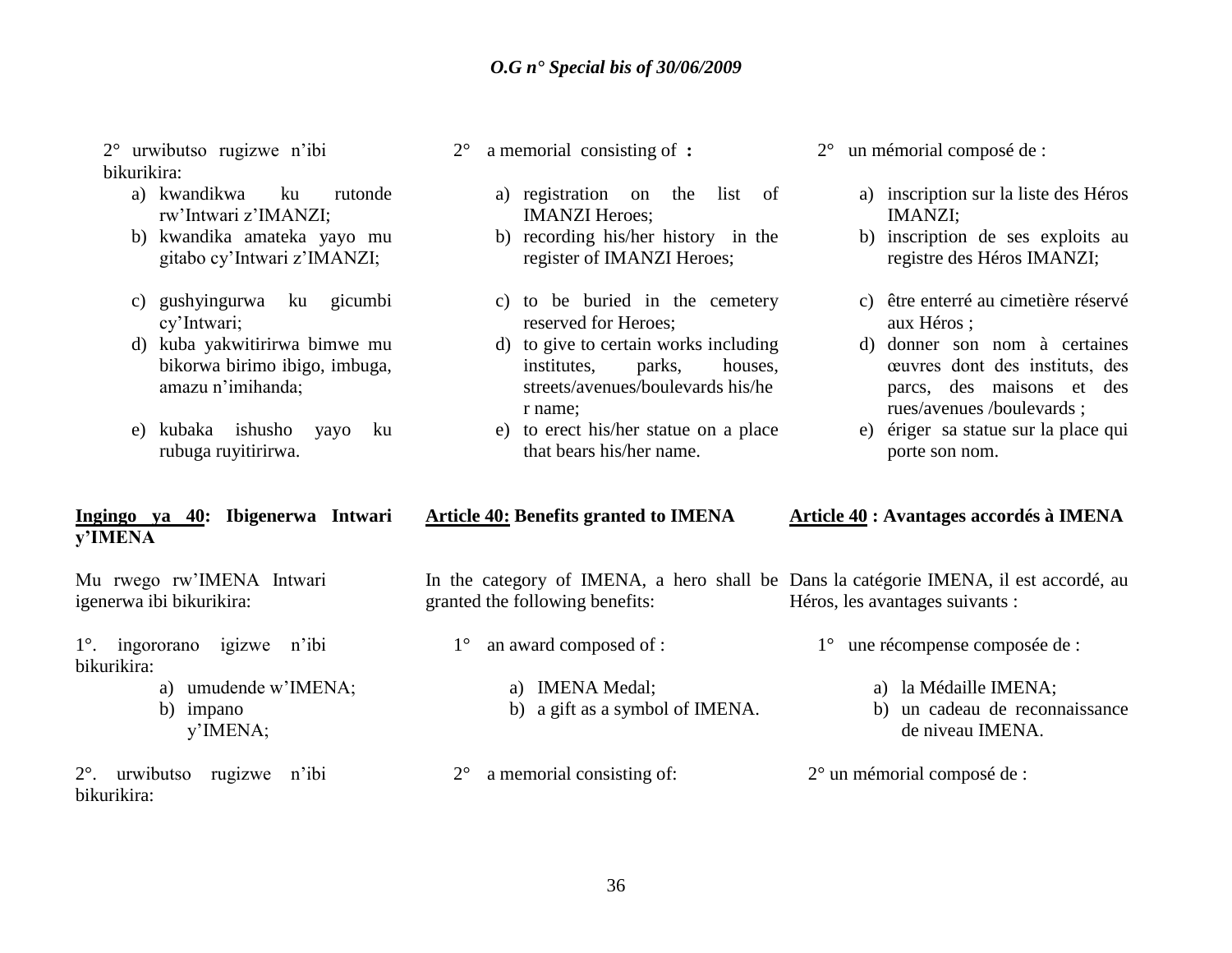- a) kwandikwa ku rutonde rw"Intwari z"IMENA;
- b) kwandika amateka yayo mu gitabo cy"Intwari z"IMENA;
- c) gushyingurwa ku gicumbi cy"Intwari z"IMENA;
- d) kuba yakwitirirwa bimwe mu bikorwa birimo imbuga, amazu n"imihanda;
- e) gushyira ishusho y"Intwari y"Imena ku mva yayo iyo itakiriho.

### **Ingingo ya 41: Ibigenerwa Intwari y'INGENZI**

Mu rwego rw"INGENZI Intwari igenerwa ibi bikurikira:

- 1° ingororano igizwe n"ibi bikurikira:
- a) umudende w"INGENZI;
- b) impano y"INGENZI;
- 2° urwibutso rugizwe n"ibi bikurikira:
- a) registration on the list of IMENA Heroes;
- b) recording his/her history in the register of IMENA Heroes ;
- c) to be buried in the cemetery reserved for IMENA Heroes;
- d) to give to certain works including parks, houses and streets/avenues/boulevards his/her name ;
- e) erect his/her statue on his /her tomb after death.
- **Article 41: Benefits granted to INGENZI**

In the category of INGENZI, a hero shall be Dans la catégorie INGENZI, il est accordé, granted the following benefits: au Héros, les avantages suivants :

- 1° an award composed of:
	- a) INGENZI Medal;
	- b) a gift as a symbol of INGENZI.

2° a memorial consisting of :

- a) inscription sur la liste des Héros IMENA;
- b) inscription de ses exploits au registre des Héros IMENA ;
- c) être enterré au cimetière réservé aux Héros IMENA;
- d) donner son nom à certaines œuvres dont des parcs, des maisons et des rues/avenues /boulevards ;
- e) ériger sa statue sur sa tombe une fois décédé.

### **Article 41 : Avantages accordés à INGENZI**

- 1° une récompense composée de:
	- a) la Médaille INGENZI;
	- b) un cadeau de reconnaissance de niveau INGENZI.
- 2° un mémorial composé de :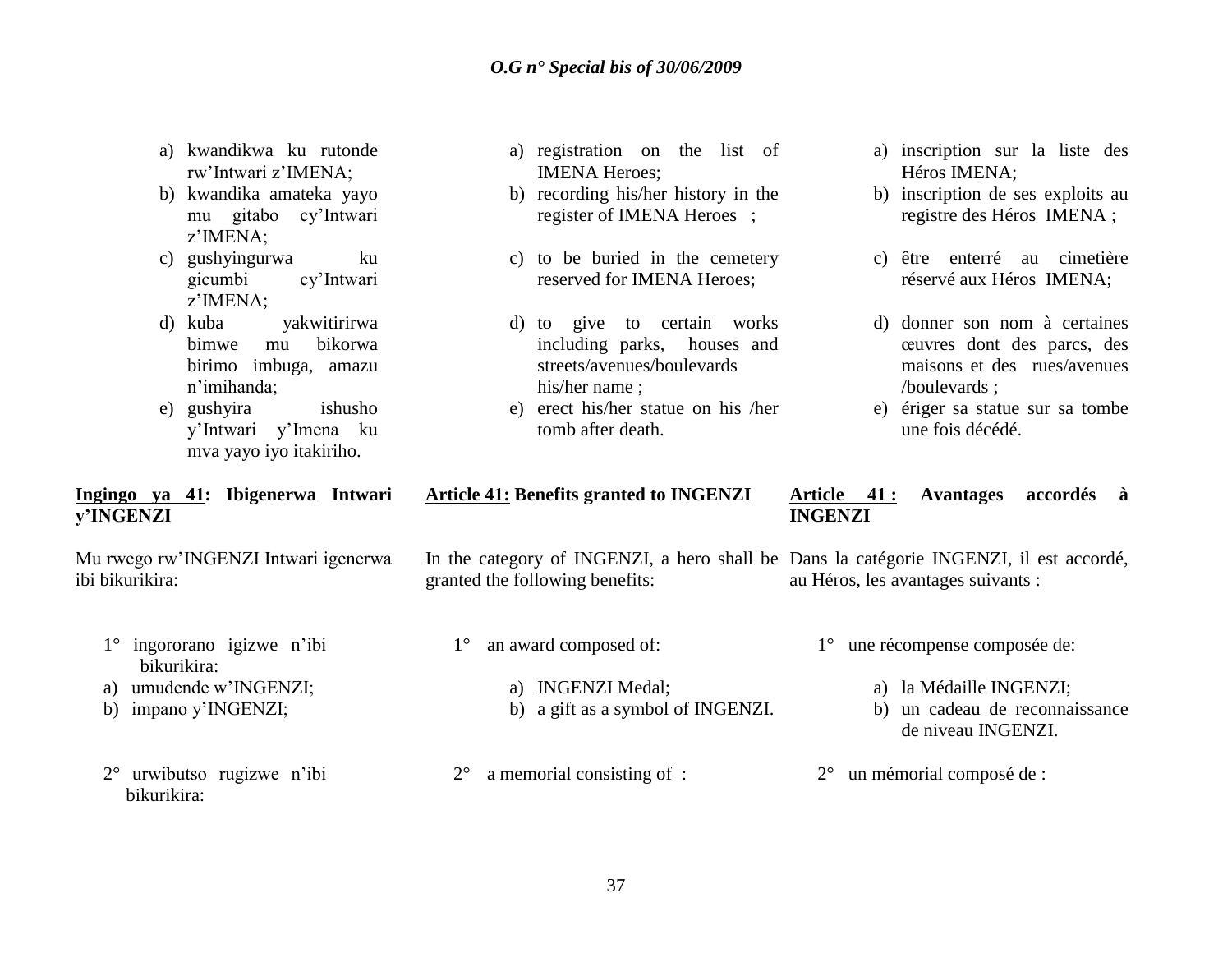- a) kwandikwa ku rutonde rw"Intwari z"INGENZI;
- b) kwandika amateka yayo mu gitabo cy"Intwari z"INGENZI;
- c) gushyingurwa ku gicumbi cy"Intwari z"INGENZI;
- d) kuba yakwitirirwa bimwe mu bikorwa birimo amazu n"imihanda;
- e) gushyira ishusho y"Intwari ku mva yayo iyo itakiriho.

## **Ingingo ya 42: Imiterere, imitangire, imenyekanisha n'ingano by'ibigenerwa buri Ntwari y'Igihugu**

Iteka rya Perezida rigena imiterere, imitangire, imenyekanisha n"ingano by"ibigenerwa buri ntwari y"Igihugu biteganyijwe n"ingingo ya 39, iya 40 n"iya 41 z"iri tegeko.

- a) registration on the list of INGENZI Heroes;
- b) recording his/her history in the register of INGENZI Heroes;
- c) to be buried in the cemetery reserved for INGENZI Heroes;
- d) to give to certain works including houses and streets/avenues/boulevards his/her name ;
- e) to erect a statue on his/her tomb, after death.
- a) inscription sur la liste des Héros INGENZI;
- b) inscription de ses exploits au registre des Héros INGENZI ;
- c) être enterré au cimetière réservé aux Héros INGENZI;
- d) donner son nom à certaines œuvres dont des maisons et des rues/avenues/boulevards;
- e) ériger sa statue sur sa tombe une fois décédé.

#### **Article 42: Structure, awarding, declaration Article 42: Structure, attribution, and the amount of benefits to be granted to déclaration et montant des avantages each National Hero accordés à chaque Héros National**

A Presidential Order shall determine the Un Arrêté Présidentiel détermine la structure, awarding, declaration and the structure, l"attribution, la déclaration et le amount of benefits to be granted to each montant des avantages accordés à chaque National Hero as provided for in Articles 39, Héros National prévus aux articles 39, 40 et 40 and 41 of this Law. 41 de la présente loi.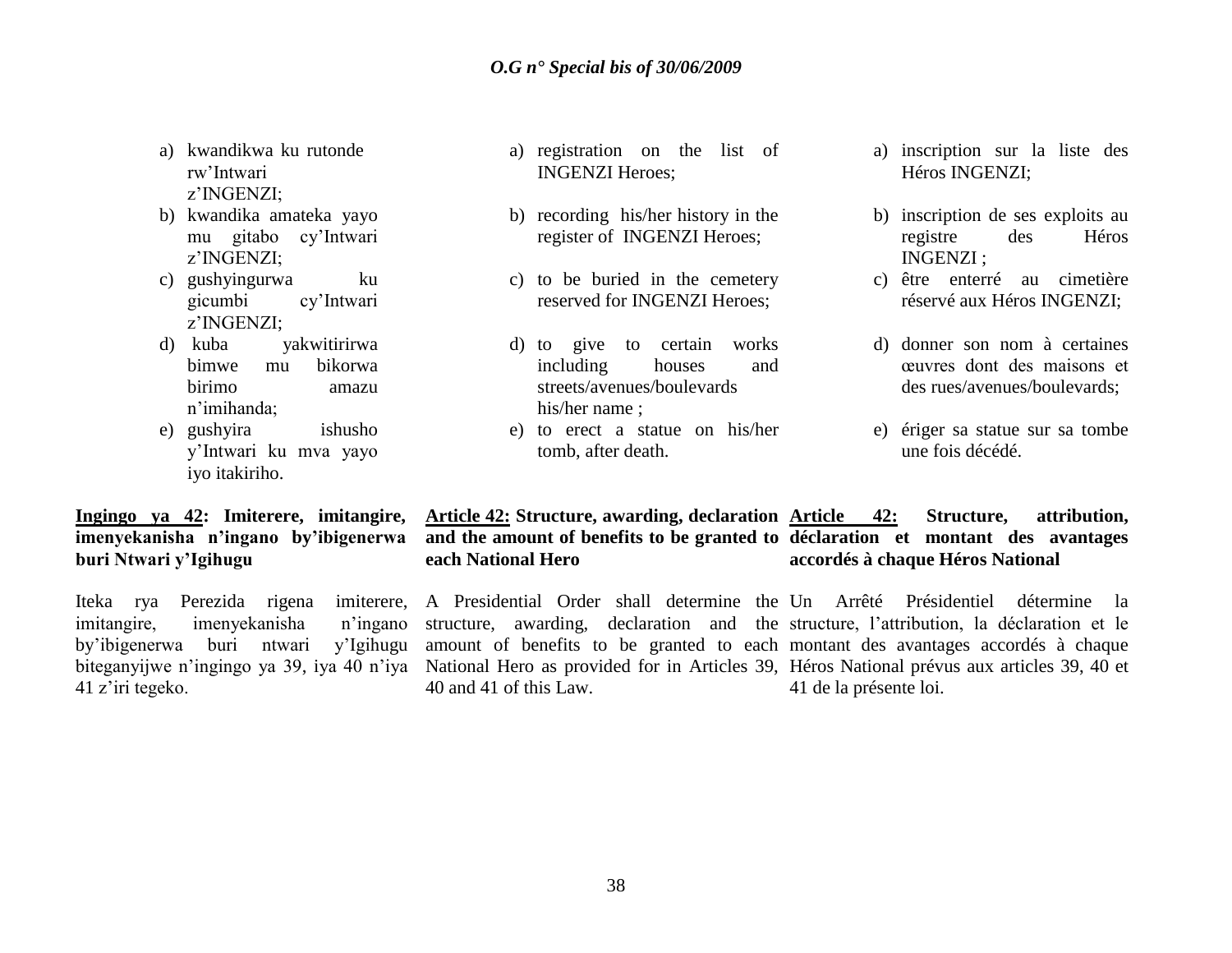| <b>Icyiciro</b><br>z'Igihugu                                                                                                                                                                                           | cya 4: Umunsi w'Intwari Section 4: National Heroes' Day                                                                                                                                                                                                                                                                                                                                                       | Section 4: Journée des Héros Nationaux                                                 |
|------------------------------------------------------------------------------------------------------------------------------------------------------------------------------------------------------------------------|---------------------------------------------------------------------------------------------------------------------------------------------------------------------------------------------------------------------------------------------------------------------------------------------------------------------------------------------------------------------------------------------------------------|----------------------------------------------------------------------------------------|
| Kwizihiza<br>Ingingo<br>va 43:<br>w'Intwari z'Igihugu                                                                                                                                                                  | umunsi Article 43: Celebration of the National Article 43: Célébration de la Journée des<br><b>Heroes' Day</b>                                                                                                                                                                                                                                                                                                | <b>Héros Nationaux</b>                                                                 |
| Umunsi w'Intwari z'Igihugu wizihizwa mu<br>gihugu hose tariki ya mbere Gashyantare ya<br>ariwo<br>mwaka,<br>akaba<br>munsi<br>buri<br>Abanyarwanda bibuka kandi bazirikana<br>Intwari z'Igihugu n'ibikorwa byaziranze. | The National Heroes' Day shall be marked La Journée des Héros Nationaux est célébrée<br>throughout the country on the $1st$ February partout dans le Pays, le $1er$ février de chaque<br>every year and it shall also be a day on which année, date à laquelle tous les citoyens<br>all Rwandans pay tribute to National Heroes rwandais rendent également hommage aux<br>and their outstanding achievements. | Héros Nationaux et méditent sur leurs<br>exploits héroïques.                           |
| Uwo munsi kandi niho abemejwe kuba<br>Intwari batangazwa ku mugaragaro kimwe<br>n'ibyo bagenewe biteganywa n'iri tegeko.                                                                                               | On that day, names of persons recognized as Le même jour, les noms des personnes<br>Heroes shall officially be announced along confirmées comme Héros sont officiellement<br>with benefits provided for by this Law.                                                                                                                                                                                          | annoncés ainsi que les avantages leur<br>accordés tels que prévus par la présente loi. |
| Ingingo ya 44: Ibindi bikorwa byihariye<br>bijyanye no kwizihiza umunsi w'Intwari<br>z'Igihugu                                                                                                                         | Article 44: Other specific activities related Article 44: Autres activités spécifiques<br>to the celebration of the National Heroes' relatives à la célébration de la Journée des<br>Day                                                                                                                                                                                                                      | <b>Héros Nationaux</b>                                                                 |
| Iteka rya Perezida rigena ibindi bikorwa<br>byihariye bijyanye no kwizihiza umunsi<br>w'Intwari z'Igihugu.                                                                                                             | A Presidential Order shall determine other Un Arrêté Présidentiel détermine d'autres<br>specific activities related to the celebration of activities specifiques relatives à la célébration<br>the National Heroes' Day.                                                                                                                                                                                      | de la Journée des Héros Nationaux.                                                     |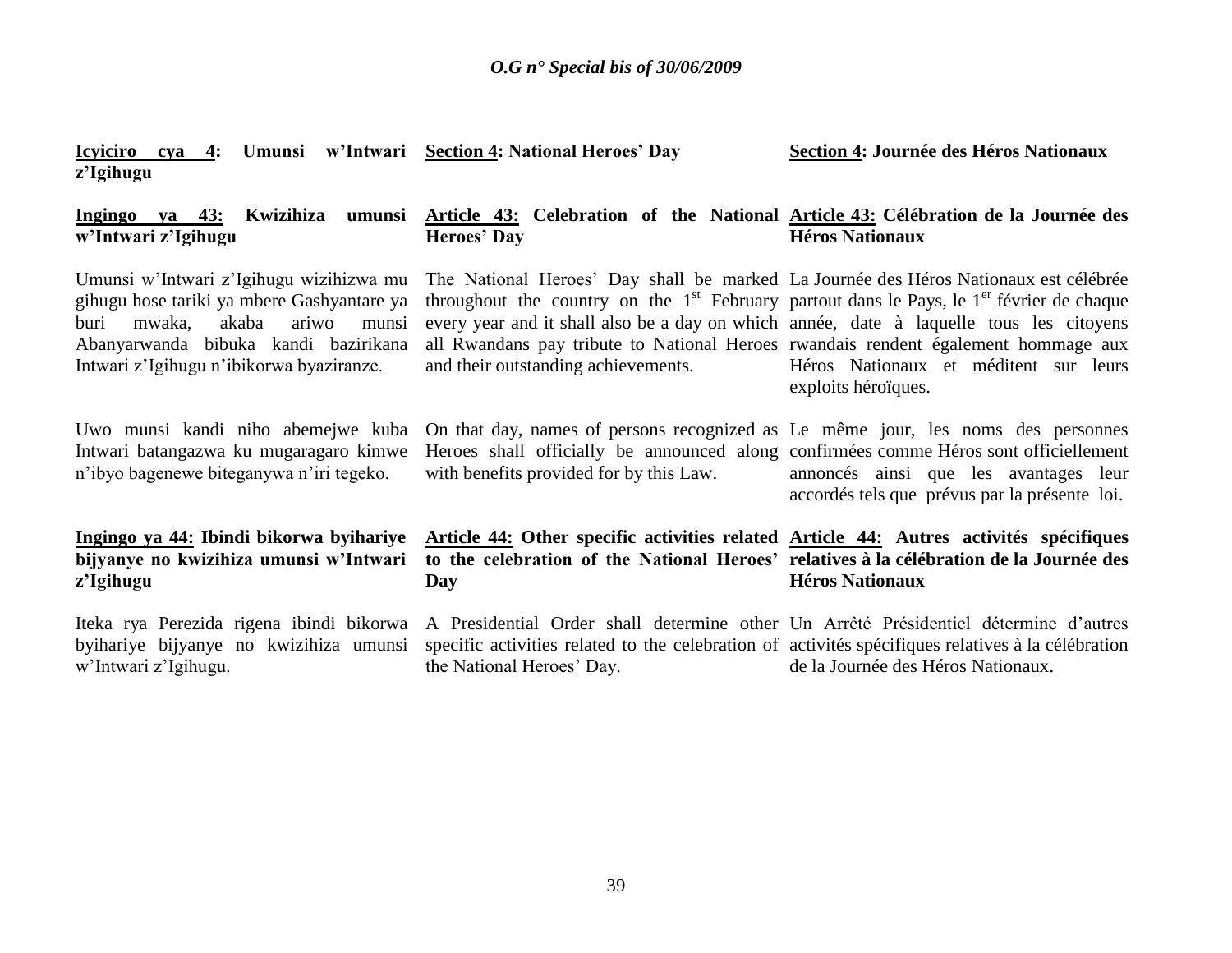| Icyiciro cya 5: Uburyo bwo kwemeza Section 5:Procedure<br>Intwari z'Igihugu                                                                                                                            | for<br><b>National Heroes</b>                                                                                                                                                                                                                                                                                                                                                     | approving Section 5: Procédure d'approbation des<br><b>Héros Nationaux</b> |
|--------------------------------------------------------------------------------------------------------------------------------------------------------------------------------------------------------|-----------------------------------------------------------------------------------------------------------------------------------------------------------------------------------------------------------------------------------------------------------------------------------------------------------------------------------------------------------------------------------|----------------------------------------------------------------------------|
| Ingingo ya 45: Gutangiza ubushakashatsi                                                                                                                                                                | <b>Article 45: Initiating investigations</b>                                                                                                                                                                                                                                                                                                                                      | <b>Article 45: Engager des investigations</b>                              |
| Inteko y'Urwego ibyibwirije, cyangwa<br>ibisabwe n'undi wese, ishobora gutangiza<br>ubushakashatsi ku muntu cyangwa abantu<br>bakekwaho ibikorwa by'ubutwari.                                          | The Council of the Chancellery may, at its Le Conseil de la Chancellerie, de sa propre<br>own initiative or upon request by any other initiative ou à la demande d'une tierce<br>party, initiate investigations on any individual personne, peut engager des investigations sur<br>or individuals reputed for performing heroic une ou plusieurs personnes réputées pour<br>acts. | leurs actions héroïques.                                                   |
| Ingingo ya 46: Urutonde rw'abashyirwa<br>mu rwego rw'Intwari                                                                                                                                           | Article 46: List of persons to be classsified Article 46: Liste des personnes à élever au<br>in the category of heroes                                                                                                                                                                                                                                                            | rang des héros                                                             |
| Urwego<br>rugenda<br>Uko<br>ubushakashatsi,<br>rushyikiriza<br>Inteko<br>y'Urwego urutonde rw'abo rwasanze<br>bashyirwa mu rwego rw'Intwari z'Igihugu.                                                 | rukora As the Chancellery conducts its investigations, Au fur de ses investigations, la Chancellerie<br>it shall forward to the Council of the transmet au Conseil de la Chancellerie la<br>Chancellery a list of persons who qualify to be liste des personnes pouvant figurer dans la<br>classified in the category of national heroes.                                         | catégorie des héros nationaux.                                             |
| Urwo rutonde ruherekezwa na raporo<br>y'ubushakashatsi yakozwe<br>k'usabirwa<br>kugirwa Intwari n'urwego yashyirwamo.                                                                                  | The list shall be accompanied by an Cette liste est accompagnée d'un rapport des<br>investigations report carried out on the person investigations sur la personne proposée pour<br>proposed as a hero and the category in which figurer parmi les héros et la catégorie dans<br>he/she may be classified.                                                                        | laquelle elle peut être placée.                                            |
| Ingingo ya 47: Iyemezwa ry'urutonde                                                                                                                                                                    | <b>Article 47: Approval of the list</b>                                                                                                                                                                                                                                                                                                                                           | <b>Article 47 : Approbation de la liste</b>                                |
| Iyo urutonde rw'abasabirwa gushyirwa mu<br>rwego rw'intwari<br>rumaze kwemezwa<br>n'Inteko y'Urwego, rushyikirizwa Inama<br>y'Abaminisitiri<br>ikarusuzuma<br>kandi<br>rukemezwa n'Iteka rya Perezida. | Once the list of persons proposed as heroes is Après approbation de la liste de personnes<br>approved by the Council of the Chancellery, it proposées au rang des héros par le Conseil<br>shall be submitted to Cabinet for consideration de la Chancellerie, elle est soumise au<br>and shall be approved by a Presidential Order. Conseil des Ministres pour examen et est      | approuvée par un Arrêté Présidentiel.                                      |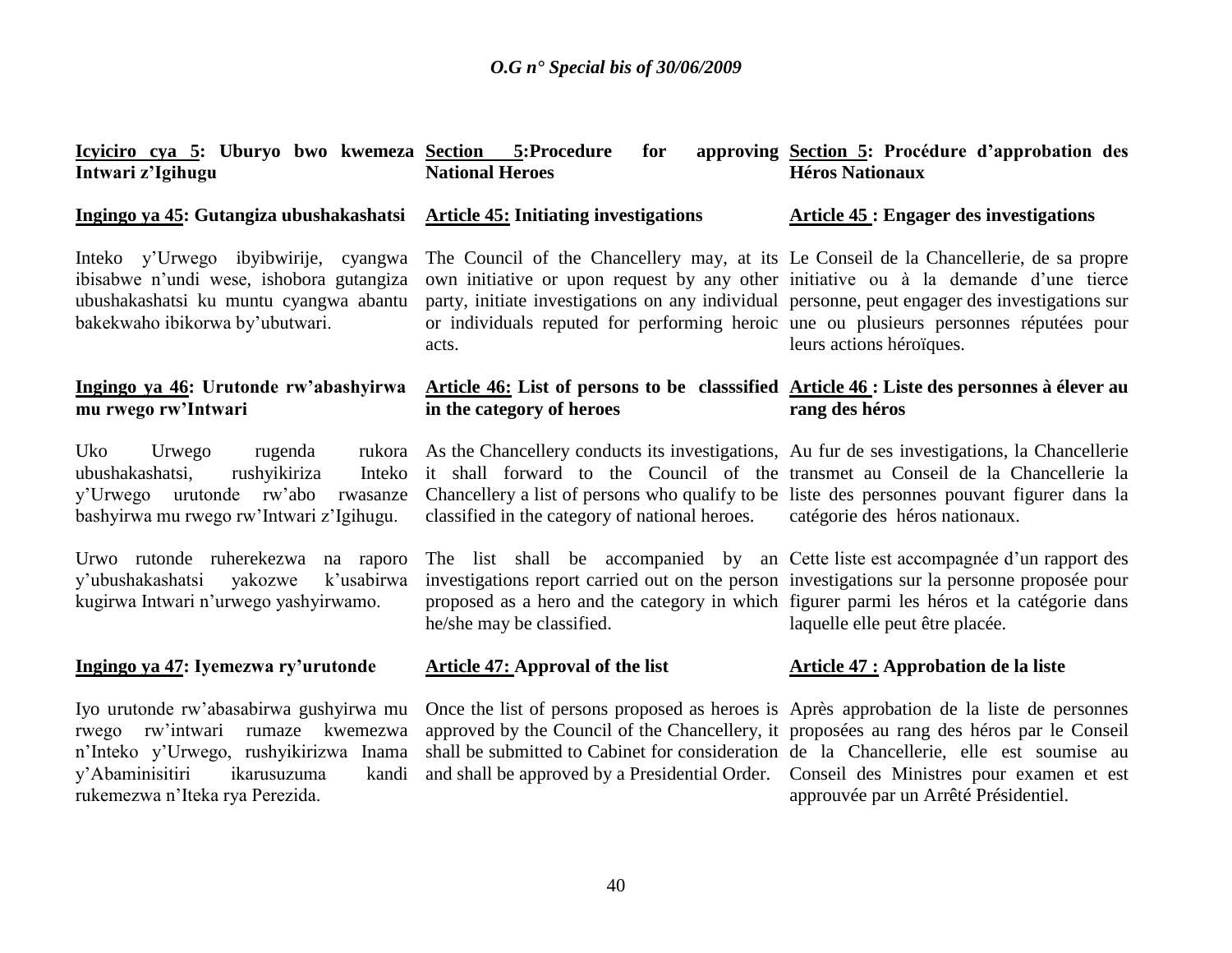| Ingingo ya 48: Guhindurirwa urwego | <b>Article 48: Change of category</b>                                                                                                                                                                                                                                                                                                                                                                                                                                                                                                                                                                                                                                          | Article 48 : Changement de catégorie |
|------------------------------------|--------------------------------------------------------------------------------------------------------------------------------------------------------------------------------------------------------------------------------------------------------------------------------------------------------------------------------------------------------------------------------------------------------------------------------------------------------------------------------------------------------------------------------------------------------------------------------------------------------------------------------------------------------------------------------|--------------------------------------|
| tegeko.                            | Nyuma y'ubushakashatsi bunononsoye, Where, after thorough investigations, the Si, après des investigations approfondies, le<br>Inteko y'Urwego isanze uwagizwe Intwari Council of the Chancellery notes that a hero Conseil de la Chancellerie constate qu'un<br>yarashyizwe mu rwego atari akwiye has been classified in a wrong category; such a héros a été mal classé, celui-ci est replacé<br>kubamo, ahindurirwa urwego hakurikijwe hero shall be put in the right category in dans la catégorie qui lui convient<br>ibivugwa mu ngingo ya 45 n'iya 46 z'iri accordance with provisions of Articles 45 and conformément aux dispositions des articles<br>46 of this Law. | 45 et 46 de la présente loi.         |
| Intwari abyamburwa                 | <u>Icyiciro cya 6</u> : Uburyo uwari waragizwe Section 6: Procedure for dispossession of a Section 6: Procédure de déchéance d'un<br>hero                                                                                                                                                                                                                                                                                                                                                                                                                                                                                                                                      | héros                                |
| Ingingo ya 49:<br>ry'intwari       | Kwamburwa izina Article 49: Dispossession of being a hero                                                                                                                                                                                                                                                                                                                                                                                                                                                                                                                                                                                                                      | Article 49: Déchéance d'un héros     |
| $\mathbf{r}$ and $\mathbf{r}$      |                                                                                                                                                                                                                                                                                                                                                                                                                                                                                                                                                                                                                                                                                |                                      |

Iyo bigaragaye, nyuma y"ubushakashatsi bunononsoye kandi budashidikanywaho ko habayeho kwibeshya mu kugena Intwari iyi n"iyi ku buryo nyiri ukubigenerwa yaba yaritiriwe ibikorwa atakoze, Inteko y"Urwego ibyibwirije cyangwa ibisabwe n"undi wese, isuzuma icyo kibazo ikagifataho umwanzuro wo kumwambura izina ry"intwari n"ibyo yari yaragenewe, hagakorwa raporo ishyikirizwa Inama y"Abaminisitiri ibyemeza burundu.

bitewe n"ibikorwa bigayitse yakoze nyuma. Icyakora igikorwa cy"ubutwari cyo

Where it is ascertained, following thorough Si, suite à des investigations approfondies et and reliable investigations, that error was made irréfutables, il est avéré, qu"il y a eu erreur in acknowledging a person as a hero for dans la reconnaissance d"une personne outstanding achievements he/she did not comme héros pour hauts faits qu'il n'a pas perform, the Council of the Chancellery, at its réalisés, le Conseil de la Chancellerie, de sa own initiative or upon request by any other propre initiative ou à la demande de toute person, shall consider this issue and take a autre personne, examine la question et decision to divest him/her of his/her earlier décide de sa déchéance et en fait rapport au awards and report thereon to Cabinet for final Conseil des Ministres pour décision finale. decision.

Uwagizwe intwari akiriho, abyamburwa Any person classified as a hero while still Toute personne élevée au rang de héros de alive, shall be dispossessed of being so due to son vivant en est déchue pour les actes ignominious acts committed later. However, ignobles postérieurs. Toutefois, l'acte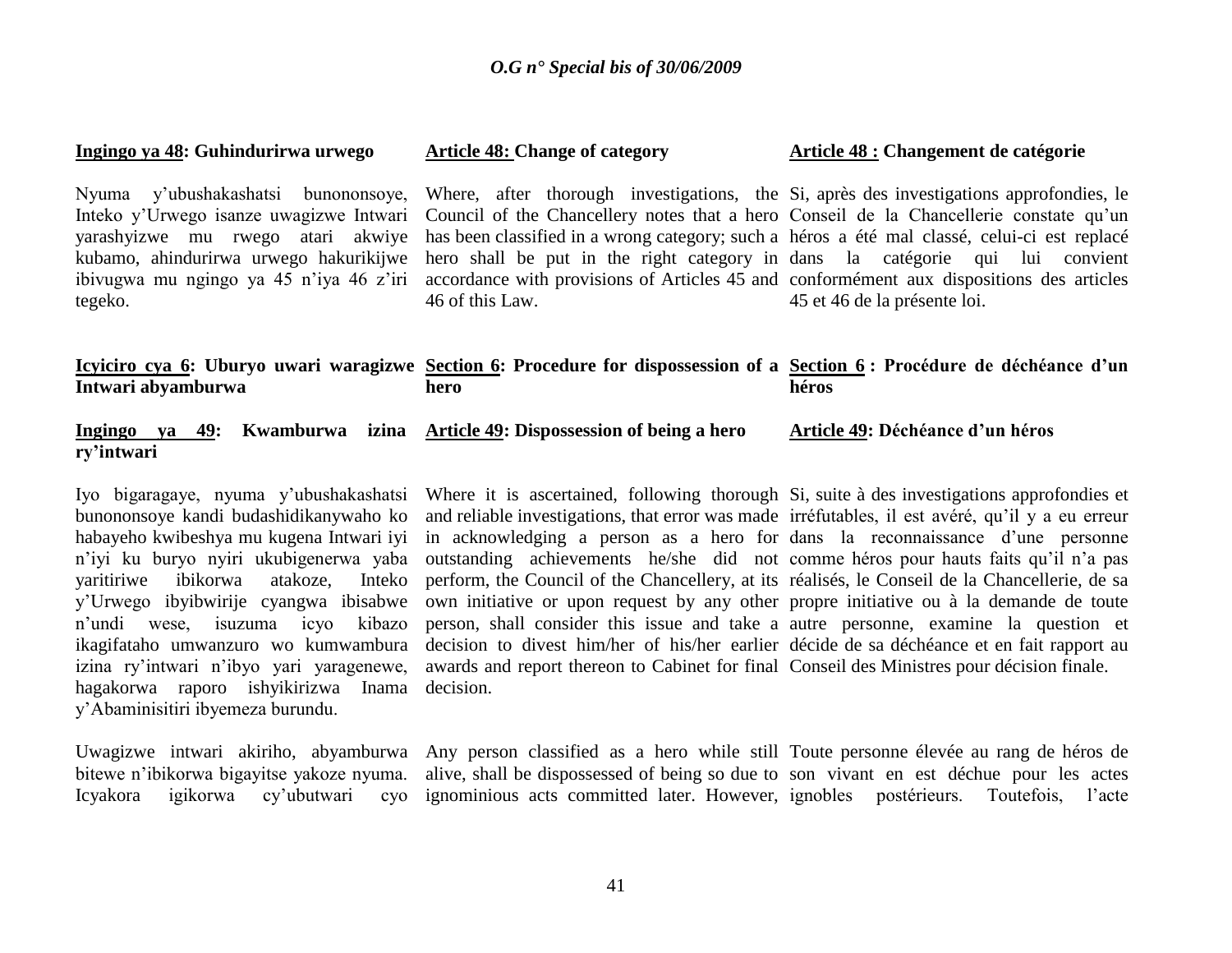| gikomeza kwibukwa.                                                                                                                     | the heroic act shall still be remembered.                                                                                                                                                                                                                                                                                                                                                        | héroïque fait l'objet du devoir de mémoire.                        |
|----------------------------------------------------------------------------------------------------------------------------------------|--------------------------------------------------------------------------------------------------------------------------------------------------------------------------------------------------------------------------------------------------------------------------------------------------------------------------------------------------------------------------------------------------|--------------------------------------------------------------------|
| Ingingo ya 50: Itangazwa                                                                                                               | <b>Article 50: Announcement</b>                                                                                                                                                                                                                                                                                                                                                                  | <b>Article 50 : Annonce</b>                                        |
| Kwamburwa izina ry'intwari bishyirwa mu<br>n'Iteka<br>Perezida<br>bikorwa<br>rya<br>binyuze<br>bikanatangazwa<br>mu<br>itangazamakuru. | Dispossession of being a hero shall be La déchéance de la qualité de héros est<br>implemented by a Presidential Order and be rendue effective par Arrêté Présidentiel et<br>announced to the public through media.                                                                                                                                                                               | portée à la connaissance du public par voie<br>de médias.          |
| <b>BY'ISHIMWE</b>                                                                                                                      | UMUTWE WA V: IMIDARI N'IMPETA CHAPTER V: NATIONAL ORDERS AND<br><b>DECORATIONS OF HONOUR</b>                                                                                                                                                                                                                                                                                                     | <b>CHAPITRE V: ORDRES NATIONAUX</b><br>ET DECORATIONS HONORIFIQUES |
| Icyiciro cya mbere: Impeta<br>z'ishimwe                                                                                                | <b>Section One: Decorations of honour</b>                                                                                                                                                                                                                                                                                                                                                        | <b>Décorations</b><br>première :<br>Section<br>honorifiques        |
| Ingingo ya 51: Igisobanuro cy'Impeta Article 51: Definition of a Decoration of<br>y'Ishimwe                                            | <b>Honour</b>                                                                                                                                                                                                                                                                                                                                                                                    | Article 51 : Définition de la Décoration<br>Honorifique            |
|                                                                                                                                        | Impeta y'ishimwe ni ikimenyetso gitangwa A decoration of honour is a symbol which is La décoration honorifique est un symbole<br>n'ubuyobozi bw'Igihugu, igenerwa ingabo awarded by national authorities to defence attribué par les autorités nationales aux<br>z'Igihugu, abapolisi n'abandi bagize uruhare forces, national police and to those who membres des forces rwandaises de défense, |                                                                    |

n"uw"abanyarwanda.

mu bikorwa by"ingirakamaro kandi bihebuje bijyanye no kurengera umutekano w"Igihugu in matters related to national security. forces, national police and to those who demonstrated important and outstanding acts

membres des forces rwandaises de défense, de la police et à d"autres personnes ayant contribué à des exploits de grande importance et d"utilité suprême relatifs à la sauvegarde de la sécurité nationale et de celle des Rwandais.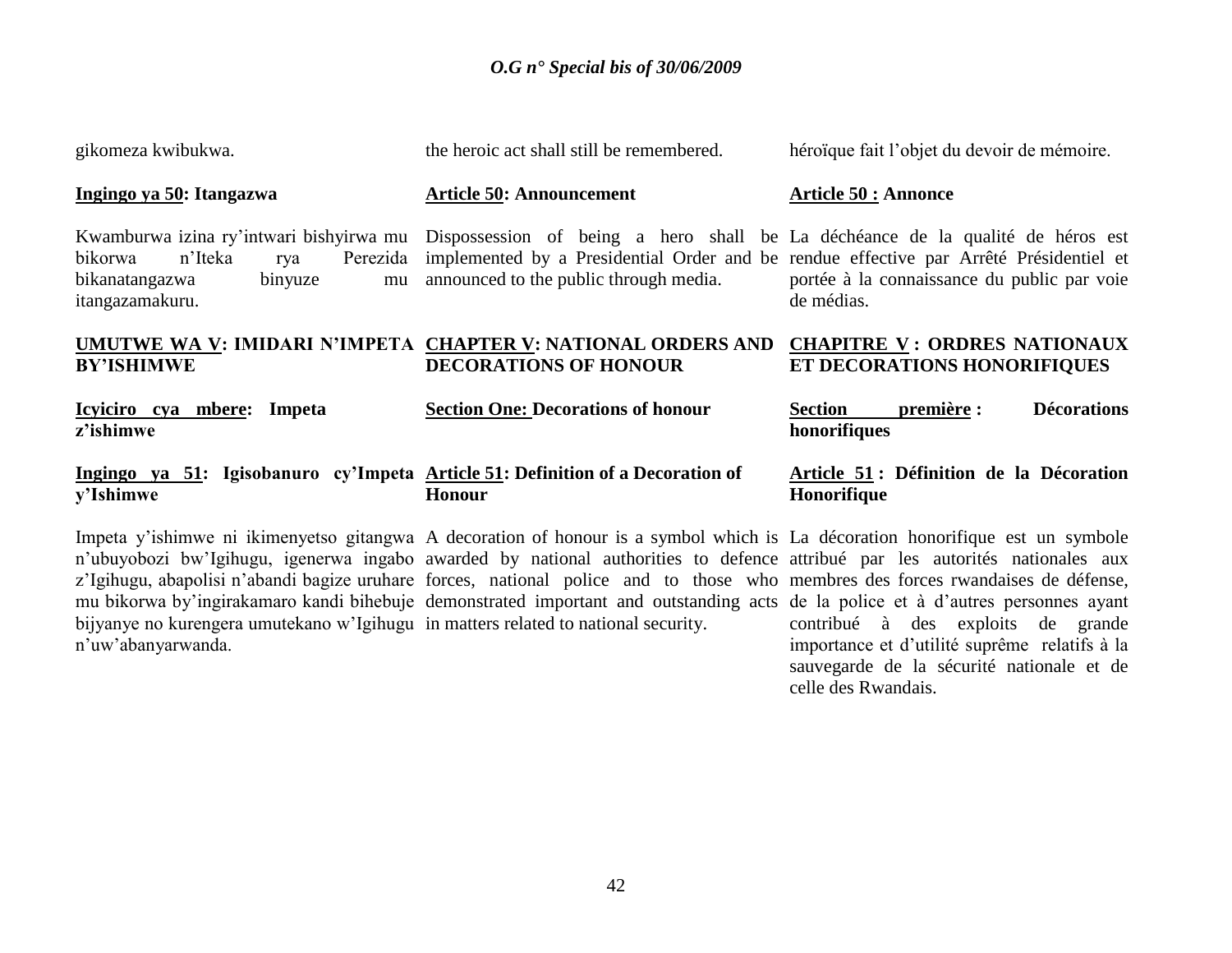| z'ishimwe<br>ry'impeta<br>abazihawe                                                                                                        | Ingingo ya 52: Igenwa n'itangwa Article 52: Determination and award of Article 52: Détermination et attribution<br>n'ibigenerwa decorations of honour and related benefits                                                                                                                                                                                                       | des décorations honorifiques et avantages<br>y relatifs                                                                                                         |
|--------------------------------------------------------------------------------------------------------------------------------------------|----------------------------------------------------------------------------------------------------------------------------------------------------------------------------------------------------------------------------------------------------------------------------------------------------------------------------------------------------------------------------------|-----------------------------------------------------------------------------------------------------------------------------------------------------------------|
| z'ishimwe n'ibigenerwa abazihawe bigenwa<br>n'iteka rya Perezida.                                                                          | Ibijyanye n'igenwa n'itangwa ry'impeta A Presidential Order shall determine award of Les<br>decorations of honour and related benefits.                                                                                                                                                                                                                                          | modalités<br>de<br>détermination<br>et<br>d'attribution des décorations honorifiques et<br>les avantages y relatifs sont déterminés par<br>arrêté présidentiel. |
| <u>Icyiciro cya 2:</u> Imidari y'Ishimwe                                                                                                   | <b>Section 2: National Orders</b>                                                                                                                                                                                                                                                                                                                                                | <b>Section 2: Ordres Nationaux</b>                                                                                                                              |
| Ingingo ya 53: Igisobanuro cy'umudari Article 53: Definition of national order<br>w'ishimwe                                                |                                                                                                                                                                                                                                                                                                                                                                                  | Article 53 : Définition de l'ordre national                                                                                                                     |
| Umudari<br>w'Ishimwe<br>ni<br>bw'Igihugu, national<br>gitangwa<br>n'Ubuyobozi<br>gihabwa<br>abagaragaje<br>by'ingirakamaro kandi bihebuje. | ikimenyetso A national order is a symbol awarded by L'odre national est un insigne attribué par les<br>authorities<br>to<br>persons<br>ibikorwa demonstrated useful and supreme acts.                                                                                                                                                                                            | who autorités nationales aux personnes qui se<br>sont illustrées par des exploits de grande<br>importance et d'utilité suprême.                                 |
| ry'Imidari y'ishimwe                                                                                                                       | Ingingo ya 54: Ibishingirwaho mu itangwa Article 54: Criteria in awarding of national Article 54: Critères d'attribution des<br>orders                                                                                                                                                                                                                                           | ordres nationaux                                                                                                                                                |
|                                                                                                                                            | Imidari y'ishimwe ihabwa abagaragaje National orders shall be awarded to persons Les ordres nationaux sont attribués aux<br>ibikorwa by'ingirakamaro bishingiye ku who dedicated themselves to important acts personnes qui se sont illustrées par des<br>bumwe, ku buntu, ku murimo no ku bucuti. based on unity, humanity, labour and exploits de grande importance fondés sur |                                                                                                                                                                 |

l'unité, l'humanisme, le travail et l'amitié.

friendship.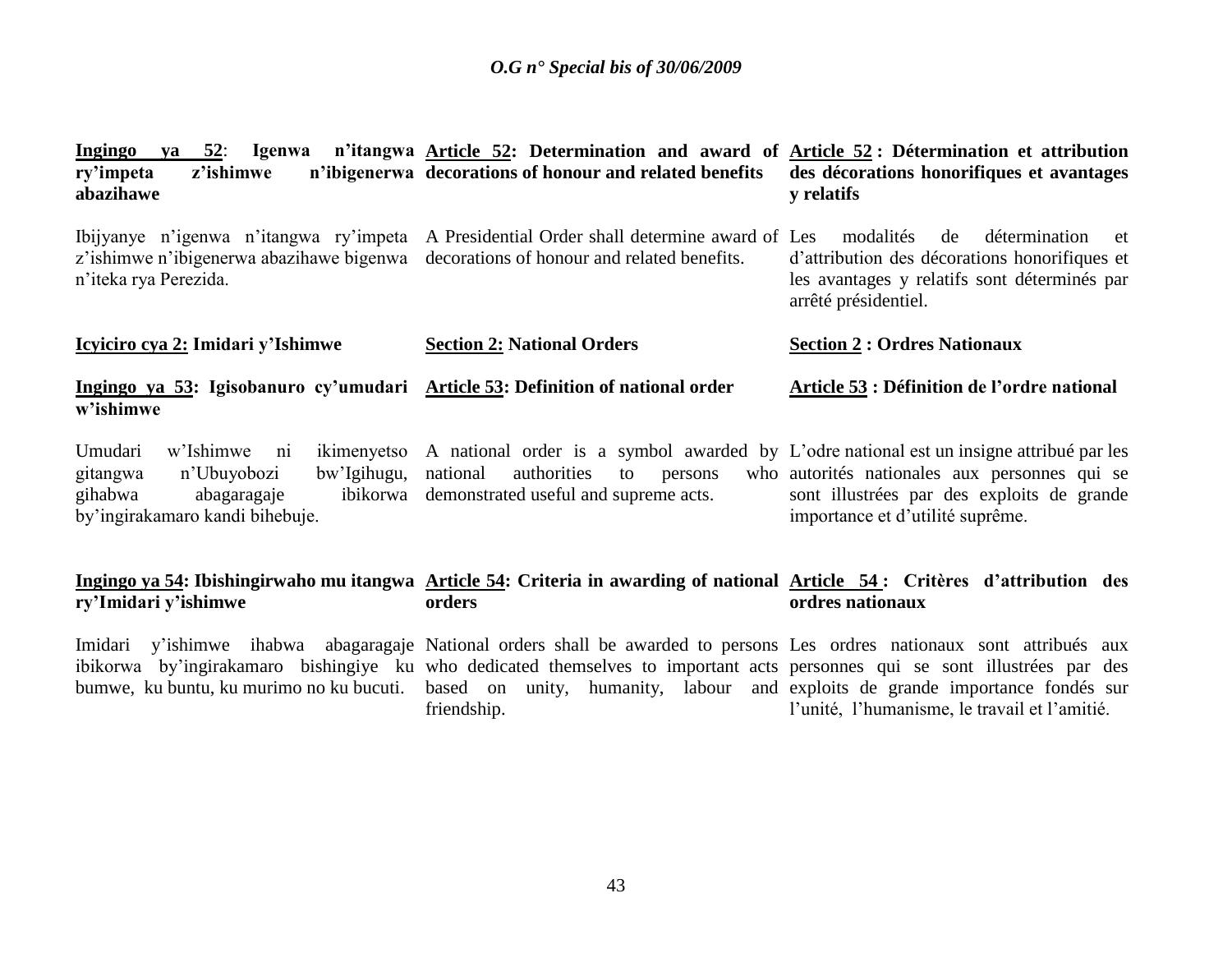| Ingingo ya 55: Ishyirwaho ry'Imidari<br>y'Ishimwe                                                                                           | <b>Article 55: Institution of national orders</b>                                                                                                                                                                                                                                          | <b>Institution</b> des<br>Article 55:<br>ordres<br>nationaux                                                                      |
|---------------------------------------------------------------------------------------------------------------------------------------------|--------------------------------------------------------------------------------------------------------------------------------------------------------------------------------------------------------------------------------------------------------------------------------------------|-----------------------------------------------------------------------------------------------------------------------------------|
| kandi uko ikurikirana ni ko isumbana:                                                                                                       | Hashyizweho Imidari y'ishimwe ikurikira, There is hereby established the following Il est institué les ordres nationaux qui sont<br>national orders and their precedence shall dans l'ordre suivant de préséance:<br>indicate their order of importance:                                   |                                                                                                                                   |
| 1° Umudari wo kubohora Igihugu: URUTI; 1° National Liberation Medal: URUTI;<br>Umudari<br>kurwanya<br><b>WO</b><br>$2^{\circ}$<br>UMURINZI. | jenoside: 2° Campaign Against Genocide Medal:<br>UMURINZI.                                                                                                                                                                                                                                 | $1^\circ$ Médaille<br>Libération Nationale:<br>de<br>URUTI;<br>$2^{\circ}$<br>Médaille de Lutte contre le Génocide :<br>UMURINZI. |
| isumbana.                                                                                                                                   | Indi midari yose y'ishimwe ishyirwaho A Presidential Order shall determine all other Tous les autres ordres nationaux ainsi que<br>n'Iteka rya Perezida rikanagena n'uko national orders and shall also describe their leur ordre d'importance sont déterminés par<br>order of precedence. | Arrêté Présidentiel.                                                                                                              |
| Ingingo ya 56:<br>y'ishimwe                                                                                                                 | Itangwa ry'imidari Article 56: Award of national orders                                                                                                                                                                                                                                    | Article 56 : Octroi des ordres nationaux                                                                                          |
| yose y'ishimwe itangwa n'abo igenerwa.                                                                                                      | Iteka rya Perezida rigena uburyo imidari A Presidential Order shall determine the Un Arrêté Présidentiel<br>procedure for awarding national orders and procédure d'octroi des ordres nationaux et<br>their beneficiaries.                                                                  | détermine<br>- la<br>leurs récipiendaires.                                                                                        |
| y'ishimwe, igihe n'itangazwa national<br>imidari<br>ryayo                                                                                   | Icyiciro cya 3: Ibigenerwa abahabwa Section 3: Benefits to beneficiaries of Section 3: Avantages accordés aux<br>orders,<br>time<br>and<br>announcement                                                                                                                                    | their récipiendaires des ordres nationaux, date<br>et leur annonce                                                                |
| Ingingo ya $57$ :<br><b>Igihe</b><br>n'itangazwa<br>ry'abahabwa imidari y'ishimwe                                                           | Article 57: Time and announcement of Article 57:<br>beneficiaries of national orders                                                                                                                                                                                                       | <b>Date</b><br>des<br>et<br>annonce<br>récipiendaires des ordres nationaux                                                        |
| Abahabwa imidari y'ishimwe ry'umurimo<br>batangazwa kandi bakambikwa imidari                                                                | Beneficiaries of national orders of labour shall Les récipiendaires des ordres nationaux du<br>be announced and decorated with their medals travail sont annoncés et décorés de leurs                                                                                                      |                                                                                                                                   |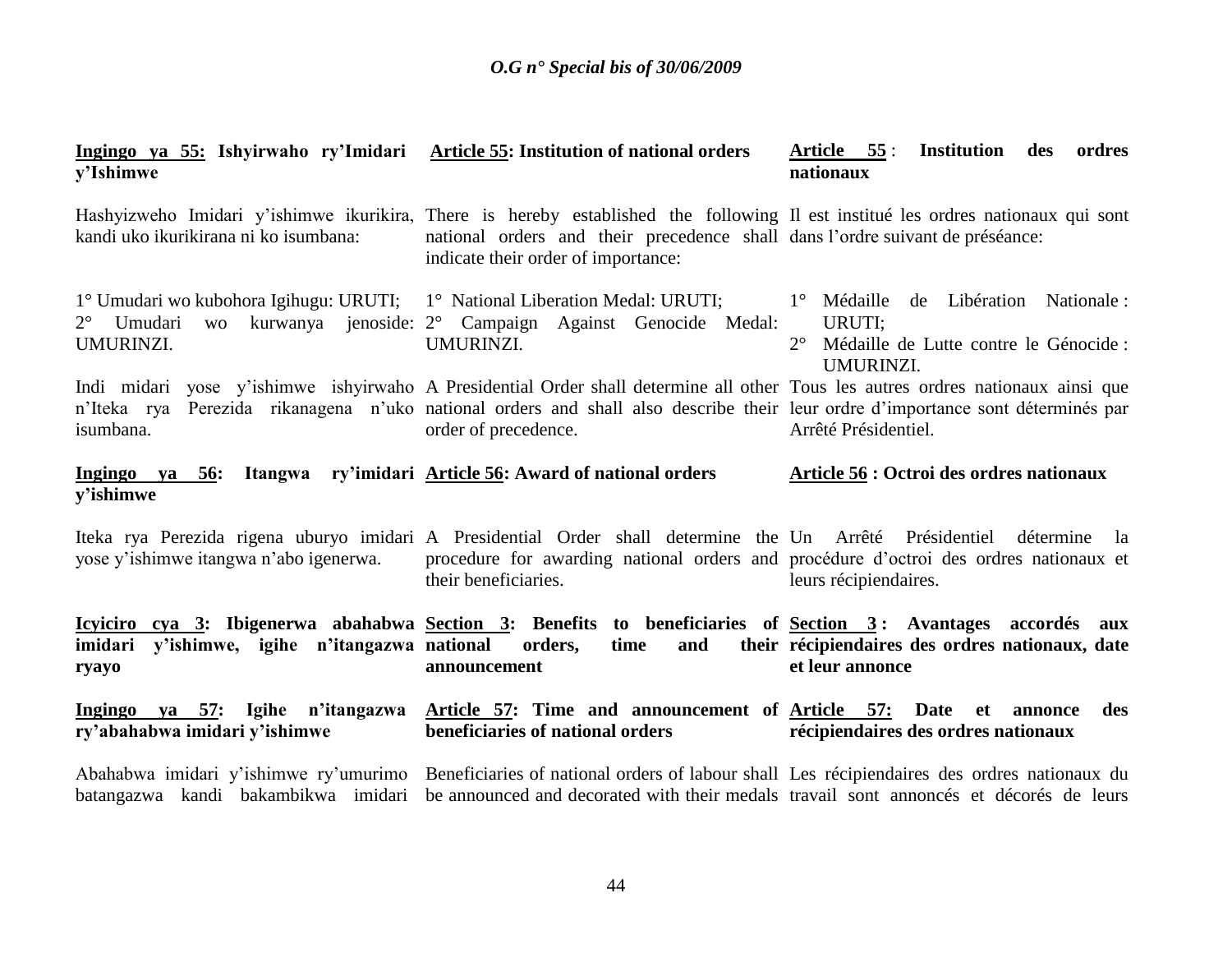| bagenewe ku itariki ya mbere Gicurasi, ku on the $1st$ May, on Labor Day.<br>Munsi Mukuru w'Umurimo.                                                                                 |                                                                                                                                                                                                                                | médailles le 1 <sup>er</sup> mai, Journée du Travail.                                                                                                                                     |
|--------------------------------------------------------------------------------------------------------------------------------------------------------------------------------------|--------------------------------------------------------------------------------------------------------------------------------------------------------------------------------------------------------------------------------|-------------------------------------------------------------------------------------------------------------------------------------------------------------------------------------------|
| Abahabwa imidari y'ishimwe ry'ubumwe,<br>ry'ubumuntu n'iry'ubucuti<br>batangazwa<br>kandi bakambikwa imidari bagenewe ku<br>itariki ya 04 Nyakanga, ku Munsi Mukuru<br>wo Kwibohora. | Beneficiaries of national orders of unity<br>humanity and friendship shall be announced<br>and decorated with their medals on the 4 <sup>th</sup><br>July, on Liberation Day.                                                  | Les récipiendaires des ordres nationaux de<br>l'unité, de l'humanisme et de l'amitié sont<br>annoncés et décorés de leurs médailles le 04<br>juillet, Journée de la Libération Nationale. |
| Ingingo ya 58: Imikoreshereze y'imidari Article 58: Use of national orders<br>y'ishimwe                                                                                              |                                                                                                                                                                                                                                | <b>Article 58 : Usage des ordres nationaux</b>                                                                                                                                            |
| imikoreshereze<br>nshingano<br>rigena<br>ze<br>y'imidari y'ishimwe.                                                                                                                  | Iteka rya Minisitiri ufite umuco mu An Order of the Minister in charge of culture Un Arrêté du Ministre ayant la culture dans<br>shall determine the use of national orders.                                                   | ses attributions détermine les modalités<br>d'usage des ordres nationaux.                                                                                                                 |
|                                                                                                                                                                                      |                                                                                                                                                                                                                                |                                                                                                                                                                                           |
| Ingingo ya 59: Ibigenerwa abahabwa<br>imidari y'ishimwe                                                                                                                              | Article 59: Benefits granted to beneficiaries Article 59: Avantages accordés<br>of national orders                                                                                                                             | aux<br>récipiendaires des ordres nationaux                                                                                                                                                |
| Perezida rigena<br>imiterere,<br>Iteka<br>rya<br>imitangire, imenyekanisha n'ibigenerwa<br>abahabwa imidari y'ishimwe.                                                               | A Presidential Order shall prescribe the nature, Un Arrêté Présidentiel détermine la nature,<br>the awarding, the announcement and benefits la procédure d'octroi et d'annonce, et les<br>to beneficiaries of national orders. | avantages accordés aux récipiendaires des<br>ordres nationaux.                                                                                                                            |
| Imidari<br>y'ishimwe<br>ihabwa<br>abariho<br>n'abatakiriho.                                                                                                                          | National orders shall be awarded to both the Les ordres nationaux sont décernés du vivant<br>living and dead persons.                                                                                                          | du récipiendaire ou à titre posthume.                                                                                                                                                     |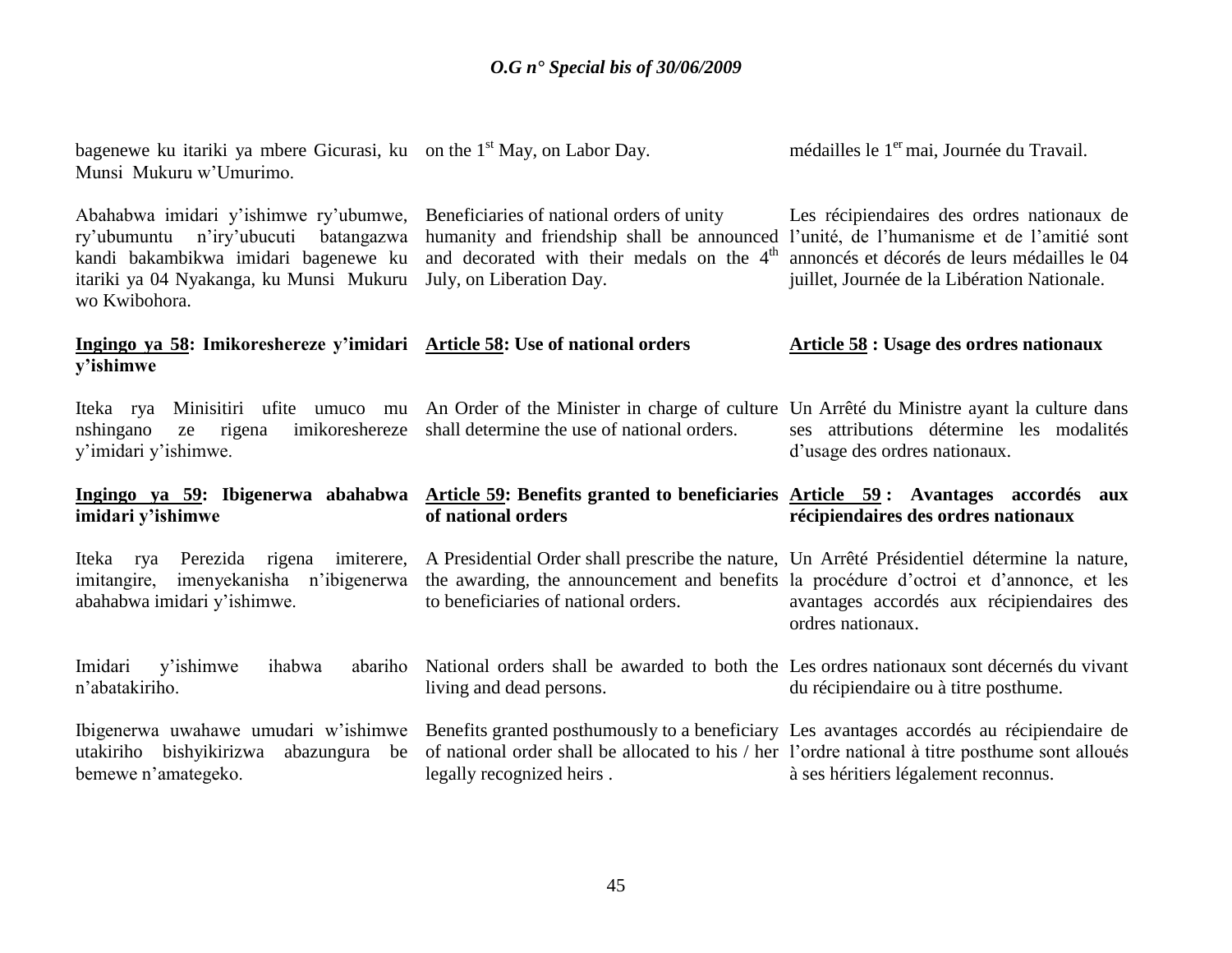**Icyiciro cya 4: Uburyo bwo kwemeza Section 4: Procedure for approval of Section 4 : Procédure d'approbation des abahabwa imidari y'ishimwe**

#### **Ingingo ya 60: Gutangiza ubushakashatsi**

Inteko y'Urwego ibyibwirije, n"inzego z"ubuyobozi bireba cyangwa n"undi wese, ishobora gutangiza ubushakashatsi ku muntu cyangwa abantu bakwiye guhabwa imidari y"ishimwe.

#### **Ingingo ya 61: Urutonde rw'abahabwa Imidari y'ishimwe**

Uko Urwego rugenda ubushakashatsi, rushyikiriza y"Urwego urutonde rw"abo rwasanze bahabwa Imidari y"ishimwe.

Urwo rutonde ruherekezwa na raporo y"ubushakashatsi yakozwe k"usabirwa guhabwa umudari w"ishimwe n"urwego yashyirwamo.

#### **Ingingo ya 62: Iyemezwa ry'urutonde**

Iyo urutonde rw"abakwiye guhabwa imidari y"ishimwe rumaze kwemezwa n"Inteko y"Urwego, rushyikirizwa Inama

# **beneficiaries of national orders**

#### **Article 60: Initiating of investigations**

initiative or upon request by concerned propre initiative ou à la demande des entités administrative organs or any other party, may administratives concernées ou d'une tierce initiate research upon any person or group of personne, engager des investigations sur une persons deserving national orders.

#### **Article 61: List of beneficiaries of national Article 61 : Liste des récipiendaires des orders ordres nationaux**

As the Chancellery conducts its investigations, Au fur de ses investigations, la Chancellerie it shall forward to the Council of Chancellery a transmet au Conseil de la Chancellerie la list of persons who qualify to be beneficiaries of national heroes. récipiendaires des ordres nationaux.

The list shall be accompanied by an Cette liste est accompagnée d'un rapport des investigations report carried out on the person investigations sur la personne proposée pour proposed as beneficiary of national orders and être récipiendaire des ordres nationaux et la the category in which he/she may be classified. catégorie dans laquelle elle peut être placée.

#### **Article 62: Approval of the list**

#### **Article 62 : Approbation de la liste**

y"Abaminisitiri, rukemezwa n"Iteka rya submitted to Cabinet for consideration and au Conseil des Ministres pour examen et est beneficiaries of national orders is approved by proposées dans les ordres nationaux par le the Council of the Chancellery, it shall be Conseil de la Chancellerie, elle est soumise

Once the list of persons proposed as Après approbation de la liste de personnes

# **récipiendaires des ordres nationaux**

#### **Article 60 : Engager des investigations**

The Council of the Chancellery, at its own Le Conseil de la Chancellerie peut, de sa ou plusieurs personnes méritant des ordres nationaux.

des personnes pouvant être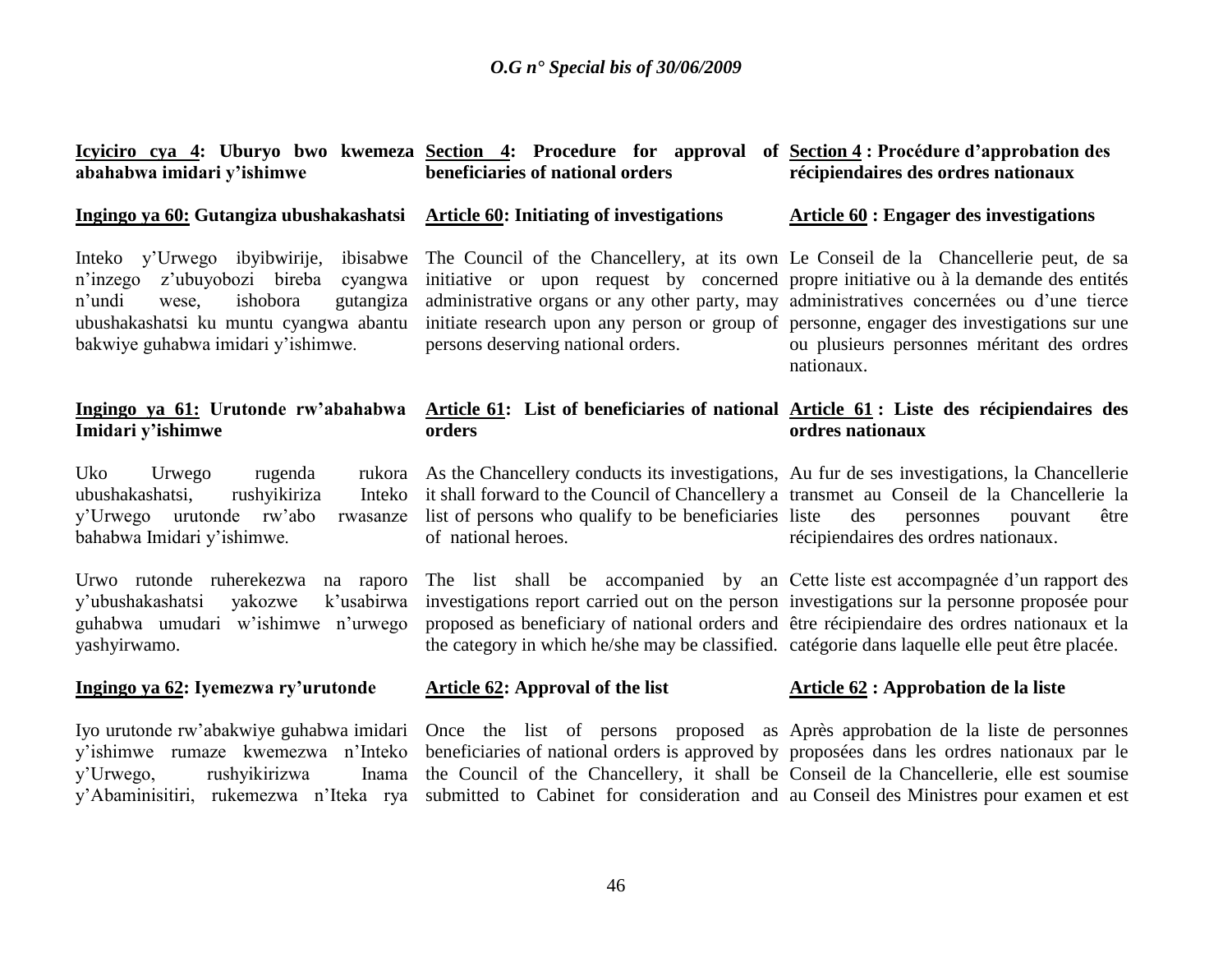| Perezida.                                                                                                                                                                                                                                                                                                                            | shall be approved by a Presidential Order.                                                                                                                                                                                                                                                                                                                                                                                                                                                                                                                                                                                                                                                                                                                   | approuvée par un Arrêté Présidentiel.            |
|--------------------------------------------------------------------------------------------------------------------------------------------------------------------------------------------------------------------------------------------------------------------------------------------------------------------------------------|--------------------------------------------------------------------------------------------------------------------------------------------------------------------------------------------------------------------------------------------------------------------------------------------------------------------------------------------------------------------------------------------------------------------------------------------------------------------------------------------------------------------------------------------------------------------------------------------------------------------------------------------------------------------------------------------------------------------------------------------------------------|--------------------------------------------------|
| Ingingo ya 63: Guhindurirwa<br>urwego                                                                                                                                                                                                                                                                                                | <b>Article 63: Change of category</b>                                                                                                                                                                                                                                                                                                                                                                                                                                                                                                                                                                                                                                                                                                                        | Article 63 : Changement de catégorie             |
| Iyo Inteko y'Urwego isanze uwahawe<br>umudari w'ishimwe yarashyizwe mu rwego<br>atari akwiye kubamo, ahindurirwa urwego<br>akagenerwa ibijyanye narwo hakurikijwe<br>ibiteganywa n'ingingo ya 59 y'iri tegeko.                                                                                                                       | Where the Council of the Chancellery notes Si le Conseil de la Chancellerie constate que<br>that the beneficiary of a national order has le récipiendaire de l'ordre national a été mal<br>been classified in a wrong category; he/she classé, celui-ci est replacé dans la catégorie<br>shall be put in the right category and be qui lui convient et bénéficie des avantages y<br>granted related benefits in accordance with the relatifs conformément aux dispositions de<br>provisions of article 59 of this Law.                                                                                                                                                                                                                                       | l'article 59 de la présente loi.                 |
| umudari<br>w'ishimwe<br>kuwamburwa                                                                                                                                                                                                                                                                                                   | Icyiciro cya 5: Uburyo uwari warahawe Section 5: Procedure for dispossession of a Section 5: Procédure de déchéance d'un<br>ashobora beneficiary of a national order                                                                                                                                                                                                                                                                                                                                                                                                                                                                                                                                                                                         | récipiendaire de l'ordre national                |
| Ingingo ya 64: Kwamburwa umudari                                                                                                                                                                                                                                                                                                     | <b>Article 64: Dispossession of a beneficiary</b>                                                                                                                                                                                                                                                                                                                                                                                                                                                                                                                                                                                                                                                                                                            | <b>Article 64 : Déchéance d'un récipiendaire</b> |
| Iyo bigaragaye, nyuma y'ubushakashatsi<br>bunononsoye kandi budashidikanywaho ko<br>habayeho kwibeshya mu gutanga umudari<br>w'ishimwe uyu n'uyu ku buryo nyiri<br>ukuwugenerwa yaba yaritiriwe ibikorwa<br>atakoze, Inteko ibyibwirirje cyangwa<br>ibisabwe n'undi wese, isuzuma icyo kibazo<br>ikagifataho umwanzuro wo kumwambura | Where it is ascertained, following thorough Si, suite à des investigations approfondies et<br>and reliable investigations, that error was made irréfutables, il est avéré, qu'il y a eu erreur<br>in awarding a given national order for dans l'attribution d'un ordre national pour<br>outstanding achievements the beneficiary did hauts faits que le récipiendaire n'a pas<br>not perform, the Council of the Chancellery, at réalisés, la Chancellerie, de sa propre<br>its own initiative or upon request by any other initiative ou à la demande de toute autre<br>person, shall consider this issue and take a personne, examine la question et décide de<br>decision to dispossess him/her of his/her déchoir de l'ordre national et des avantages y |                                                  |

national order and all benefits and report

relatifs et en fait rapport au Conseil des

Ministres pour décision finale.

thereon to Cabinet for final decision.

umudari n"ibyo yari yaragenewe, hagakorwa raporo ishyikirizwa Inama

y"Abaminisitiri ibyemeza burundu.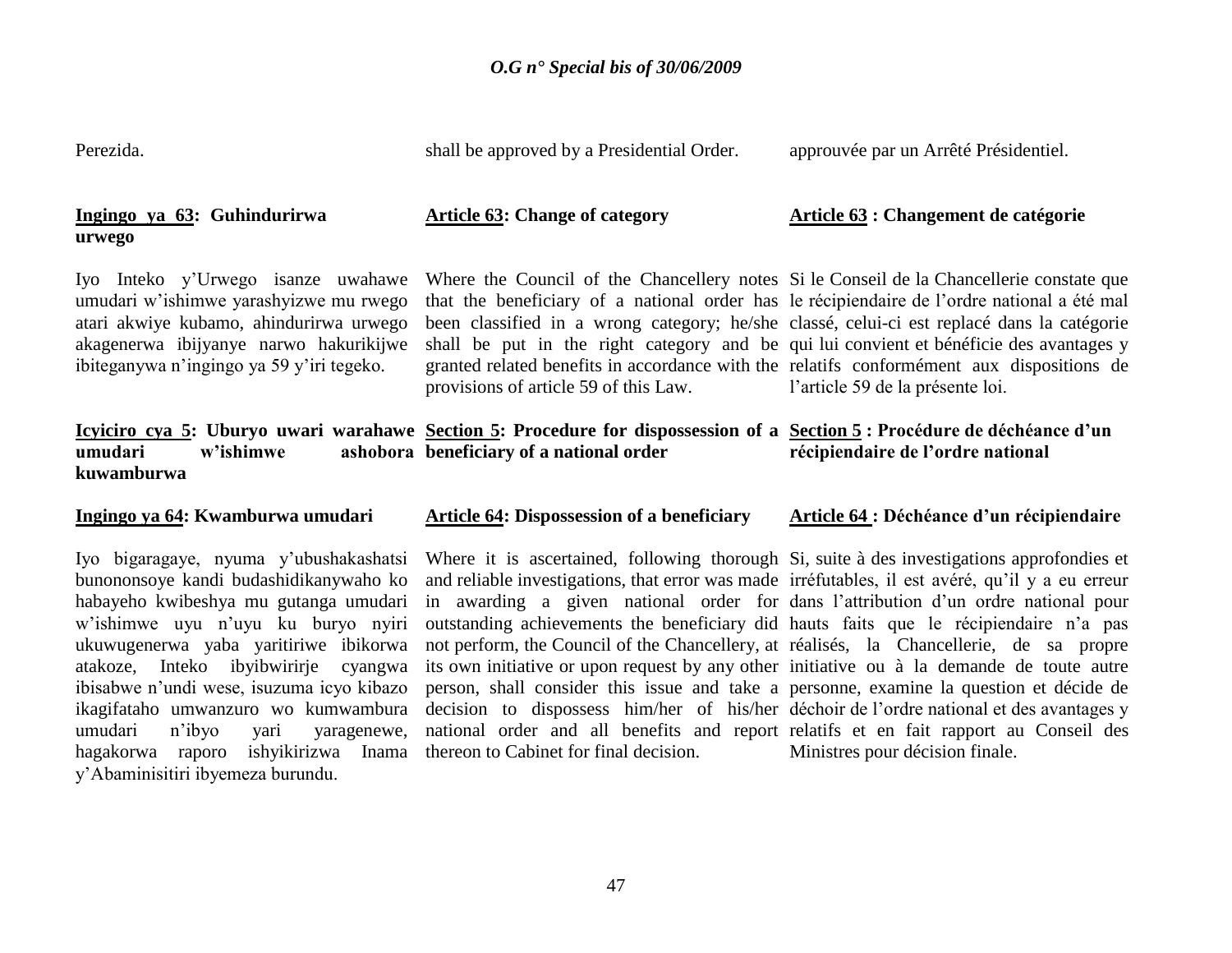| Uwahawe umudari, akiriho abyamburwa<br>bitewe n'ibikorwa bigayitse yakoze nyuma.<br>Icyakora, igikorwa yaherewe umudari<br>gikomeza guhabwa agaciro kacyo. | Any beneficiary of national order while still Tout récipiendaire de l'ordre national de son<br>alive, shall be dispossessed of being so due to vivant en est déchu pour actes ignobles<br>ignominious acts committed later. However, postérieurs. Toutefois, l'acte pour lequel<br>the act for which the national order was l'ordre national a été décerné fait l'objet du<br>awarded shall still be remembered. | devoir de mémoire.                                           |
|------------------------------------------------------------------------------------------------------------------------------------------------------------|------------------------------------------------------------------------------------------------------------------------------------------------------------------------------------------------------------------------------------------------------------------------------------------------------------------------------------------------------------------------------------------------------------------|--------------------------------------------------------------|
| Ingingo ya 65: Itangazwa                                                                                                                                   | <b>Article 65: Announcement</b>                                                                                                                                                                                                                                                                                                                                                                                  | <b>Article 65 : Annonce</b>                                  |
| Kwamburwa umudari ku muntu wari<br>warawuhawe bishyirwa mu bikorwa n'Iteka<br>rya Perezida bikanatangazwa binyuze mu<br>itangazamakuru.                    | Dispossession of a national order shall be La déchéance du récipiendaire de l'ordre<br>implemented by a Presidential Order and be national est rendue effective par un Arrêté<br>announced through media.                                                                                                                                                                                                        | Présidentiel et communiquée par voie des<br>médias.          |
| <b>UMUTWE</b><br>VI:<br><b>WA</b><br>Z'INZIBACYUHO N'IZISOZA                                                                                               | INGINGO CHAPTER VI: TRANSITIONAL AND CHAPITRE<br><b>FINAL PROVISIONS</b>                                                                                                                                                                                                                                                                                                                                         | <b>DISPOSITIONS</b><br>VI:<br><b>TRANSITOIRES ET FINALES</b> |
|                                                                                                                                                            |                                                                                                                                                                                                                                                                                                                                                                                                                  |                                                              |
| y'uko iri tegeko ritangira gukurikizwa                                                                                                                     | Ingingo ya 66: Abagizwe Intwari mbere Article 66: Persons who were approved as Article 66: Personnes déclarées héros<br>heroes before the commencement of this avant l'entrée en vigueur de la présente loi<br>Law                                                                                                                                                                                               |                                                              |
| Abagizwe Intwari n'Inama y'Abaminisitiri<br>yo kuwa 12 Ukuboza 2001 bemezwa<br>n'Iteka rya Perezida.                                                       | Persons who were approved as heroes by the Les personnes déclarées héros par le Conseil<br>Cabinet meeting of 12 December 2001 shall be des Ministres du 12 décembre 2001 sont<br>approved by a Presidential Order.                                                                                                                                                                                              | approuvées par Arrêté présidentiel.                          |
| ry'iri tegeko                                                                                                                                              | Ingingo ya 67: Itegurwa n'isuzumwa Article 67: Drafting and consideration of Article 67: Initiation et adoption de la<br>this Law                                                                                                                                                                                                                                                                                | présente loi                                                 |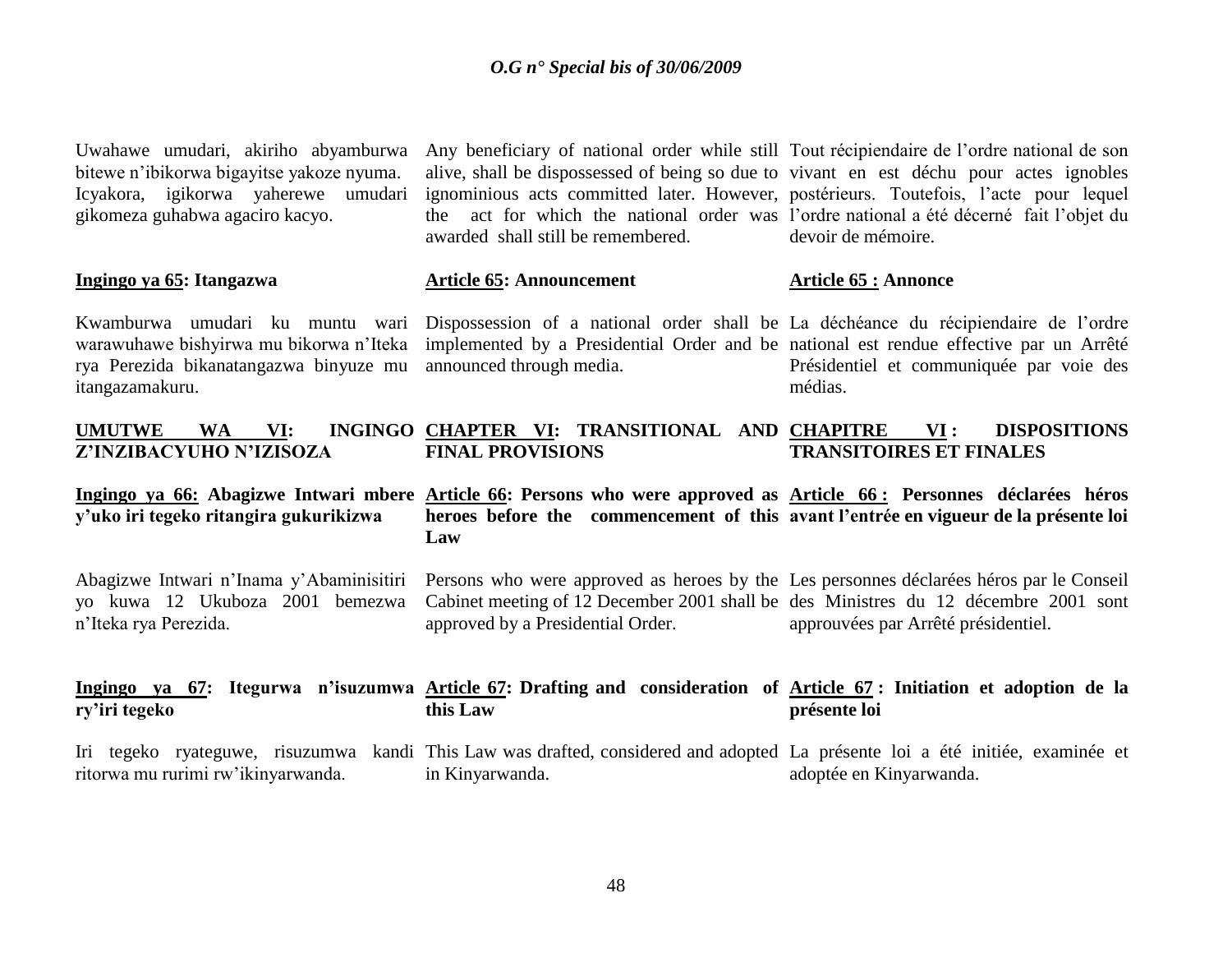| zinyuranyije n'iri tegeko                                                      | Ingigo ya 68: Ivanwaho ry'ingingo Article 68: Repealing of inconsistent Article 68: Disposition abrogatoire<br>provisions                                                                                                                             |                                                  |
|--------------------------------------------------------------------------------|-------------------------------------------------------------------------------------------------------------------------------------------------------------------------------------------------------------------------------------------------------|--------------------------------------------------|
| kandi zinyuranyije naryo zivanyweho.                                           | Ingingo zose z'amategeko abanziriza iri All prior legal provisions inconsistent with this Toutes les dispositions légales antérieures et<br>Law are hereby repealed.                                                                                  | contraires à la présente loi sont abrogées.      |
| Ingingo ya 69: Igihe itegeko ritangira Article 69: Commencement<br>gukurikizwa |                                                                                                                                                                                                                                                       | <b>Article 69: Entrée en vigueur</b>             |
| ritangarijweho mu Igazeti ya Leta ya<br>Repubulika y'u Rwanda.                 | Iri tegeko ritangira gukurikizwa ku munsi This Law shall come into force on the date of La présente loi entre en vigueur le jour de sa<br>its publication in the Official Gazette of the publication au Journal Officiel de la<br>Republic of Rwanda. | République du Rwanda.                            |
| Kigali, kuwa 16/06/2009                                                        | Kigali, on 16/06/2009                                                                                                                                                                                                                                 | Kigali, le 16/06/2009                            |
| $(s\acute{e})$                                                                 | $(s\acute{e})$                                                                                                                                                                                                                                        | $(s\acute{e})$                                   |
| <b>KAGAME Paul</b><br>Perezida wa Repubulika                                   | <b>KAGAME Paul</b><br>President of the Republic                                                                                                                                                                                                       | <b>KAGAME Paul</b><br>Président de la République |
| $(s\acute{e})$                                                                 | $(s\acute{e})$                                                                                                                                                                                                                                        | $(s\acute{e})$                                   |
| <b>MAKUZA Bernard</b><br>Minisitiri w'Intebe                                   | <b>MAKUZA Bernard</b><br><b>Prime Minister</b>                                                                                                                                                                                                        | <b>MAKUZA Bernard</b><br><b>Premier Ministre</b> |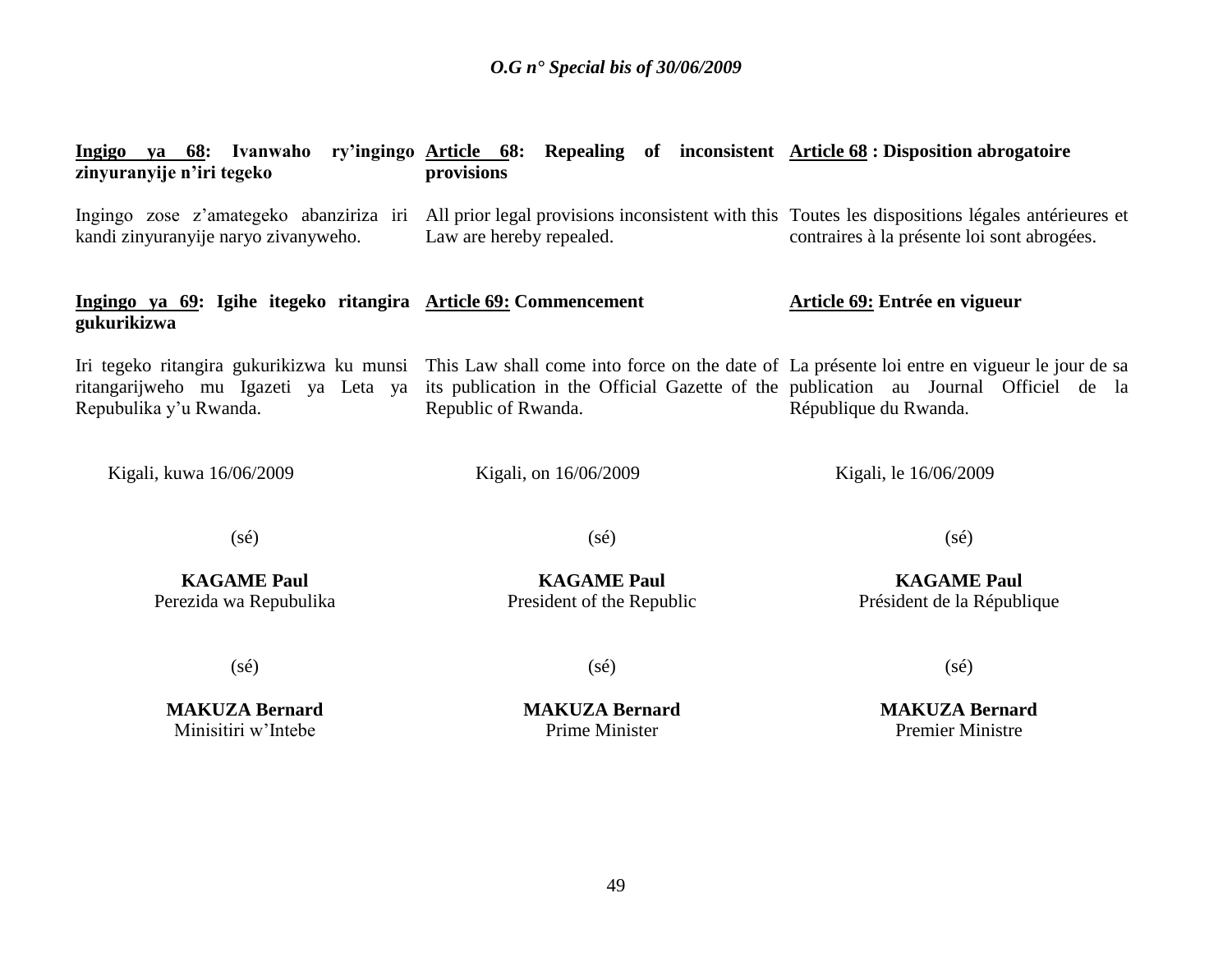**Bibonywe kandi bishyizweho Ikirango cya Repubulika:**

**Seen and sealed with the Seal of the Republic:**

**Vu et scellé du Sceau de la République:**

(sé)

(sé)

**KARUGARAMA Tharcisse**

Minisitiri w"Ubutabera/Intumwa Nkuru ya Leta

**KARUGARAMA Tharcisse** Minister of Justice / Attorney General (sé)

**KARUGARAMA Tharcisse** Ministre de la Justice/Garde des Sceaux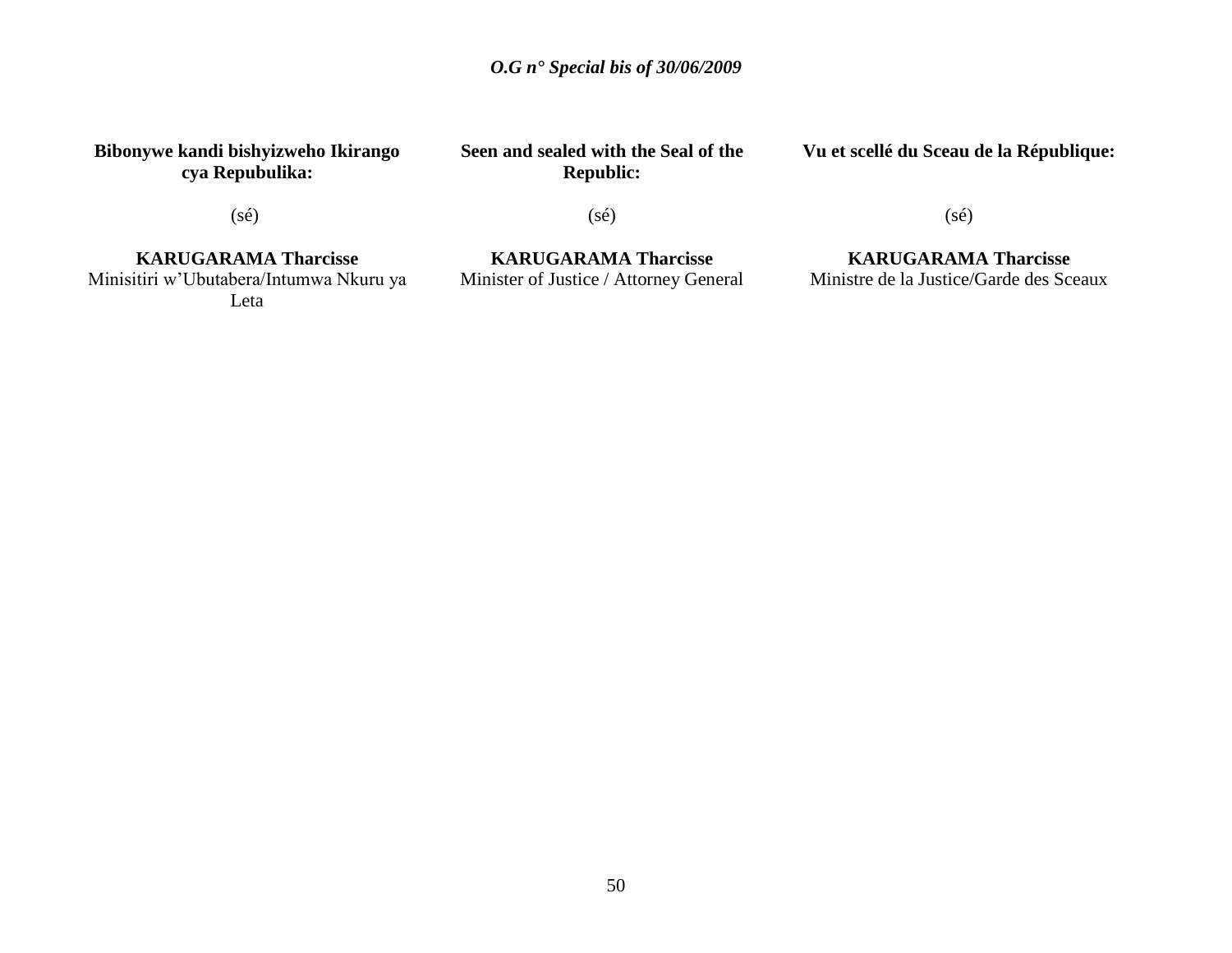30/06/2009 RYEMERERA KWEMEZA AUTHORISING THE RATICATION AUTORISANT LA-RATIFICATION DE **BURUNDU AMASEZERANO Y'INGUZANYO YASHYIRIWEHO AGREEMENT SIGNED AT KIGALI, CONCESSIONNEL SIGNE A KIGALI, UMUKONO I KIGALI MU RWANDA KU IN RWANDA ON MARCH 27, 2009, AU RWANDA LE 27 MARS 2009 WA 27 WERURWE 2009, HAGATI YA BETWEEN THE GOVERNMENT OF REPUBULIKA Y'U RWANDA NA THE REPUBLIC OF RWANDA AND RWANDA ET LA BANQUE BANKI Y'UBUSHINWA EXPORT-IMPORT BANK OF CHINA D'IMPORT-EXPORT DE LA CHINE Y'UBUCURUZI BW'IBYINJIRA N'IBISOHOKA MU GIHUGU (EXIM BANK OF CHINA), YEREKERANYE N'INGUZANYO INGANA NA MILIYONI MAGANA ABIRI NA CUMI N'IKENDA ZA MA YUAN ( 219.000.000.00** ¥) **AGENEWE UMUSHINGA WO GUSANA NO KUBAKA IMIHANDA MU MUJYI WA KIGALI**

**OF KIGALI URBAN UPGRADING PROJECT**

**ITEGEKO N° 16/2009 RYO KUWA LAW N° 16/2009 OF 30/06/2009 LOI N° 16/2009 DU 30/06/2009 OF THE CONCESSIONAL LOAN L'ACCORD DE DE CREDIT (EXIM BANK OF CHINA), RELATING (EXIM BANK OF CHINA), RELATIF TO THE LOAN OF TWO HUNDRED AU CREDIT CONCESSIONNEL DE AND NINETEEN MILLION YUAN (¥ DEUX CENT DIX-NEUF MILLIONS 219,000,000,00) FOR THE FUNDING DE YUAN (219.000.000.00** ¥**) POUR LE EXTRE LA REPUBLIQUE DU PROJET DE RECONSTRUCTION DES VOIRIES DE LA VILLE DE KIGALI**

#### **ISHAKIRO**

#### **TABLE OF CONTENTS**

#### **TABLE DES MATIERES**

**Article one**: **Authorization for ratification Article premier : Autorisation de** 

**Ingingo ya mbere : Uruhushya rwo kwemeza burundu amasezerano**

**Ingingo ya 2 : Igihe iri tegeko ritangira gukurikizwa**

**Article 2 : Commencement**

**Article 2 : Entrée en vigueur**

 **ratification**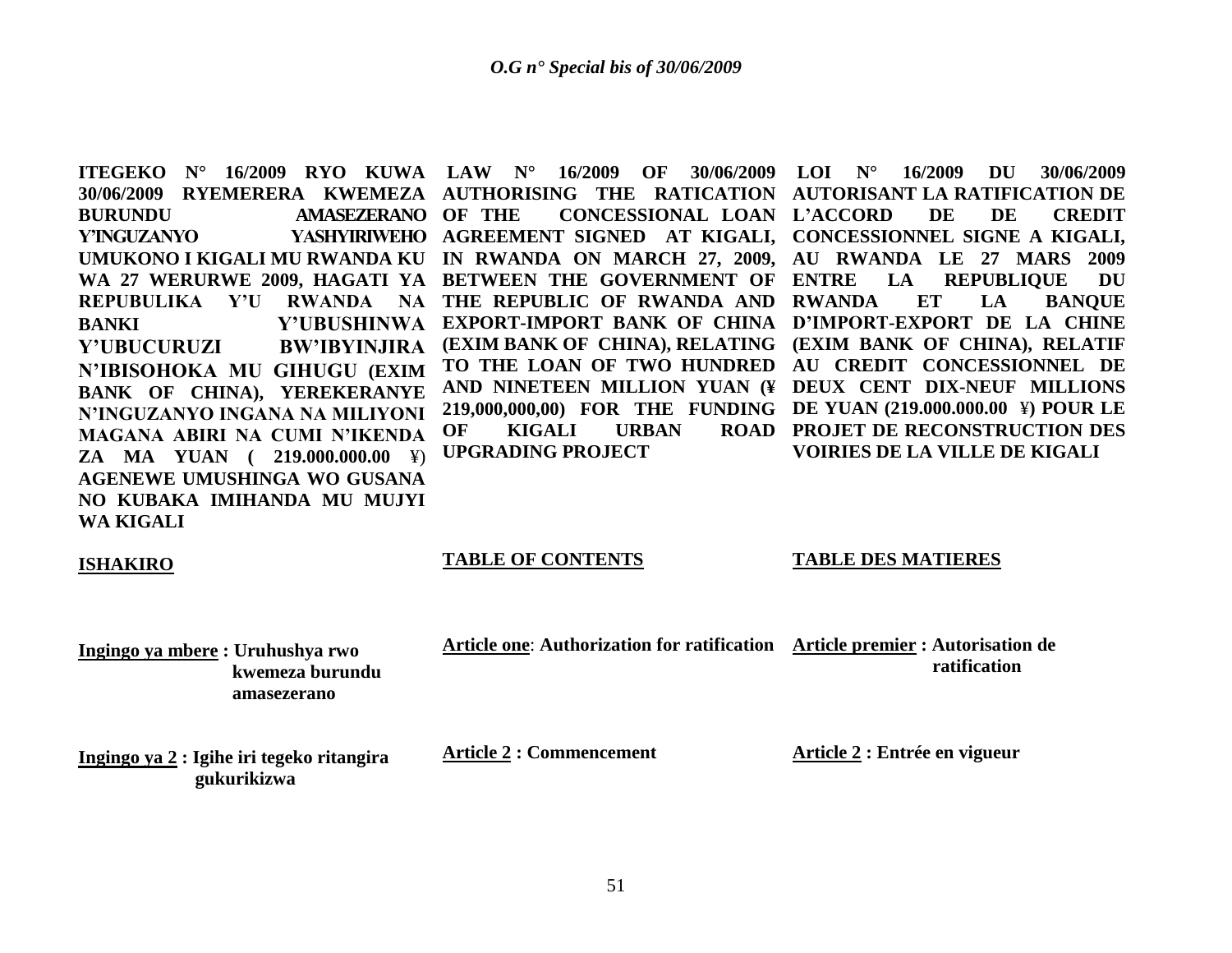**ITEGEKO N° 16/2009 RYO KUWA LAW N° 16/2009 OF 30/06/2009**  30/06/2009 RYEMERERA KWEMEZA AUTHORISING THE RATICATION AUTORISANT LA-RATIFICATION DE **BURUNDU AMASEZERANO Y'INGUZANYO YASHYIRIWEHO AGREEMENT SIGNED AT KIGALI, CONCESSIONNEL SIGNE A KIGALI, UMUKONO I KIGALI MU RWANDA KU IN RWANDA ON MARCH 27, 2009, AU RWANDA LE 27 MARS 2009 WA 27 WERURWE 2009, HAGATI YA BETWEEN THE GOVERNMENT OF REPUBULIKA Y'U RWANDA NA THE REPUBLIC OF RWANDA AND RWANDA ET LA BANQUE BANKI Y'UBUSHINWA EXPORT-IMPORT BANK OF CHINA D'IMPORT-EXPORT DE LA CHINE Y'UBUCURUZI BW'IBYINJIRA N'IBISOHOKA MU GIHUGU (EXIM BANK OF CHINA), YEREKERANYE N'INGUZANYO INGANA NA MILIYONI MAGANA ABIRI NA CUMI N'IKENDA ZA MA YUAN ( 219.000.000.00** ¥) **AGENEWE UMUSHINGA WO GUSANA NO KUBAKA IMIHANDA MU MUJYI WA KIGALI**

**OF KIGALI URBAN UPGRADING PROJECT**

**OF THE CONCESSIONAL LOAN L'ACCORD DE DE CREDIT (EXIM BANK OF ), RELATING TO (EXIM BANK OF CHINA), RELATIF THE LOAN OF TWO HUNDRED AND AU CREDIT CONCESSIONNEL DE NINETEEN MILLION YUAN (¥ DEUX CENT DIXNEUF MILLIONS DE 219,000,000,00) FOR THE FUNDING YUAN (219.000.000.00** ¥**) POUR LE LOI N° 16/2009 DU 30/06/2009** LA REPUBLIQUE DU **PROJET DE RECONSTRUCTION DES VOIRIES DE LA VILLE DE KIGALI**

**Twebwe, KAGAME Paul,** Perezida wa Repubulika,

**We, KAGAME Paul,** President of the Republic,

**Nous, KAGAME Paul,** Président de la République ;

**INTEKO ISHINGA AMATEGEKO YEMEJE, NONE NATWE DUHAMIJE, DUTANGAJE ITEGEKO RITEYE RITYA KANDI DUTEGETSE KO RYANDIKWA MU IGAZETI YA LETA YA REPUBULIKA Y'U RWANDA.**

**AND WE SANCTION, PROMULGATE OFFICIAL GAZETTE OF REPUBLIC OF RWANDA**

**THE PARLIAMENT HAS ADOPTED LE PARLEMENT A ADOPTE, ET THE FOLLOWING LAW AND ORDER PROMULGUONS LA LOI DONT LA**  IT TO BE PUBLISHED IN THE TENEUR SUIT ET ORDONNONS **SANCTIONNONS.** THE OU'ELLE SOIT PUBLIEE AU **JOURNAL OFFICIEL DE LA REPUBLIQUE DU RWANDA**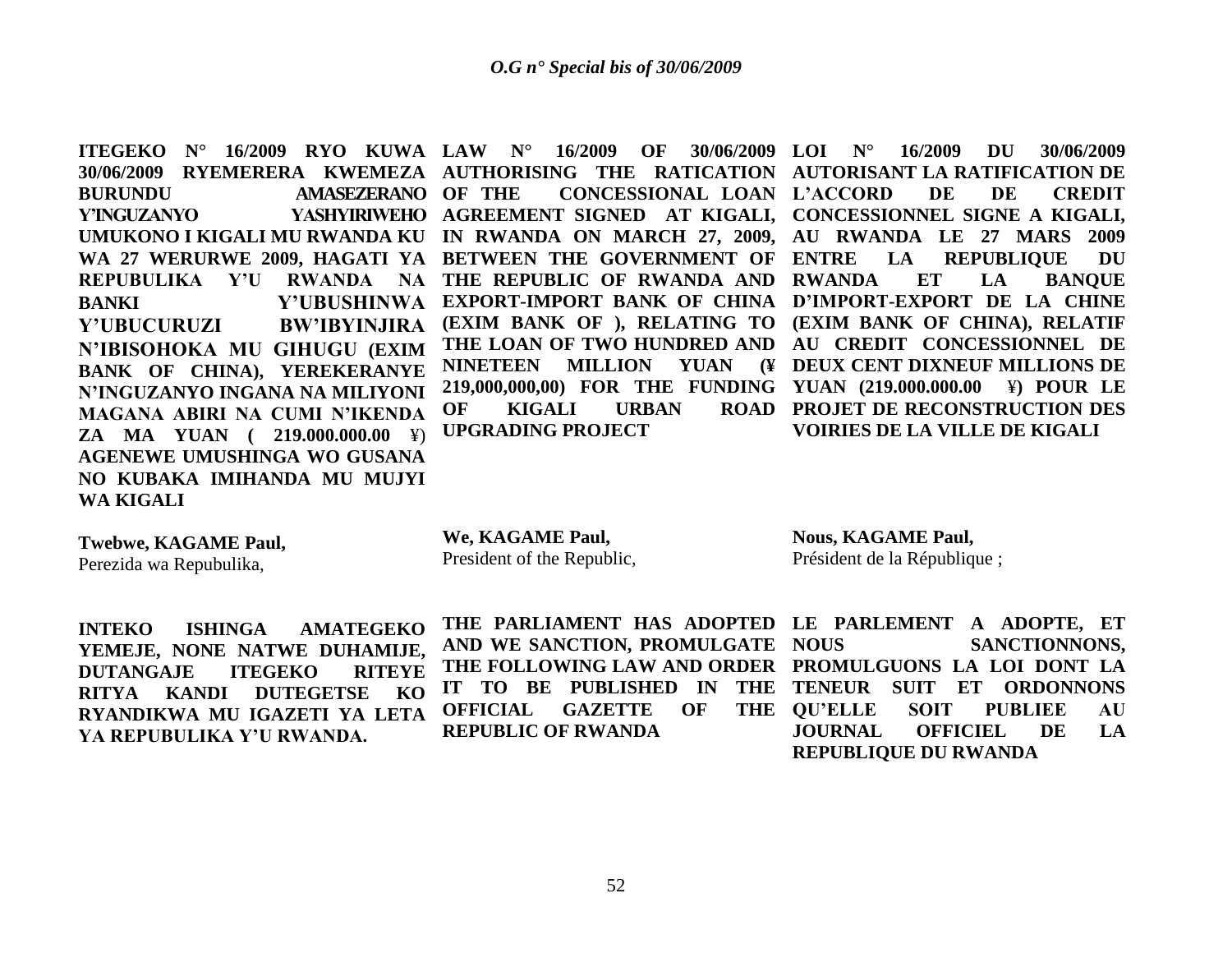| Inteko Ishinga Amategeko:                                                                                                                                                                                                                                                                                                                                                                                                                                                                                                                                                                                | <b>The Parliament:</b>                                                                         | Le Parlement :                                              |
|----------------------------------------------------------------------------------------------------------------------------------------------------------------------------------------------------------------------------------------------------------------------------------------------------------------------------------------------------------------------------------------------------------------------------------------------------------------------------------------------------------------------------------------------------------------------------------------------------------|------------------------------------------------------------------------------------------------|-------------------------------------------------------------|
| Umutwe w'Abadepite mu nama yawo yo ku<br>wa 23/06/2009;                                                                                                                                                                                                                                                                                                                                                                                                                                                                                                                                                  | The Chamber of Deputies, in its session of La Chambre des Députés, réunie en sa<br>23/06/2009; | séance du 23/06/2009;                                       |
| Umutwe wa Sena mu nama yawo yo ku wa The Senate, in its session of $26/06/2009$ ;<br>26/06/2009;                                                                                                                                                                                                                                                                                                                                                                                                                                                                                                         |                                                                                                | Le Sénat, réuni en sa séance du 26/06/2009;                 |
| Ishingiye ku Itegeko Nshinga rya Repubulika Pursuant to the Constitution of the Republic Vu la Constitution de la République du<br>y'u Rwanda ryo ku wa 4 Kamena 2003, of Rwanda of June 4, 2003, as amended to Rwanda du 04 juin 2003, telle que révisée à<br>nk'uko ryavuguruwe kugeza ubu, cyane date, especially in its articles 62, 66, 67, 88,<br>cyane mu ngingo zaryo iya 62, iya 66, iya 67, 89, 90, 92, 93, 95, 108, 118, 189, 190 and 67, 88, 89, 90, 92, 93, 95, 108, 118, 189, 190<br>iya 88, iya 89, iya 90, iya 92, iya 93, iya 95, 201;<br>iya 108, iya 118, iya 189, iya 190 n'iya 201; |                                                                                                | ce jour, spécialement en ses articles 62, 66,<br>et $201$ : |

Imaze gusuzuma amasezerano y'inguzanyo After consideration of the Concessional Après examen de l'accord de Crédit yashyiriweho umukono i Kigali mu Rwanda Loan Agreement signed at Kigali, in Concessionnel signé à Kigali, au Rwanda le ku wa 27 werurwe 2009, hagati ya Rwanda on March 27, 2009, between the 27 Mars 2009 entre République du Rwanda Repubulika y'u Rwanda na y'Ubushinwa y'Ubucuruzi n'Ibisohoka mu Gihugu (Exim Bank of of China), relating to the loan of two concessionnel de deux cent dix-neuf China), yerekeranye n"inguzanyo ingana na hundred and nineteen million Yuan (¥ millions de Yuan (219.000.000.00 ¥) pour miliyoni magana abiri na cumi n"ikenda za 219,000,000,00) for the funding of Kigali le Projet de Reconstruction des Voiries de la ma yuan ( 219.000.000.00 ¥) agenewe Urban Road Upgrading Project; umushinga wo gusana no kubaka imihanda mu Mujyi wa kigali

Government of the Republic of Rwanda and et la Banque d"Import-Export de la Chine Export-Import Bank of China (Exim Bank (Exim Bank of China), relatif au crédit

Ville de Kigali.

#### **YEMEJE:**

**ADOPTS:**

**ADOPTE :**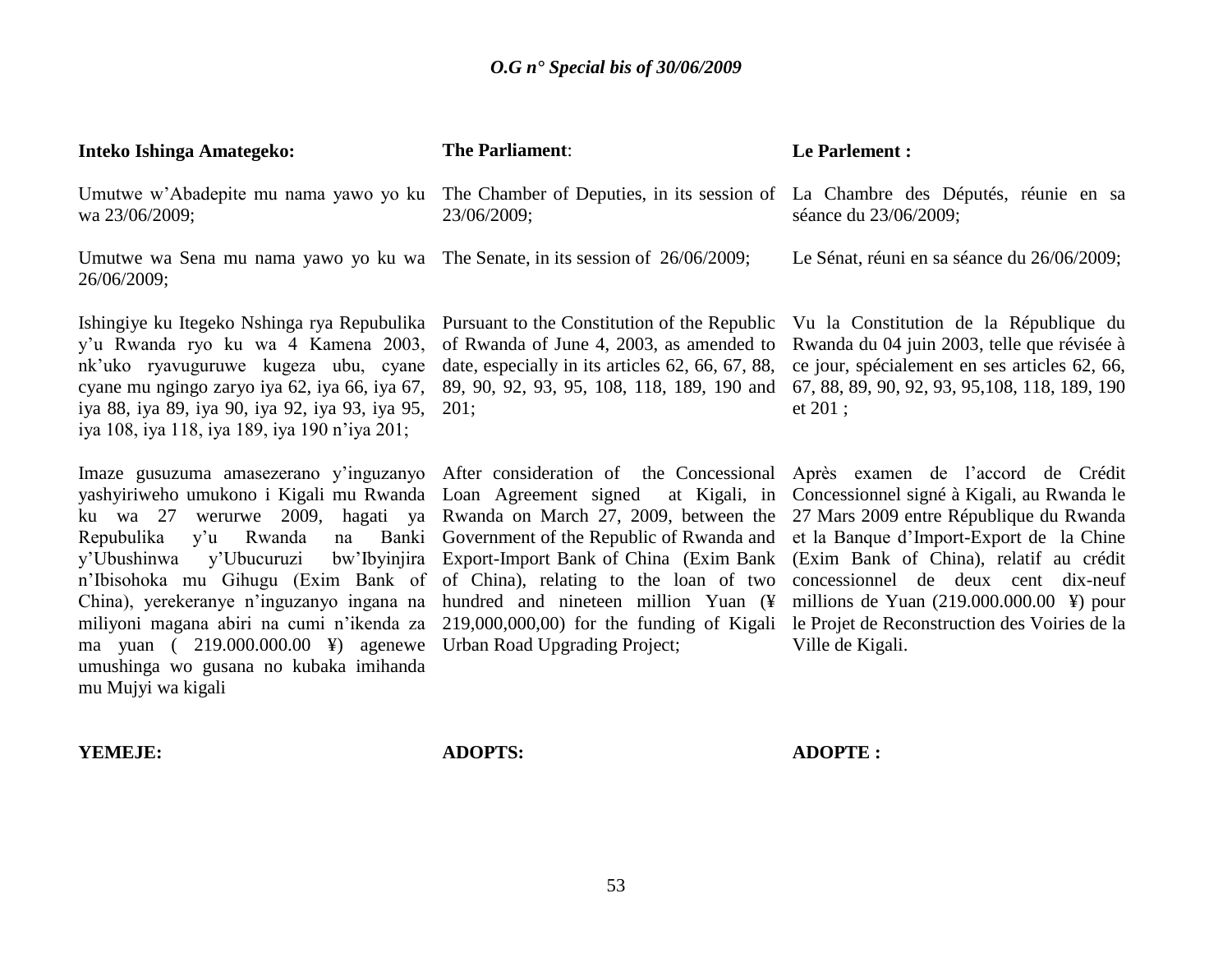| Ingingo ya mbere : Uruhushya rwo Article one<br>Kwemeza burundu amasezerano                                                                                                                                                                                                                                                                                                                                                                            | <b>Authorization</b><br>$\ddot{\cdot}$<br>ratification                                                                                                                                                                                                                                                                                                                                                       | for Article premier<br>Autorisation de<br>$\ddot{\cdot}$<br>ratification                                                                                                                                                                                                                                                                                                             |
|--------------------------------------------------------------------------------------------------------------------------------------------------------------------------------------------------------------------------------------------------------------------------------------------------------------------------------------------------------------------------------------------------------------------------------------------------------|--------------------------------------------------------------------------------------------------------------------------------------------------------------------------------------------------------------------------------------------------------------------------------------------------------------------------------------------------------------------------------------------------------------|--------------------------------------------------------------------------------------------------------------------------------------------------------------------------------------------------------------------------------------------------------------------------------------------------------------------------------------------------------------------------------------|
| yashyiriweho<br>Amasezerano y'inguzanyo<br>umukono i Kigali mu Rwanda ku wa 27<br>werurwe 2009, hagati ya Repubulika y'u<br>Rwanda na Banki y'Ubushinwa y'Ubucuruzi<br>bw'Ibyinjira n'Ibisohoka mu Gihugu (Exim<br>Bank of China), yerekeranye n'inguzanyo<br>ingana na miliyoni magana abiri na cumi<br>n'ikenda za ma yuan (219.000.000.00 ¥)<br>agenewe Umushinga wo gusana no kubaka<br>imihanda mu Mujyi wa Kigali, yemerewe<br>kwemezwa burundu. | The Concessional Loan Agreement signed<br>at Kigali, in Rwanda on March 27, 2009,<br>between the Government of the Republic of<br>Rwanda and Export-Import Bank of China<br>(Exim Bank of China), relating to the loan<br>of two hundred and nineteen million Yuan<br>$(\frac{1219,000,000,00}{0,000})$ for the funding of Kigali<br>Urban Road Upgrading Project, is hereby<br>authorized for ratification. | L'accord Crédit Concessionnel signé à<br>Kigali, au Rwanda le 27 Mars 2009 entre<br>République du Rwanda et la Banque<br>d'Import-Export de la Chine (Exim Bank<br>of China), relatif au crédit concessionnel de<br>deux cent dix-neuf millions de Yuan<br>(219.000.000.00 ¥) pour le Projet de<br>Reconstruction des Voiries de la Ville de<br>Kigali, est autorisé à être ratifié. |
| Ingingo ya 2: Igihe iri tegeko ritangira $\Delta$ rticle 2: Commencement<br>gukurikizwa                                                                                                                                                                                                                                                                                                                                                                |                                                                                                                                                                                                                                                                                                                                                                                                              | Article 2 : Entrée en vigueur                                                                                                                                                                                                                                                                                                                                                        |
| Iri tegeko ritangira gukurikizwa ku munsi This Law shall come into force on the date La présente loi entre en vigueur le jour de<br>ritangarijweho mu Igazeti ya Leta ya<br>Repubulika y'u Rwanda.                                                                                                                                                                                                                                                     | of its publication in the Official Gazette of<br>the Republic of Rwanda.                                                                                                                                                                                                                                                                                                                                     | sa publication au Journal Officiel de la<br>République du Rwanda.                                                                                                                                                                                                                                                                                                                    |
| Kigali kuwa 30/06/2009                                                                                                                                                                                                                                                                                                                                                                                                                                 | Kigali, on 30/06/2009                                                                                                                                                                                                                                                                                                                                                                                        | Kigali le 30/06/2009                                                                                                                                                                                                                                                                                                                                                                 |
| $(s\acute{e})$                                                                                                                                                                                                                                                                                                                                                                                                                                         | $(s\acute{e})$                                                                                                                                                                                                                                                                                                                                                                                               | $(s\acute{e})$                                                                                                                                                                                                                                                                                                                                                                       |
| <b>KAGAME Paul</b>                                                                                                                                                                                                                                                                                                                                                                                                                                     | <b>KAGAME Paul</b>                                                                                                                                                                                                                                                                                                                                                                                           | <b>KAGAME Paul</b>                                                                                                                                                                                                                                                                                                                                                                   |
| Perezida wa Repubulika                                                                                                                                                                                                                                                                                                                                                                                                                                 | The President of the Republic                                                                                                                                                                                                                                                                                                                                                                                | Le Président de la République                                                                                                                                                                                                                                                                                                                                                        |
|                                                                                                                                                                                                                                                                                                                                                                                                                                                        |                                                                                                                                                                                                                                                                                                                                                                                                              |                                                                                                                                                                                                                                                                                                                                                                                      |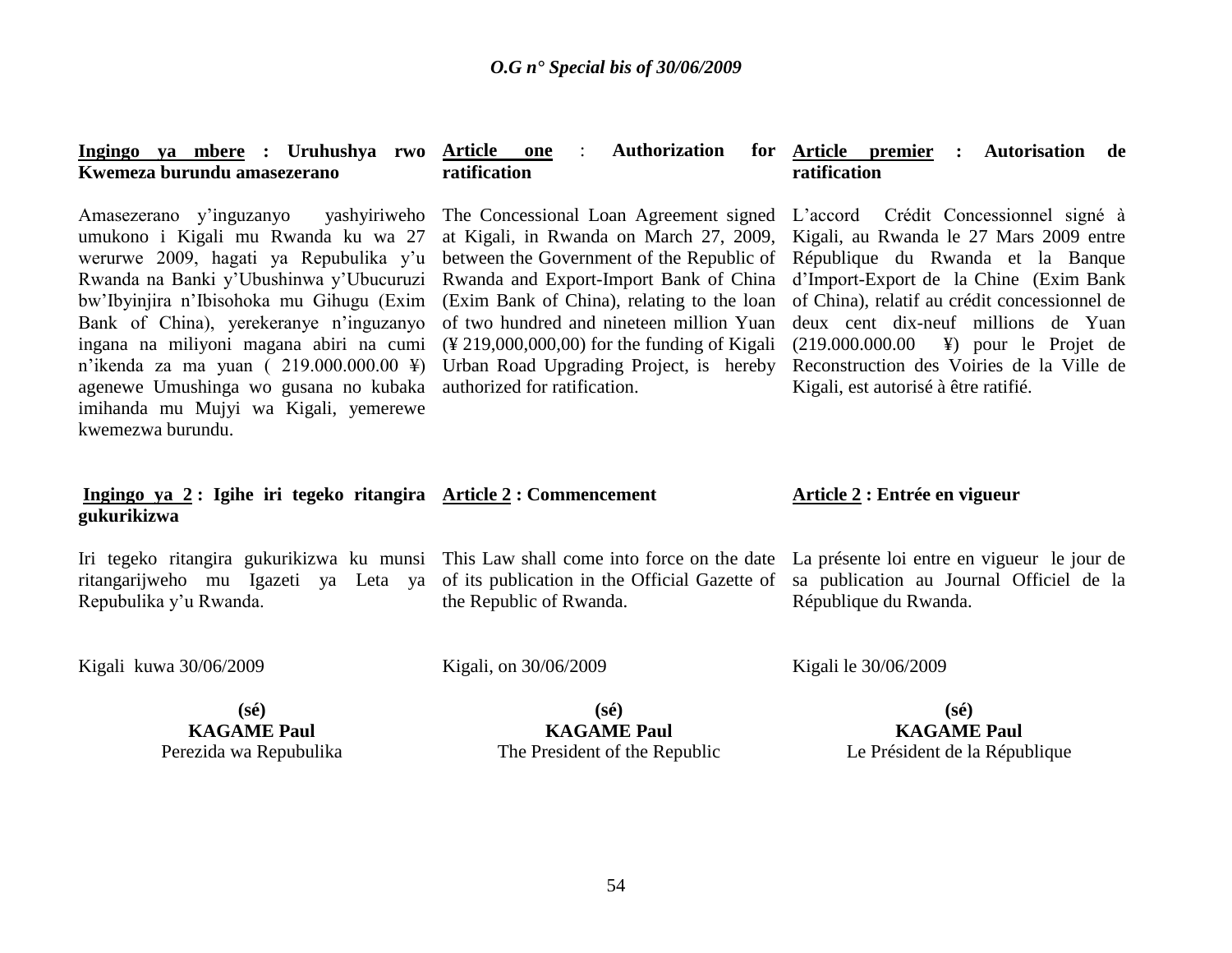**(sé) MAKUZA Bernard**

Minisitiri w"Intebe

**(sé) MAKUZA Bernard**

**(sé) MAKUZA Bernard**

The Prime Minister

Le Premier Ministre

**Bibonywe kandi bishyizweho Ikirango cya Repubulika:**

> **(sé) KARUGARAMA Tharcisse**

**Seen and sealed with the Seal of the Republic:**

**Vu et scellé du Sceau de la République :**

**(sé) KARUGARAMA Tharcisse**

## **(sé) KARUGARAMA Tharcisse**

The Attorney general /e Minister of Justice Le Garde des Sceaux/ Ministre de la Justice

Intumwa Nkuru ya Leta /Minisitiri w"Ubutabera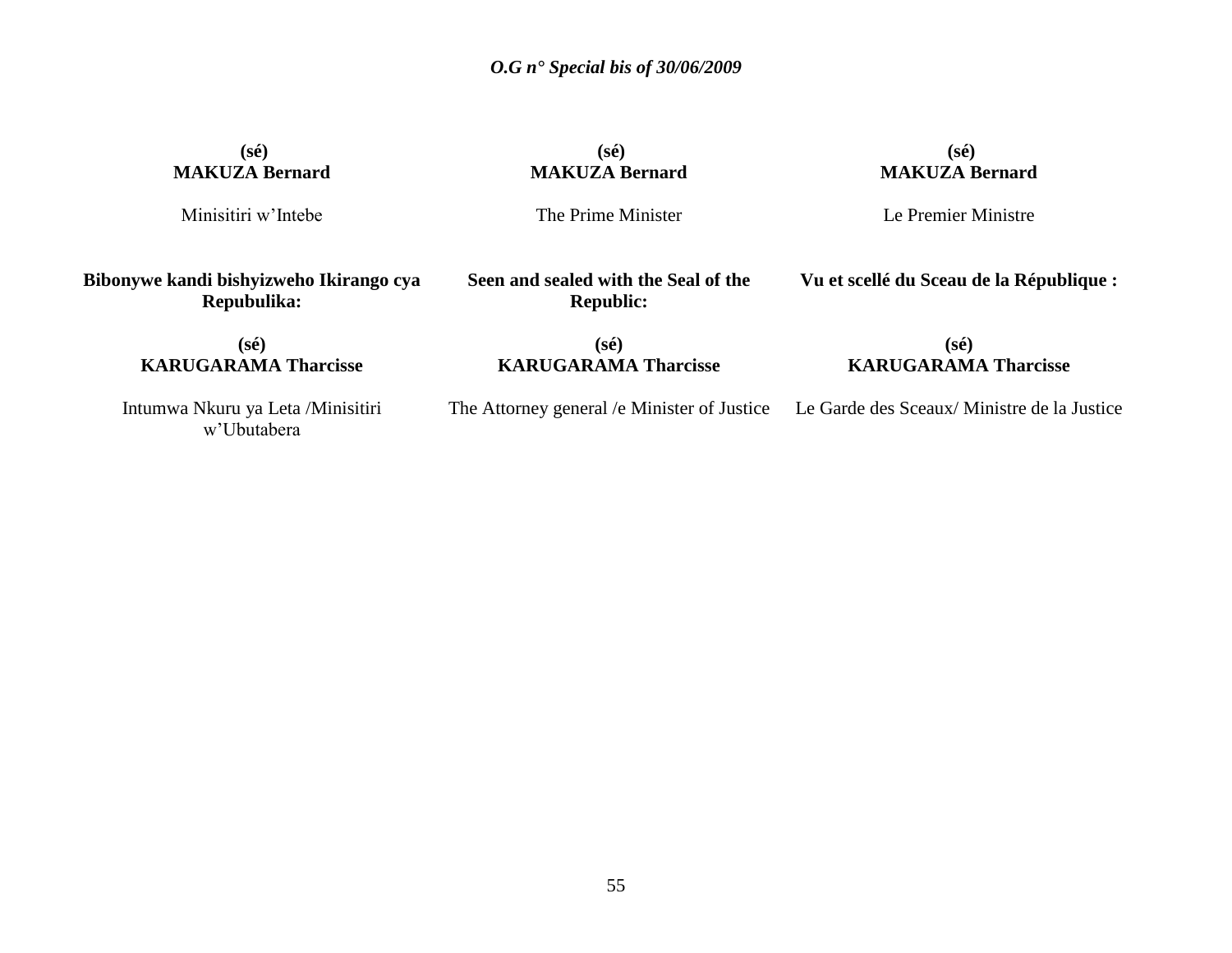**ITEGEKO N° 19/2009 RYO KUWA LAW N° 19/2009 OF 30/06/2009 LOI N° 19/2009 DU 30/06/2009 30/06/2009 RIHINDURA RYUZUZA ITEGEKO N° 26/2006 THE LAW N° 26/2006 OF 27/05/2006 RYO KUWA 27/05/2006 RIGENA DETERMINING AND KANDI RISHYIRAHO ESTABLISHING CONSUMPTION IMITUNGANYIRIZE Y'UMUSORO TAX ON SOME IMPORTED AND KU BYAGUZWE WAKWA KU BICURUZWA BIMWE NA BIMWE PRODUCTS BITUMIJWE MU MAHANGA N'IBIKORERWA MU RWANDA MODIFYING AND COMPLETING MODIFIANT ET COMPLETANT LA LOCALLY MANUFACTURED IMPORTES ET DE FABRICATION LOI N° 26/2006 DU 27/05/2006 PORTANT ORGANISATION ET CONSUMPTION INSTAURATION DU DROIT D'ACCISE SUR CERTAINS PRODUITS LOCALE** 

| Twebwe, KAGAME Paul,    | We, KAGAME Paul,           | <b>Nous, KAGAME Paul,</b>    |
|-------------------------|----------------------------|------------------------------|
| Perezida wa Repubulika; | President of the Republic; | Président de la République ; |

**INTEKO ISHINGA AMATEGEKO THE PARLIAMENT HAS ADOPTED LE PARLEMENT A ADOPTE ET NOUS** YEMEJE, NONE NATWE AND **DUHAMIJE, DUTANGAJE ITEGEKO PROMULGATE THIS LAW AND LA LOI DONT LA TENEUR SUIT, ET RITEYE RITYA KANDI ORDER IT TO BE PUBLISHED IN ORDONNONS QU'ELLE SOIT DUTEGETSE KO RYANDIKWA MU THE OFFICIAL GAZETTE OF THE PUBLIEE AU JOURNAL OFFICIEL DE IGAZETI YA LETA YA REPUBULIKA Y'U RWANDA.** AND WE SANCTION, SANCTIONNONS, PROMULGUONS YA REPUBLIC. **LA REPUBLIQUE DU RWANDA.**

| <b>INTEKO ISHINGA AMATEGEKO:</b>                             |  |  | <b>THE PARLIAMENT:</b> |                                                                                                        |  |  | LE PARLEMENT : |               |  |  |  |  |  |                                                                                                |
|--------------------------------------------------------------|--|--|------------------------|--------------------------------------------------------------------------------------------------------|--|--|----------------|---------------|--|--|--|--|--|------------------------------------------------------------------------------------------------|
| Umutwe w'Abadepite, mu nama yawo yo<br>kuwa 23 Kamena 2009 ; |  |  |                        | The Chamber of Deputies, in its session of La Chambre des Députés, en sa séance du 23<br>23 June 2009; |  |  |                | juin $2009$ ; |  |  |  |  |  |                                                                                                |
| Ishingiye ku                                                 |  |  |                        |                                                                                                        |  |  |                |               |  |  |  |  |  | Itegeko Nshinga rya Pursuant to the Constitution of the Vu la Constitution de la République du |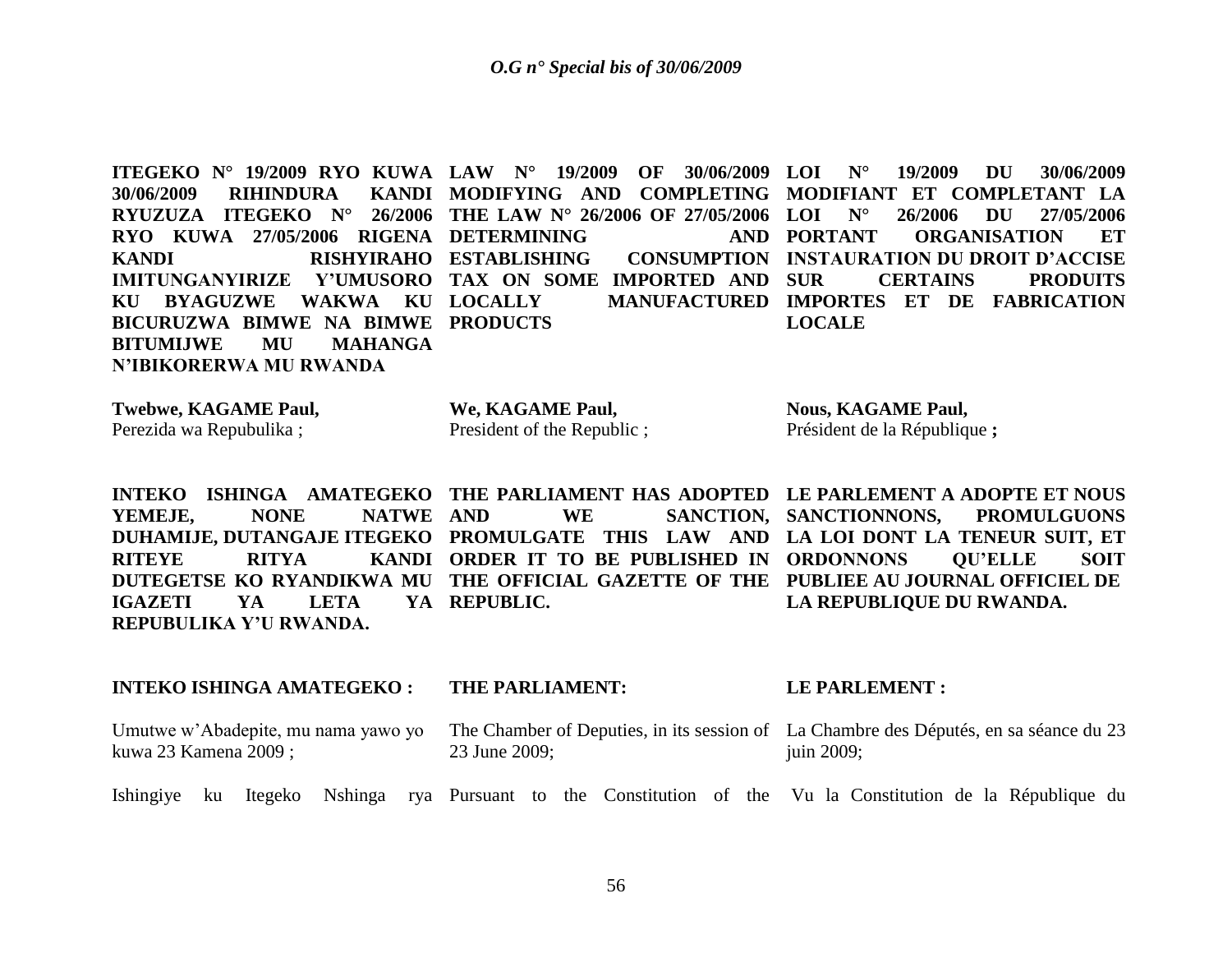Repubulika y'u Rwanda ryo kuwa 04 Republic of Rwanda of June 4, 2003, as Rwanda du 04 juin 2003 telle que révisée à Kamena 2003 nk"uko ryavuguruwe kugeza ubu, cyane cyane mu ngingo 62, 66,67,81, 90,93, 94, 108, 118 and 201; 62,66,67, 81, 90,93, 94, 108 et 201 ; zaryo, iya 62, iya66,iya 67, iya 81,iya 90, iya 92,iya 93, iya 94, iya 108, iya 118 n"iya 201;

27/05/2006 rigena kandi rishyiraho determining and establishing consumption imitunganyirize y"umusoro ku byaguzwe tax on some imported and locally wakwa ku bicuruzwa bimwe na bimwe manufactured products, as modified and bitumijwe mu mahanga n"ibikorerwa mu completed to date, especially in its article Rwanda, nk"uko ryahinduwe kandi 4; ryujujwe kugeza ubu, cyane cyane mu ngingo yaryo ya 4;

### **Ingingo ya mbere: Ibicuruzwa n'ibipimo by'umusoro**

**«** Ingingo ya 4 y"itegeko n° 26/2006 ryo **"**Article 4 of the law n° 26/2006 of bitumijwe mu mahanga n"ibikorerwa mu and completed as follows: Rwanda ihinduwe kandi yujujwe ku buryo bukurikira:

| <b>Ibicuruzwa</b>      | Ibipimo |
|------------------------|---------|
| Imitobe y'imbuto       | 5%      |
| Limonades, soda n'indi | 39%     |
| mitobe                 |         |

**Article One : Products and tax rates** 

ku wa 27/05/2006 rigena kandi rishyiraho 27/05/2006 determining and establishing imitunganyirize y"umusoro ku byaguzwe consumption tax on some imported and wakwa ku bicuruzwa bimwe na bimwe locally manufactured products is modified

amended to date, especially in its articles ce jour, spécialement en ses articles

Isubiye ku itegeko n° 26/2006 ryo kuwa Reviewing law n° 26/2006 of 27/05/2006 Revu la loi n° 26/2006 du 27/05/2006 portant organisation et instauration du droit d"accise sur certains produits importés et de fabrication locale, telle que modifiée et complétée à ce jour, spécialement en son article 4 :

## **Article Premier: Produits et taux d'imposition**

**«** L"article 4 la loi n° 26/2006 du 27/05/2006 portant organisation et instauration du droit d"accise sur certains produits importés et de fabrication locale est modifié et complété comme suit :

| <b>Product</b>     | Tax rate |
|--------------------|----------|
| Fruit juices       | 5%       |
| Lemonade, soda 39% |          |
| and other juices   |          |

| <b>Produits</b>     | Taux d'imposition |
|---------------------|-------------------|
| Jus de fruits       | .5%               |
| Limonade, sodas 39% |                   |
| et autres jus       |                   |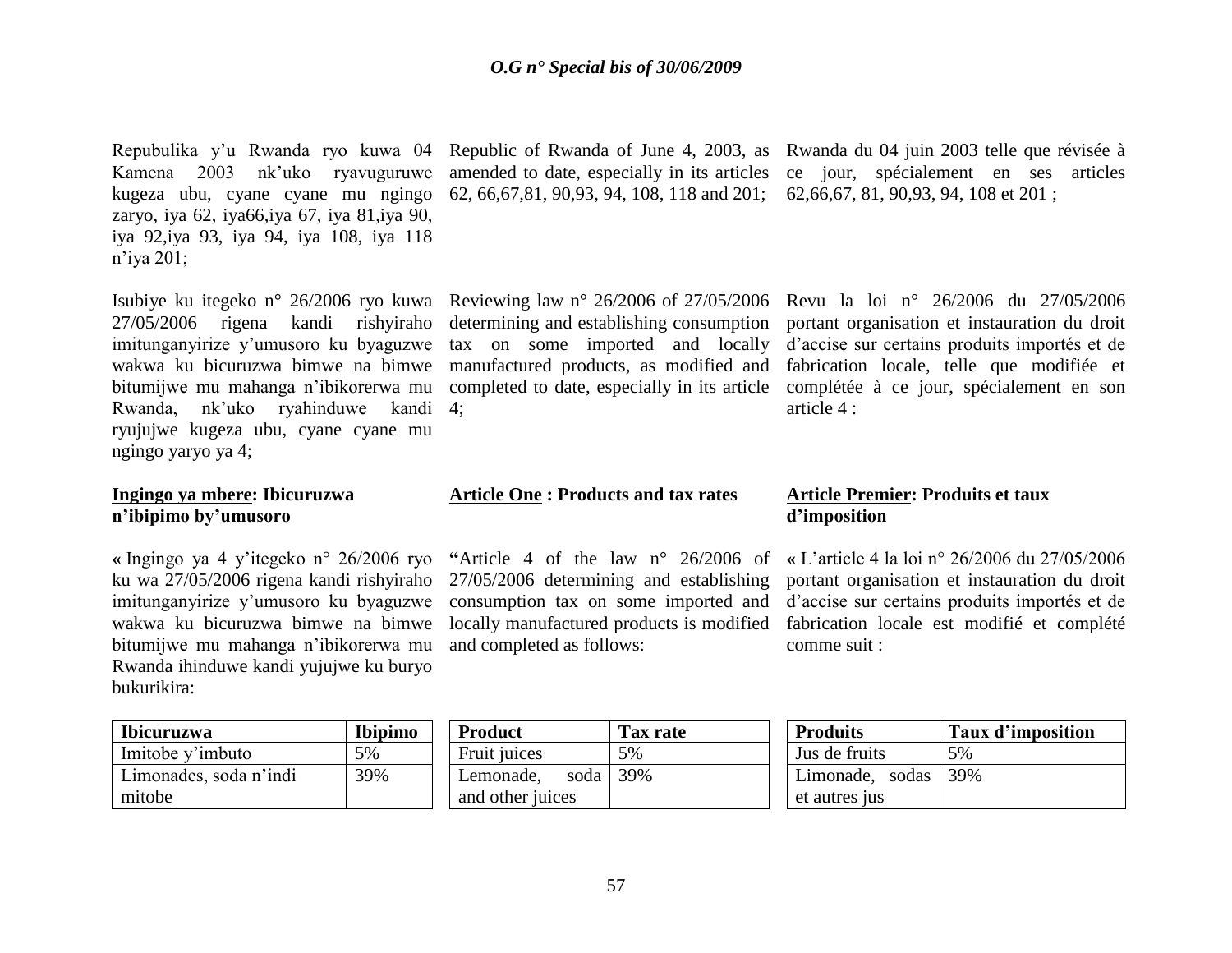| Amazi mvaruganda             | 10%  | <b>Mineral Water</b> | 10%  | Eaux minérales      | 10%  |
|------------------------------|------|----------------------|------|---------------------|------|
| Byeri                        | 60%  | Beer                 | 60%  | <b>Bières</b>       | 60%  |
| Divayi                       | 70%  | Wine                 | 70%  | <b>Vins</b>         | 70%  |
| Ibyotsi, Likeri, Wisiki      | 70%  | Brandies, liquors    | 70%  | Eaux-de-vie,        | 70%  |
|                              |      | and whisky           |      | liqueurs<br>et      |      |
|                              |      |                      |      | whiskies            |      |
| Itabi                        | 150% | Cigarettes           | 150% | Tabacs              | 150% |
| Lisansi (itari iy'indege),   | 76%  | Fuel<br>(excluding)  | 76%  | Essence             | 76%  |
| Mazutu, Gazole               |      | benzene), Gas oil,   |      | (exception<br>faite |      |
|                              |      | Fuel and lubricants  |      | du<br>benzène),     |      |
|                              |      |                      |      | mazout et gas-oil   |      |
| Imodoka zifite moteri zifite | 5%   | Vehicles with an     | 5%   | Véhicules<br>avec   | 5%   |
| ubushobozi buri munsi ya     |      | engine capacity of   |      | un moteur d'une     |      |
| 1500 cc                      |      | less than 1500cc     |      | puissance           |      |
|                              |      |                      |      | inférieure<br>à     |      |
|                              |      |                      |      | 1500cc              |      |
| Imodoka zifite moteri zifite | 10%  | Vehicles with an     | 10%  | Véhicules<br>avec   | 10%  |
| ubushobozi buri hagati ya    |      | engine capacity of   |      | un moteur d'une     |      |
| 1500 na 2500cc               |      | between 1500 and     |      | puissance variant   |      |
|                              |      | 2500 cc              |      | entre $1500$<br>et  |      |
|                              |      |                      |      | 2500cc              |      |
| Imodoka zifite moteri zifite | 15%  | Vehicles with an     | 15%  | Véhicules<br>avec   | 15%  |
| ubushobozi buri hejuru ya    |      | engine capacity of   |      | un moteur d'une     |      |
| 2500cc                       |      | above 2500 cc        |      | puissance           |      |
|                              |      |                      |      | supérieure<br>à     |      |
|                              |      |                      |      | 2500cc              |      |
| Amata y'ifu                  | 10%  | <b>Powdered Milk</b> | 10%  | Lait en poudre      | 10%  |
| Itumanaho rikosheje telefoni | 5%   | Telephone            | 5%   | Communications      | 5%   |
|                              |      | communications       |      | téléphoniques       |      |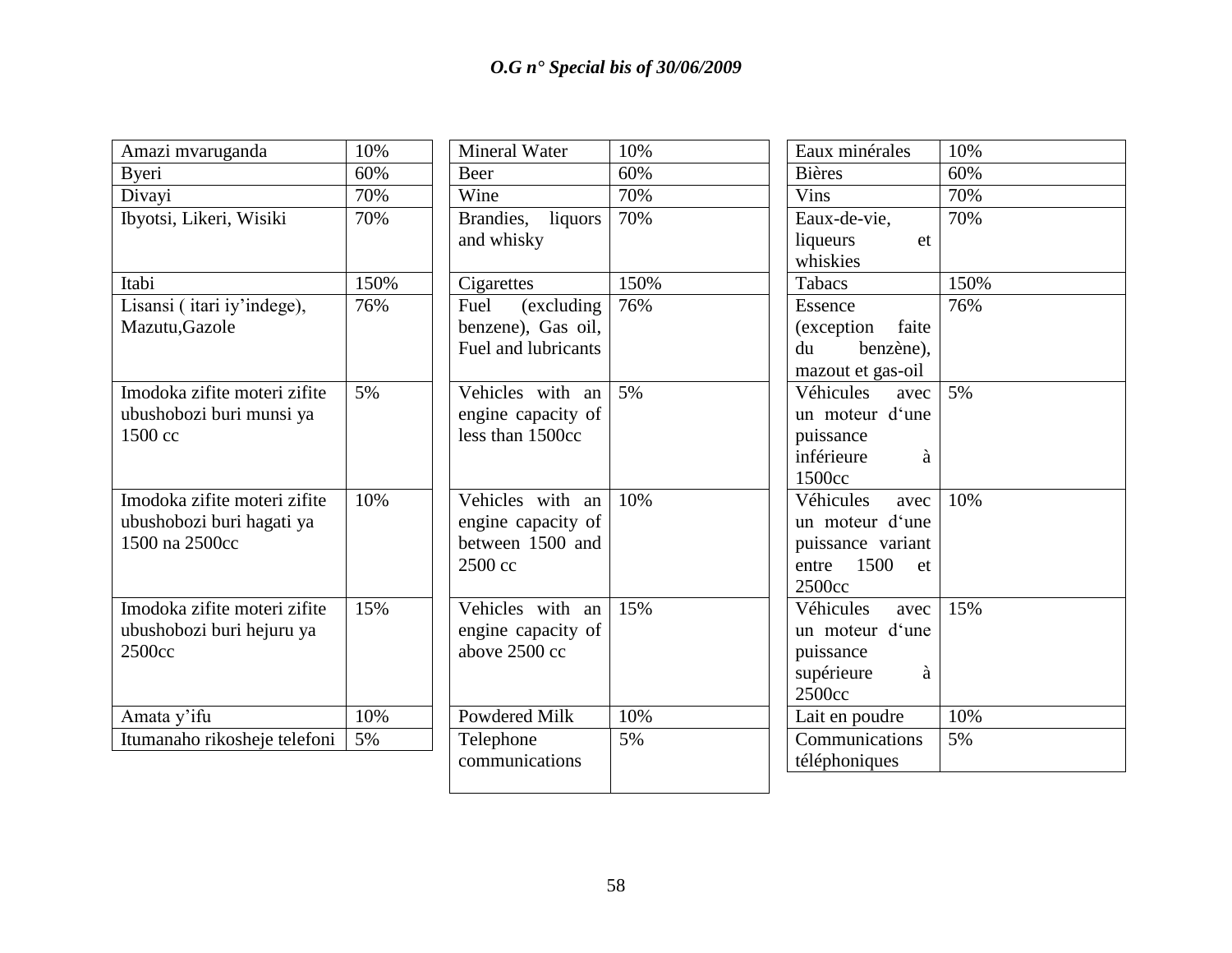| Ingingo ya 2: Ingingo z'amategeko<br>zivanyweho                                                                                                                                                                                                                                                                 | <b>Repealing</b><br>Article<br>2:<br>provision                                                                                                                                                                                                                                                               | inconsistent Article 2: Disposition abrogatoire                                                                                                                                                                                                                                                            |  |  |
|-----------------------------------------------------------------------------------------------------------------------------------------------------------------------------------------------------------------------------------------------------------------------------------------------------------------|--------------------------------------------------------------------------------------------------------------------------------------------------------------------------------------------------------------------------------------------------------------------------------------------------------------|------------------------------------------------------------------------------------------------------------------------------------------------------------------------------------------------------------------------------------------------------------------------------------------------------------|--|--|
| Ingingo zose z'amategeko abanziriza iri<br>kandi zinyuranyije na ryo zivanyweho.                                                                                                                                                                                                                                | All prior legal provisions inconsistent with<br>this Law are hereby repealed.                                                                                                                                                                                                                                | Toutes les dispositions légales antérieures<br>contraires à la présente loi sont abrogées.                                                                                                                                                                                                                 |  |  |
| Ingingo ya 3 : Igihe itegeko ritangira<br>gukurikizwa                                                                                                                                                                                                                                                           | <b>Article 3: Commencement</b>                                                                                                                                                                                                                                                                               | <b>Article 3: Entrée en vigueur</b>                                                                                                                                                                                                                                                                        |  |  |
| Iri tegeko ritangira gukurikizwa ku munsi<br>ritangarijweho mu Igazeti ya Leta ya<br>Repubulika y'u Rwanda.                                                                                                                                                                                                     | This Law shall come into force on the day<br>of its publication in the Official Gazette of<br>the Republic of Rwanda.                                                                                                                                                                                        | La présente loi entre vigueur le jour de sa<br>publication au Journal Officiel de la<br>République du Rwanda.                                                                                                                                                                                              |  |  |
| Agaciro karyo gahera tariki ya mbere<br>Nyakanga 2009.                                                                                                                                                                                                                                                          | It becomes effective from 1st July 2009.                                                                                                                                                                                                                                                                     | Elle sort ses effets à partir du $1er$ Juillet 2009.                                                                                                                                                                                                                                                       |  |  |
| Kigali, kuwa 30/06/2009<br>$(s\acute{e})$<br><b>KAGAME Paul</b><br>Perezida wa Repubulika<br>$(s\acute{e})$<br><b>MAKUZA Bernard</b><br>Minisitiri w'Intebe<br>Bibonywe kandi bishyizweho Ikirango<br>cya Repubulika:<br>$(s\acute{e})$<br><b>KARUGARAMA Tharcisse</b><br>Minisitiri w'Ubutabera/ Intumwa Nkuru | Kigali, on 30/06/2009<br>$(s\acute{e})$<br><b>KAGAME Paul</b><br>Pesident of the Republic<br>$(s\acute{e})$<br><b>MAKUZA Bernard</b><br>Prime Minister<br>Seen and sealed with the Seal of the<br><b>Republic:</b><br>$(s\acute{e})$<br><b>KARUGARAMA Tharcisse</b><br>Minister of Justice/ Attorney General | Kigali, le 30/06/2009<br>$(s\acute{e})$<br><b>KAGAME Paul</b><br>Président de la République<br>$(s\acute{e})$<br><b>MAKUZA Bernard</b><br><b>Premier Ministre</b><br>Vu et scellé du Sceau de la République :<br>$(s\acute{e})$<br><b>KARUGARAMA Tharcisse</b><br>Ministre de la Justice /Garde des Sceaux |  |  |
| ya Leta                                                                                                                                                                                                                                                                                                         |                                                                                                                                                                                                                                                                                                              |                                                                                                                                                                                                                                                                                                            |  |  |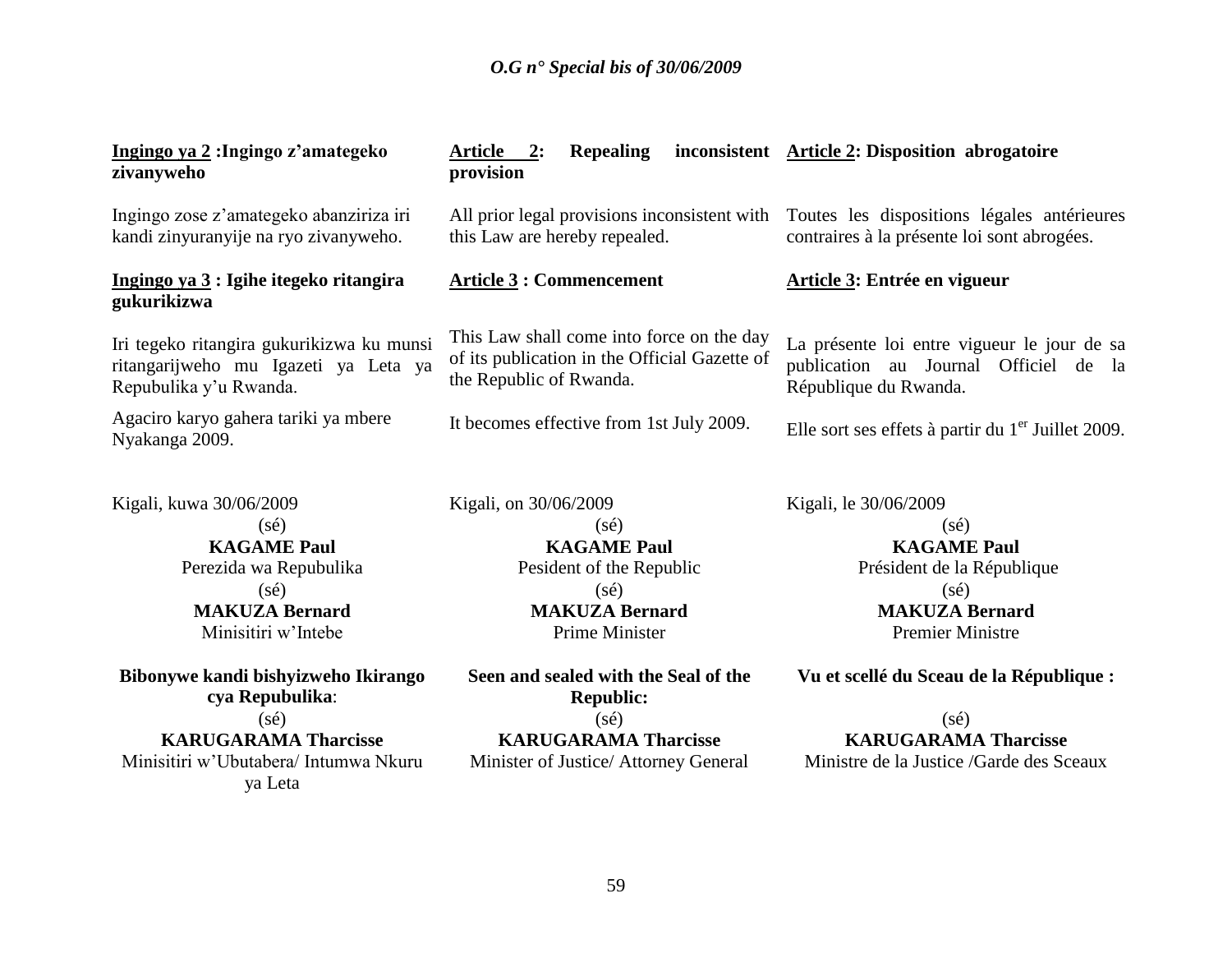| <b>WA</b><br>30/06/2009<br>KU<br>ABAHABWA IMIDARI Y'ISHIMWE                                       | <b>RIGENA 30/06/2009</b><br><b>DETERMINING</b><br><b>PERSONS</b><br><b>AWARDED</b><br><b>ORDERS</b> | ITEKA RYA PEREZIDA N° 22/01 RYO PRESIDENTIAL ORDER N° 22/01 OF ARRETE PRESIDENTIEL N° 22/01 DU<br>THE 30/06/2009 PORTANT LES PERSONNES<br>NATIONAL BENEFICIANTS<br><b>ORDRES</b><br><b>DES</b><br><b>NATIONAUX</b> |
|---------------------------------------------------------------------------------------------------|-----------------------------------------------------------------------------------------------------|--------------------------------------------------------------------------------------------------------------------------------------------------------------------------------------------------------------------|
| <b>ISHAKIRO</b>                                                                                   | <b>TABLE OF CONTENTS</b>                                                                            | <b>TABLE DES MATIERES</b>                                                                                                                                                                                          |
| Ingingo ya mbere : Itangwa ry'Imidari<br>y'Ishimwe                                                | <b>Article One: Awarding of National</b><br><b>Medals</b>                                           | <b>Article premier : Octroi des Ordres</b><br><b>Nationaux</b>                                                                                                                                                     |
| Ingingo ya 2: Abashinzwe kubahiriza iri Article 2: Authorities responsible for Article 2:<br>teka | the implementation of this Order                                                                    | <b>Autorités</b><br>chargées<br>de<br>l'exécution du présent arrêté                                                                                                                                                |
| Ingingo ya 3: Ivanwaho ry'ingingo<br>zinyuranyije n'iri teka                                      | <b>Article 3: Repealing provision</b>                                                               | <b>Article 3: Disposition abrogatoire</b>                                                                                                                                                                          |
| Ingingo ya 4: Igihe iri teka ritangira<br>gukurikizwa                                             | <b>Article 4 : Commencement</b>                                                                     | Article 4 : Entrée en vigueur                                                                                                                                                                                      |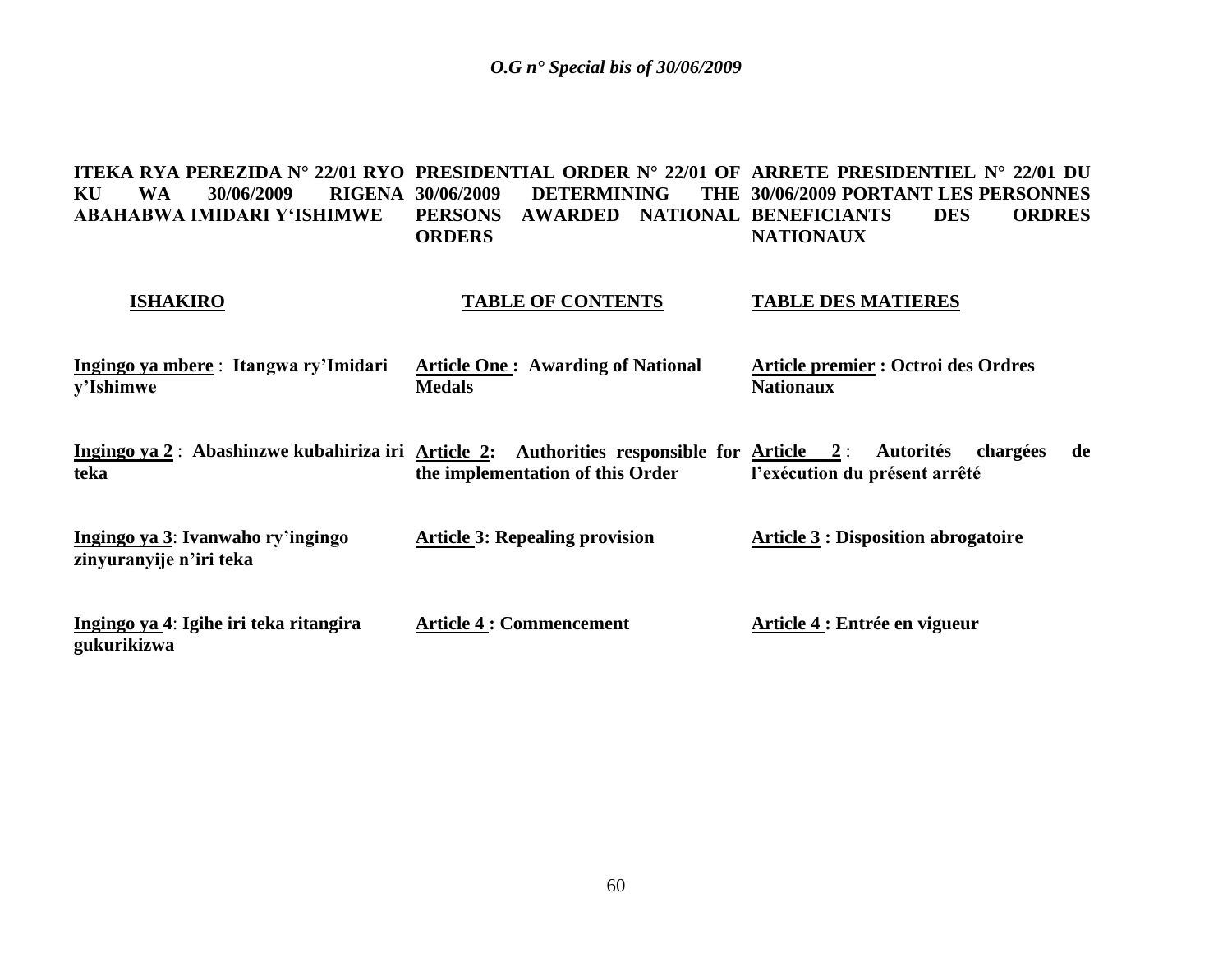#### **ITEKA RYA PEREZIDA N° 22/01 RYO PRESIDENTIAL ORDER N° 22/01 OF ARRETE PRESIDENTIEL N° 22/01 DU KUWA 30/06/2009 RIGENA ABAHABWA IMIDARI Y'ISHIMWE DETERMINING PERSONS AWARDED NATIONAL BENEFICIANTS DES ORDRES ORDERS 30/06/2009 PORTANT LES PERSONNES NATIONAUX**

**Twebwe, KAGAME Paul, Perezida wa Repubulika;**

**We, KAGAME Paul, President of the Republic;**

**Nous, KAGAME Paul, Président de la République;**

Dushingiye ku Itegeko Nshinga rya Pursuant to the Constitution of the Vu la Constitution de la République du Repubulika y'u Rwanda ryo ku wa 04 Republic of Rwanda of 04 June 2003, as Rwanda du 04 Juin 2003 telle que révisée à Kamena 2003 nk'uko ryavuguruwe kugeza amended to date, especially in Articles ce jour, spécialement en ses articles 112, ubu, cyane cyane mu ngingo zaryo iya 112, 112, 113, 121, 186 and 201; iya 113, iya 121, iya 186 n"iya 201; 113, 121, 186 et 201;

Dushingiye ku Itegeko n° 13 bis/01 ryo Pursuant to Law n° 13 bis/01 of Vu la Loi n° 13 bis/01 de la 16/06/2009 kuwa 16/06/2009 rigena Inshingano, Imiterere, n'Imikorere by'Urwego Responsibilities, Structure and Functioning Fonctionnement de la Chancellerie des rw"Igihugu Rushinzwe Intwari z"Igihugu, of the Chancellery for Heroes, National Héros, des Ordres Nationaux et des Imidari n'Impeta by'Ishimwe, cyane cyane Orders and Decorations of Honour, Décorations Honorifiques, spécialement en mu ngingo yaryo ya 47; determining the portant especially in Article 47; Attribution, Structure et son article 47;

Inama y'Abaminisitiri yo ku wa 19 Kamena After consideration and approval by the Après examen et adoption par le Conseil des 2009 imaze kubisuzuma no kubyemeza; Cabinet in its session of  $19<sup>th</sup>$  June 2009; Ministres en sa séance du 19 Juin 2009;

### **TWATEGETSE KANDI DUTEGETSE : HAVE ODERED AND HEREBY AVONS ARRETE ET ARRETONS:ORDER:**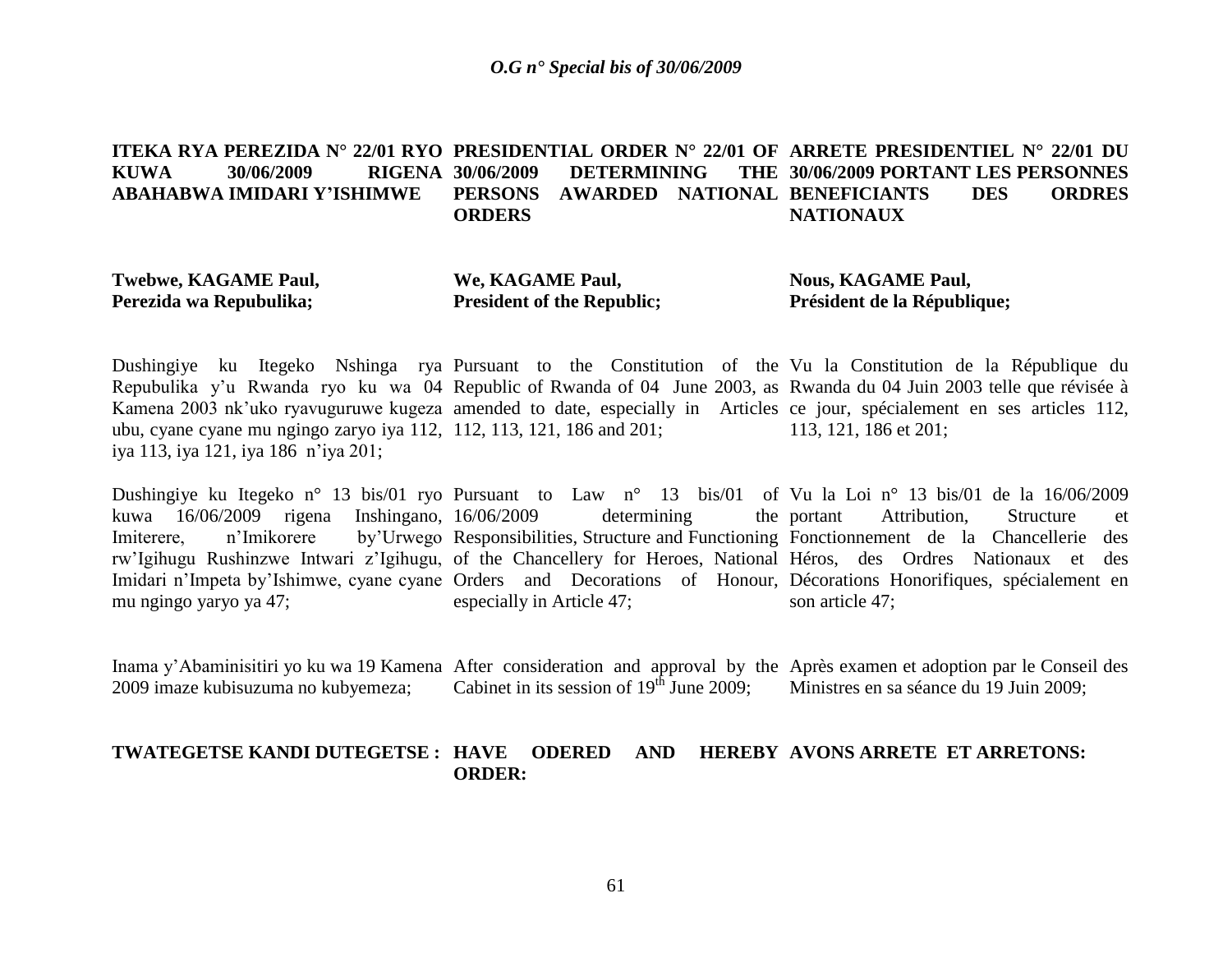#### **Ingingo ya mbere: Itangwa ry'Imidari y'Ishimwe Article One: Awarding of National Article premier: Octroi des Ordres Medals Nationaux**

| Jenoside: | Abantu amazina yabo akurikira bahawe The persons whose names are here under Il est décerné aux personnes dont les noms<br>URUTI: Umudari wo Kubohora Igihugu listed are awarded the URUTI: National suivent, les Ordres Nationaux URUTI:<br>n'UMURINZI: Umudari wo kurwanya Liberation Medal and the UMURINZI: Médaille de Libération Nationale et |        |        | Campaign Against Genocide Medal:             |  | Génocide: |                                | UMURINZI: Médaille de Lutte Contre le |
|-----------|----------------------------------------------------------------------------------------------------------------------------------------------------------------------------------------------------------------------------------------------------------------------------------------------------------------------------------------------------|--------|--------|----------------------------------------------|--|-----------|--------------------------------|---------------------------------------|
|           | 1. Nyakwigendera Mwalimu<br>Kambarage NYERERE;                                                                                                                                                                                                                                                                                                     |        | Julius | 1. Late Mwalimu Julius Kambarage<br>NYERERE; |  |           | <b>NYERERE</b>                 | 1. Feu Mwalimu Julius Kambarage       |
|           | 2. Nyakubahwa<br><b>MUSEVENI;</b>                                                                                                                                                                                                                                                                                                                  | Yoweri | Kaguta | 2. H.E. Yoweri Kaguta MUSEVENI               |  |           | 2. S.E. Yoweri Kaguta MUSEVENI |                                       |
|           | 3. Nyakubahwa Meles ZENAWI.                                                                                                                                                                                                                                                                                                                        |        |        | 3. H.E. Meles ZENAWI                         |  |           | 3. S.E. Meles ZENAWI           |                                       |

#### **Ingingo ya 2: Abashinzwe kubahiriza iri Article 2: Authorities responsible for the Article 2: Autorités chargées de teka implementation of this Order l'exécution du présent arrêté**

Minisitiri w'Intebe, Minisitiri w'Ubutegetsi The Prime Minister, the Minister of Local Le Premier Ministre, le Ministre de bw'Igihugu, Minisitiri w'Ububanyi Government, Minister of Foreign Affairs l'Administration Locale, le Ministre des n'Amahanga n'Ubutwererane na Minisitiri and Cooperation and the Minister of Sports Affaires Etrangères et de la Coopération et le wa Siporo n"Umuco bashinzwe kubahiriza and Culture are entrusted with the Ministre des Sports et de la Culture sont iri teka. implementation of this Order. chargés de l"exécution du présent arrêté.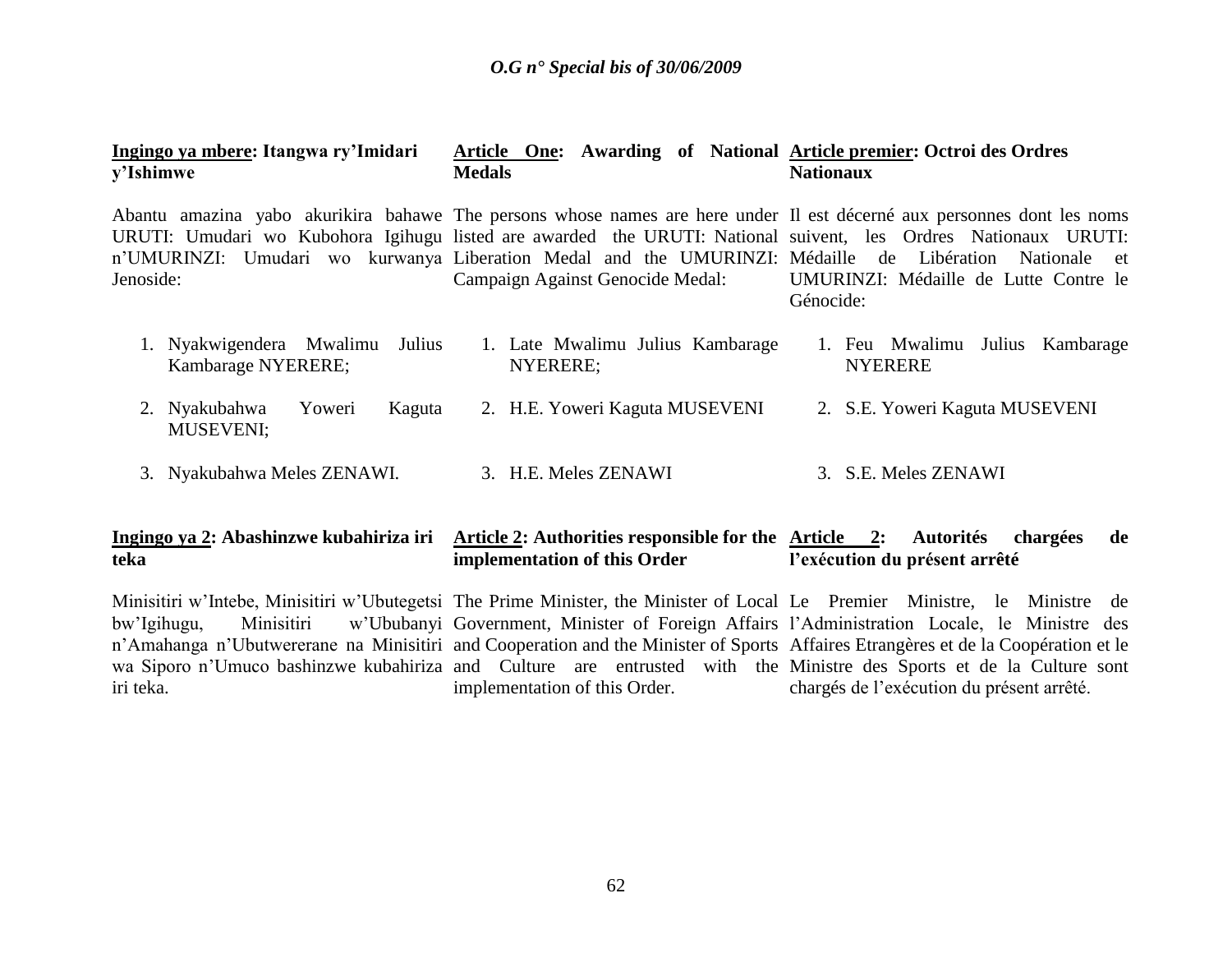| Ingingo ya 3: Ivanwaho ry'ingingo<br>zinyuranyije n'iri teka                                                              | <b>Article 3: Repealing Provision</b>           | <b>Article 3: Disposition abrogatoire</b>                                                                                                                                                                                                                                       |
|---------------------------------------------------------------------------------------------------------------------------|-------------------------------------------------|---------------------------------------------------------------------------------------------------------------------------------------------------------------------------------------------------------------------------------------------------------------------------------|
| Ingingo zose z'amateka abanziriza iri kandi All prior provisions contrary to this Order<br>zinyuranyije naryo zivanyweho. | are hereby repealed.                            | Toutes dispositions antérieures et contraires<br>au présent arrêté sont abrogées.                                                                                                                                                                                               |
| Ingingo ya 4: Igihe iri iteka titangira<br>gukurikizwa                                                                    | <b>Article 4: Commencement</b>                  | Article 4: Entrée en vigueur                                                                                                                                                                                                                                                    |
| Repubulika y'u Rwanda.                                                                                                    | Gazette of the Republic of Rwanda.              | Iri teka ritangira gukurikizwa ku munsi This Order shall come into force on the Le présent arrêté entre en vigueur le jour de<br>ritangarijweho mu Igazeti ya Leta ya date of its publication in the Official sa publication au Journal Officiel de la<br>République du Rwanda. |
| Kigali, kuwa 30/06/2009                                                                                                   | Kigali, on 30/06/2009                           | Kigali, le 30/06/2009                                                                                                                                                                                                                                                           |
| $(s\acute{e})$                                                                                                            | $(s\acute{e})$                                  | $(s\acute{e})$                                                                                                                                                                                                                                                                  |
| <b>KAGAME Paul</b><br>Perezida wa Repubulika                                                                              | <b>KAGAME Paul</b><br>President of the Republic | <b>KAGAME Paul</b><br>Président de la République                                                                                                                                                                                                                                |
| $(s\acute{e})$                                                                                                            | $(s\acute{e})$                                  | $(s\acute{e})$                                                                                                                                                                                                                                                                  |
| <b>MAKUZA Bernard</b><br>Minisitiri w'Intebe                                                                              | <b>MAKUZA Bernard</b><br><b>Prime Minister</b>  | <b>MAKUZA Bernard</b><br><b>Premier Ministre</b>                                                                                                                                                                                                                                |
|                                                                                                                           |                                                 |                                                                                                                                                                                                                                                                                 |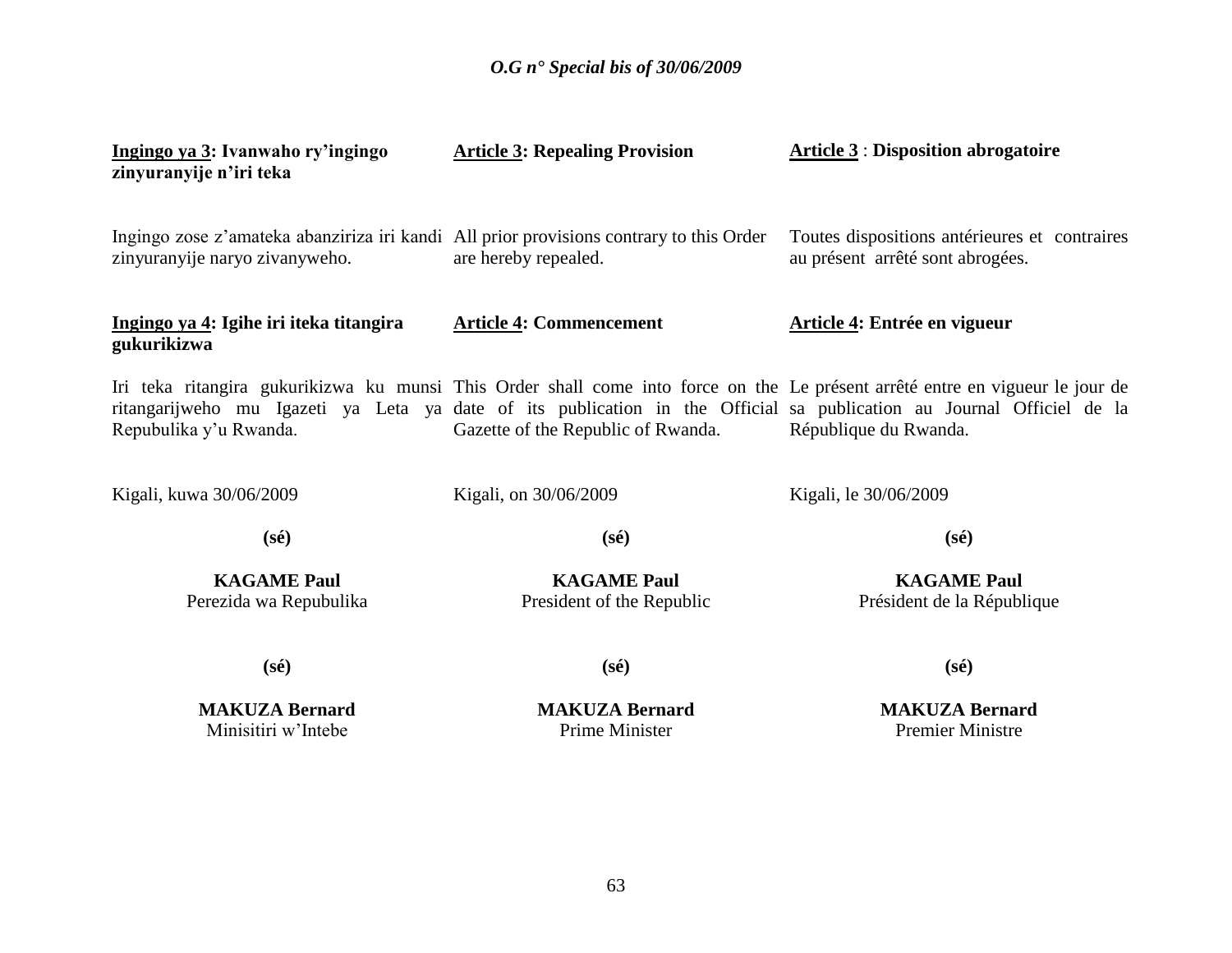**(sé) MUSEMINALI Rosemary** Minisitiri w"Ububanyi n"Amahanga n"Ubutwererane

 **(sé) MUSEMINALI Rosemary** Minister of Foreign Affairs and Cooperation

**(sé) MUSEMINALI Rosemary** Ministre des Affaires Etrangères et de la Coopération

**(sé) HABINEZA Joseph** Minisitiri wa Siporo n"Umuco

**(sé) HABINEZA Joseph** Minister of Sports and Culture

**(sé) HABINEZA Joseph** Ministre des Sports et de la Culture

**Bibonywe kandi bishyizweho Ikirango cya Repubulika:**

**Seen and Sealed with the Seal of the Republic:**

**Vu et Scellé du Sceau de la République :**

**(sé) KARUGARAMA Tharcisse** Minisitiri w"Ubutabera / Intumwa Nkuru ya Leta

**(sé) KARUGARAMA Tharcisse** Minister of Justice / Attorney General

# **(sé) KARUGARAMA Tharcisse**

Ministre de la Justice / Garde des Sceaux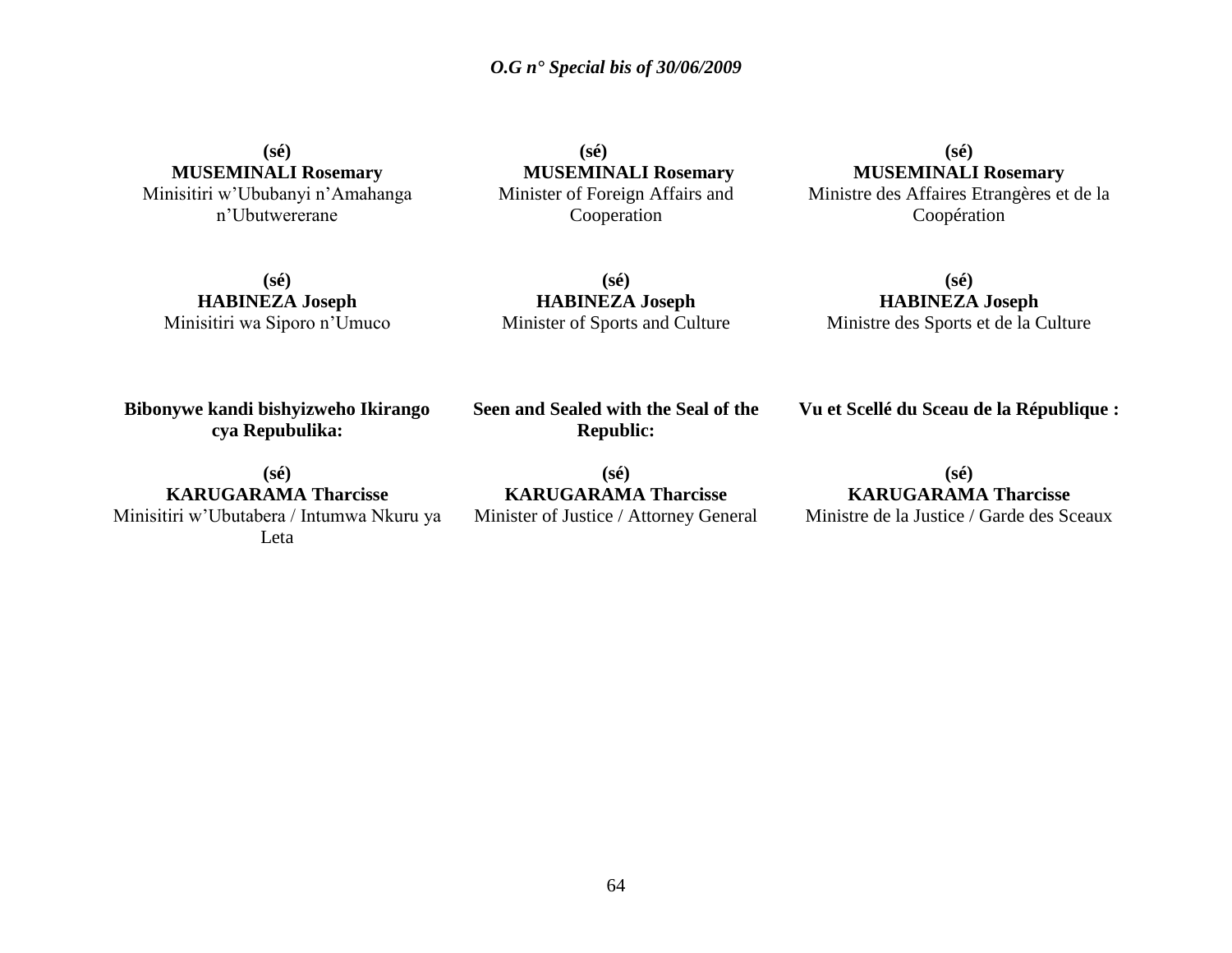| KUWA 30/06/2009 RYEMEZA BURUNDU<br><b>Y'INGUZANYO</b><br><b>AMASEZERANO</b><br>YASHYIRIWEHO UMUKONO I KIGALI<br>MU RWANDA KUWA 27 WERURWE<br>2009, HAGATI YA REPUBULIKA Y'U, 2009, BETWEEN THE REPUBLIC<br>RWANDA NA BANKI Y'UBUSHINWA OF<br>Y'UBUCURUZI<br>BANK OF CHINA), YEREKERANYE THE LOAN OF TWO HUNDRED<br><b>INGANA</b><br><b>N'INGUZANYO</b><br>MILIYONI MAGANA ABIRI NA CUMI<br><b>YUAN</b><br>$\mathbf{F}$<br><b>N'ICYENDA</b><br>Z'AMA | 30/06/2009 RATIFYING THE<br>OF<br><b>CONCESSIONAL</b><br><b>AGREEMENT</b><br><b>SIGNED</b><br>IN<br>KIGALI, RWANDA, ON 27 MARCH<br>RWANDA AND<br><b>EXPORT-</b><br>BW'IBYINJIRA IMPORT BANK OF CHINA (EXIM<br>NA AND NINETEEN MILLION YUAN<br>(¥ 219,000,000) FOR THE FUNDING<br><b>OF</b><br><b>KIGALI</b><br><b>URBAN</b><br><b>ROAD</b> | <b>ITEKA RYA PEREZIDA N° 23/01 RYO PRESIDENTIAL ORDER N° 23/01 ARRETE PRESIDENTIEL N° 23/01 DU</b><br>30/06/2009 PORTANT RATIFICATION DE<br><b>DE</b><br><b>CREDIT</b><br><b>LOAN L'ACCORD</b><br>CONCESSIONNEL SIGNE A KIGALI, AU<br>RWANDA, LE 27 MARS 2009 ENTRE LA<br>REPUBLIQUE DU RWANDA<br>ET LA<br><b>BANOUE D'IMPORT-EXPORT</b><br>DE LA<br><b>CHINE</b><br>(EXIM BANK OF<br>CHINA),<br>N'IBISOHOKA MU GIHUGU (EXIM BANK OF CHINA), RELATING TO RELATIF AU CREDIT CONCESSIONNEL<br>DE DEUX CENT DIX-NEUF MILLIONS<br>DE YUAN (219.000.000 ¥) POUR LE<br>PROJET DE RECONSTRUCTION DES<br><b>VOIRIES DE LA VILLE DE KIGALI</b> |
|-----------------------------------------------------------------------------------------------------------------------------------------------------------------------------------------------------------------------------------------------------------------------------------------------------------------------------------------------------------------------------------------------------------------------------------------------------|--------------------------------------------------------------------------------------------------------------------------------------------------------------------------------------------------------------------------------------------------------------------------------------------------------------------------------------------|---------------------------------------------------------------------------------------------------------------------------------------------------------------------------------------------------------------------------------------------------------------------------------------------------------------------------------------------------------------------------------------------------------------------------------------------------------------------------------------------------------------------------------------------------------------------------------------------------------------------------------------|
| 219.000.000) AGENEWE UMUSHINGA UPGRANDING PROJECT                                                                                                                                                                                                                                                                                                                                                                                                   |                                                                                                                                                                                                                                                                                                                                            |                                                                                                                                                                                                                                                                                                                                                                                                                                                                                                                                                                                                                                       |
| <b>NO</b><br><b>KUBAKA</b><br><b>WO</b><br><b>GUSANA</b>                                                                                                                                                                                                                                                                                                                                                                                            |                                                                                                                                                                                                                                                                                                                                            |                                                                                                                                                                                                                                                                                                                                                                                                                                                                                                                                                                                                                                       |
| <b>IMIHANDA MU MUJYI WA KIGALI</b>                                                                                                                                                                                                                                                                                                                                                                                                                  |                                                                                                                                                                                                                                                                                                                                            |                                                                                                                                                                                                                                                                                                                                                                                                                                                                                                                                                                                                                                       |
| <b>ISHAKIRO</b>                                                                                                                                                                                                                                                                                                                                                                                                                                     | <b>TABLE OF CONTENTS</b>                                                                                                                                                                                                                                                                                                                   | <b>TABLE DES MATIERES</b>                                                                                                                                                                                                                                                                                                                                                                                                                                                                                                                                                                                                             |
| Ingingo ya mbere: Kwemezwa burundu<br>kw'amasezerano                                                                                                                                                                                                                                                                                                                                                                                                | <b>Article One: Ratification</b>                                                                                                                                                                                                                                                                                                           | <b>Article premier: Ratification</b>                                                                                                                                                                                                                                                                                                                                                                                                                                                                                                                                                                                                  |
| Ingingo ya 2 : Abashinzwe gushyira mu<br>bikorwa iri teka                                                                                                                                                                                                                                                                                                                                                                                           | the implementation of this Order                                                                                                                                                                                                                                                                                                           | Article 2 : Authorities responsible for Article 2 : Autorités chargées de l'exécution<br>du présent arrêté                                                                                                                                                                                                                                                                                                                                                                                                                                                                                                                            |
|                                                                                                                                                                                                                                                                                                                                                                                                                                                     |                                                                                                                                                                                                                                                                                                                                            |                                                                                                                                                                                                                                                                                                                                                                                                                                                                                                                                                                                                                                       |
| Ingingo ya 3 : Igihe iteka ritangira<br>gukurikizwa                                                                                                                                                                                                                                                                                                                                                                                                 | <b>Article 3 : Commencement</b>                                                                                                                                                                                                                                                                                                            | Article 3 : Entrée en vigueur                                                                                                                                                                                                                                                                                                                                                                                                                                                                                                                                                                                                         |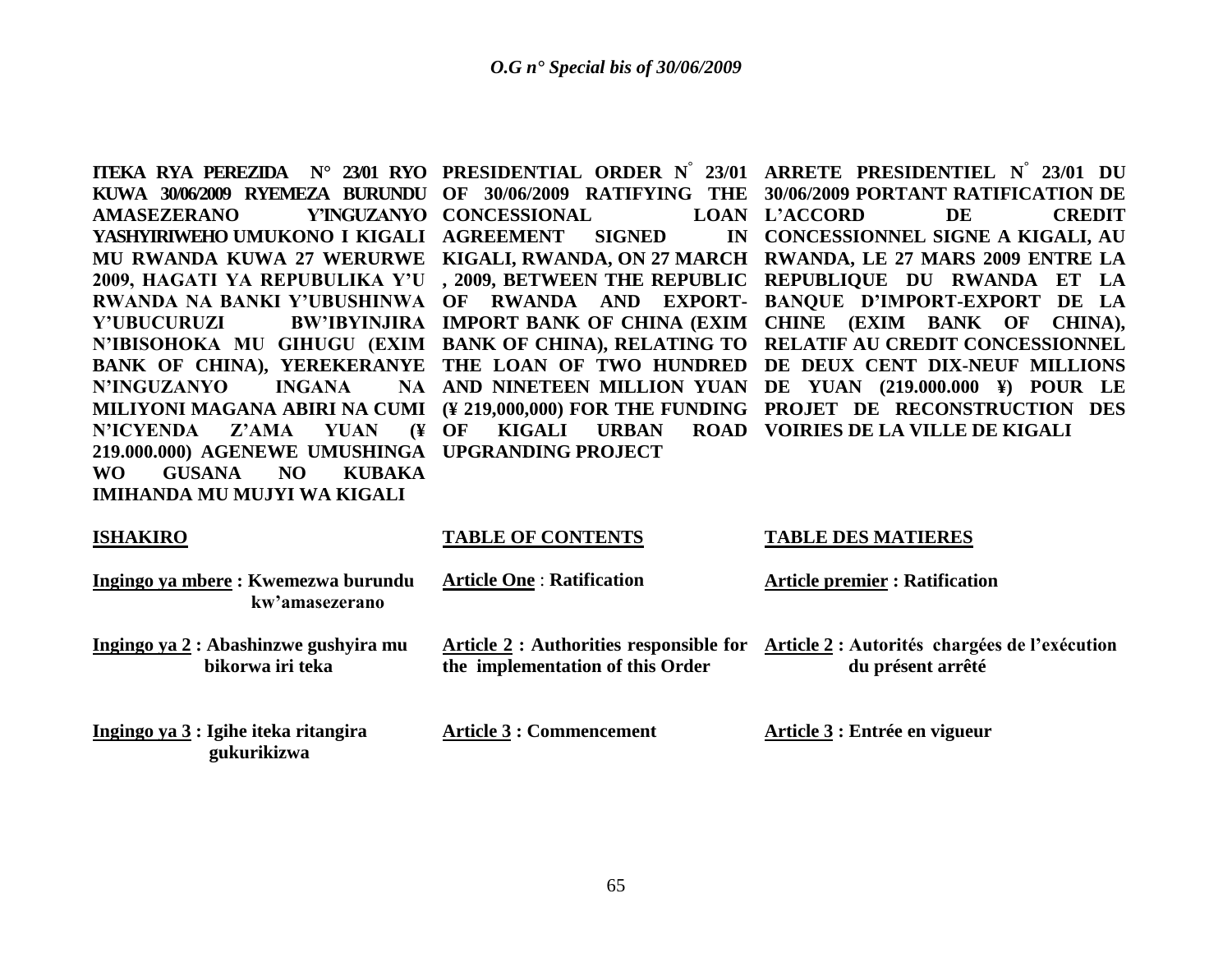**AMASEZERANO YASHYIRIWEHO UMUKONO I KIGALI AGREEMENT SIGNED IN MU RWANDA KUWA 27 WERURWE Y'UBUCURUZI BW'IBYINJIRA EXPORT-IMPORT BANK OF N'INGUZANYO INGANA** N'ICYENDA Z'AMA YUAN **219.000.000) AGENEWE UMUSHINGA URBAN ROAD UPGRANDING WO GUSANA NO KUBAKA PROJECT IMIHANDA MU MUJYI WA KIGALI**

**Y'INGUZANYO CONCESSIONAL** 

**ITEKA RYA PEREZIDA N O 23/01 RYO PRESIDENTIAL ORDER N<sup>O</sup> 23/01 ARRETE PRESIDENTIEL N<sup>O</sup>23/01 DU KUWA 30/06/2009 RYEMEZA BURUNDU OF 30/06/2009 RATIFYING THE 30/06/2009 PORTANT RATIFICATION DE 2009, HAGATI YA REPUBULIKA Y'U MARCH , 2009, BETWEEN THE REPUBLIQUE DU RWANDA ET LA RWANDA NA BANKI Y'UBUSHINWA REPUBLIC OF RWANDA AND BANQUE D'IMPORT-EXPORT DE LA**  N'IBISOHOKA MU GIHUGU (EXIM CHINA (EXIM BANK OF CHINA), RELATIF AU CREDIT CONCESSIONNEL BANK OF CHINA), YEREKERANYE RELATING TO THE LOAN OF DE DEUX CENT DIX-NEUF MILLIONS **MILIYONI MAGANA ABIRI NA CUMI MILLION YUAN (¥ 219,000,000) PROJET DE RECONSTRUCTION DES KIGALI, RWANDA, ON 27 RWANDA, LE 27 MARS 2009 ENTRE LA TWO HUNDRED AND NINETEEN DE YUAN (219.000.000 ¥) POUR LE FOR THE FUNDING OF KIGALI VOIRIES DE LA VILLE DE KIGALI L'ACCORD DE CREDIT CONCESSIONNEL SIGNE A KIGALI, AU CHINE (EXIM BANK OF CHINA),** 

**Twebwe, KAGAME Paul,** Perezida wa Repubulika,

**We, KAGAME Paul,** President of the Republic, **Nous, KAGAME Paul,** Président de la République ;

Repubulika y'u Rwanda ryo ku wa 04 Republic of Rwanda of 04 June 2003, as du 04 juin 2003, telle que révisée à ce jour, Kamena 2003, nk'uko ryavuguruwe kugeza amended to date, especially in Articles spécialement en ses articles 98 alinéa 3, 112, ubu, cyane cyane mu ngingo zaryo iya 98 98 paragraph 3, 112, 113, 121, 189, 190 113, 121, 189, 190 et 201 ; igika cya 3, iya 112, iya 113, iya 121, iya and 201 ; 189, iya 190 n'iya 201;

Dushingiye ku Itegeko Nshinga rya Pursuant to the Constitution of the Vu la Constitution de la République du Rwanda

Dushingiye ku Itegeko n° 16/2009 ryo ku Pursuant to Law n° 16/2009 of 30 June, Vu la Loi n° 16/2009 du 30 juin 2009 portant wa 30 Kamena 2009 ryemerera kwemeza 2009 authorising the ratification of the autorisation de ratification de l"Accord de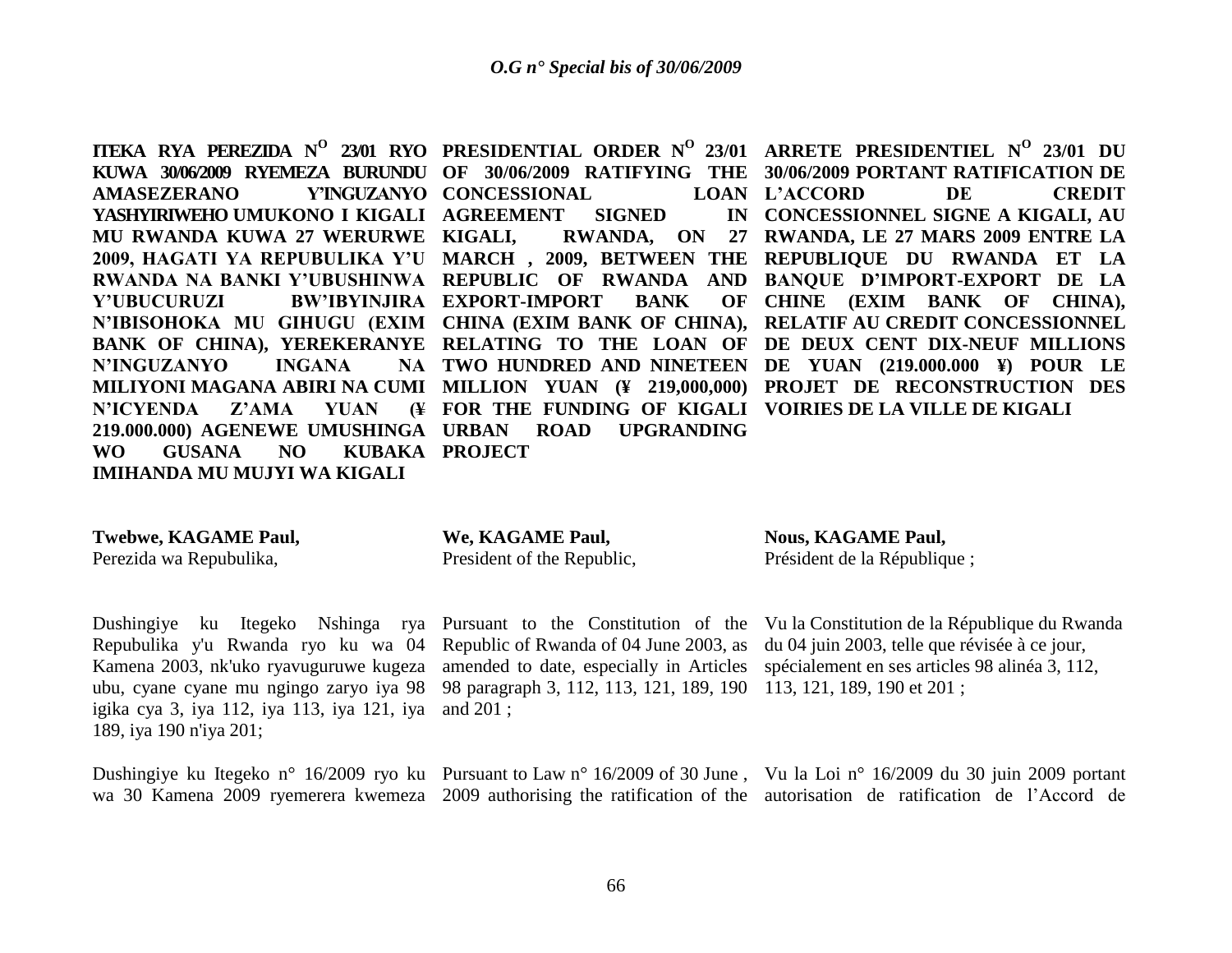|                                         | burundu amasezerano y'inguzanyo                |  |  |  |  |  |  |
|-----------------------------------------|------------------------------------------------|--|--|--|--|--|--|
| yashyiriweho umukono i Kigali mu Rwanda |                                                |  |  |  |  |  |  |
|                                         | kuwa 27 Werurwe 2009, hagati ya                |  |  |  |  |  |  |
|                                         | Repubulika y'u Rwanda na Banki                 |  |  |  |  |  |  |
|                                         | y'Ubushinwa y'Ubucuruzi bw'Ibyinjira           |  |  |  |  |  |  |
|                                         | n'Ibisohoka mu gihugu (Exim Bank of            |  |  |  |  |  |  |
|                                         | China), yerekeranye n'inguzanyo ingana na      |  |  |  |  |  |  |
|                                         | miliyoni magana abiri na cumi n'icyenda        |  |  |  |  |  |  |
|                                         | z'ama Yuan $(\frac{4}{3}$ 219.000.000) agenewe |  |  |  |  |  |  |
| umushinga wo gusana no kubaka imihanda  |                                                |  |  |  |  |  |  |
| mu Mujyi wa Kigali;                     |                                                |  |  |  |  |  |  |

miliyoni magana abiri na cumi n'icyenda (¥219,000,000) for the funding of Kigali la Ville de Kigali; z"ama Yuan (¥ 219.000.000) agenewe Urban Road Upgrading Project; umushinga wo gusana no kubaka imihanda mu Mujyi wa Kigali;

kubyemeza ;

Urban Road Upgrading Project;

Concessional Loan Agreement signed in Crédit Concessionnel signé à Kigali, au Kigali, Rwanda, on 27 March , 2009, Rwanda, le 27 mars 2009 entre la République between the Republic of Rwanda and du Rwanda et la Banque d"Import-Export de la Export-Import Bank of China (Exim Chine (Exim Bank of China), relatif au Crédit Bank of China), relating to the loan of Concessionnel de deux cent dix-neuf millions two hundred and nineteen million Yuan de Yuan (219.000.000 ¥) pour le Projet de (¥219,000,000) for the funding of Kigali Reconstruction des Voiries de la Ville de Kigali ;

Tumaze kubona amasezerano y'inguzanyo Having Considered the Concessional Considérant l'Accord de Crédit Concessionnel yashyiriweho umukono i Kigali mu Rwanda Loan Agreement signed in Kigali, signé à Kigali, au Rwanda, le 27 mars 2009 kuwa 27 Werurwe 2009, hagati ya Rwanda, on 27 March , 2009, between entre la République du Rwanda et la Banque Repubulika y'u Rwanda na Banki the Republic of Rwanda and Export- d'Import-Export de la Chine (Exim Bank of y"Ubushinwa y"Ubucuruzi bw"Ibyinjira Import Bank of China (Exim Bank of China), relatif au Crédit Concessionnel de deux n"Ibisohoka mu gihugu (Exim Bank of China), relating to the loan of two cent dix-neuf millions de Yuan (219.000.000 ¥) China), yerekeranye n"inguzanyo ingana na hundred and nineteen million Yuan pour le Projet de Reconstruction des Voiries de

| Tubisabwe na    |  | Minisitiri |                                                                                                            | w'lmari On proposal by the Minister of Finance Sur proposition du Ministre des Finances et de                               |
|-----------------|--|------------|------------------------------------------------------------------------------------------------------------|-----------------------------------------------------------------------------------------------------------------------------|
| n'Igenamigambi; |  |            | and Economic Planning;                                                                                     | la Planification Economique ;                                                                                               |
|                 |  |            |                                                                                                            |                                                                                                                             |
|                 |  |            |                                                                                                            | Inama y'Abaminisitiri yateranye kuwa 19 After consideration and approval by the Après examen et adoption par le Conseil des |
| Kamena          |  |            | 2009 imaze kubisuzuma no Cabinet, in its session of 19 June, 2009; Ministres en sa séance du 19 juin 2009; |                                                                                                                             |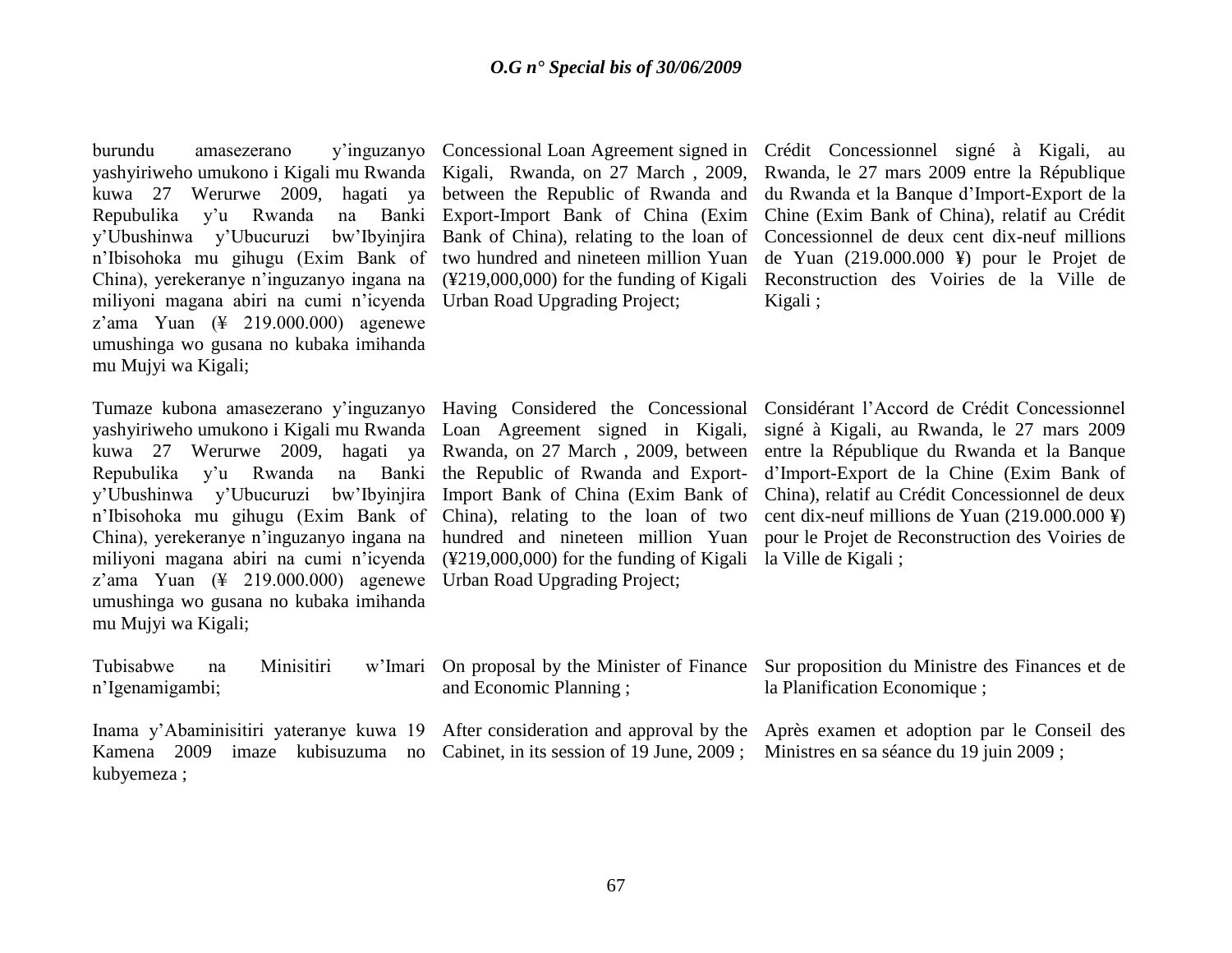#### **TWATEGETSE KANDI DUTEGETSE : HAVE ORDERED AND HEREBY AVONS ARRETE ET ARRETONS : ORDER:**

**Article One** : **Ratification**

#### **Ingingo ya mbere : Kwemezwa burundu kw'amasezerano**

Amasezerano y"inguzanyo yashyiriweho The Concessional Loan Agreement L"accord de Crédit Concessionnel signé à umukono i Kigali mu Rwanda kuwa 27 Rwanda na Banki y"Ubushinwa y"Ubucuruzi bw"Ibyinjira n"Ibisohoka mu gihugu (Exim Bank of China), yerekeranye 219.000.000) agenewe umushinga wo hereby ratified and becomes fully entier effet. gusana no kubaka imihanda mu Mujyi wa Kigali, yemejwe burundu kandi atangiye gukurikizwa uko yakabaye.

# **bikorwa iri teka**

teka.

# effective.

#### **Article premier : Ratification**

Werurwe 2009, hagati ya Repubulika y'u, 2009, between the Republic of Rwanda République du Rwanda et la Banque d'Importn"inguzanyo ingana na miliyoni magana (¥219,000,000) for the funding of Kigali le Projet de Reconstruction des Voiries de la abiri na cumi n"icyenda z"ama Yuan (¥ Urban Road Upgrading Project, is Ville de Kigali, est ratifié et sort son plein et signed in Kigali, Rwanda, on 27 March Kigali, au Rwanda, le 27 mars 2009 entre la and Export-Import Bank of China (Exim Export de la Chine (Exim Bank of China), Bank of China), relating to the loan of relatif au Crédit Concessionnel de deux cent two hundred and nineteen million Yuan dix-neuf millions de Yuan (219.000.000 ¥) pour

#### **Ingingo ya 2 : Abashinzwe gushyira mu Article 2 : Authorities responsible for Article 2 : Autorités chargées de l'exécution the implementation of this Order du présent arrêté**

Infrastructure are entrusted with the l'exécution du présent arrêté. implementation of this Order.

Ministiri w'Intebe, Minisitiri w'Imari The Prime Minister, the Minister of Le Premier Ministre, le Ministre des Finances et n"Igenamigambi, Minisitiri w"Ububanyi Finance and Economic Planning, the de la Planification Economique, le Ministre des n"Amahanga n"Ubutwererane na Minisitiri Minister of Foreign Affairs and Affaires Etrangères et de la Coopération et le w'Ibikorwa Remezo basabwe kubahiriza iri Cooperation, and the Minister of Ministre des Infrastructures sont chargés de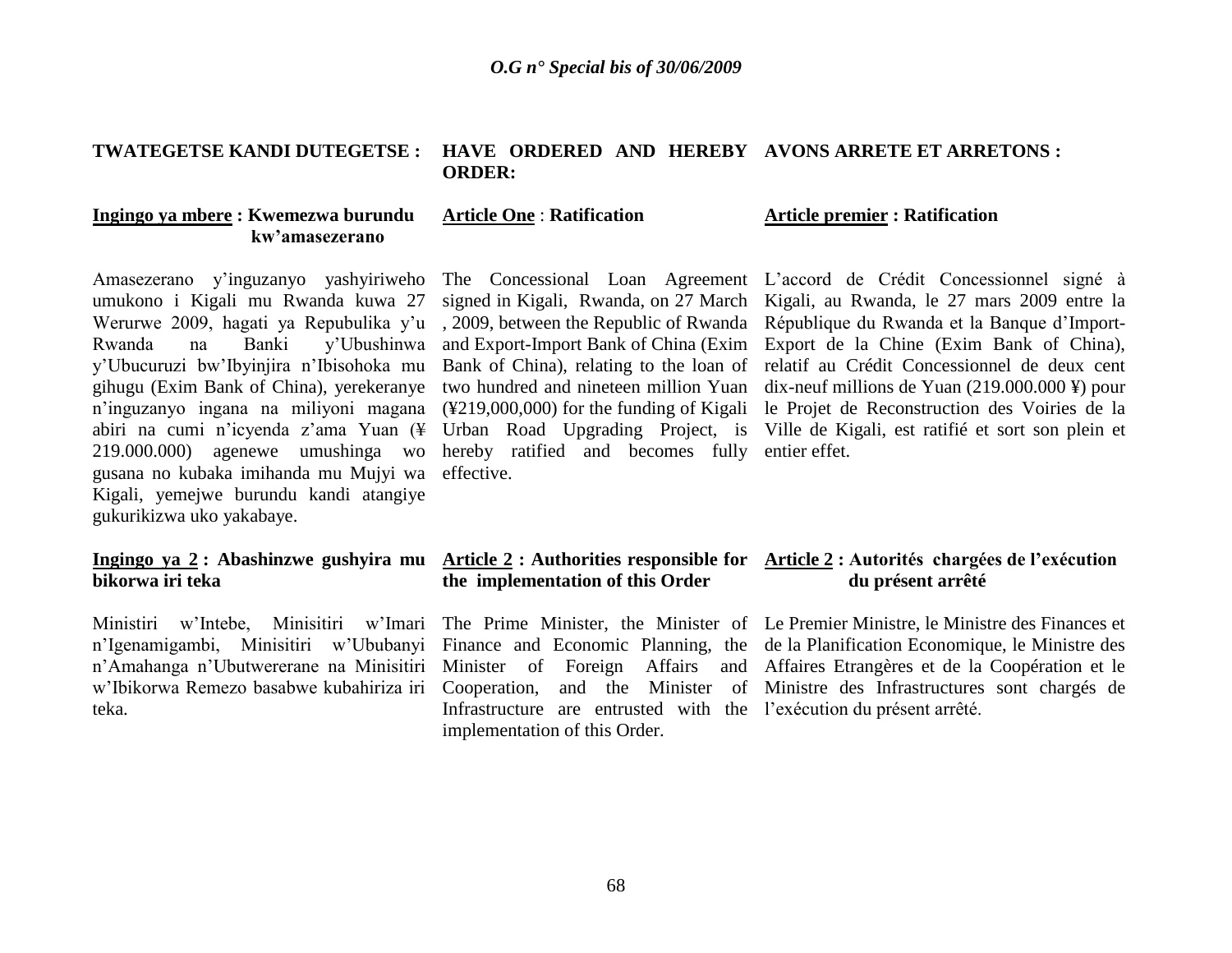| Ingingo ya $3:$ Igihe iteka ritangira Article $3:$ Commencement<br>gukurikizwa                          |                                                                               | Article 3 : Entrée en vigueur                                                                                                                                                                                                                                                            |
|---------------------------------------------------------------------------------------------------------|-------------------------------------------------------------------------------|------------------------------------------------------------------------------------------------------------------------------------------------------------------------------------------------------------------------------------------------------------------------------------------|
| ritangarijweho mu Igazeti ya Leta ya<br>Repubulika y'u Rwanda. Agaciro karyo<br>gahera ku wa 30/06/2009 | Gazette of the Republic of Rwanda. It<br>shall take effect as for 30/06/2009. | Iri teka ritangira gukurikizwa ku munsi This Order shall come into force on the Le présent arrêté entre en vigueur le jour de sa<br>date of its publication in the Official publication au Journal Officiel de la République<br>du Rwanda. Il sort ses effets à partir du<br>30/06/2009. |
| Kigali, kuwa 30/06/2009                                                                                 | Kigali, on 30/06/2009                                                         | Kigali, le 30/06/2009                                                                                                                                                                                                                                                                    |
| $(s\acute{e})$                                                                                          | $(s\acute{e})$                                                                | $(s\acute{e})$                                                                                                                                                                                                                                                                           |
| <b>KAGAME Paul</b><br>Perezida wa Repubulika                                                            | <b>KAGAME Paul</b><br>President of the Republic                               | <b>KAGAME Paul</b><br>Président de la République                                                                                                                                                                                                                                         |
| $(s\acute{e})$                                                                                          | $(s\acute{e})$                                                                | $(s\acute{e})$                                                                                                                                                                                                                                                                           |
| <b>MAKUZA Bernard</b>                                                                                   | <b>MAKUZA Bernard</b><br><b>MAKUZA Bernard</b>                                |                                                                                                                                                                                                                                                                                          |
| Minisitiri w'Intebe                                                                                     | <b>Prime Minister</b>                                                         | <b>Premier Ministre</b>                                                                                                                                                                                                                                                                  |
| $(s\acute{e})$                                                                                          | $(s\acute{e})$                                                                | $(s\acute{e})$                                                                                                                                                                                                                                                                           |
| <b>MUSONI James</b>                                                                                     | <b>MUSONI James</b>                                                           | <b>MUSONI James</b>                                                                                                                                                                                                                                                                      |
| Minisitiri w'Imari n'Igenamigambi                                                                       | Minister of Finance and Economic<br>Planning                                  | Ministre des Finances et de la Planification<br>Economique                                                                                                                                                                                                                               |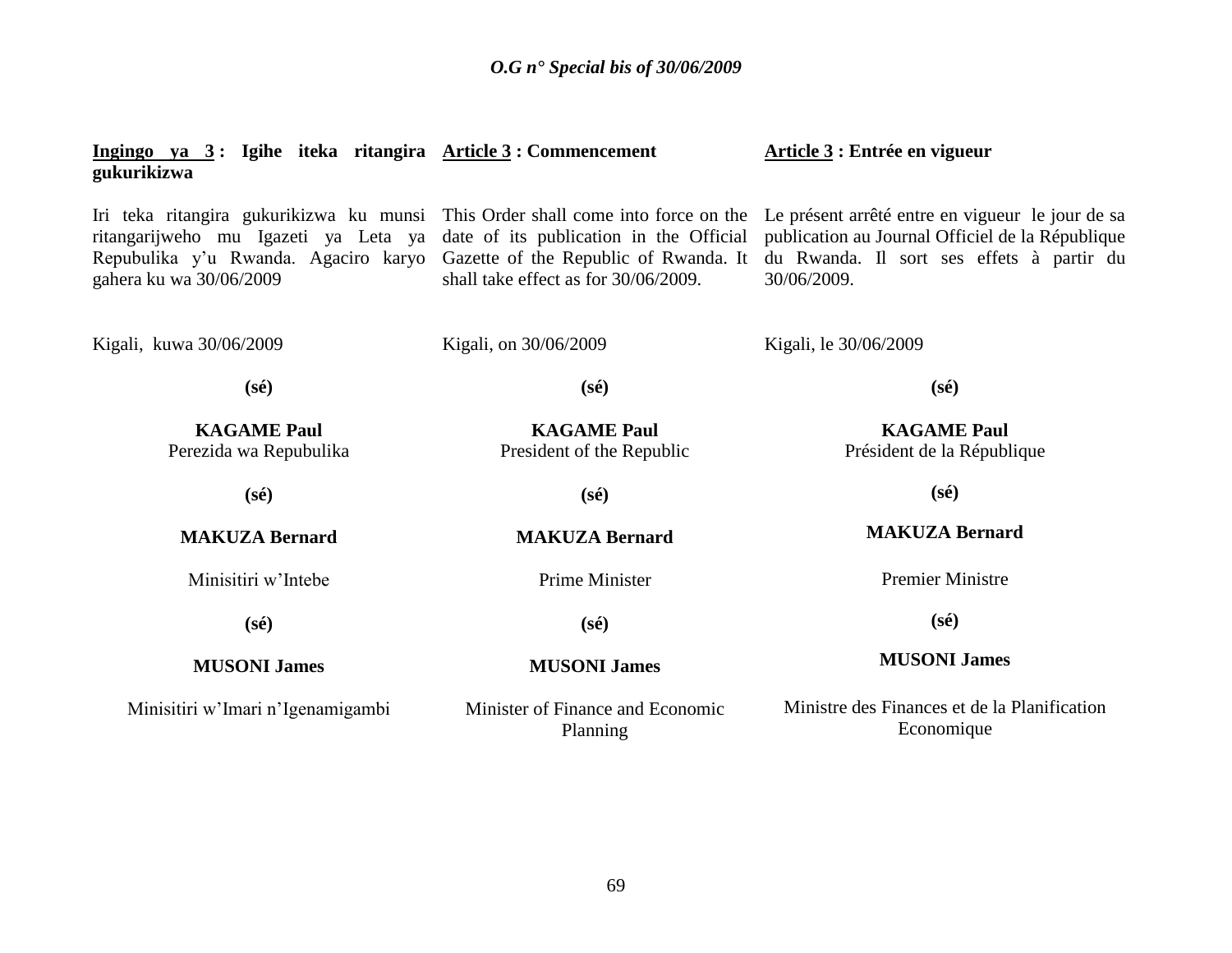# **(sé) MUSEMINALI Rosemary**

Minisitiri w"Ububanyi n"Amahanga n"Ubutwererane

**(sé) MUSEMINALI Rosemary**

Minister of Foreign Affairs and Cooperation

> **(sé) BIHIRE Linda**

Minister of Infrastructure

**(sé) MUSEMINALI Rosemary**

Ministre des Affaires Etrangères et de la Coopération

**(sé) BIHIRE Linda**

Minisitiri w"Ibikorwa Remezo

**Bibonywe kandi bishyizweho Ikirango cya Repubulika:**

**Seen and Sealed with the Seal of the Republic:**

#### **(sé) BIHIRE Linda**

Ministre des Infrastructures

**Vu et Scellé du Sceau de la République:**

**(sé) KARUGARAMA Tharcisse**

**(sé) KARUGARAMA Tharcisse**

**(sé) KARUGARAMA Tharcisse**

Minisitiri w"Ubutabera/Intumwa Nkuru ya Leta

Minister of Justice/Attorney General

Ministre de la Justice/Garde des Sceaux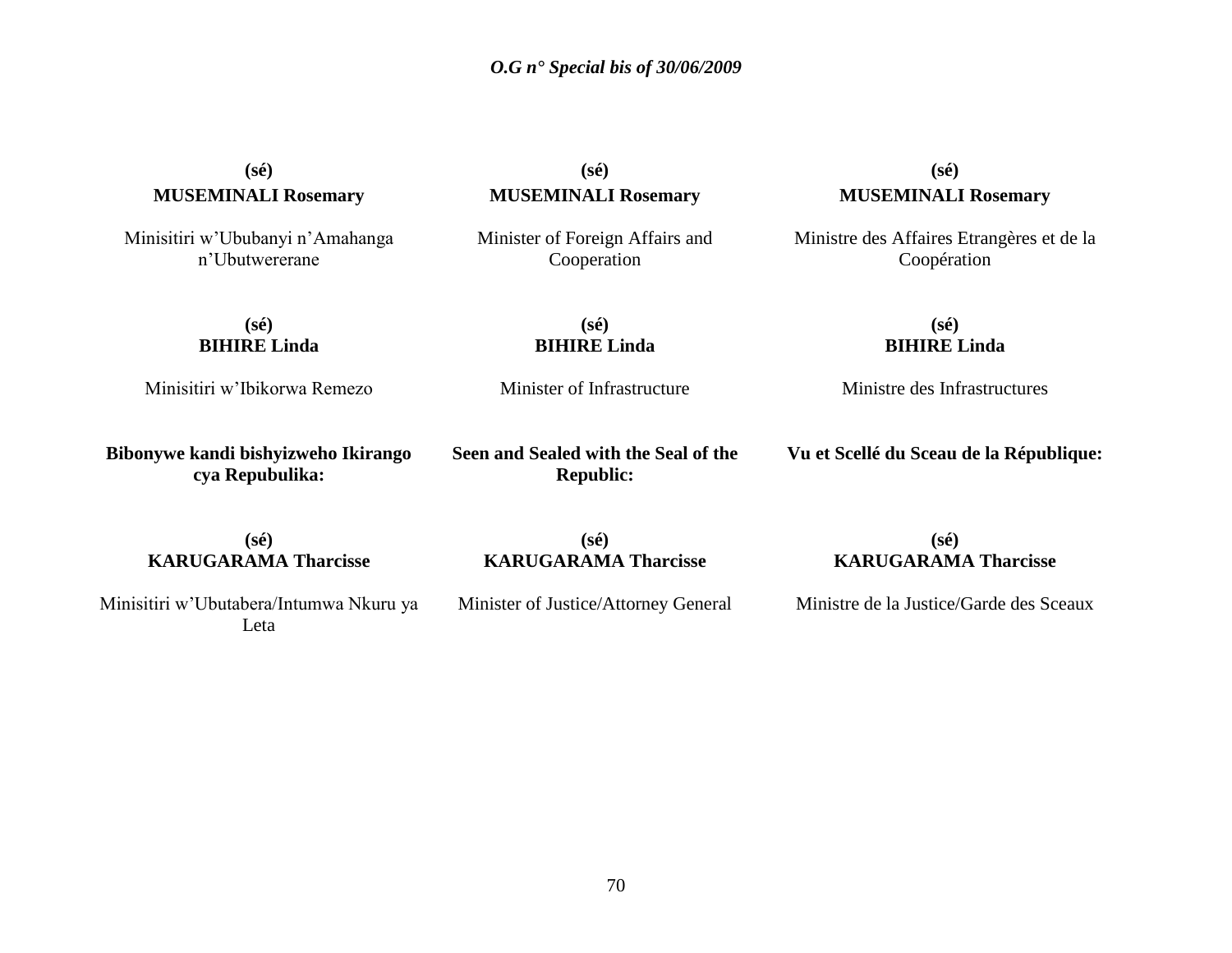#### **IKIGUZI CY'IGAZETI YA LETA YA REPUBULIKA Y'U RWANDA N'ICY'INYANDIKO ZIYITANGARIZWAMO**

Hakurikijwe Iteka rya Perezida n° 62/01 ryo By Presidential Order n° 62/01 of 05/12/2008 and Référence faite à l'Arrêté Présidentiel n° 62/01 du ikiguzi cy'Igazeti ya Leta ya Repubulika y'u the Official Gazette of the Republic of Rwanda; Rwanda n"icy"inyandiko ziyitangarizwamo ;

gishyizweho ku buryo bukurikira :

#### **A. Ikiguzi cy'umwaka wose**

| -Mu Rwanda                  | 50 000 Frs |
|-----------------------------|------------|
| -Mu bihugu bidukikije       | 60 000 Frs |
| -Mu bindi bihugu by'Afurika | 61 000 Frs |
| -Mu Burayi                  | 65 000 Frs |
| -Muri Amerika na Aziya      | 68 000 Frs |
| -Muri Oseyaniya             | 72 000 Frs |

**B. Ikiguzi cya buri numero: 1000 FRW**

**C.Ikiguzi cy'inyandiko ziyitangarizwamo**

Amafaranga ibihumbi cumi na bine (14.000 Frw) kuri buri rupapuro rwandikishije imashini cyangwa orudinateri.

#### **SUBSCRIPTION AND ADVERTISING TARIF DES ABONNEMENTS ET DES RATES INSERTIONS**

kuwa 05/12/2008 n'Iteka rya Minisitiri n° Ministerial Order n° 01/03.04 of 01/01/2009 05/12/2008 et à l'Arrêté Ministériel n° 01/03.04 01/03.04 ryo kuwa 01/01/2009 ashyiraho concerning subscription and advertising rates for du 01/01/2009 portant fixation du tarif des

Rwanda n'icy'inyandiko ziyitangarizwamo Official Gazette of the Republic of Rwanda shall Officiel de la République du Rwanda est fixé be fixed as follows:

#### **A. Annual subscription:**

- Rwanda 50, 000 Frw - Bordering Countries 60, 000 Frw - Other Countries in Africa 61, 000 Frw - European Countries 65, 000 Frw - American and Asian Countries 68, 000 Frw - Oceania 72, 000 Frw

**B. Retail price per copy : 1000 FRW**

**C. Advertising rates:**

abonnements et d"insertions au Journal Officiel de la République du Rwanda ;

Ikiguzi cy'Igazeti ya Leta ya Repubulika y'u The Subscription and advertising rates for the Le tarif des abonnements et insertions au Journal comme suit :

#### **A. Abonnement annuel :**

| 50 000 Frw |
|------------|
| 60 000 Frw |
| 61 000 Frw |
| 65 000 Frw |
| 68 000 Frw |
| 72 000 Frw |
|            |

**B. Prix de détail au numéro : 1000 FRW**

#### **C. Prix des insertions :**

Fourteen Thousand (14,000) Rwandan Francs Quatorze mille (14 000) Francs chaque page de per page typed, whether by computer or texte-dactylographié ou écrit à l'ordinateur. typewriter.